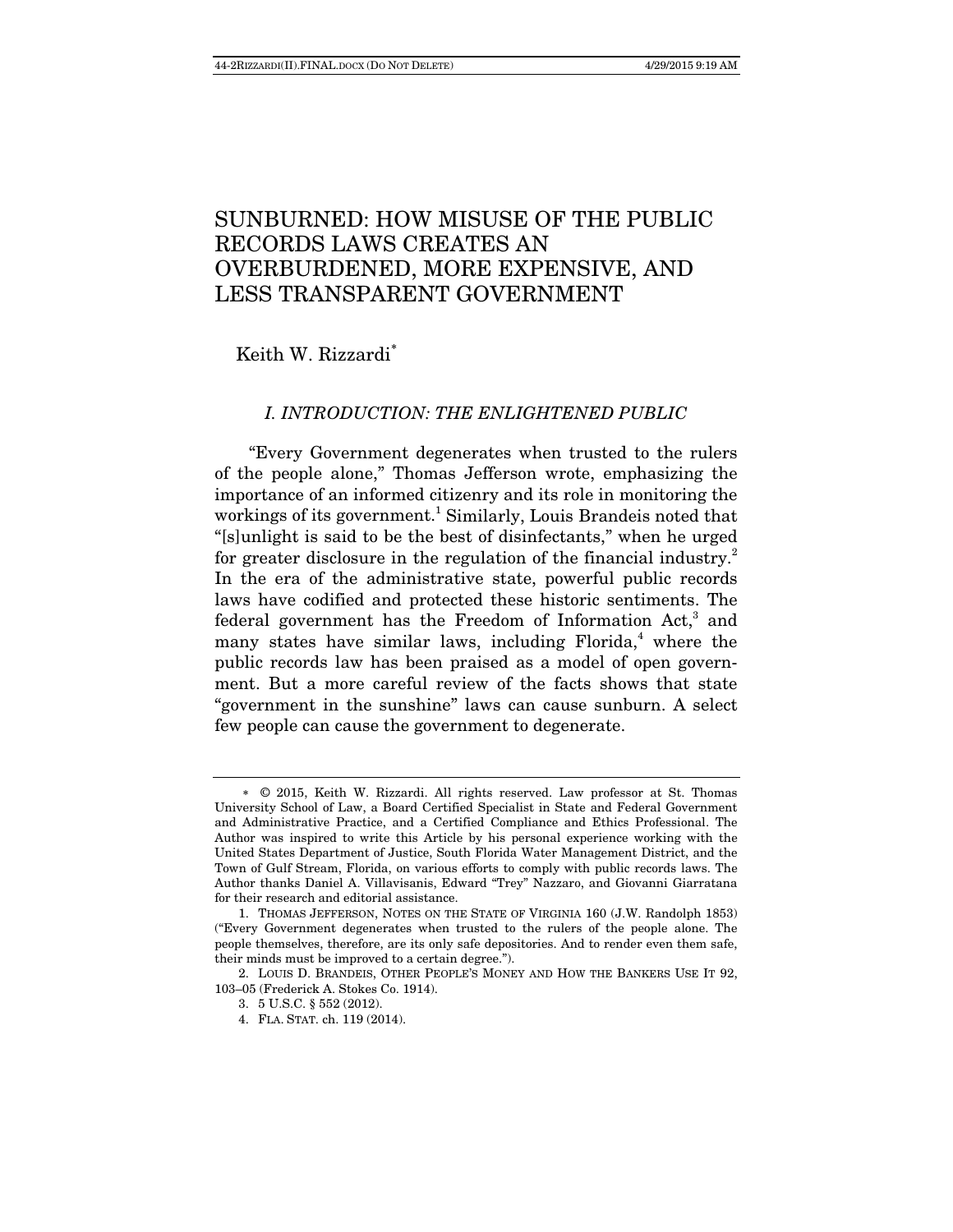In theory, the federal Freedom of Information Act and other state public records laws all bestow upon the citizens a right of access to government information. These laws define the process by which people can make and enforce their public record requests. Some documents must be provided immediately; other documents may be exempt from disclosure. A requester might be required to pay for the costs associated with access to those records. Significantly, a person seeking public records has the right to seek judicial relief for government delays and wrongdoing in processing his or her public records request.

The principles of these public records laws protect the people, ensuring that they can monitor their government. Still, these noble laws can be misused. As Oliver Wendell Holmes once warned: "If you want to know the law and nothing else, you must look at it as a bad man . . . . "<sup>5</sup> Sharing the wisdom he earned through years as a law professor and jurist, Holmes recognized that some people would not care about ethics or morality or the "vaguer sanctions of conscience."6 Rather, the "bad man" would make decisions solely based upon the legal consequences that follow.<sup>7</sup> That predictive analysis readily applies in the states of Florida and Washington, where citizens can manipulate the government and harass the public servants by creating countless public records requests. If the government takes too long to respond, or makes any error at all—even in a good faith response citizens can file the most trivial of lawsuits, knowing that they will be paid fees and costs. The public records laws have granted the people rights without responsibility. People can, and do, misuse these laws, seemingly immune from consequences.

The problems with the public records laws are acute in Florida where a typical email from a government employee includes a warning at the bottom, such as the following: "Florida enjoys a broad public records law—any emails sent to or from this address

 <sup>5.</sup> Oliver Wendell Holmes, Jr., The Path of the Law (Jan. 8, 1897), in 10 HARV. L. REV. 457, 459 (1897) ("If you want to know the law and nothing else, you must look at it as a bad man, who cares only for the material consequences which such knowledge enables him to predict, not as a good one, who finds his reasons for conduct, whether inside the law or outside of it, in the vaguer sanctions of conscience.").

 <sup>6.</sup> Id.

 <sup>7.</sup> Id. ("A man who cares nothing for an ethical rule which is believed and practised by his neighbors is likely nevertheless to care a good deal to avoid being made to pay money, and will want to keep out of jail if he can.").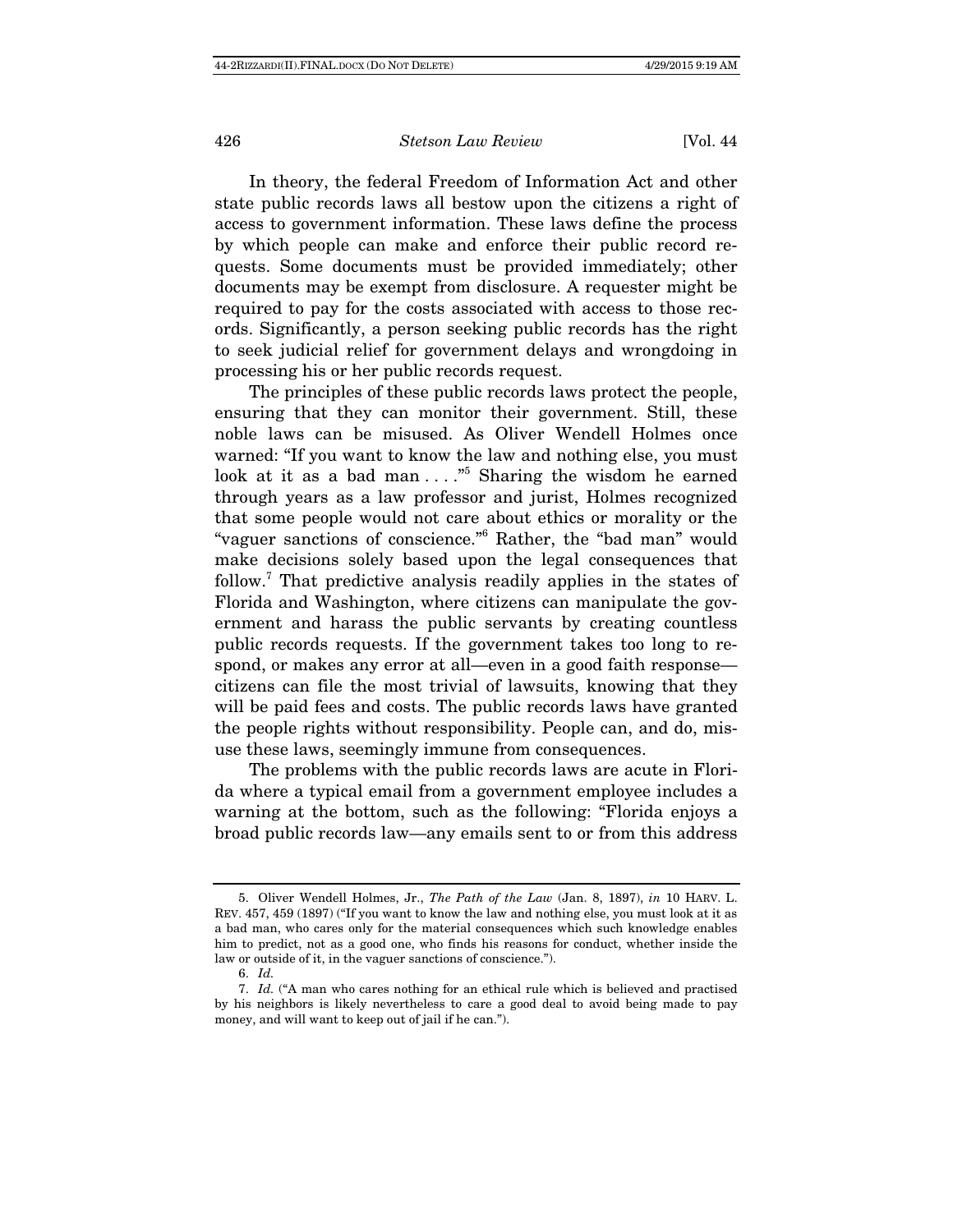are subject to review by the public at any time."8 That type of openness comes at a price. One town spent \$20,000 on legal fees because it gave a citizen a bill for \$1.25 in photocopies.<sup>9</sup> Another town continues to litigate over a public records request that it fulfilled because the requester complained that a two-day response was not fast enough.<sup>10</sup> These cases of sunburn are not unique to the Sunshine State. Various academic studies have warned of the unintended consequences of government in the sunshine, $^{11}$  and many states struggle with citizens who are pushing the public records laws to the point of logical absurdity.

This Article also shows that some of the problems associated with public records laws can be solved using traditional tools of ethics, compliance, policing, judicial interpretation, and statutory reform. The entire government, and even the legal profession as a whole, must engage in repairs, while keeping intact the fundamental goal of public access to government information. Part II provides a brief nationwide perspective on the problem, consider-

 <sup>8.</sup> E.g., Email from Mary Anne Hodel, Treasurer, Fla. Library, to Fla. Pub. Library Dir. Mailing List, Support FLA and You Can Also Save Money on Your Conference Registration! (Dec. 3, 2013, 4:07 PM EST) (copy available at https://lists.fsu.edu/pipermail/ fla-pld/2013-December.txt); see also FLA. STAT. § 668.6076 (2014) (requiring certain government agencies to post a notice on their website stating that if a person does not want his or her "[email] address released in response to a public records request, do not send electronic mail to [the] entity"); City of Cape Canaveral, Welcome to the City of Cape Canaveral, CITYOFCAPECANAVERAL.ORG, http://www.cityofcapecanaveral.org (last visited Apr. 14, 2015) (placing the public on notice that anything sent to the city is subject to public disclosure).

 <sup>9.</sup> Michael Mayo, Southwest Ranches Shouldn't Be Rewarded for Thwarting Sunshine Law, SUN SENTINEL (Mar. 28, 2012), http://articles.sun-sentinel.com/2012-03-28/news/fl -ranches-lawsuit-mayocol-b032912-20120328\_1\_town-attorney-town-clerk-bill-di-scipio.

 <sup>10.</sup> Verified Complaint to Enforce Florida's Public Records Act and for Declaratory, Injunctive and Monetary Relief ¶¶ 31–32, O'Boyle v. Town of Gulf Stream, (Fla. 15th Cir. Ct. Jan. 22, 2014) (No. 502014CA000834).

 <sup>11.</sup> E.g., Mark Fenster, Seeing the State: Transparency as Metaphor, 62 ADMIN. L. REV. 617, 622–23 (2010); Steven J. Mulroy, Sunlight's Glare: How Overbroad Open Government Laws Chill Free Speech and Hamper Effective Democracy, 78 TENN. L. REV. 309, 314 (2010). At times, the phrase "government in the sunshine" can be used loosely; public records laws can best be viewed as a subset of the overall notion of open governance. In addition to laws requiring the disclosure of public records, the concept of government in the sunshine also includes open meetings laws designed to ensure that government decision-making takes place in the public and not behind closed doors. See, e.g., Government in the Sunshine Act, Pub. L. No. 94-409, 90 Stat. 1241, 1241 (1976) (codified at 5 U.S.C. § 552) (Federal "Government in the Sunshine Act" intended "[t]o provide that meetings of Government agencies shall be open to the public"); Federal Advisory Committee Act, Pub. L. No. 92-463, § 10, 86 Stat. 770, 774 (1972) (codified at 5 U.S.C. App. §§ 1-16) (requiring notice, public access, and recordkeeping for federal advisory committee meetings); FLA. STAT. § 286.011 (2014) (requiring public meetings to be open to the public at all times and to be recorded).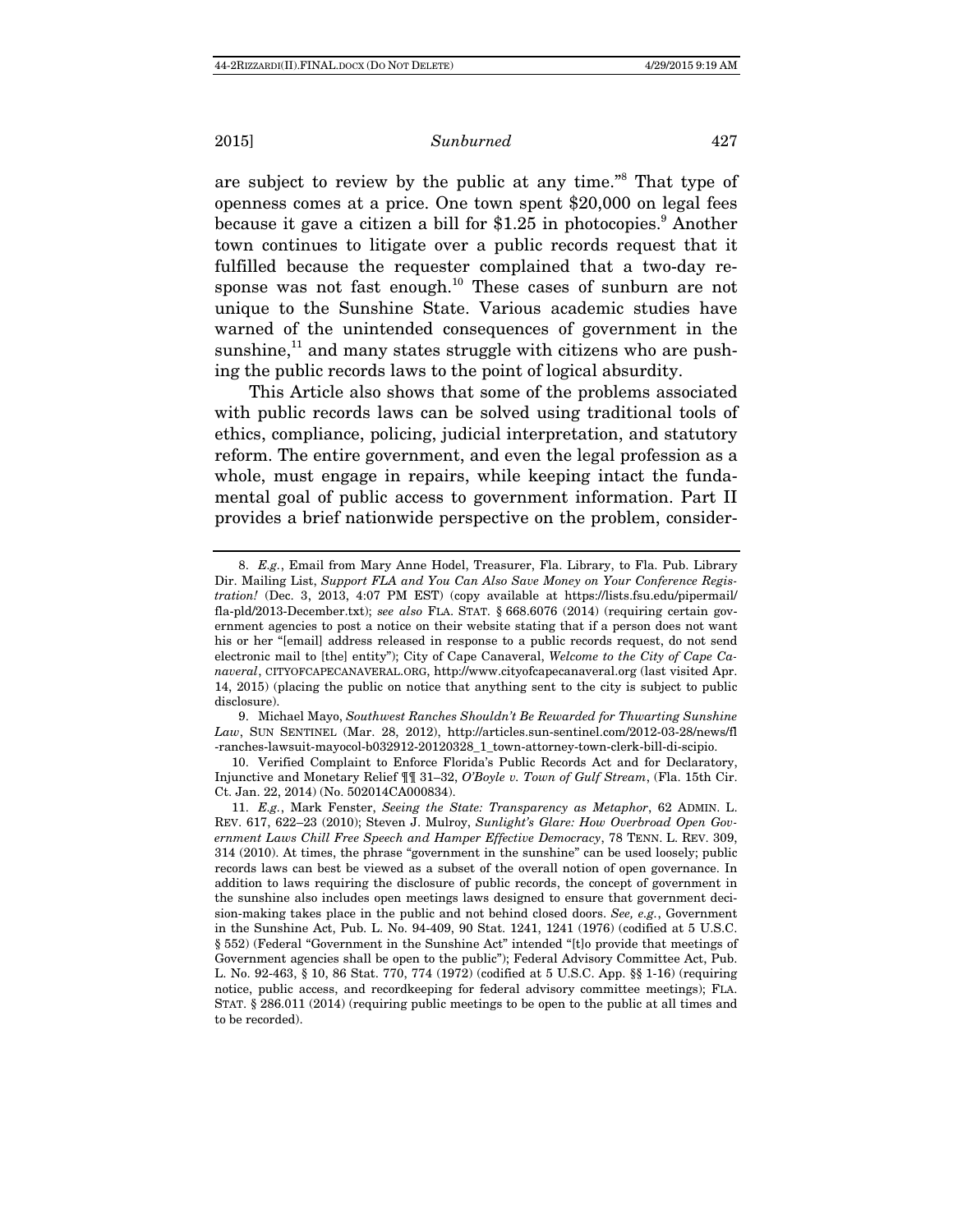ing both media and public servant perspectives. After providing examples of how state and federal public records laws have been pushed to their limits, Part II turns to Florida, discussing the provisions of state law and their potential for misuse.

Part III, further analyzing the nuances of Florida statutes and cases, proposes solutions that can be readily implemented. First, in the executive branch, greater compliance with the public records laws is needed, including a commitment to transparency and online publication. That approach, in turn, gives the government the moral and equitable authority to justify change. More robust use of existing cost recovery mechanisms is needed too. And rather than solely relying upon citizens to declare themselves the public records police, government should increase its traditional role of enforcement in the context of the public records laws. Second, the judicial branch should avoid instinctive declarations that the public records law provides "virtually unfettered" rights. Instead, the courts should carefully assess the facts and the letter of the law. Courts must recognize that clever citizens will apply precedent to play "gotcha" with the government, overwhelming governmental entities with burdensome requests and evading any duty to pay for the costs of asking for public records. Citizens can sue for every type of error—no matter how petty ultimately demanding attorney's fees as a reward for manufacturing the problem in the first place. Third, the legislature should make statutory changes. Citizens should be required to give the government notice of intent to sue and an opportunity to fix the problem before they rush to court. In addition, the incentive to rush to court should be decreased by exposing abusive lawsuits and practices to the possibility of paying the government's attorney's fees. And lastly, the legal profession should adhere to the applicable standards of legal ethics and professionalism and also hold pro se plaintiffs accountable.

Part IV concludes that the matter is not just one of morality, governance, or fairness: it is about economics and efficiency too. State public records laws should maintain a meaningful public right of access while reducing the potential for mischief and misuse. Otherwise, the public servants, acting rationally in an effort to reduce the burdens and economic risks of the public records law, are incentivized not to document their decisions. If the burdens and abuses of the public records laws remain as they are,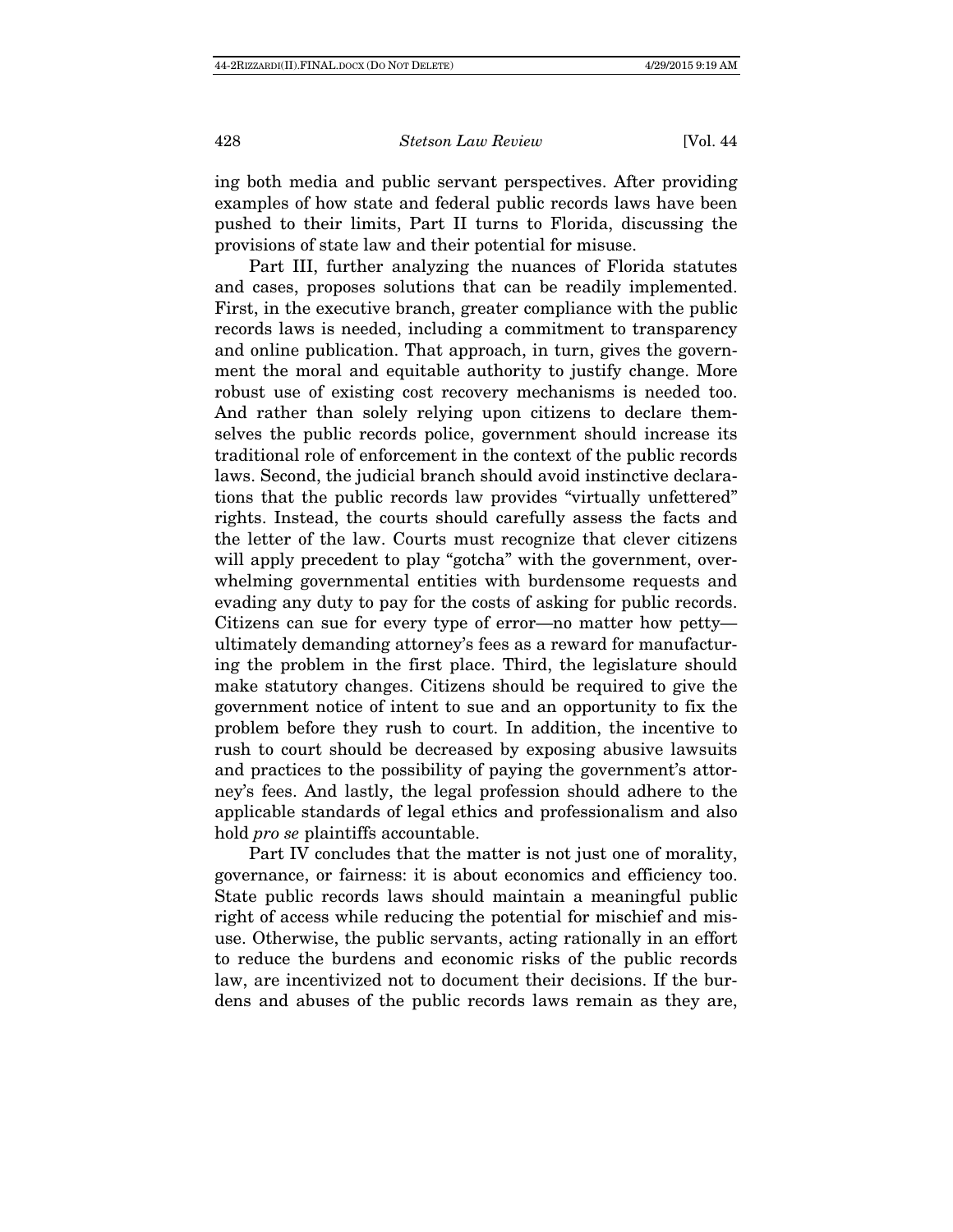the public receives a less transparent government that costs more.

# II. ADMITTING THE PROBLEM: BLACK AND WHITE AND READ ALL OVER

In general, the public records laws follow a standard pattern. Public records statutes provide rights to citizens and groups that can request records, define the records that are subject to and exempt from disclosure, provide guidance on allowable fees that can be charged to the person requesting the records, identify procedures for enforcement of the law, and establish sanctions for noncompliance.12 Yet many citizens do not even understand their own state's public records law, $^{13}$  and at times, some government agencies have even resisted their public records obligations. $^{14}$ Ignorance is unacceptable, especially for the public servants.

Still, there is more than one informed perspective on the public records laws. While the media's emphasis on open government has unquestionable merit, the public servant's perspective lends nuance to the matter. Society should be wary of a black and white belief in open government and access to public records. Careful scrutiny of the law exposes the potential for calculated misuse of the public records laws.

 <sup>12.</sup> On the Reporters Committee for Freedom of the Press webpage, the public records laws of all fifty states are summarized. The webpage organizes the information using a standard outline, applied to each state. See generally Reporter Comm. for Freedom of the Press, Open Government Guide, RCFP.ORG, http://www.rcfp.org/open-government-guide, (last visited Apr. 14, 2015).

 <sup>13.</sup> See, e.g., Halifax Media Servs., Poll: Few North Carolinians Understand Public Record Laws, SUN J. (Dec. 28, 2013, 2:10 PM), http://www.newbernsj.com/news/local/poll -few-north-carolinians-understand-public-record-laws-1.255031 ("A majority of North Carolina residents are unaware that state laws exist to make public records and government meetings accessible, according to the findings of an Elon University poll released early December.").

 <sup>14.</sup> Mike Wynn, Kentucky Cabinet Penalized \$756,000 for 'Willfully Circumventing' Child-Abuse Open Records Ruling, Judge Says, THE COURIER-J. (Dec. 23, 2013, 7:15 PM EST), http://www.courier-journal.com/story/news/crime/2013/12/23/kentucky -cabinet-penalized-756000-for-willfully-circumventing-child-abuse-open-records-ruling

<sup>-</sup>judge-says/4180437/ ("The Kentucky Cabinet for Health and Family Services must pay a \$756,000 penalty after it 'willfully circumvented' open-records laws by failing to fully release records on child abuse fatalities and near deaths, according to a scathing court order issued Monday.").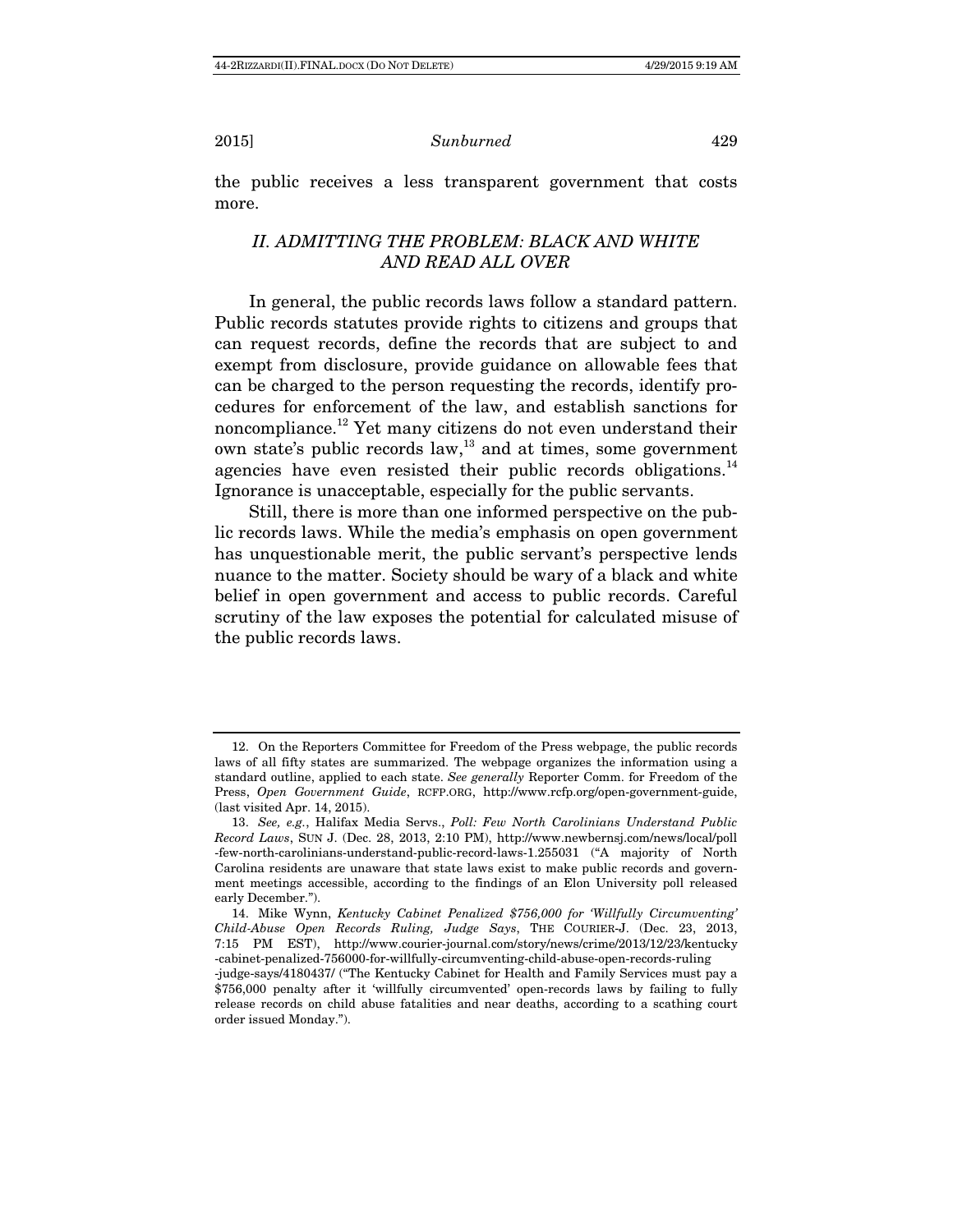# A. Idealism: The Demand for Access to Public Records

As one Florida court succinctly stated, "[a]n open government is crucial to the citizens' ability to adequately evaluate the decisions of elected and appointed officials."15 Florida is certainly not alone in that view. All fifty states have public records laws allowing public access to the records of state and local government.<sup>16</sup>

In American jurisprudence, the public's right to know is wellestablished, especially for purposes of protecting the news media, which can expose governmental wrongdoing through careful review.17 As the United States Supreme Court acknowledged more than fifty years ago in New York Times Co. v. Sullivan,<sup>18</sup> the First Amendment reflects "a profound national commitment to the principle that debate on public issues should be uninhibited, ro-

 17. See, e.g., Wynn, supra note 14 (providing an example of when a news outlet filed suit against a state agency for insufficiently responding to its public records request and the court ruled in the news outlet's favor).

18. 376 U.S. 254 (1964).

 <sup>15.</sup> Times Publ'g Co. v. City of St. Petersburg, 558 So. 2d 487, 492 (Fla. 2d Dist. Ct. App. 1990).

 <sup>16.</sup> ALA. CODE § 36-12-40 (2014); ALASKA STAT. § 40.25.110 (2013); ARIZ. REV. STAT. ANN. § 39-121.01 (2014); ARK. CODE ANN. §§ 25-19-101 to 25-19-110 (2014); CAL. GOV'T CODE §§ 6250–6270 (West 2014); COLO. REV. STAT. §§ 24-72-200.1 to 24-72-206 (2014); CONN. GEN. STAT. § 1-200–242 (2013); DEL. CODE. ANN. tit. 29, §§ 10001–10005 (2014); D.C. CODE §§ 2-531 to 2-540 (2012); FLA. STAT. §§ 119.07–119.15 (2014); GA. CODE ANN. §§ 50-18-70 to 50-18-76 (2014); HAW. REV. STAT. §§ 92F-1 to 92F-19 (West 2014); IDAHO CODE ANN. §§ 9-338 to 9-350 (2014); 5 ILL. COMP. STAT. 140/1–140/11.5 (2014); IND. CODE §§ 5-14-3-1 to 5-14-3-10 (2014); IOWA CODE §§ 22.1-22.14 (2014); KAN. STAT. ANN. §§ 45-215 to 45-229 (2013); KY. REV. STAT. ANN. §§ 61.870–61.884 (West 2014); LA. REV. STAT. ANN. §§ 44:31–44:35 (2014); ME. REV. STAT. ANN. tit. 1, § 408-A (2014); MD. CODE ANN., GEN. PROVIS. §§ 4-101 to 4-601 (West 2014); MASS. GEN. LAWS ch. 66, § 10 (2014); MICH. COMP. LAWS §§ 15.231–15.246 (2014); MINN. STAT. § 13.03 (2014); MISS. CODE ANN. § 25- 61-1 to 25-61-17 (2014); MO. REV. STAT. §§ 610.010–610.035 (2013); MONT. CODE ANN. §§ 2-6-101 to 2-6-111 (2014); NEB. REV. STAT. § 84-712 (2014); NEV. REV. STAT. §§ 239.005– 239.030 (2013); N.H. REV. STAT. §§ 91-A:1 to 91-A:10 (2014); N.J. STAT. ANN. §§ 47:1A-1 to 47:1A-1.3 (2014); N.M. STAT. ANN. §§ 14-2-1 to 14-2-12 (West 2014); N.Y. PUB. OFF. LAW §§ 84–90 (McKinney 2014); N.C. GEN. STAT. §§ 132-1 to 132-10 (2013); N.D. CENT. CODE §§ 44-04-18 to 44-04-18.8 (2013); OHIO REV. CODE ANN. § 149.43 (West 2014); OKLA. STAT. tit. 51, §§ 24A.1–24A.18 (2014); OR. REV. STAT. §§ 192.410–192.505 (2013); 65 PA. CONS. STAT. ANN §§ 67.101–67.3104 (West 2014); R.I. GEN. LAWS §§ 38-2-1 to 38-2-14 (2014); S.C. CODE ANN. §§ 30-4-10 to 30-4-165 (2013); S.D. CODIFIED LAWS §§ 1-27-1 to 1-27-1.19 (2014); TENN. CODE ANN. §§ 10-7-503 to 10-7-508 (2014); TEX. GOV'T CODE §§ 552.001– 552.353 (West 2013); UTAH CODE. §§ 63G-2-101 to 63G-2-804 (2014); VT. STAT. ANN. tit. 1, §§ 315-320 (2014); VA. CODE ANN. §§ 2.2-3700 to 2.2-3714 (2014); WASH. REV. CODE §§ 42.56.001–42.56.904 (2014); W. VA. CODE §§ 29B-1-1 to 29B-1-7 (2014); WIS. STAT. ANN. §§ 19.31–19.39 (2013); WYO. STAT. ANN. §§ 16-4-201 to 16-4-205 (2014); see FOIA Advocates, State Public Record Laws, FIOADVOCATES.COM, http://www.foiadvocates.com/ records.html (last visited Apr. 14, 2015) (providing a hyperlinked directory of many of the states' public record laws).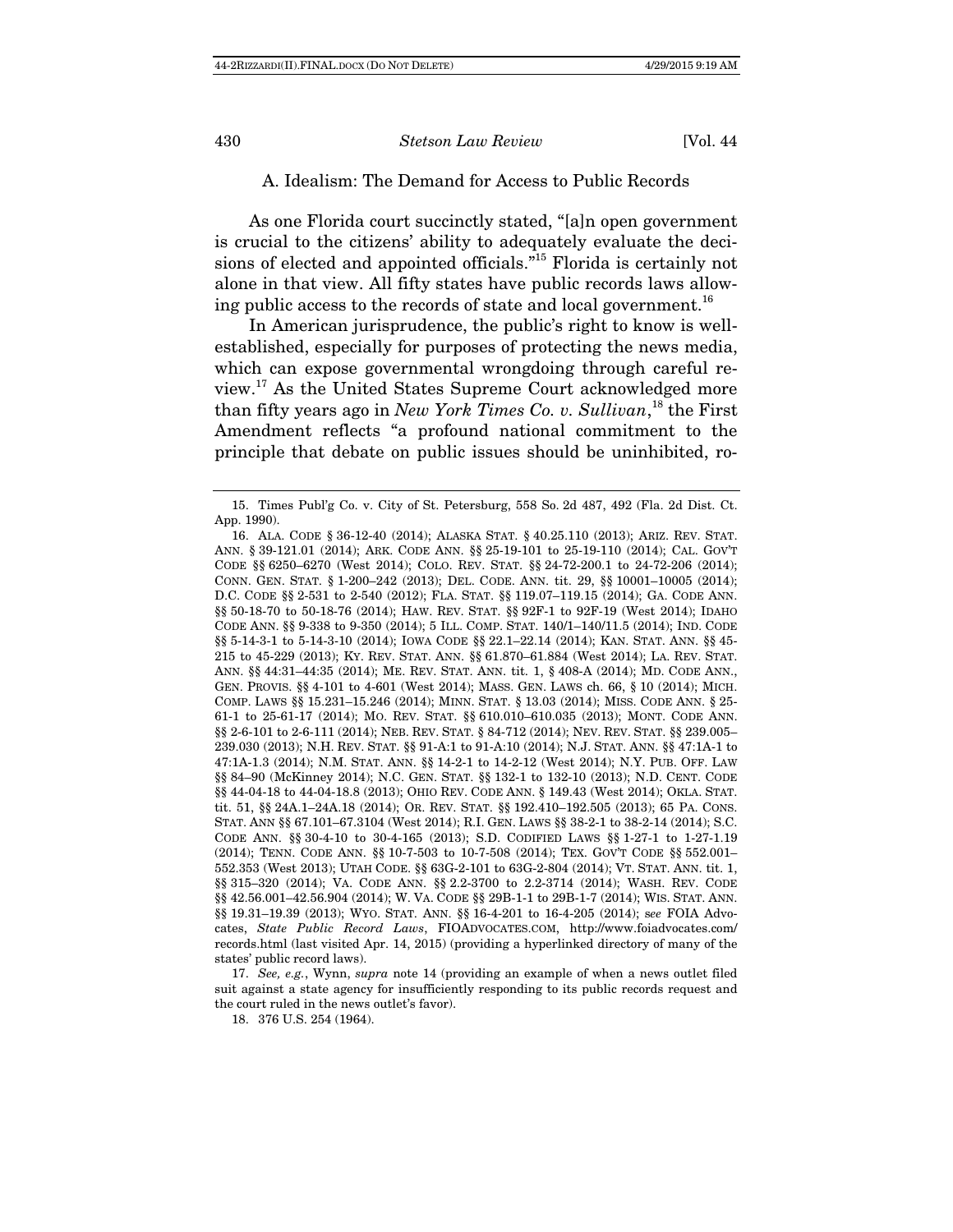bust, and wide-open," and its ruling to limit defamation actions against the press accepted the possibility of "vehement, caustic, and sometimes unpleasantly sharp attacks on government and public officials."19 Leaks to the media are an essential part of American history.<sup>20</sup> The whistleblower serves an accepted role in society<sup>21</sup>—one can even purchase books on how to do it.<sup>22</sup> National security confidentiality is routinely questioned too.<sup>23</sup>

When a government entity does decide to assert a nondisclosure position, news media outlets can be highly critical. For example, even after acknowledging that a series of proposed exemptions being considered by the Florida legislature in 2014 "would not have a major impact," a Tallahassee newspaper headlined that "[o]pen government takes a beating" and equated the lawmakers with mice in your walls, "slowly gnawing away at the idea of open government."24 Not even the risk of violence is enough to stem the open government idealist. In a Wisconsin case, an appellate court upheld an agency's refusal to provide public records to a person with a history of violence against a state employee, finding that the agency's reasonable concern for the safety and welfare of its employee outweighed the public policy interest in disclosure.<sup>25</sup> Despite these extraordinary facts, the local newspaper editorial board disagreed with the notion that a right of public access should have limits because intent was irrelevant to the right of public access.<sup>26</sup> Similarly, when a respected

 <sup>19.</sup> Id. at 270.

 <sup>20.</sup> Matthew Green, 10 of the Biggest Government Leaks in U.S. History, KQED (June 18, 2013, 6:30 AM), http://blogs.kqed.org/lowdown/2013/06/18/10-big-leaks/.

 <sup>21.</sup> See FLA. STAT. § 112.3187 (Florida's whistleblower protection act).

 <sup>22.</sup> E.g., Government Accountability Project, The Corporate Whistleblower's Survival Guide, WHISTLEBLOWER.ORG, http://www.whistleblower.org/node/208 (last visited Apr. 14, 2015) (advertising a book that advises people who anticipate blowing the whistle on their company).

 <sup>23.</sup> See, e.g., Dana Priest & William M. Arkin, A Hidden World, Growing Beyond Control, WASH. POST (July 19, 2010), http://projects.washingtonpost.com/top-secret -america/articles/a-hidden-world-growing-beyond-control/ (discussing the expansion of secret government agencies in the United States after the terrorist attacks on September 11, 2001).

 <sup>24.</sup> Op-Ed., Our Opinion: Open Government Takes a Beating, TALLAHASSEE DEMOCRAT (May 8, 2014), http://www.tallahassee.com/story/opinion/editorials/2014/05/08/opinion-open -government-takes-beating/8867859/.

 <sup>25.</sup> State ex rel. Ardell v. Milwaukee Bd. of Sch. Dirs., 849 N.W.2d 894, 894–98 (Wis. Ct. App. 2014).

 <sup>26.</sup> Editorial, Journal Times Editorial: There Should Be No Judging Intent in Open-Records Requests, J. TIMES (May 14, 2014, 6:00 AM), http://journaltimes.com/news/ opinion/editorial/journal-times-editorial-there-should-be-no-judging-intent-in/article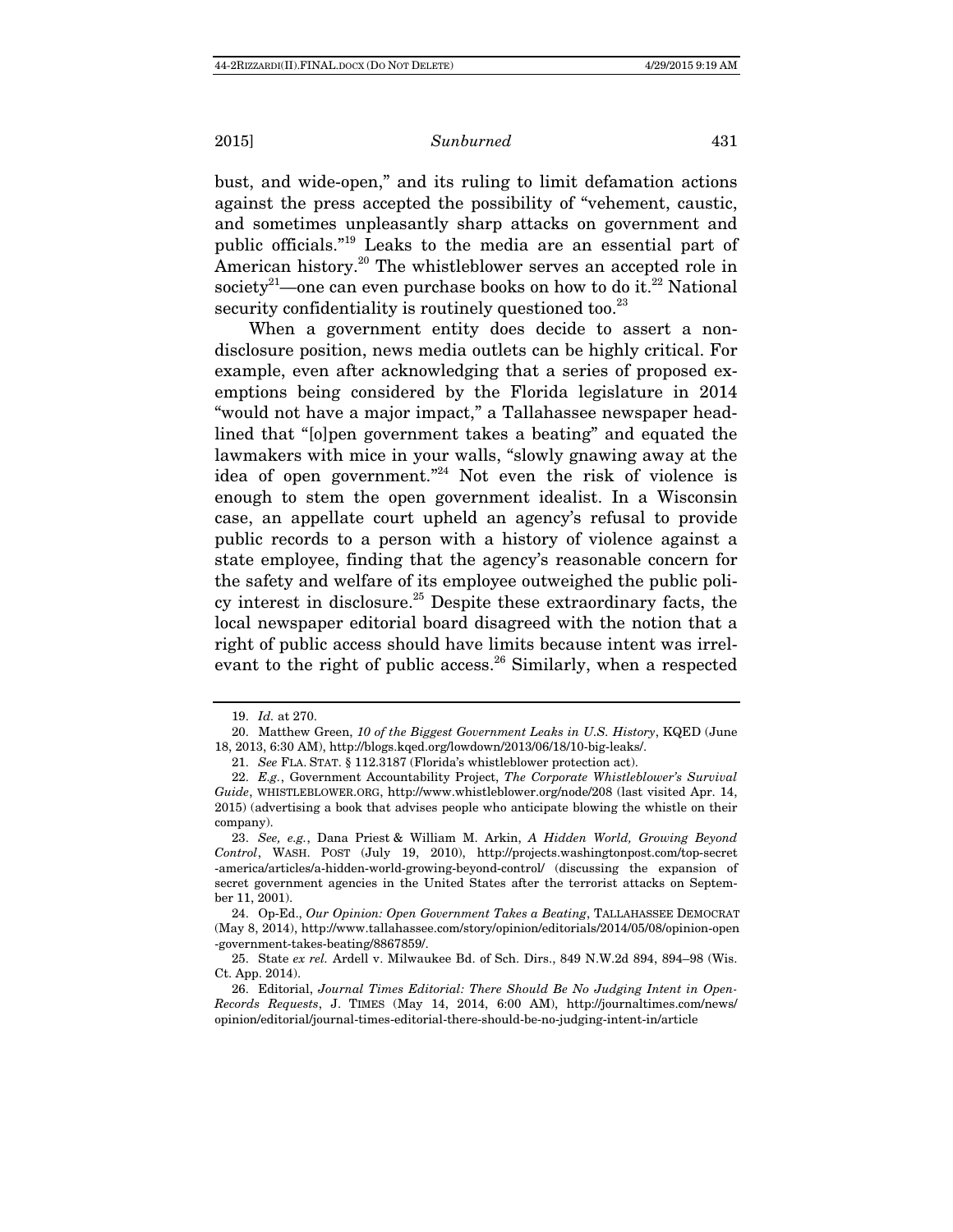journalist recently opined that news organizations should sometimes defer to the government and accept limitations upon what the public has a right to know about the secret activities of government, the journalist was attacked by his peers. $27$  Simply put, any supporter of government confidentiality becomes a potential target of media criticisms.<sup>28</sup>

To read the publications of the watchdogs, one might think open government to be a hopeless cause. The critique of government is sharp. Evaluating the responsiveness of state governments to freedom of information requests, the Better Government Association and National Freedom of Information Coalition gave thirty-eight out of fifty states an "F" grade, and not a single state earned an "A."29 Similarly, the Center for Effective Government's evaluation of the United States government concluded that not one of the fifteen federal agencies studied earned an exemplary "A" grade overall; instead, four earned a "B" or "C," four more earned a "D," and the remaining seven all failed. $30$  Undoubtedly, the government can and must do better in responding to public records requests. But scorecards generated by media-oriented organizations do not tell the whole story.

\_aae082c2-db5f-11e3-b59b-001a4bcf887a.html; see also Editorial, Public Records Law Must Be Managed Carefully, LEADER-TELEGRAM (May 15, 2014, 12:00 AM), http://www .leadertelegram.com/opinions/editorials/article\_4d89589a-62e7-526a-9c44-145a97e470e8 .html (questioning an appellate court's opinion regarding Wisconsin's public records laws).

 <sup>27.</sup> Margaret Sullivan, Op-Ed., Kinsley, Greenwald and Government Secrets, N.Y. TIMES (May 27, 2014, 9:22 PM), http://publiceditor.blogs.nytimes.com/2014/05/27/kinsley -greenwald-and-government-secrets/?\_php=true&\_type=blogs&\_r=0.

 <sup>28.</sup> Despite government and agency policies to be open and forthright with public critiques of government confidentiality and government restrictions, leaks are expounded on by various media outlets. See, e.g., Leonard Downie, Jr. & Sara Rafsky, The Obama Administration and the Press: Leak Investigations and Surveillance in Post-9/11 America, CPJ.ORG (Oct. 10, 2013), http://cpj.org/reports/2013/10/obama-and-the-press-us-leaks -surveillance-post-911.php (criticizing President Barack Obama for "pledging open government, but . . . [falling] short of his promise"); see also Scott Higham, Intelligence Security Initiatives Have Chilling Effect on Federal Whistleblowers, Critics Say, WASH. POST (July 23, 2014), http://www.washingtonpost.com/world/national-security/intelligence -security-initiatives-have-chilling-effect-on-federal-whistleblowers-critics-say/2014/07/23/ c9dfd794-0ea0-11e4-8341-b8072b1e7348\_story.html (discussing government action in response to leaked classified information).

 <sup>29.</sup> Nat'l Freedom of Info. Coal., States Failing FOI Responsiveness, NFOIC.ORG, http://www.nfoic.org/states-failing-foi-responsiveness (last visited Apr. 14, 2015).

 <sup>30.</sup> Ctr. for Effective Gov't, Making the Grade: Access to Information Scorecard 2014, FOREFFECTIVEGOV.ORG (Mar. 10, 2014), http://www.foreffectivegov.org/access-to -information-scorecard-2014.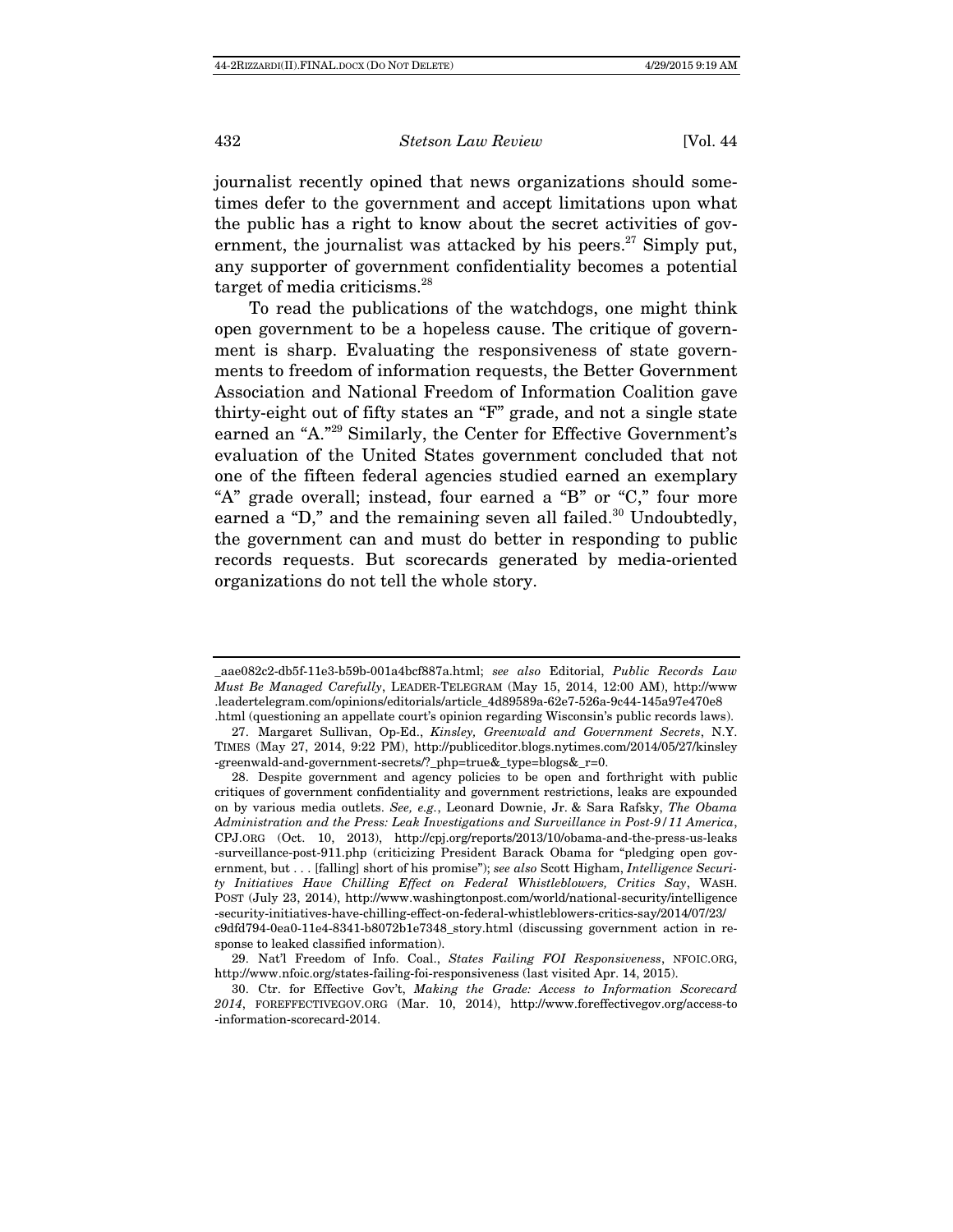# B. Extremism: Unintended Consequences and the Potential for Misuse

Due to the powerful idealism fueling the demands for open governance, coupled with the frequent suggestion that governmental transparency remains inadequate, bureaucrats and lawmakers find themselves in an uncomfortable position when discussing public records laws. To begin with, the burden of compliance with the procedural and production requirements of public records laws necessitates a commitment of time, money, and staffing that detracts from any effort to comply with or fulfill an agency's other substantive responsibilities. A regulatory agency is unlikely to try to earn an "A" grade in public records compliance if it means earning a "D" on its substantive outcomes.

The realities of limited funding and resources can be ignored by the courts. Routine backlogs, for example, do not give agencies an excuse for a delayed response to a federal public records request pursuant to the Freedom of Information  $Act.^{31}$  Instead, agencies are expected simply to obtain sufficient congressional funding to address their routine needs.<sup>32</sup> But the realities of public records compliance are not limited to budgetary politics. Rather, any discussion of reforming the public records law quickly transforms into a debate over the First Amendment.

Any admission by public officials that they have not dedicated adequate resources to public records compliance can expose them to criticisms and allegations that they are undermining the journalists working for the fourth estate and the public's right to know. Fearing the power of the press and the adverse publicity it can bring, agencies, towns, and other governmental entities and political leaders all avoid exposing themselves to criticisms that they are evading a state's laws or otherwise preventing public access. To do so is to oppose the press itself and all the organizations and resources advocating for open government.<sup>33</sup> As a re-

 <sup>31.</sup> COMM. ON GOV'T REFORM, A CITIZEN'S GUIDE ON USING THE FREEDOM OF INFORMATION ACT AND THE PRIVACY ACT OF 1974 TO REQUEST GOVERNMENT RECORDS, H.R. REP. NO. 106-50, at 14 (1999), available at http://www.gpo.gov/fdsys/pkg/CRPT -106hrpt50/pdf/CRPT-106hrpt50.pdf.

 <sup>32.</sup> Fiduccia v. U.S. Dep't of Justice, 185 F.3d 1035, 1041 (9th Cir. 1999).

 <sup>33.</sup> See, e.g., Reporters Comm. for Freedom of the Press, How to File a FOIA Lawsuit, RCFP.ORG, http://www.rcfp.org/federal-open-government-guide/federal-freedom -information-act/how-file-foia-lawsuit (last visited Apr. 14, 2015) (providing instructions on how to file a FOIA lawsuit if an agency fails to respond to a records request in a timely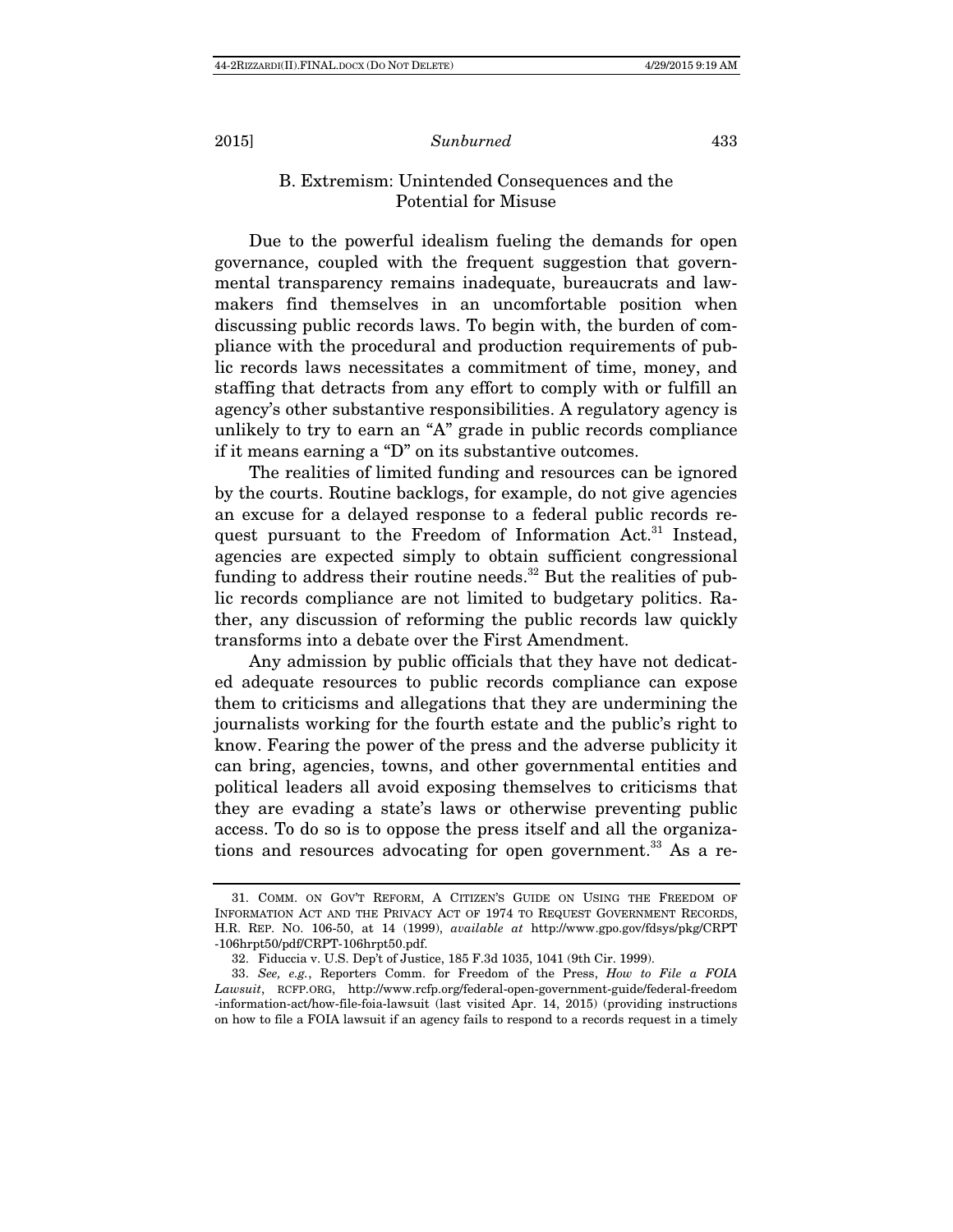sult, discussions of public records problems often understate the degree of difficulty faced by the government. Rather than admitting the inadequacy—or even impossibility—of compliance with the public records laws, many public officials stay silent. But truth is truth, nonetheless. Open government may be a beautiful rose, but roses can mildew, even in the sunlight.<sup>34</sup>

# 1. Academic Perspectives

Scholars have already documented the variety of problems created by the right of public access to public records. For example, public records laws can chill collegial decision-making and cause fewer meetings and less documentation, leading to reduced efficiency.<sup>35</sup> They can encourage an overreliance on individual staff, force disclosure of sensitive information, and create barriers to honesty and compromise. $36$  In the worst cases, the public records laws "[r]eward[ ] the [s]cofflaw" who ignores the law, create large volumes of work for the scrupulous official who tries to precisely comply with the law, and ultimately "breed contempt for the law."<sup>37</sup>

State universities have developed a special understanding of the problems and unintended consequences created by public records laws.<sup>38</sup> For example, dozens of scholarly papers have considered the likelihood that employed officials are deterred from applying for jobs at public universities for fear of losing their current jobs when their interest becomes known, and open access to public records can influence a university's tenure and promotion

manner); Nat'l Freedom of Info. Coal., FOI Center, NFOIC.ORG, http://www.nfoic.org/foi -center (last visited Apr. 14, 2015) (giving information regarding the Freedom of Information Center, which is a research library in the Donald W. Reynolds Journalism Institute at the Missouri School of Journalism); The Brechner Ctr. for Freedom of Info., Florida County & State Access Issues 2011–2013, BRECHNER.ORG, http://brechner.org/cnty %20issues%202011-2012.asp (last visited Apr. 14, 2015) (providing a synopsis of various public record issues and cases throughout Florida).

 <sup>34.</sup> Rose Magazine, Mildew, ROSEMAGAZINE.COM, http://www.rosemagazine.com/ articles02/pages/mildew.asp (last visited Apr. 14, 2015).

 <sup>35.</sup> Mulroy, supra note 11, at 314, 360, 362–63.

<sup>36.</sup> Id. at 314, 363–66.

<sup>37.</sup> Id. at 366, 367.

 <sup>38.</sup> MICHAEL K. MCLENDON, LEIGH GILCHRIST & JAMES C. HEARN, STATE OPEN-MEETINGS AND OPEN-RECORDS LAWS IN HIGHER EDUCATION: AN ANNOTATED BIBLIOGRAPHY 1–2 (2003), available at http://www.usc.edu/dept/chepa/pdf/governance\_bib .pdf.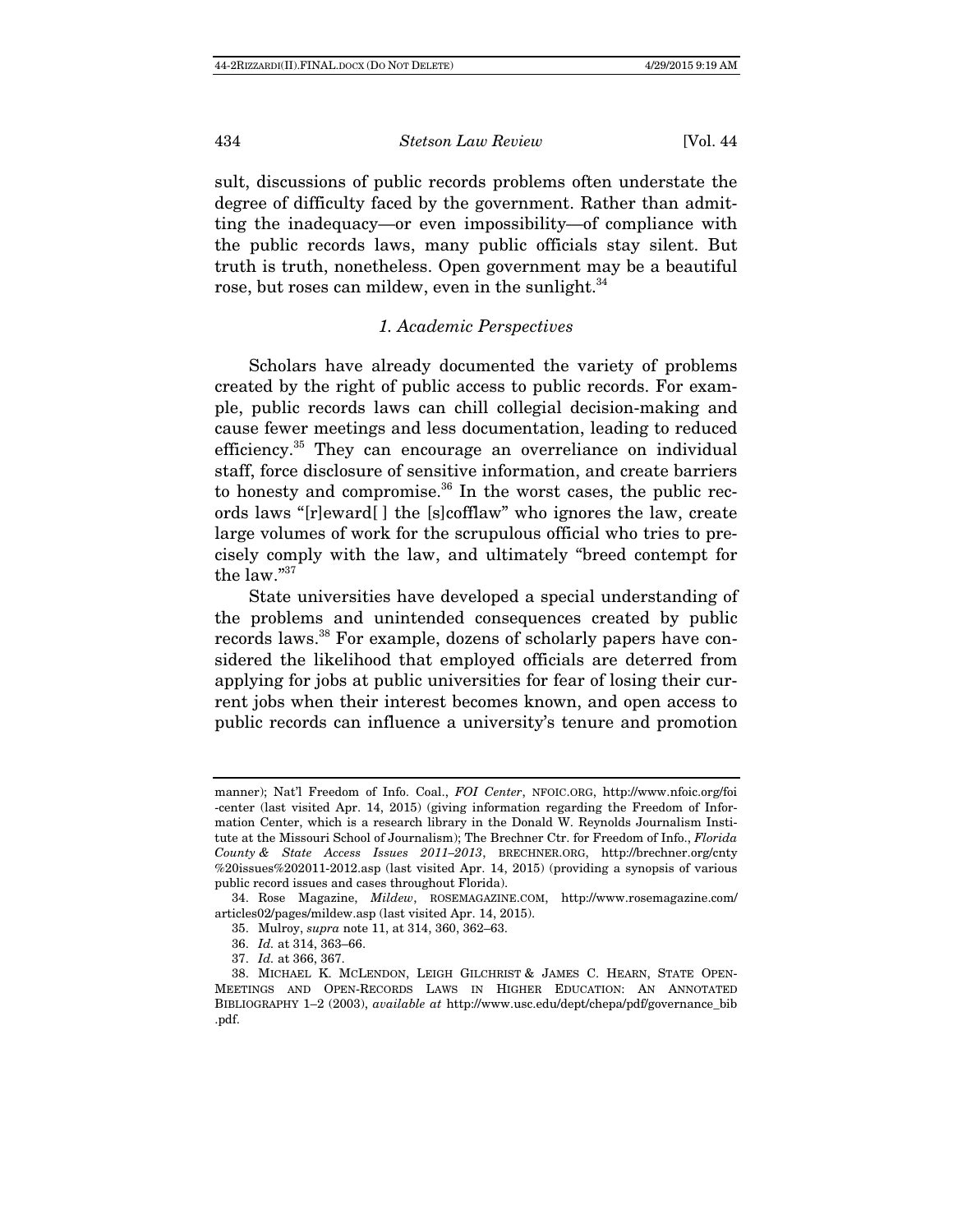process too.39 Public records laws also have been critiqued as a tool to harass academic scholars, jeopardizing the basic premise of academic freedom by exposing state university professors to politically motivated public records requests for their research.<sup>40</sup> As noted by a lawyer for the California university system, "seven people fully exercising their rights under the California public records act could shut the university down."41 Indeed, in the absence of exemptions, a public records law could even require a public university football coach to turn over the team's playbook to the unscrupulous private university opponent.<sup> $42$ </sup> Aware of that possibility, many Florida public universities create quasi-private corporations to manage their affairs, which are free from the burdens and the transparency of the public records laws.<sup>43</sup>

#### 2. State Perspectives

The potential misuse of the public records laws, however, exceeds the mere inconveniences and unintended consequences facing academia. As one columnist explained, broadly written laws designed to ensure transparency can become weapons "to discredit political opponents, intimidate critics, and simply harass private citizens for no better reason than that they are gov-

 <sup>39.</sup> Id. at 6, 9–10, 14, 16–17, 27.

 <sup>40.</sup> See, e.g., Ryan C. Fairchild, Comment, Giving Away the Playbook: How North Carolina's Public Records Law Can Be Used to Harass, Intimidate, and Spy, 91 N.C. L. REV. 2117, 2121, 2133 (2013) (arguing that there should be a statutory exception in public records laws to protect public universities because of academia's "unique role . . . in fostering knowledge and educating students"); William Cronon, A Tactic I Hope Republicans Will Rethink: Using the Open Records Law to Intimidate Critics, SCHOLAR AS CITIZEN (Mar. 24, 2011), http://scholarcitizen.williamcronon.net/2011/03/24/open-records -attack-on-academic-freedom/ (providing a university professor's blog post that voices frustration with Wisconsin's public record laws because of how they could affect academia); Editorial, Using Open-Records Laws to Harass Scholars, WASH. POST (Apr. 3, 2011), http://www.washingtonpost.com/opinions/using-open-records-laws-to-harass-scholars/2011/ 04/01/AFLInHXC\_story.html (discussing how public records laws could "pose a particular threat to academic freedom").

 <sup>41.</sup> Fairchild, supra note 40, at 2149 (quoting JAMES C. HEARN, MICHAEL K. MCLENDON & LEIGH Z. GILCHRIST, GOVERNING IN THE SUNSHINE: OPEN MEETINGS, OPEN RECORDS, AND EFFECTIVE GOVERNANCE IN PUBLIC HIGHER EDUCATION 20 (2004)).

 <sup>42.</sup> Id. at 2151–53.

 <sup>43.</sup> Mike Schneider, Colleges Duck Public Records Laws Via Corporations, TALLAHASSEE DEMOCRAT (Oct. 12, 2014, 11:50 PM EDT), http://www.tallahassee .com/story/news/education/2014/10/12/colleges-duck-public-records-law-via-corporations/ 17176031/.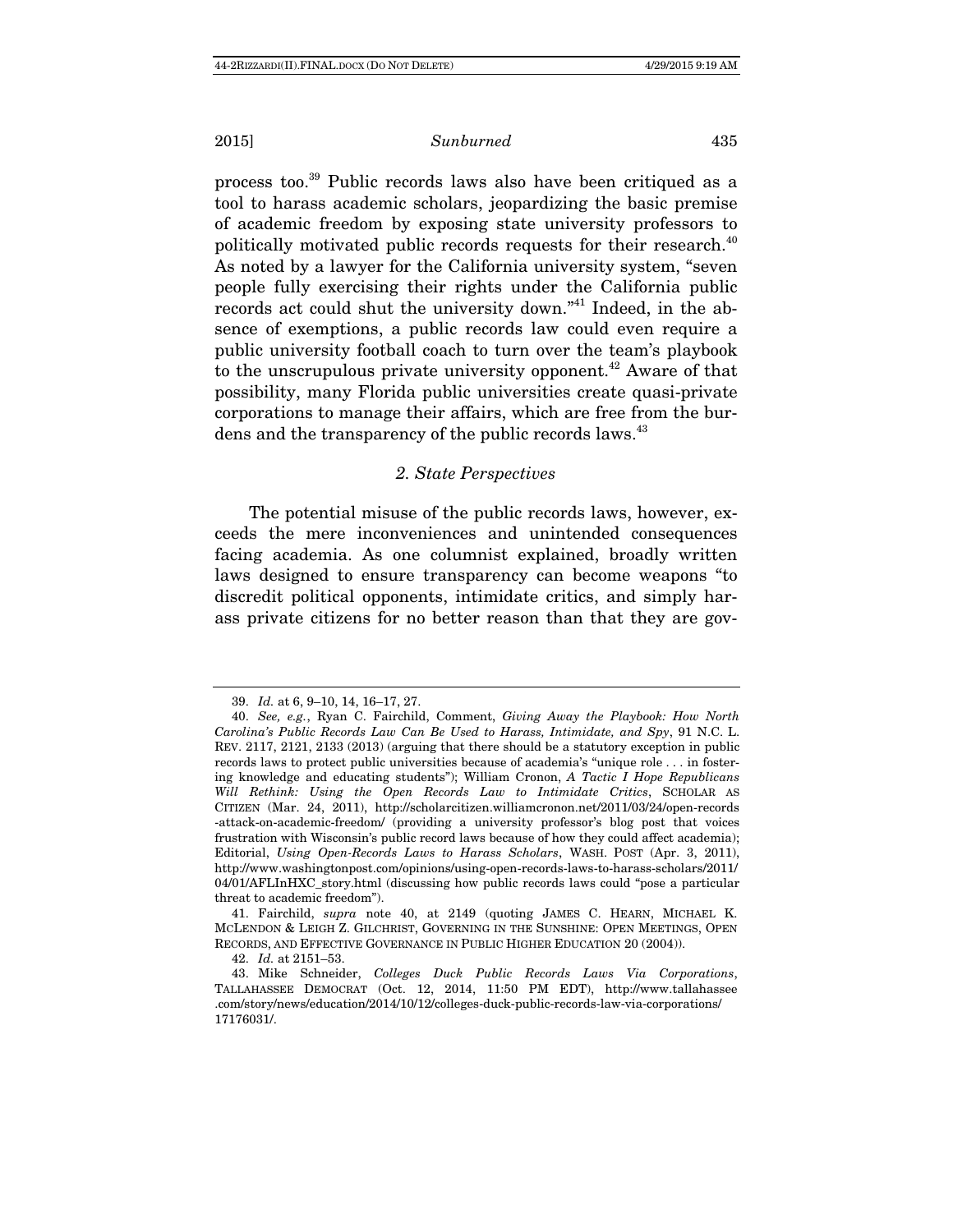ernment employees."44 Across the nation, public records laws can become a source of consternation for public servants who recognize the ideals of the public records laws, but who also endure the flaws.

In California, an upset general contractor whose contract was terminated by the city filed a public records suit against the city, alleging unreasonable delays, even though the city had already produced more than 40,000 pages of requested documents.45 In Montana, the state attorney general has warned that the use of public records requests can have a chilling effect on whether records are generated in the first place.<sup>46</sup> In New Jersey, where one citizen admitted to sending more than a thousand public records requests to his local government so he could track the government's performance, $47$  town clerks have declared the number of public records requests to be "through the roof," emphasizing that public time is being used to help private companies develop marketing information.48 In North Carolina, as a result of increasing numbers of public records requests, the governor enacted controversial new policies requiring people to pay for public records that once were free.49 In Tennessee, the publisher and editor of an

 <sup>44.</sup> Howard Schweber, Open Records Laws Go from Sunshine to Sunburn, HUFFINGTON POST, http://www.huffingtonpost.com/howard-schweber/open-records-laws-go -from\_b\_845432.html (last updated June 6, 2011, 5:12 AM EDT).

 <sup>45.</sup> Jason Green, Palo Alto: Fight over Mitchell Park Library Project Takes Legal Turn, SAN JOSE MERCURY NEWS (July 26, 2014, 12:22 AM PDT), http://www.mercurynews.com/ peninsula/ci\_26221311/palo-alto-fight-over-mitchell-park-library-project.

 <sup>46.</sup> Tim Murphy, Montana AG: Public Records Requests Create "Chilling Effect", MOTHER JONES (August 9, 2013, 11:42 AM EDT), http://www.motherjones.com/mojo/2013/ 08/montana-ag-reporters-investigating-gun-laws-create-chilling-effect.

 <sup>47.</sup> Geoff Mulvihill, New Jersey Judge Says State Wrongly Denied Records, PHILLY.COM (July 22, 2014, 11:59 PM), http://www.philly.com/philly/news/local/20140722 \_New\_Jersey\_judge\_says\_state\_wrongly\_denied\_records.html (noting that "[w]ith the advent of electronic records [former photojournalist Ed Scheeler] could get without paying for it, he has become a regular information requester").

 <sup>48.</sup> Terrence T. McDonald, Public-Records Requests Are 'Through the Roof' in Jersey City, JERSEY J. (May 2, 2014, 2:46 PM), http://www.nj.com/hudson/index.ssf/2014/05/public -records\_requests\_are\_through\_the\_roof\_in\_jersey\_city.html (noting, for example, that a pool supply company can file a public records request seeking permits from everyone in a town who applied for a pool permit, use that information to develop mailing lists, and bog down the clerk's offices).

 <sup>49.</sup> Tom Kludt, North Carolina Gov. McCrory Wants Payment for Public Records, TPM LIVEWIRE (Nov. 27, 2013, 7:21 AM EST), http://talkingpointsmemo.com/livewire/north -carolina-gov-mccrory-wants-payment-for-public-records (Upset with the increase in public record requests, North Carolina's governor will start charging for requests that previously were available at no cost to citizens; the media organizations are decrying the move as unprecedented.).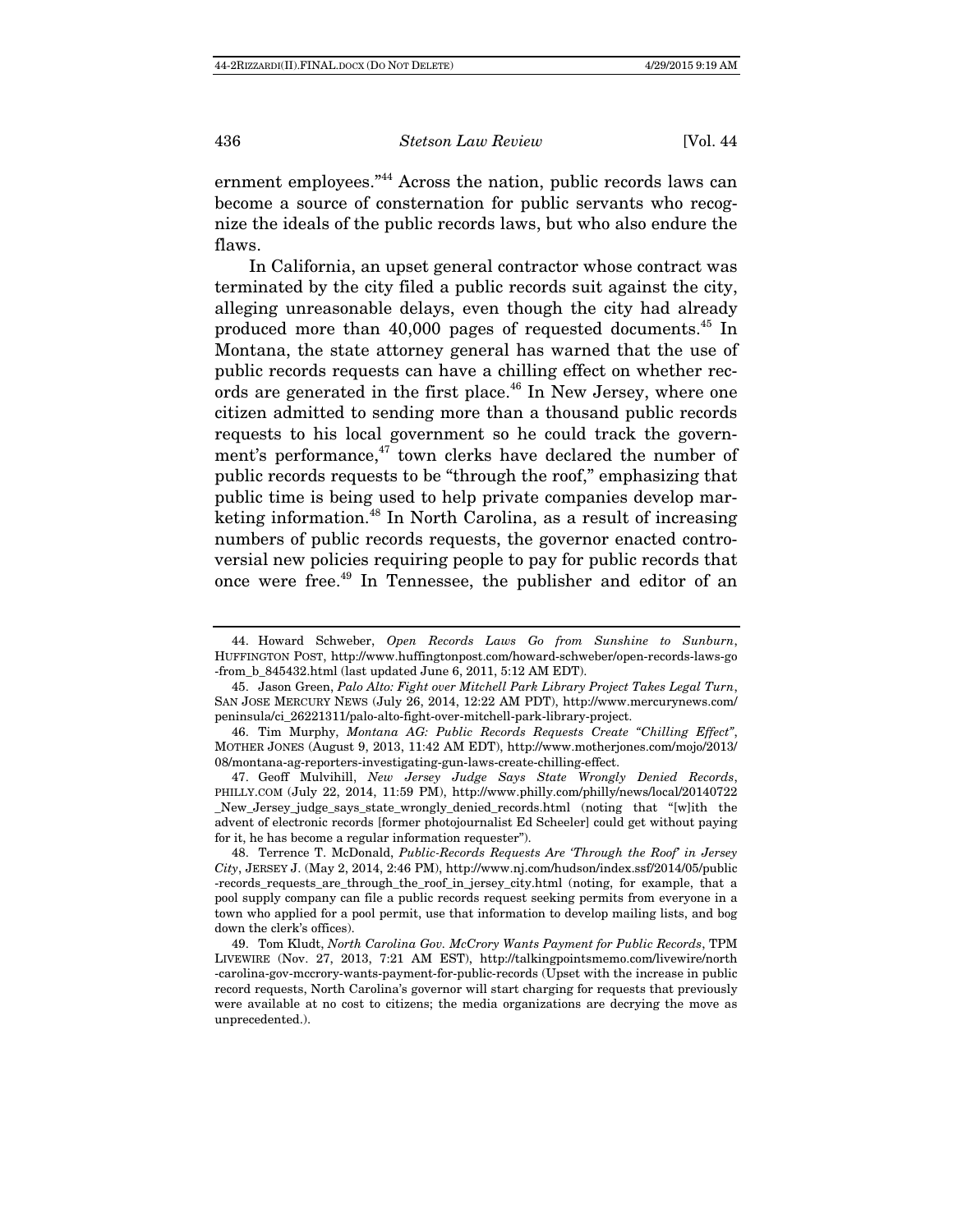alternative newspaper who wanted to get even with a city demanded that the city produce cookie and cache file records from city computers.50

Washington State public officials have endured particularly difficult times due to citizen suits related to the public records laws. The state attorney general warned that requests for public records had tripled in a decade and that people were requesting records and "gaming the system" by suing state agencies to catch the agencies in a costly mistake.<sup>51</sup> The emergence of "gotcha" litigation in Washington State has economic consequences for the government too—as well as the taxpayers who ultimately pay the judgment. The Washington State Department of Labor and Industries was ordered "to pay \$500,000 because of errors related to a single Public Records Act Request."52 The City of Prosser settled with a requester for \$175,000 to avoid even greater liability because the city was unable to respond to forty-one requests filed by the requester within the five-day requirement.<sup>53</sup> In another instance, even though the state agencies did respond to a public records request by producing approximately 9,200 emails covering a two-year span, the agency still had to defend itself in court to prove that its response, which took two months instead of the statutorily mandated five days, was reasonable.<sup>54</sup> According to one study, payouts for public records lawsuits leapt from \$108,000 in 2006 to nearly \$1.7 million in 2011, for a grand total of \$4.8 million spent between 2006 and 2011 on alleged violations of the State's Public Records Act.<sup>55</sup>

While the media continues to report these events as if they suggest a failure by governmental officials to comply with the

 <sup>50.</sup> Don Walker, Tennessee Officials and the Cookie Monster, AJR.ORG (Jan. 1998), http://ajrarchive.org/article.asp?id=2329.

 <sup>51.</sup> King Staff, State Paying Record Amount for Records Lawsuits, KING 5 (Oct. 26, 2013, 4:06 PM PDT), http://www.king5.com/story/news/local/investigations/2014/08/02/ 13057030/.

 <sup>52.</sup> Foster Pepper Mun. Grp., Court: \$500,000 for Errors Related to a Single Public Records Act Request, LOCALOPENGOVERNMENT.COM (July 13, 2009), http://www .localopengovernment.com/2009/07/articles/taxpayer-costs/court-500000-for-errors-related -to-a-single-public-records-act-request/.

 <sup>53.</sup> Drew Foster, Prosser Votes to Pay \$175K to Settle Public Records Suit, TRI-CITY HERALD (July 16, 2009), http://www.tri-cityherald.com/2009/07/16/648319/prosser-votes-to -pay-175k-to-settle.html.

 <sup>54.</sup> West v. Wash. State Dep't of Natural Res., 258 P.3d 78, 80–82 (Wash. Ct. App. 2011).

 <sup>55.</sup> King Staff, supra note 51.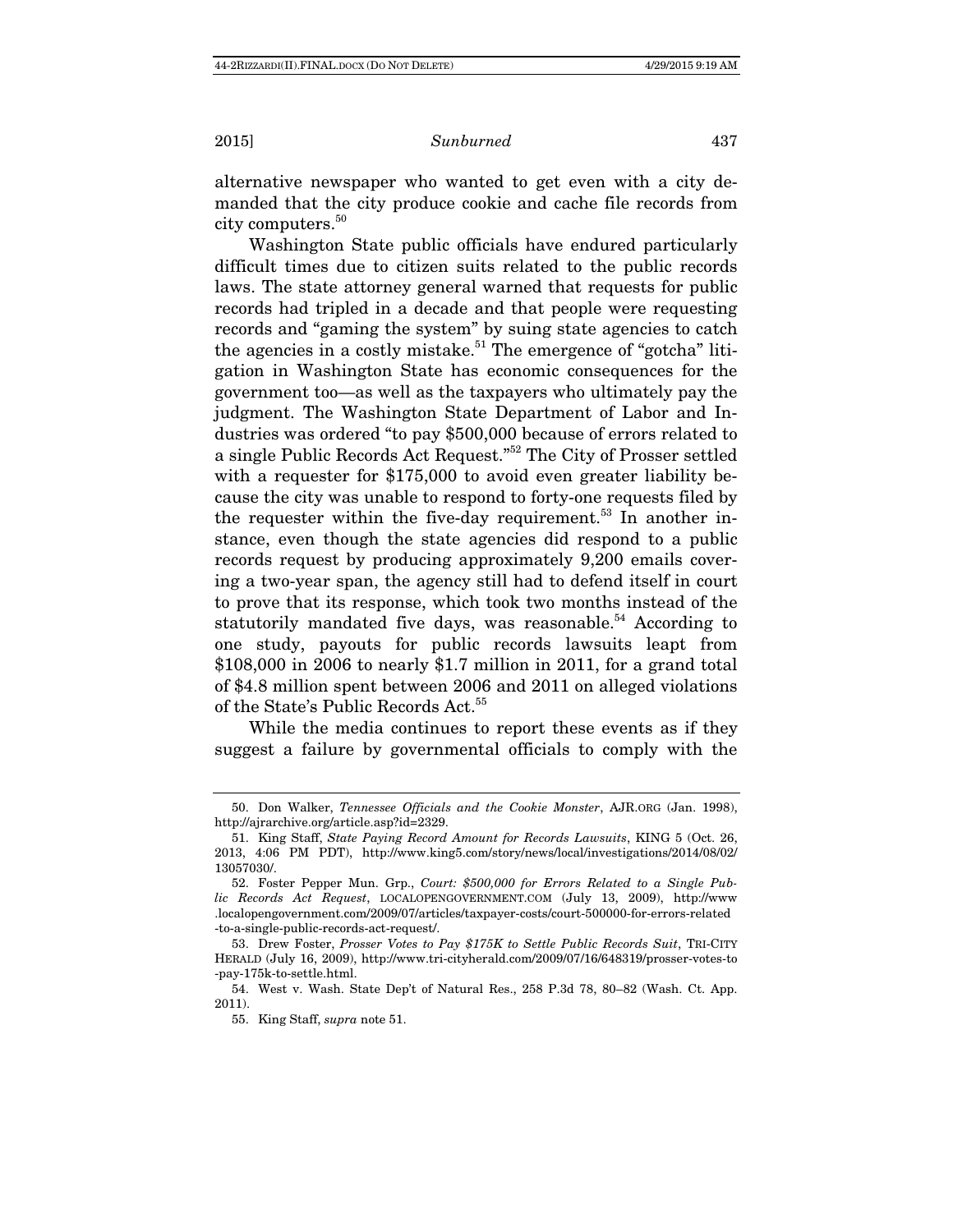public records laws,<sup>56</sup> a coalition of Washington governmental groups is using them to push for reform.<sup>57</sup> As explained by the Association of Washington Cities, public records laws can be strengthened by curbing abuses; so the organization has proposed legislation seeking to serve as: (1) "[a] mechanism to address financially motivated, punitive, or retributive requests"; (2) a way to protect the continuation of essential governmental services; and (3) "[a]uthority to stop subsidizing requests made for commercial purposes."<sup>58</sup> The proposal triggered predictable news media and editorial opposition.59 Although the legislation did not pass in 2013, the issue is expected to be revisited because the University of Washington is engaged in a state-funded study of the degree to which the State's public records law has been abused.<sup>60</sup>

Interestingly, even the watchdog organizations dedicated to open government recognize the potential for misuses of the public records laws. One California group even issued a warning on its webpage, noting that requests for huge volumes of data were overburdening state agencies and telling its readers: "[do not] abuse the law or it will be repealed or modified!"<sup>61</sup>

<sup>56.</sup> Id.

 <sup>57.</sup> Jerry Cornfield, Battle to Restrict Public Records Requests Heats Up, HERALD NET (Aug. 22, 2013, 12:01 AM), http://www.heraldnet.com/article/20130822/NEWS01/ 708229915/Battle-to-restrict-public-records-requests-heats-up; Jerry Cornfield, Officials Seek Relief from Abuse of Public Record Access Law, HERALD NET (Jan. 26, 2013, 12:01 AM), http://www.heraldnet.com/article/20130126/NEWS01/701269955.

 <sup>58.</sup> Ass'n of Wash. Cities, Strengthening the Public Records Act by Curbing Abuses, AWCNET.ORG (Feb. 2013), https://www.awcnet.org/portals/0/documents/legislative/ PublicRecords0213.pdf.

 <sup>59.</sup> See Editorial, Editorial: Protect State's Public Records Act, THE SEATTLE TIMES (July 20, 2013, 4:06 PM), http://seattletimes.com/html/editorials/2021430856 \_editpublicrecordsxml.html (criticizing proposed state legislation in Washington that would allow the government to sue requesters that abused the Public Records Act).

 <sup>60.</sup> Jeff Rhodes, Coalition Doing Its Own Study on Public Records Search Abuse, THE OLYMPIA REP. (July 17, 2013), http://theolympiareport.com/coalition-conducting-its-own -study-on-public-records-search-abuse/.

 <sup>61.</sup> Cal. Public Records Access Project, California Public Records Act (PRA), CALPUBREC.ORG, http://calpubrec.org/pra.html (last visited Apr. 14, 2015) (discussing the California Public Records Act, tips on how to request public records, and what to do in the event a request is not fulfilled).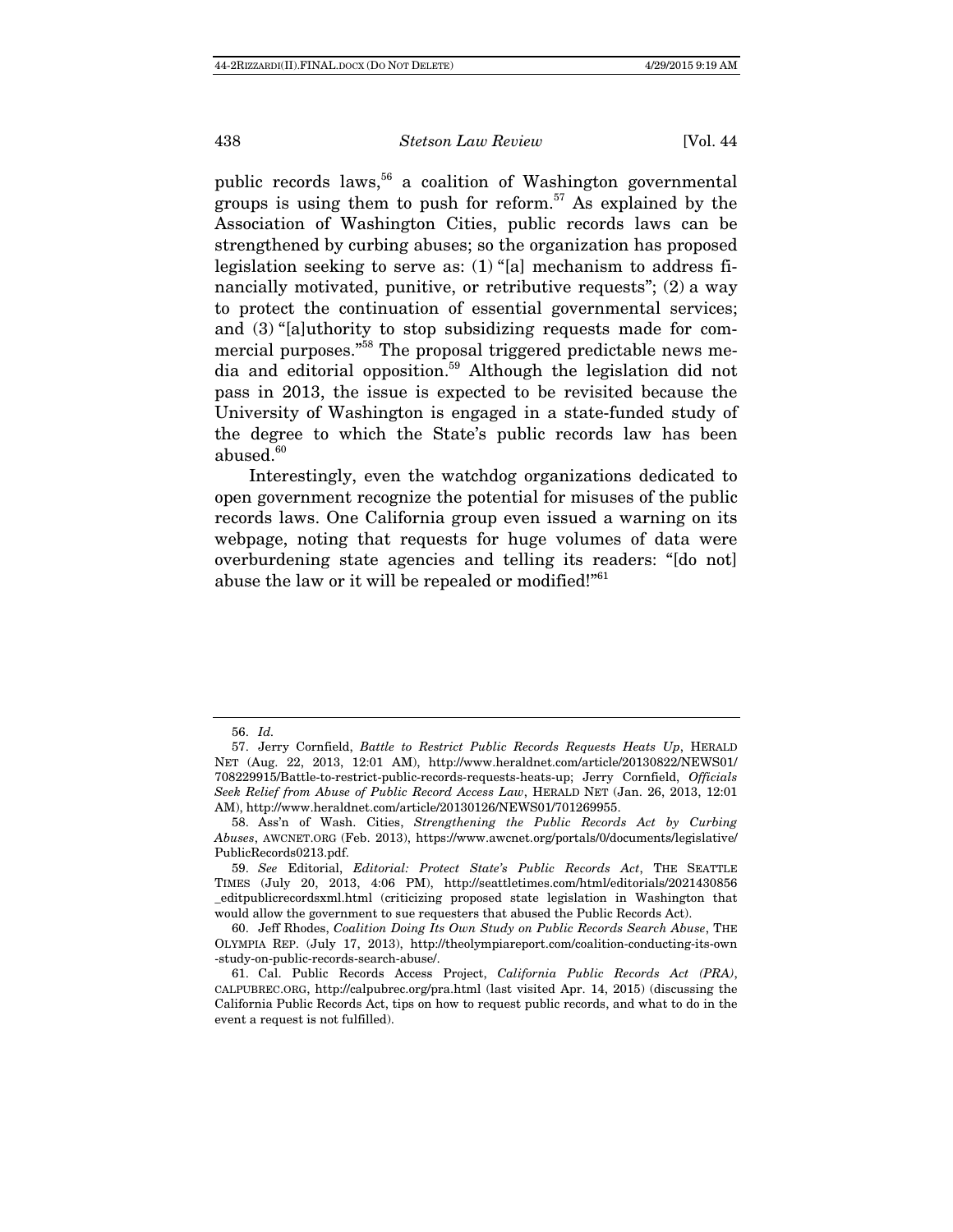# 3. Federal Perspectives

The federal Freedom of Information  $Act^{62}$  (FOIA) offers a point of comparison to the state experiences. FOIA requires many federal public records to be either published in the Federal Register or made available for public inspection and copying.<sup>63</sup> It also generally requires other records to be made available, upon specific request, for public inspection and copying,  $64$  allowing fees to be charged for the production of some documents,  $65$  while also creating exemptions that release some types of documents from the need for public disclosure. $66$  Like many state statutes, FOIA is enforceable by citizens, and FOIA allows citizen suits to be filed in the federal courts "to enjoin the agency from withholding agency records and to order the production of any agency records improperly withheld from the complainant."<sup>67</sup> FOIA, however, includes many provisions that recognize the competing perspectives and needs of the governmental agencies. For example, while state laws might provide strict deadlines that demand a rush to produce documents or that allow an unsatisfied requester to rush to the courthouse, FOIA compels a walk. Before a suit can be filed, the requester must exhaust administrative remedies. $^{68}$  Citi-

67. Id. § 552(a)(4)(B).

 68. Wilbur v. CIA, 355 F.3d 675, 677 (D.C. Cir. 2004). Some courts have deemed the exhaustion requirement to be a discretionary, prudential doctrine, while others have found it to be jurisdictional. Compare Hidalgo v. FBI, 344 F.3d 1256, 1258 (D.C. Cir. 2003) ("[T]he exhaustion requirement is not jurisdictional because the FOIA does not unequivocally make it so.") and Taylor v. Appleton, 30 F.3d 1365, 1367 n.3 (11th Cir. 1994) ("Exhaustion of administrative remedies is not a jurisdictional requirement ....") with Johnson v. Comm'r of Internal Revenue, 239 F. Supp. 2d 1125, 1136 (W.D. Wash. 2002) ("Where a FOIA plaintiff attempts to obtain judicial review without first exhausting

 <sup>62. 5</sup> U.S.C § 552 (2012).

 <sup>63.</sup> Id. § 552(a)(1)–(2).

 <sup>64.</sup> Id. § 552(a)(3).

 <sup>65.</sup> Id. § 552(a)(4).

<sup>66.</sup> Id.  $\S 552(b)$ . The exemptions from disclosure of federal documents, which are often more broadly construed than state public records laws, include exemptions for public records related to (1) "national defense or foreign policy"; (2) internal agency personnel rules and practices; (3) exemptions from disclosure specifically made by statute; (4) "trade secrets and commercial or financial information"; (5) "inter-agency or intra-agency memorandums or letters which would not be available by law to a party other than an agency in litigation with the agency"; (6) "personnel and medical files and similar files the disclosure of which would constitute a clearly unwarranted invasion of personal privacy"; (7) certain types of records or information compiled for law enforcement purposes; (8) certain records associated with the regulation or supervision of financial institutions; or (9) "geological and geophysical information and data, including maps, concerning wells." Id.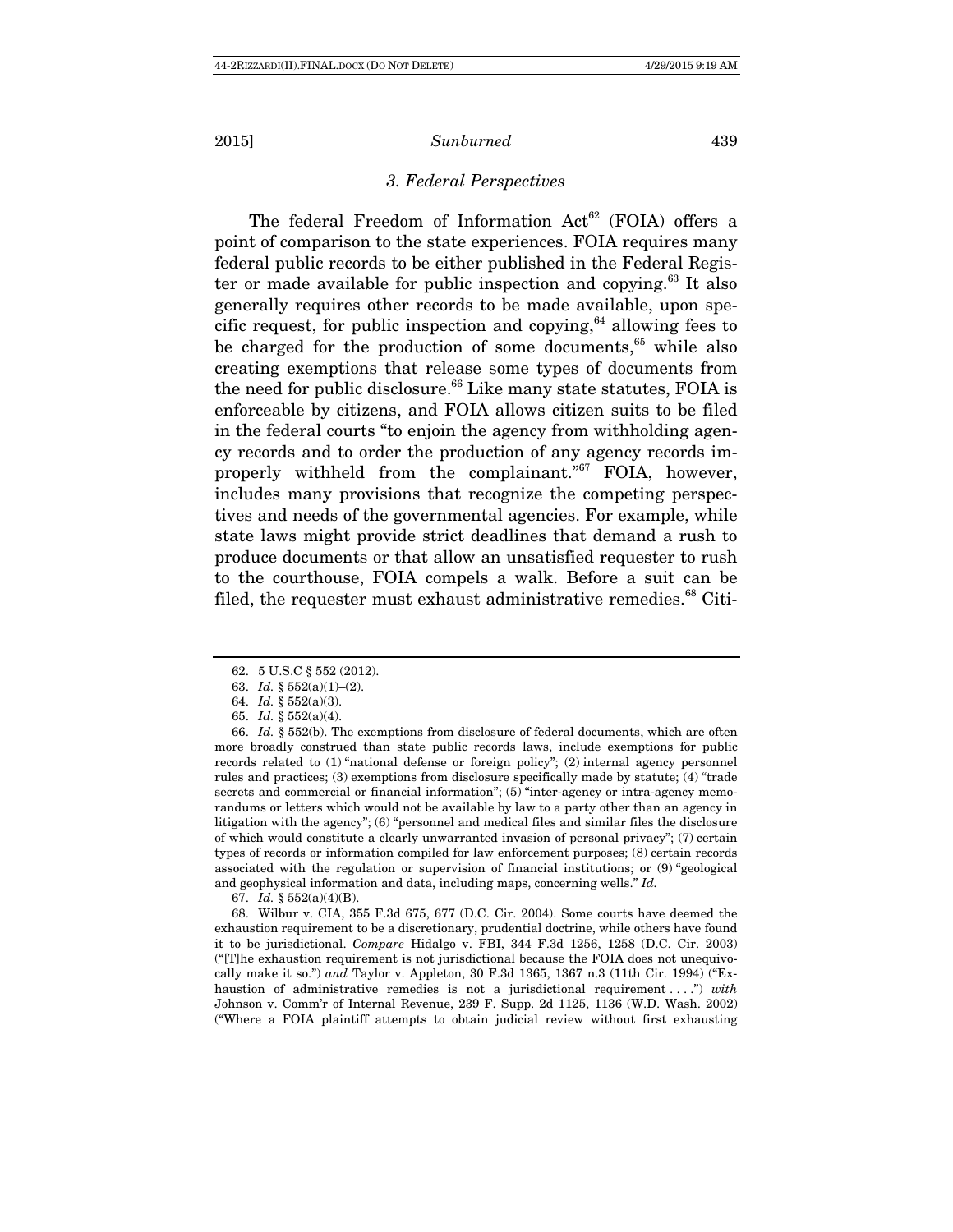zens seeking records must often wait until the federal agency has undertaken various procedural steps. To begin with, an agency is usually allowed twenty days to respond to a public records request.<sup>69</sup> FOIA also includes numerous mechanisms to enable the agency to extend the time needed to respond to a public records request.70 For unusual circumstances and unusually burdensome requests, $71$  defined to include the need for searches in separate offices,72 searches for and examinations of voluminous amounts of records,73 and searches requiring consultation with another agen $cy<sub>1</sub><sup>74</sup>$  federal agencies can obtain an additional ten days.<sup>75</sup> Even after thirty days, and even if a lawsuit is filed, a court still has discretion to retain jurisdiction over the matter and allow the agency additional time if "exceptional circumstances" exist and the agency is acting with "due diligence."76 But as Congress itself has explained:

Agencies may . . . make a showing of exceptional circumstances based on the amount of material classified, based upon the size and complexity of other requests processed by the agency, based upon the resources being devoted to the declassification of classified material of public interest, or based upon the number of requests for records by courts or administrative tribunals. A court also shall consider a requester's unwillingness to reasonably limit the scope of his or her request or to agree upon a processing timeframe prior to seeking judicial review.<sup>77</sup>

Just as FOIA allows courts to exercise some discretion when evaluating delays, it also necessitates discretion with regard to application of FOIA's disclosure exemptions.<sup>78</sup> At times, courts

 78. There are nine exemptions to the presumption of disclosure in FOIA pursuant to 5 U.S.C. § 552(b)(1)–(9) (stating that the FOIA does not apply to matters that fall under the

administrative remedies, the lawsuit is subject to dismissal for lack of subject matter jurisdiction.").

 <sup>69. 5</sup> U.S.C. § 552(a)(6)(A)(i).

 <sup>70.</sup> Id. § 552(a)(6)(B).

 <sup>71.</sup> Id. § 552(a)(6)(B)(i).

<sup>72.</sup> *Id.* §  $552(a)(6)(B)(iii)(I)$ .

 <sup>73.</sup> Id. § 552(a)(6)(B)(iii)(II).

 <sup>74.</sup> Id. § 552(a)(6)(B)(iii)(III).

 <sup>75.</sup> Id. § 552(a)(6)(B)(i).

<sup>76.</sup> *Id.* §  $552(a)(6)(C)(i)$ .

 <sup>77.</sup> COMM. ON GOV'T REFORM, A CITIZEN'S GUIDE ON USING THE FREEDOM OF INFORMATION ACT AND THE PRIVACY ACT OF 1974 TO REQUEST GOVERNMENT RECORDS, H.R. REP. NO. 106-50, at 14 (1999), available at http://www.gpo.gov/fdsys/pkg/CRPT -106hrpt50/pdf/CRPT-106hrpt50.pdf.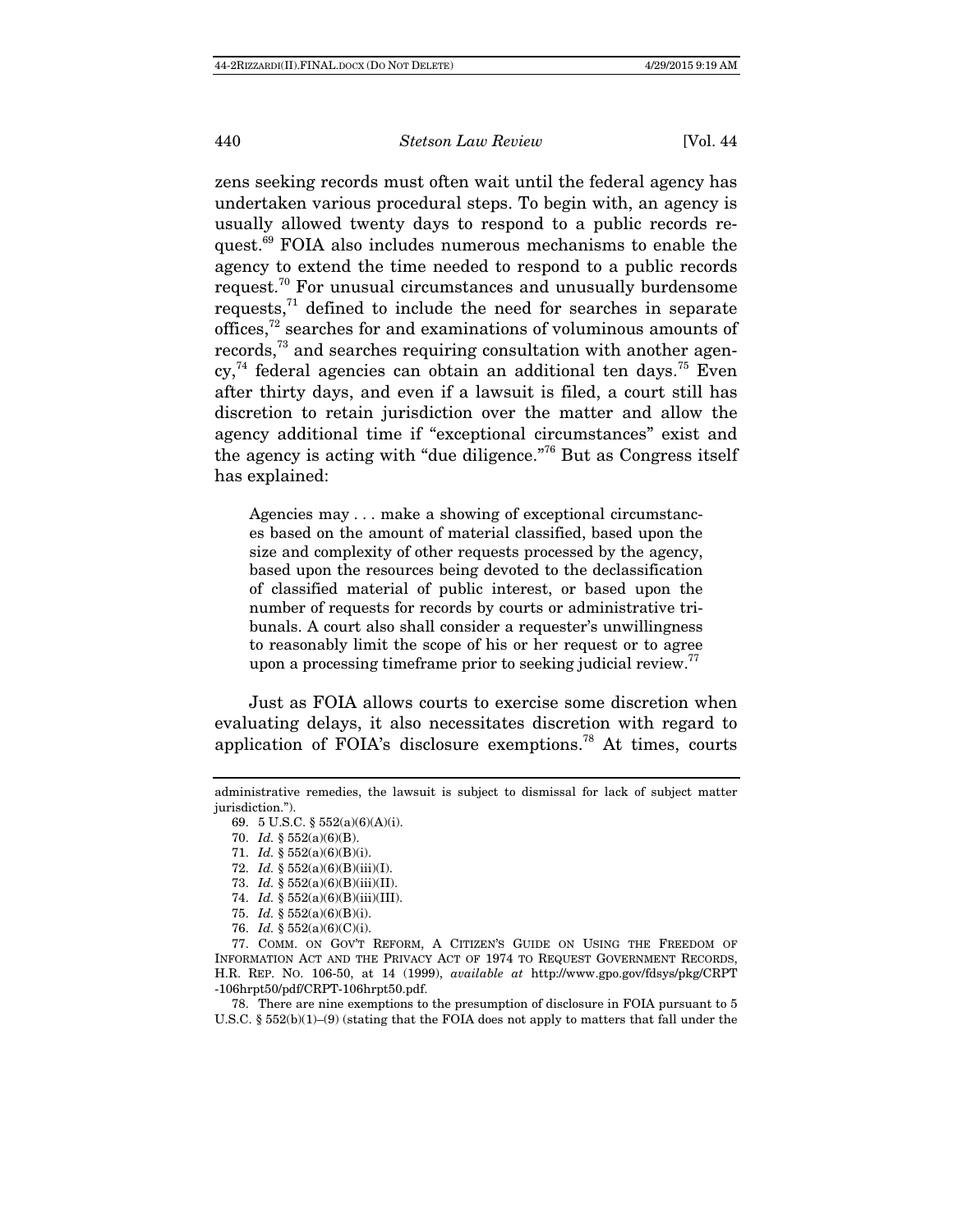have narrowly interpreted the way FOIA's disclosure requirements apply, erring in favor of privacy interests for the purposes of FOIA, to uphold an agency's decision not to disclose documents or records.79 In United States Department of Justice v. Reporters Committee for Freedom of the Press,<sup>80</sup> for example, the Supreme Court explained that "FOIA's central purpose is to ensure that the Government's activities be opened to the sharp eye of public scrutiny, not that information about private citizens that happens to be in the warehouse of the Government be so disclosed."<sup>81</sup> Rejecting a demand for information held by the Federal Bureau of Investigation about a living individual, the Supreme Court considered the protected personal privacy interests at stake and concluded that the request fell "outside the ambit of the public interest that the FOIA was enacted to serve."82 Applying this "central purpose" test, a federal district court later held that an Air Force database was not a public record.<sup>83</sup>

The differences between FOIA and state public records laws—especially Florida's—are significant. FOIA, to a degree, recognizes and manages the tension between the public's demands and competing interests such as the public interest, private interests, and an agency's capacity to respond. Inevitably, some people place higher value upon public access than other competing interests, and FOIA and federal notions of open government have been criticized as providing "[t]ransparency [w]ithout [a]ccountability."84 Yet, the degree of flexibility that FOIA provides to the agencies (and the courts) prevents the stat-

categories of: (1) classified information and national security; (2) internal agency personnel information; (3) information exempted by existing statutes; (4) trade secrets and other confidential business information; (5) agency memoranda; (6) disclosures that invade personal privacy; (7) law enforcement investigation records; (8) reports from regulated financial institutions; and (9) geological and geophysical information).

 <sup>79.</sup> See generally Martin E. Halstuk & Charles N. Davis, The Public Interest Be Damned: Lower Court Treatment of the Reporters Committee "Central Purpose" Reformulation, 54 ADMIN. L. REV. 983 (2002) (discussing the impact of United States Department of Justice v. Reporters Committee for Freedom of the Press and the courts' increasing deference to government privacy concerns).

 <sup>80. 489</sup> U.S. 749 (1989).

 <sup>81.</sup> Id. at 774.

<sup>82.</sup> Id. at 775.

 <sup>83.</sup> Baizer v. U.S. Dep't of the Air Force, 887 F. Supp. 225, 228–29 (N.D. Cal. 1995).

 <sup>84.</sup> Jennifer Shkabatur, Transparency With(out) Accountability: Open Government in the United States, 31 YALE L. & POL'Y REV. 79, 117 (2012).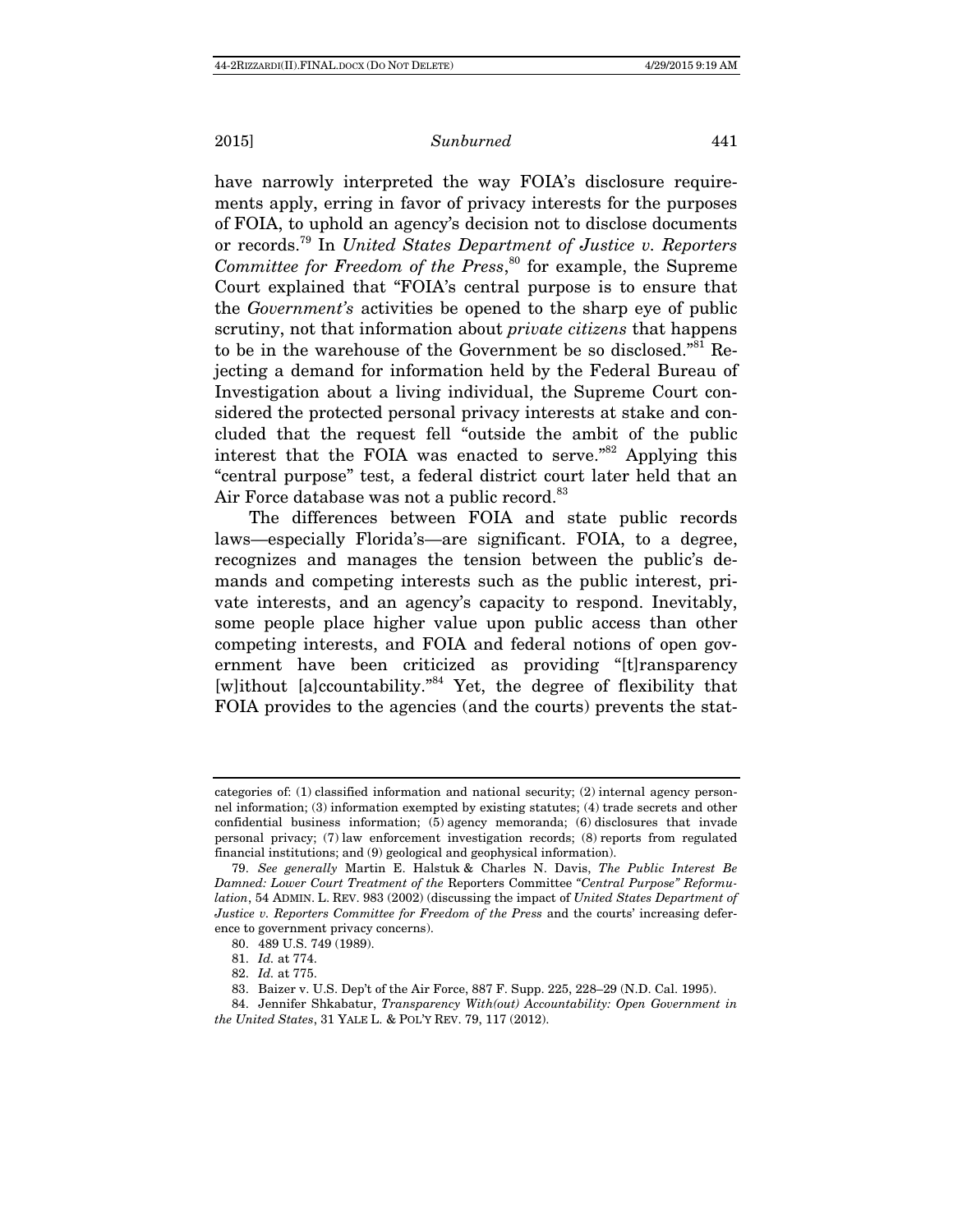ute from overwhelming Washington, D.C. In contrast, Florida law is much more rigid in its expectations of government.

# C. The Sunshine State: A Model Public Records Law or a Morass?

In Florida, a constitutional right of access reflects the intensity of the State's commitment to individual access to "public records," meaning documents and other material produced by the government to communicate or perpetuate knowledge.<sup>85</sup> Florida's open government laws have been described as "among the broadest and most all-encompassing of their kind in the entire nation."86 But Florida's government also experiences difficulties with the implementation of its public records law.<sup>87</sup> In normal circumstances, the Sunshine State's public records law is a model for ensuring the disclosure of information to the benefit of an informed citizenry. Experience shows that the abnormal is occurring. Lacking sufficient boundaries to prevent misuses of the law, the efficiency of our bureaucracy is compromised, and taxpayers are the victims.

### 1. Florida's Constitutional and Statutory Rights of Access

In the Sunshine State, open government is not just a concern of good governance: it is a fundamental right. Article I, Section 24, of the Florida Constitution, governing access to public records and meetings, states as follows:

Every person has the right to inspect or copy any public record made or received in connection with the official business of any public body, officer, or employee of the state, or persons acting on their behalf, except with respect to records exempted pursuant to this section or specifically made confidential by this Constitution. This section specifically includes the legislative,

 <sup>85.</sup> See, e.g., Shevin v. Byron, Harless, Schaffer, Reid & Assocs., 379 So. 2d 633, 640 (Fla. 1980) (Public records encompass all materials "prepared in connection with official agency business which is intended to perpetuate, communicate, or formalize knowledge.").

 <sup>86.</sup> Sandra F. Chance & Christina Locke, The Government-in-the-Sunshine Law Then and Now: A Model for Implementing New Technologies Consistent with Florida's Position as a Leader in Open Government, 35 FLA. ST. U. L. REV. 245, 258 (2008).

<sup>87.</sup> See infra Part II(C)(2) (discussing the many problems Florida government agencies face because of current public record laws and using the Town of Gulf Stream as an illustrative example).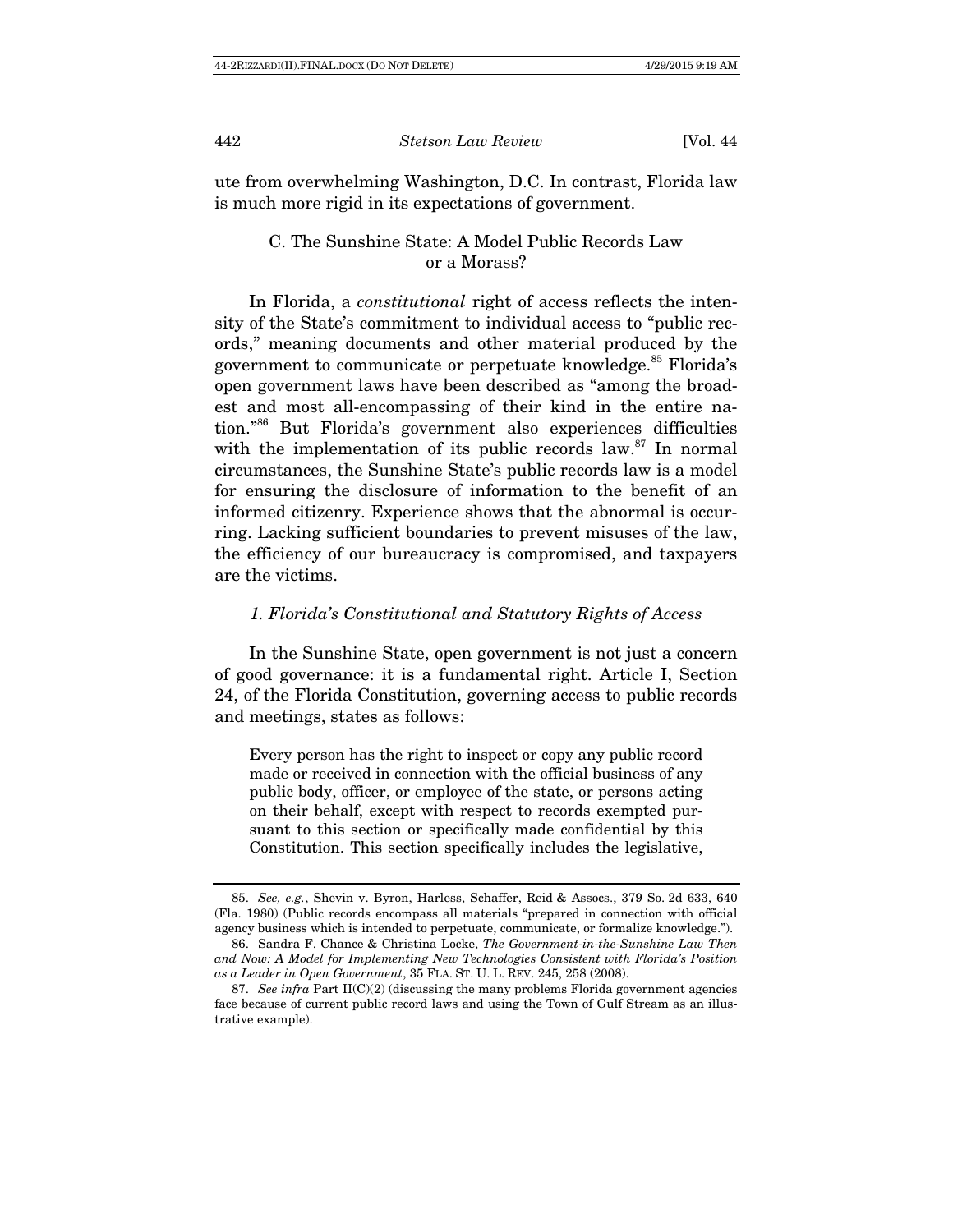executive, and judicial branches of government and each agency or department created thereunder; counties, municipalities, and districts; and each constitutional officer, board, and commission, or entity created pursuant to law or this Constitution.<sup>88</sup>

Although self-executing, this constitutional principle is further implemented by the Florida legislature through laws governing the enforcement of the right of access to public records, inincluding the "maintenance, control, destruction, disposal, and disposition" of public records.<sup>89</sup> Sovereign immunity from disclosure does not exist.<sup>90</sup> Furthermore, exemptions from public records disclosure must be explicit, $91$  so the Florida legislature created statutory exemptions for certain types of public records.<sup>92</sup> Indeed, aside from these exemptions, the Florida Supreme Court has ruled that the right to access public documents is "virtually unfettered."<sup>93</sup>

Although much of Florida's public records law is codified in Chapter 119 of the Florida Statutes, specific provisions and exemptions related to public records are scattered throughout the body of Florida law.<sup>94</sup> The definition of a public record in Florida is far-reaching in scope, including not just traditional papers, but all forms of perpetuation or formalization of knowledge.<sup>95</sup> As a

 91. "[I]n the Public Records Law, the coverage is expressed generally; exemptions are identified explicitly." Wood, 442 So. 2d at 938.

92. FLA. STAT. § 119.07 (2014).

 95. Shevin v. Byron, Harless, Schaffer, Reid & Assocs., 379 So. 2d 633, 640 (Fla. 1980) (The Florida Supreme Court has interpreted this definition to encompass all materials

 <sup>88.</sup> FLA. CONST. art. I, § 24(a).

 <sup>89.</sup> Id. art. I, § 24(c).

 <sup>90. &</sup>quot;The philosophical argument that 'government can[not] operate' without relief from the legislative waiver of sovereign immunity" has been "consistently rejected." Carter v. City of Stuart, 468 So. 2d 955, 959 (Fla. 1985) (citing Neu v. Miami Herald Publ'g Co., 462 So. 2d 821 (Fla. 1985); Tribune Co. v. Cannella, 458 So. 2d 1075 (Fla. 1984); Wood v. Marston, 442 So. 2d 934 (Fla. 1983); Wait v. Fla. Power & Light Co., 372 So. 2d 420 (Fla. 1979); City of Miami Beach v. Berns, 245 So. 2d 38 (Fla. 1971); Bd. of Pub. Instruction of Broward Cnty. v. Doran, 224 So. 2d 693 (Fla. 1969)).

 <sup>93.</sup> Times Publ'g Co. v. City of St. Petersburg, 558 So. 2d 487, 492 (Fla. 2d Dist. Ct. App. 1990) ("[T]he right to access public documents is virtually unfettered, save only the statutory exemptions designed to achieve a balance between an informed public and the ability of the government to maintain secrecy in the public interest.").

 <sup>94.</sup> See OFFICE OF THE ATTORNEY GEN. OF FLA., GOVERNMENT-IN-THE-SUNSHINE-MANUAL 199–262 (2014), available at http://www.myfloridalegal.com/sun.nsf/sunmanual (listing hundreds of exemptions and other provisions related to the implementation of the public records laws) [hereinafter GOVERNMENT-IN-THE-SUNSHINE-MANUAL].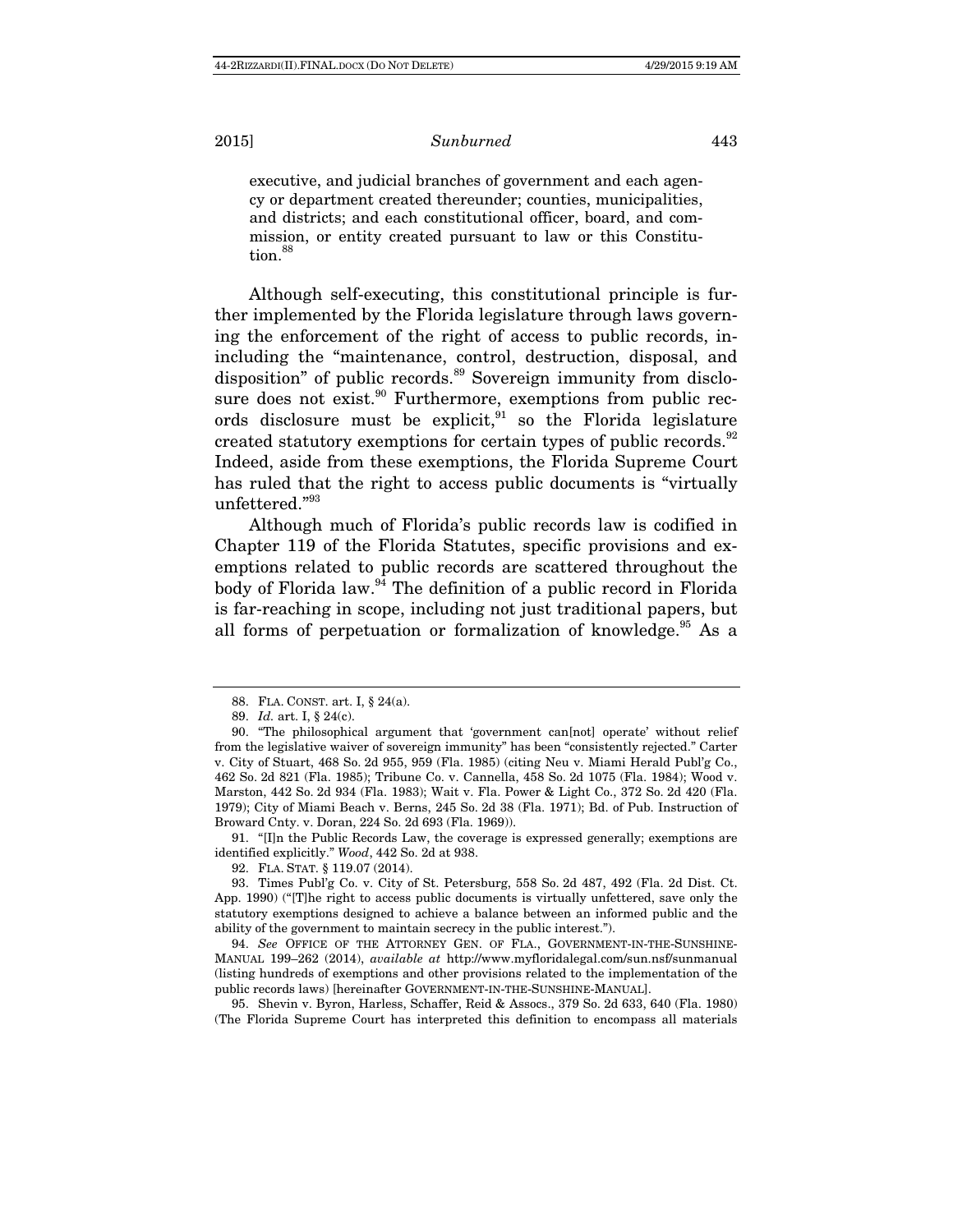matter of public policy, Florida has concluded that the electronic era must not undermine public access to information.<sup>96</sup> Public records, therefore, include emails, voicemails, photographs, and anything else, regardless of physical form, "made or received . . . in connection with the transaction of official business by any agency."<sup>97</sup>

The term "agency" is also broadly defined, $98$  and can even include government contractors.<sup>99</sup> Whether or not a contractor's documentation falls within the scope of a public records request depends on a case-by-case evaluation of whether the contractor was acting on behalf of the government or was otherwise delegated a governmental responsibility.<sup>100</sup> Although further analysis of

 98. The Florida Statutes define "agency" as "any state, county, district, authority, or municipal officer, department, division, board, bureau, commission, or other separate unit of government created or established by law including, for the purposes of this chapter, the Commission on Ethics, the Public Service Commission, and the Office of Public Counsel, and any other public or private agency, person, partnership, corporation, or business entity acting on behalf of any public agency." Id. § 119.011(2).

 99. The term "contractor" is defined to mean "an individual, partnership, corporation, or business entity that enters into a contract for services with a public agency and is acting on behalf of the public agency." Id. § 119.0701(1)(a); see also id. § 119.011(2) (defining "agency"). However, the mere act of contracting with, or receiving public funds from, a public agency is not sufficient to subject a private entity to the Florida public records laws and Chapter 119 of the Florida Statutes. Instead, case history suggests that this sentence will be interpreted by using one of two tests.

 100. The Florida Supreme Court held that a public agency could not avoid disclosure by contractually delegating responsibility to a private entity, which would otherwise be an agency responsibility. News & Sun-Sentinel Co. v. Schwab, Twitty & Hanser Architectural Grp., 596 So. 2d 1029, 1031 (Fla. 1992). To determine whether a private entity was "acting on behalf of" a public agency, the court adopted a "totality of factors" approach, listing nine factors for evaluation:

(1) the level of public funding; (2) commingling of funds; (3) whether the activity was conducted on publicly owned property; (4) whether services contracted for are an integral part of the public agency's chosen decision-making process; (5) whether

made or received by an agency in connection with official business which are used to "perpetuate, communicate, or formalize knowledge.").

 <sup>96.</sup> See FLA. STAT. § 119.01(2)(a) ("Automation of public records must not erode the right of access to [public] records."); cf. Fla. Att'y Gen. Op. 90-04 (Jan. 25, 1990), available at http://www.myfloridalegal.com/ago.nsf/Opinions/3CC46507EB4D58798525652C00476FDA ("[I]nformation stored on a computer is as much a public record as a written page in a book or a tabulation in a file stored in a filing cabinet."). Accordingly, electronic public records are governed by the same rule as written documents and other public records: the records are subject to public inspection unless a statutory exemption exists, which removes the records from disclosure.

 <sup>97.</sup> The Florida Statutes define "public records" to include: "all documents, papers, letters, maps, books, tapes, photographs, films, sound recordings, data processing software, or other material, regardless of the physical form, characteristics, or means of transmission, made or received pursuant to law or ordinance or in connection with the transaction of official business by any agency." FLA. STAT. § 119.011(12).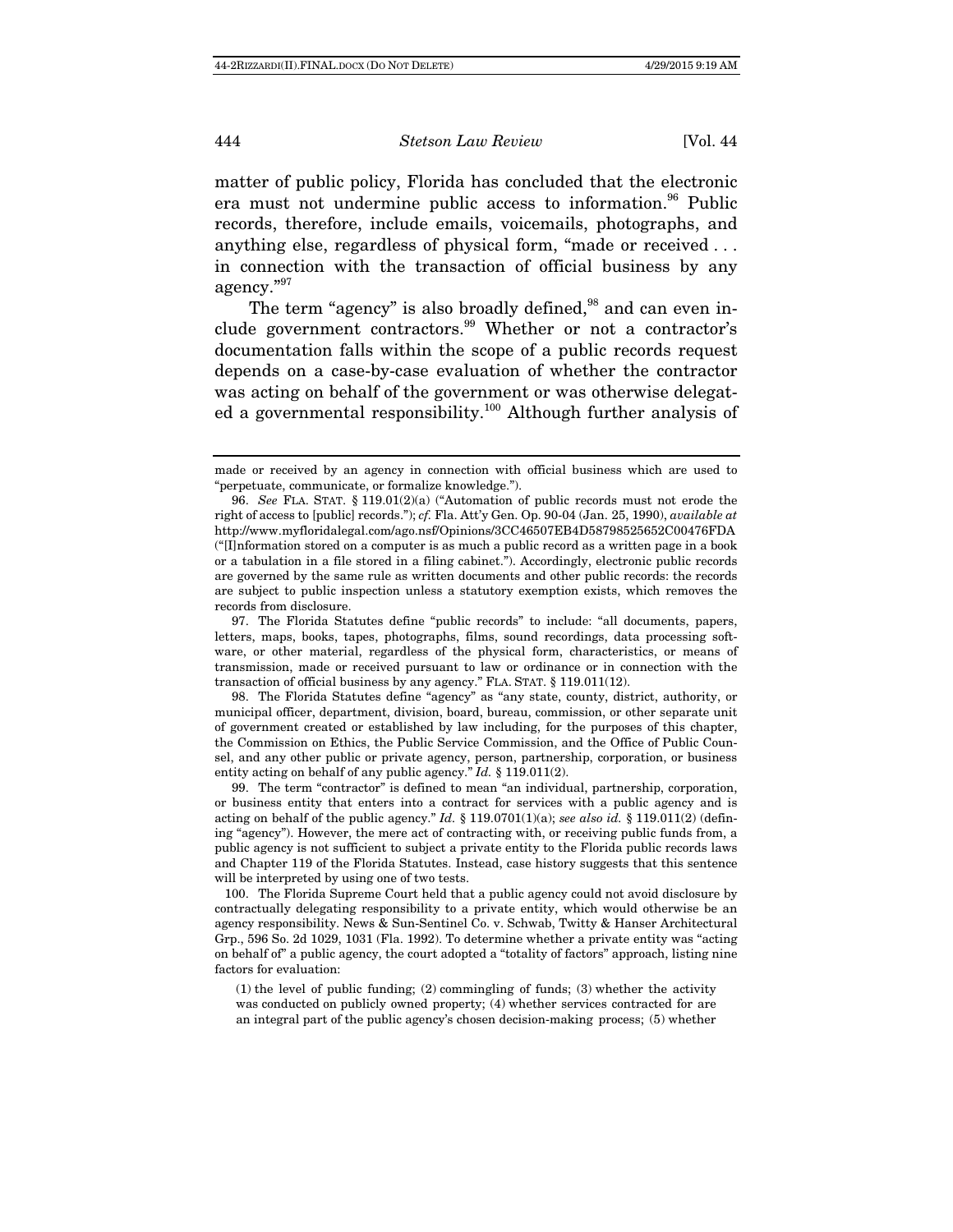the effect of the public records laws on a contractor is best left to a follow-up article, private entities have reason to hesitate before putting their business and reputations at risk by contracting with the government.<sup>101</sup> Recently, the legislature required governmental entities to include specific language related to public records compliance in their contracts with private government contractors.102 In some circumstances, private contractors will be affected by the excesses of the public records laws. At a minimum, a pri-

#### Id.

Alternatively, to determine whether a contractor is acting on behalf of a public agency, other courts have applied a "delegation" test. E.g., City of Fayetteville v. Edmark, 801 S.W.2d 275, 279 (Ark. 1990) ("The FOIA requirements cannot be circumvented by delegation of regular duties to one specially retained to perform the same task as the regular employee or official."); Forum Publ'g Co. v. City of Fargo, 391 N.W.2d 169, 172 (N.D. 1986) ("We do not believe the open-record law can be circumvented by the delegation of a public duty to a third party  $\dots$ ."). These cases generally emphasize the notion that a party contracting with a public agency to provide services to the agency is different from a contractor providing services in place of the agency. See Edmark, 801 S.W.2d at 279 (An agency "cannot avoid the FOIA requirements by substituting a private attorney for the city attorney."); Forum Publ'g Co., 391 N.W.2d at 172 (rejecting an agency's argument that a government contractor was an independent contractor and therefore finding the government contractor was subject to public record requests). As summarized by the Florida Attorney General's Office: "Stated another way, business records of entities which merely provide services for an agency to use (e.g., legal professional services) are probably not subject to the open government laws. But, if the entity contracts to relieve the public body from the operation of a public obligation such as operating a jail or providing fire protection, the open government laws apply." GOVERNMENT-IN-THE-SUNSHINE-MANUAL, supra note 94, at 64 (citations omitted) (also listing as examples of delegation of services: a corrections company operating a county jail, an employment search firm, an engineering company providing ongoing engineering services to a city, a humane society investigating animal abuse for the county, and the Salvation Army providing probation services for a county).

 101. The mere act of contracting with the government does not make the public records law applicable to the contractor. Fla. Att'y Gen. Op. 2014-06 (June 18, 2014), available at http://www.myfloridalegal.com/ago.nsf/Opinions/FFA361674B780AE085257CFD00650CCB ("We are unaware of any authority which supports the proposition that merely by contracting with a governmental agency a corporation acts 'on behalf of' the agency." (quoting Parsons & Whittemore, Inc. v. Metro. Dade Cnty., 429 So. 2d 343, 346 (Fla. 3d Dist. Ct. App. 1983))).

 102. See FLA. STAT. § 119.0701(2)(a) (Contractors must "[k]eep and maintain public records that ordinarily and necessarily would be required by the public agency in order to perform the service."); id.  $\S$  119.0701(2)(b) (Contractors must "[p]rovide the public with access to public records on the same terms and conditions that the public agency would provide the records and at a cost that does not exceed the cost provided in this chapter or as otherwise provided by law.").

the private entity is performing a governmental function or a function which the public agency otherwise would perform; (6) the extent of the public agency's involvement with, regulation of, or control over the private entity; (7) whether the private entity was created by the public agency; (8) whether the public agency has a substantial financial interest in the private entity; and (9) for [whose] benefit the private entity is functioning.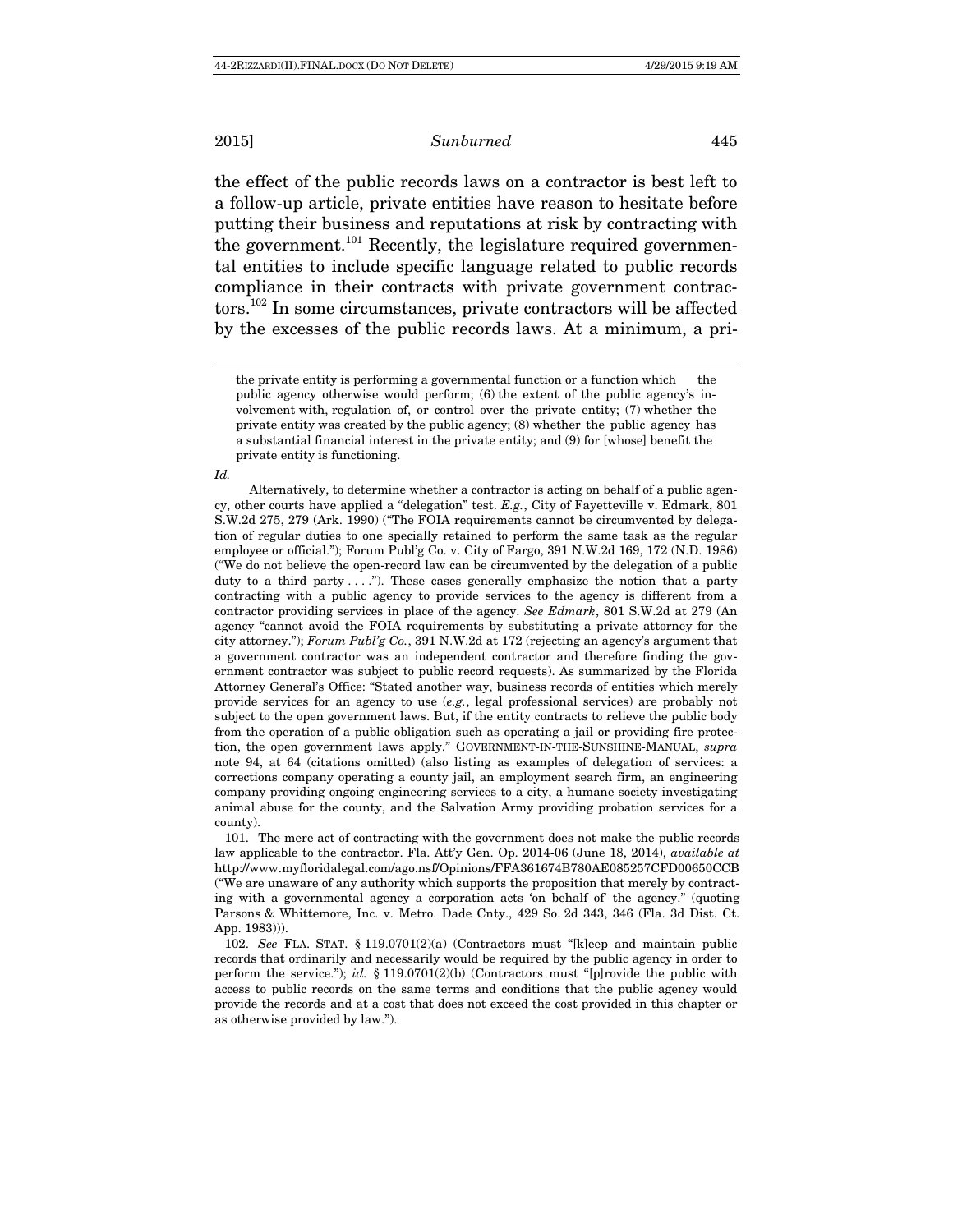vate entity's failure to fully comply with Florida's public records laws can result in the immediate and unilateral cancellation of its contracts because the Florida Statutes provide, with limited exceptions, that every procurement for contracted services by a State agency be evidenced by a written agreement containing a provision that allows a unilateral cancellation by the agency for the contractor's refusal to allow public access to "all documents, papers, letters, or other material made or received by the contractor in conjunction with the contract, unless the records are exempt" from disclosure.<sup>103</sup> And as noted earlier, contractors in possession of government records, "acting on behalf of" the government or performing delegated functions, could be held to robust compliance with the public records laws, just like the government agencies.

Upon receipt of a public records request, agencies must acknowledge it and respond promptly in good faith.<sup>104</sup> When responding, agencies are allowed to charge actual costs of duplication for copies.105 In most cases, actual costs are even lower for copies of electronic records.106 However, Florida law does authorize the imposition of a special service charge when "the nature or volume of public records . . . to be inspected . . . is such as to require extensive use of information technology resources or extensive clerical or supervisory assistance  $\dots$  or both."<sup>107</sup> The charge must be reasonable and based on the labor or computer costs

 <sup>103.</sup> FLA. STAT. § 287.058(1)(c).

<sup>104.</sup> FLA. STAT.  $\S$  119.07(1)(c) ("A custodian of public records and his or her designee must acknowledge requests to inspect or copy records promptly and respond to such requests in good faith. A good faith response includes making reasonable efforts to determine from other officers or employees within the agency whether such a record exists and, if so, the location at which the record can be accessed.").

 <sup>105.</sup> If no fee is prescribed elsewhere in the statutes, Florida Statute authorizes the custodian to charge a fee of up to fifteen cents per one-sided copy for copies that are 14 inches by 8 1/2 inches or less. Id. § 119.07(4)(a)(1). An agency may charge "[n]o more than an additional 5 cents for each two-sided copy." Id. § 119.07(4)(a)(2).

 <sup>106.</sup> Fla. Att'y Gen. Op. 2013-03 (Jan. 30, 2013), available at http://www.myfloridalegal .com/ago.nsf/Opinions/C50E174E0287AFB185257B03005C63BA ("The City of Miami Gardens may charge the 'actual costs of duplication' for electronic mail forwarded to a public records requestor in lieu of photocopying those records. When calculating the 'actual costs of duplication,' charges may not be made for labor costs or associated overhead costs.").

 <sup>107.</sup> FLA. STAT. § 119.07(4)(d); see also Fla. Att'y Gen. Op. 99-41 (June 30, 1999), available at http://www.myfloridalegal.com/\_\_85256236006EB5E1.nsf/0/ E40CB6A900FDF497852567A10063C00D?Open&Highlight=0,99-41 (Unless a special service charge is authorized by law, the agency may charge only the actual cost of duplication and cannot charge for the incidental costs, such as limited labor expenses or non-extensive use of information technology or the costs to maintain a database.).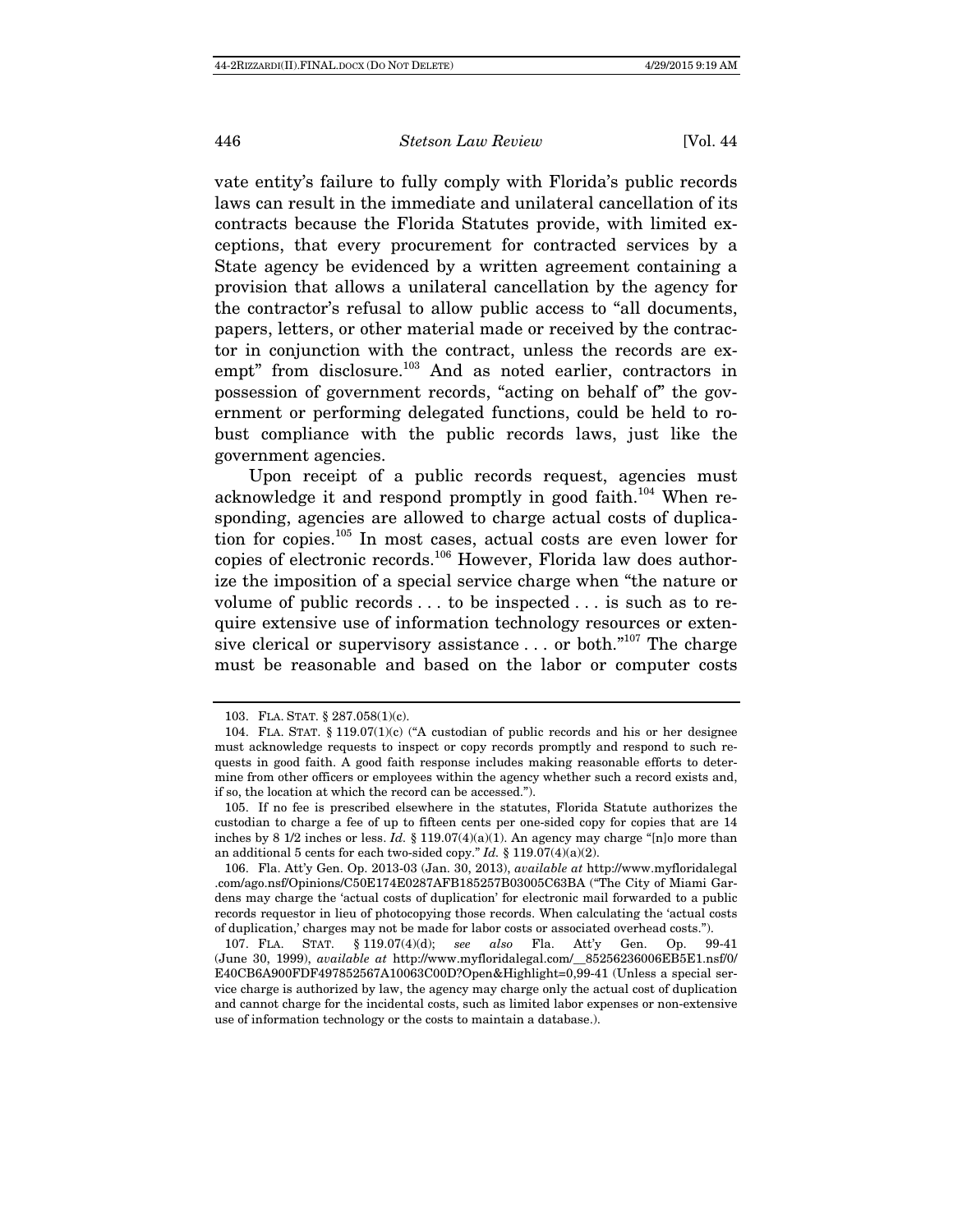actually incurred by the agency.108 Consistent with the policy goal of ensuring public access to information, large special service charges can trigger careful court scrutiny.<sup>109</sup>

An agency's failure to acknowledge or properly respond to a public records request entitles the record requester to seek judicial relief, usually through a mandamus action.<sup>110</sup> In fact, if an action is filed to enforce the public records law, the court shall set an "immediate hearing" and give the case priority.111 If the court orders an agency to provide access to public records, it generally must do so within forty-eight hours.<sup>112</sup> The requester may be entitled to attorney's fees too.<sup>113</sup> Raising the stakes for the government, even a good faith but mistaken interpretation of the public records exemptions can result in a judicial ruling that the government refused to comply with the law and a judgment for attorney's fees.<sup>114</sup>

113. Id. § 119.12.

 114. Attorney's fees are recoverable even where access is denied on a good faith but mistaken belief that the documents are exempt from disclosure. WFTV, Inc. v. Robbins, 625 So. 2d 941, 943 (Fla. 4th Dist. Ct. App. 1993); Times Publ'g Co. v. City of St. Peters-

 <sup>108.</sup> See Bd. of Cnty. Comm'rs of Highlands Cnty. v. Colby, 976 So. 2d 31, 37 (Fla. 2d Dist. Ct. App. 2008) (providing that "special service charge[s] appl[y] to requests for both inspection and copies of public records when extensive clerical assistance is required" and may include both an employee's salary and benefits in calculating the actual labor costs incurred by the county).

 <sup>109.</sup> Carden v. Chief of Police, 696 So. 2d 772, 773 (Fla. 2d Dist. Ct. App. 1996) (In a challenge to a special service charge that exceeded \$4,000 for staff time, the court held that an "excessive charge could well serve to inhibit the pursuit of rights conferred by the Public Records Act" and remanded the case to the agency to "explain in more detail the reason for the magnitude of the assessment.").

 <sup>110.</sup> Generally, mandamus is the appropriate remedy to enforce compliance with the Public Records Act. Staton v. McMillan, 597 So. 2d 940, 941 (Fla. 1st Dist. Ct. App. 1992), review dismissed sub nom., Staton v. Austin, 605 So. 2d 1266 (Fla. 1992) (table); see also Weeks v. Golden, 764 So. 2d 633, 634 (Fla. 1st Dist. Ct. App. 2000) ("[M]andamus is an appropriate means of compelling compliance."); Smith v. State, 696 So. 2d 814, 815 (Fla. 2d Dist. Ct. App. 1997) (Mandamus is "used to enforce an 'established legal right.'"); Donner v. Edelstein, 415 So. 2d 830, 831 (Fla. 3d Dist. Ct. App. 1982) (Mandamus was used to compel disclosure.); Mills v. Doyle, 407 So. 2d 348, 350 (Fla. 4th Dist. Ct. App. 1981) ("[M]andamus was the appropriate vehicle to remedy the refusal of the records custodian to accede to [a records] request.").

 <sup>111.</sup> FLA. STAT. § 119.11(1) ("Whenever an action is filed to enforce the provisions of this chapter, the court shall set an immediate hearing, giving the case priority over other pending cases."); Matos v. Office of the State Att'y for the Seventeenth Judicial Circuit, 80 So. 3d 1149, 1149 (Fla. 4th Dist. Ct. App. 2012) ("[A]n immediate hearing does not mean one scheduled within a reasonable time but means what the statute says: immediate.").

 <sup>112.</sup> FLA. STAT. § 119.11(2) ("Whenever a court orders an agency to open its records for inspection in accordance with this chapter, the agency shall comply with such order within [forty-eight] hours, unless otherwise provided by the court issuing such order, or unless the appellate court issues a stay order within such [forty-eight]-hour period.").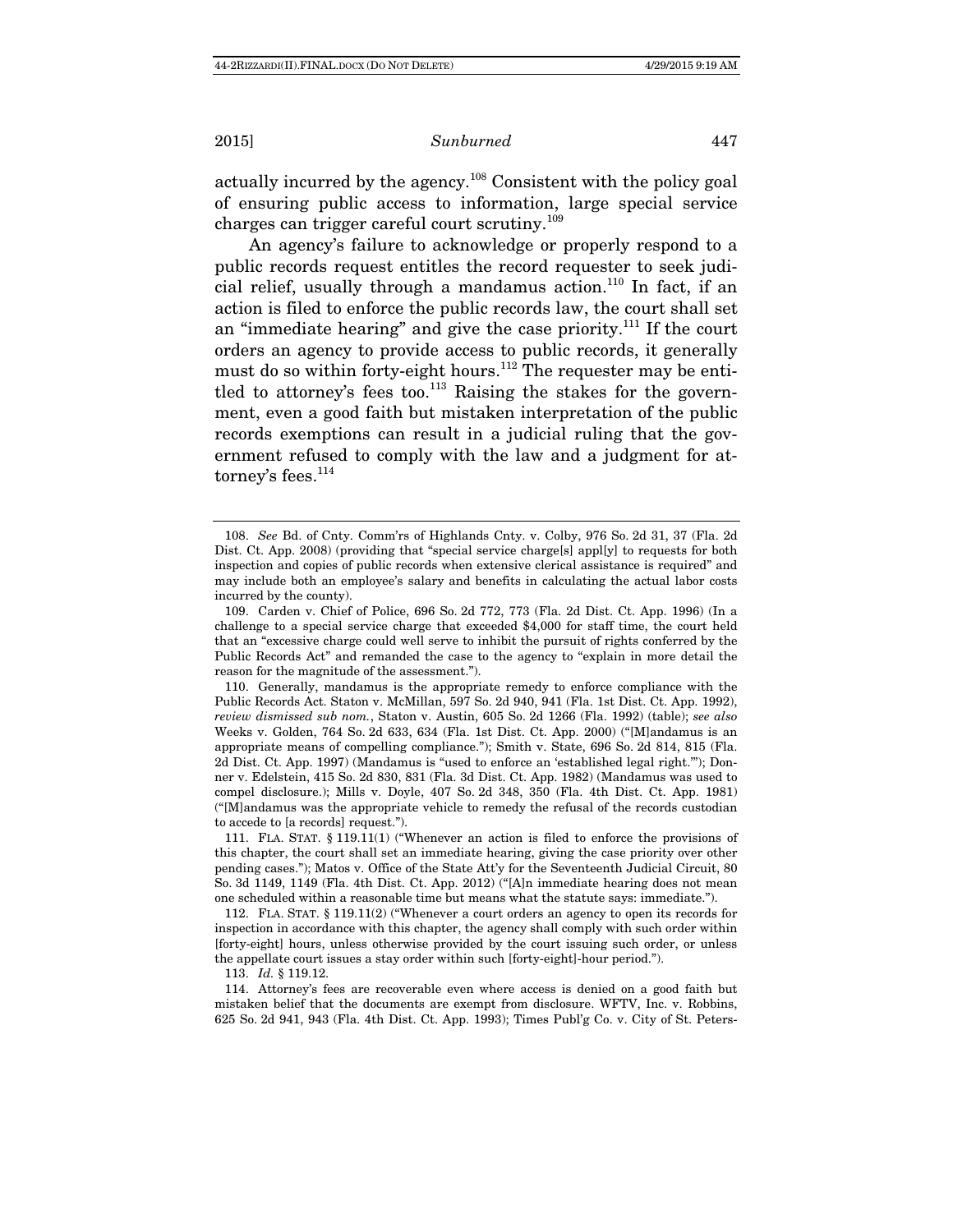While lawsuits and attorney's fees provisions have reputational and economic effects on the agencies, violations of the public records laws can have even more direct and dire consequences for public servants, including prosecution by the state attorney.<sup>115</sup> Unknowing violations of any provision of Chapter 119 by a public officer may be a "noncriminal infraction, punishable by fine not exceeding \$500."116 A public officer who knowingly violates the public records law "is subject to suspension and removal or impeachment and . . . commits a misdemeanor of the first degree," punishable by possible criminal penalties of one year in prison, or a  $$1,000$  fine, or both.<sup>117</sup> In extraordinary cases involving concealment of public records, a felony of the third degree and five years of imprisonment may be imposed upon a public servant.<sup>118</sup> In sum, the public records laws of Florida are not to be trifled with.

# 2. An Unfettered Right: Too Much of a Good Thing?

Rights still need restraints. Evidence exists that public records laws can be intentionally misused as tools to prevent the effective functioning of government. While citizens can use every provision of the public records laws to their full advantage, public servants cannot stop these excesses of government in the sunshine. Florida, like other states, forbids the government from even asking why public records are needed; commercial uses are acceptable,<sup>119</sup> and motives are considered irrelevant.<sup>120</sup> While it

burg, 558 So. 2d 487, 495 (Fla. 2d Dist. Ct. App. 1990); News & Sun-Sentinel Co. v. Palm Beach Cnty., 517 So. 2d 743, 744 (Fla. 4th Dist. Ct. App. 1987).

 <sup>115. &</sup>quot;A state attorney may prosecute suits charging public officials with violation[s]" of the Public Records Act, including those violations that "may result in a finding of guilt for a noncriminal infraction." Fla. Att'y Gen. Op. 91-38 (May 30, 1991), available at http://www.myfloridalegal.com/ago.nsf/Opinions/85126F70134B81FA852562A80057D7F3. 116. FLA. STAT. § 119.10(1)(a).

 <sup>117.</sup> Id. § 119.10(1)(b); FLA. STAT. § 775.082(4)(a); id. § 775.083(1)(d).

<sup>118.</sup> FLA. STAT.  $\S 838.022(1)$ (b) (requiring up to 5 years imprisonment "for a public servant, with corrupt intent to obtain a benefit for any person or to cause harm to another," who seeks to "[c]onceal, cover up, destroy, mutilate, or alter any official record or official document or cause another person to perform such an act").

 <sup>119. &</sup>quot;[T]he fact that a person seeking access to public records wishes to use them in a commercial enterprise does not alter his or her rights under Florida's public records law." Microdecisions, Inc. v. Skinner, 889 So. 2d 871, 875 (Fla. 2d Dist. Ct. App. 2004); see also State ex rel. Davis v. McMillan, 38 So. 666, 668 (Fla. 1905) (holding that companies that compile abstracts may copy documents from the clerk's office for their own use and sell copies to the public for a profit).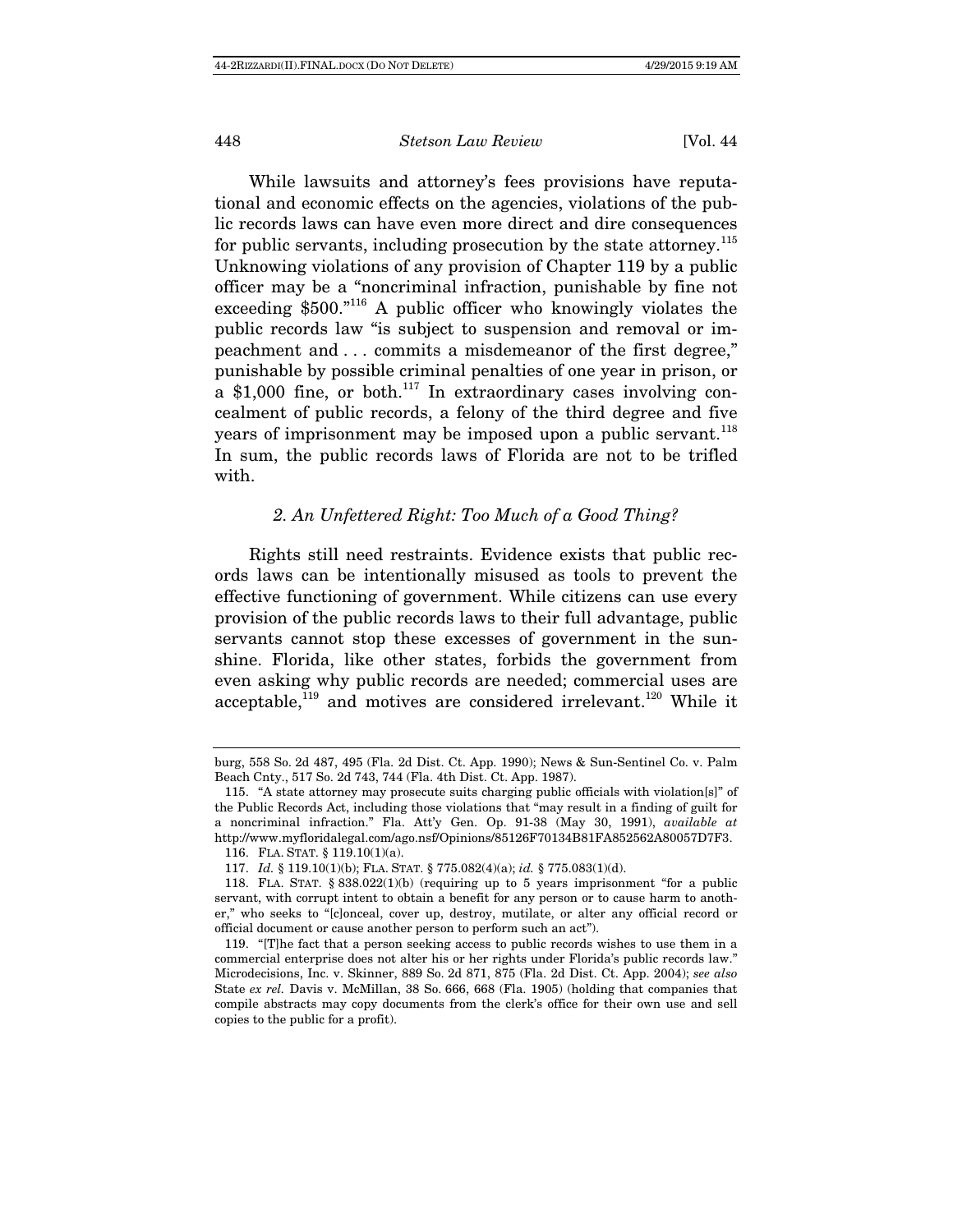seems reasonable at first to declare that all documents are public records, the unbounded right of access can produce absurd results.

The Town of Gulf Stream, Florida, is a tiny beach community with a population of about nine hundred people, a municipal town hall staff consisting of four people, and similarly small police and water departments. $121$  Its log tracking public records requests, however, exposes an excess of government in the sunshine.<sup>122</sup> Many requests clearly have no purpose other than to create mischief or work for the public servant.

While Florida law treats motive as irrelevant, the nature and content of some public records requests reveals the consequences of that policy decision. Consider these examples of requests received by the Town, which are made available for public inspection on the Town's webpage:<sup>123</sup>

 Requests for electronic versions of letterhead and official signatures. While Florida's public records law makes the purpose of the request irrelevant, Town officials and residents cannot help but become suspicious of a request for

 <sup>120.</sup> Florida cases consistently hold that "[t]he motivation or purpose of the person seeking disclosure of public records is irrelevant." Rameses, Inc. v. Demings, 29 So. 3d 418, 421 (Fla. 5th Dist. Ct. App. 2010); see also Staton v. McMillan, 597 So. 2d 940, 941 (Fla. 1st Dist. Ct. App. 1992) (stating that petitioner's reasons for seeking access to public records "are immaterial"); Lorei v. Smith, 464 So. 2d 1330, 1332 (Fla. 2d Dist. Ct. App. 1985) ("The legislative objective underlying the creation of chapter 119 was to insure to the people of Florida the right freely to gain access to governmental records. The purpose for such inquiry is immaterial."); News-Press Publ'g Co. v. Gadd, 388 So. 2d 276, 278 (Fla. 2d Dist. Ct. App. 1980) ("The hospital's defense alleging malicious motives for seeking the documents is likewise irrelevant. The Public Records Act does not direct itself to the motivation of the person who seeks the records."); Heidi Toth, Freedom of Information Remains a Push-Pull Relationship: Public Records Are Not Always Easy to Obtain, LUBBOCK AVALANCHE-J. (Mar. 15, 2014, 11:31 PM), http://lubbockonline.com/local -news/2014-03-15/freedom-information-remains-push-pull-relationship#.U6hYWCgoG\_J ("The laws say government agencies should make an assumption information is pub- $\text{lic} \ldots$ .").

 <sup>121.</sup> Town of Gulf Stream, Population, GULF-STREAM.ORG, http://www.gulf-stream.org/ population.html (last visited Apr. 14, 2015).

 <sup>122.</sup> See Town of Gulf Stream, Public Records Request Log, GULF-STREAM.ORG, http:// www2.gulf-stream.org/WebLink8/DocView.aspx?id=19269&dbid=0 (last visited Apr. 14, 2015) [hereinafter *Public Records Request Log I*] (providing a log of public records requests received from August 2013 to December 2013); Town of Gulf Stream, Public Records Request Log, GULF-STREAM.ORG, http://www2.gulf-stream.org/WebLink8/DocView.aspx?id  $=19268$  (last visited Apr. 14, 2015) [hereinafter *Public Records Request Log II*] (providing a log of public records requests received for 2014).

 <sup>123.</sup> Town of Gulf Stream, Public Records Requests, GULF-STREAM.ORG, http://www2 .gulf-stream.org/WebLink8/browse.aspx?dbid=0 (last visited Apr. 14, 2015).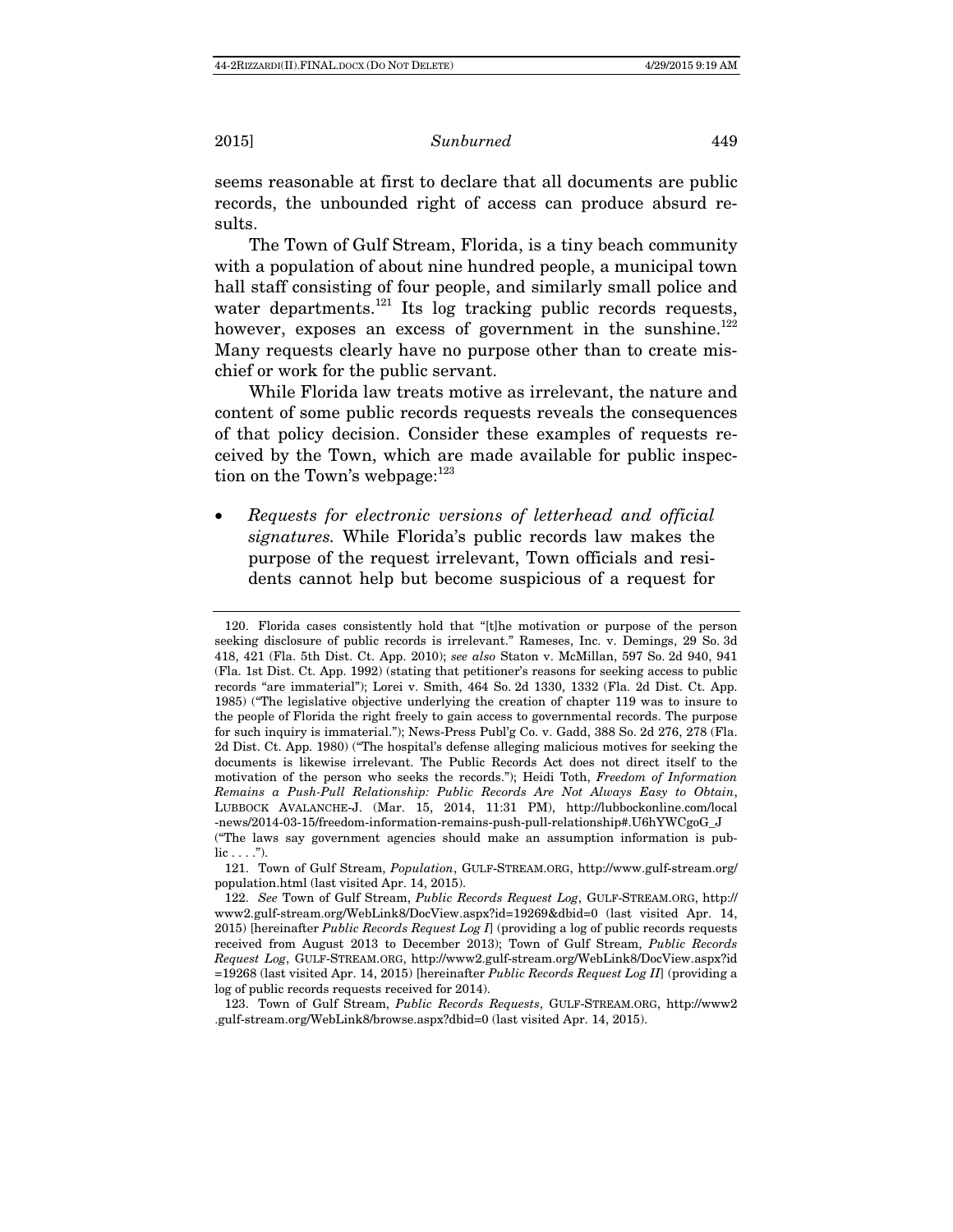an electronic copy of the Town stationary, the police stationary, the Town manager's electronic signature block, and the police chief's electronic signature block.<sup>124</sup>

- Requests for documents obviously known to be exempt. A request for "[a]ny and all records containing a social security number,"125 remarkable in breadth and lacking any timeframes at all, is pointless. By Florida law, social security numbers are exempt from disclosure.<sup>126</sup>
- Requests for the impossible. One public records request sought "all Public Records situate[d] atop the Chief of Police's desk on 7/15/2014 at 11:20 a.m."<sup>127</sup> A Town cannot stop time, and papers move on and off a public servant's desk all day long. Moreover, a police chief's records may need to be redacted to conform with other exemptions.
- Unfulfilled requests for the tedious. A request for "[a] photographic reproduction of equal size, resolution, optical value and granularity of the aerial photograph of a portion of Gulf Stream on exhibition in Town [H]all chambers,"<sup>128</sup> while precise, still requires a city staffer to spend time obtaining a quote and then sending the requester a letter seeking a deposit for the actual costs of creating the requested replica. Nothing, of course, requires the requester

 <sup>124.</sup> Town of Gulf Stream, Public Records Request 14-0931 (May 27, 2014), available at http://www2.gulf-stream.org/WebLink8/0/doc/18853/Page1.aspx.

 <sup>125.</sup> Town of Gulf Stream, Public Records Request 13-0322 (Oct. 29, 2013), available at http://www2.gulf-stream.org/WebLink8/0/doc/18303/Page1.aspx.

 <sup>126.</sup> FLA. STAT. § 119.071(5)(a)(5) (2014).

 <sup>127.</sup> Town of Gulf Stream, Public Records Request 14-1137 (July 15, 2014), available at http://www2.gulf-stream.org/WebLink8/0/doc/17652/Page1.aspx; see also Town of Gulf Stream, Public Records Request 14-1140 (July 15, 2014), available at http://www2.gulf -stream.org/WebLink8/0/doc/17655/Page1.aspx (seeking all public records "situate[d] atop [a Town employee's] desk on 7/15/2014 at 11:20 a.m."); Town of Gulf Stream, Public Records Request 14-1138 (July 15, 2014), available at http://www2.gulf-stream.org/WebLink8/ 0/doc/17653/Page1.aspx (seeking all public records "situate[d] atop the desk in the Lobby to the left of the front door in the Police Department on 7/15/2014 at 11:20 a.m."); Town of Gulf Stream, Public Records Request 14-1139 (July 15, 2014), available at http://www2 .gulf-stream.org/WebLink8/0/doc/17654/Page1.aspx (seeking all public records "situate[d] atop [a Town employee's] desk on 7/15/14 at 11:20 a.m.").

 <sup>128.</sup> Town of Gulf Stream, Public Records Request 13-0413 (Nov. 23, 2013), available at http://www2.gulf-stream.org/WebLink8/0/doc/17922/Page1.aspx.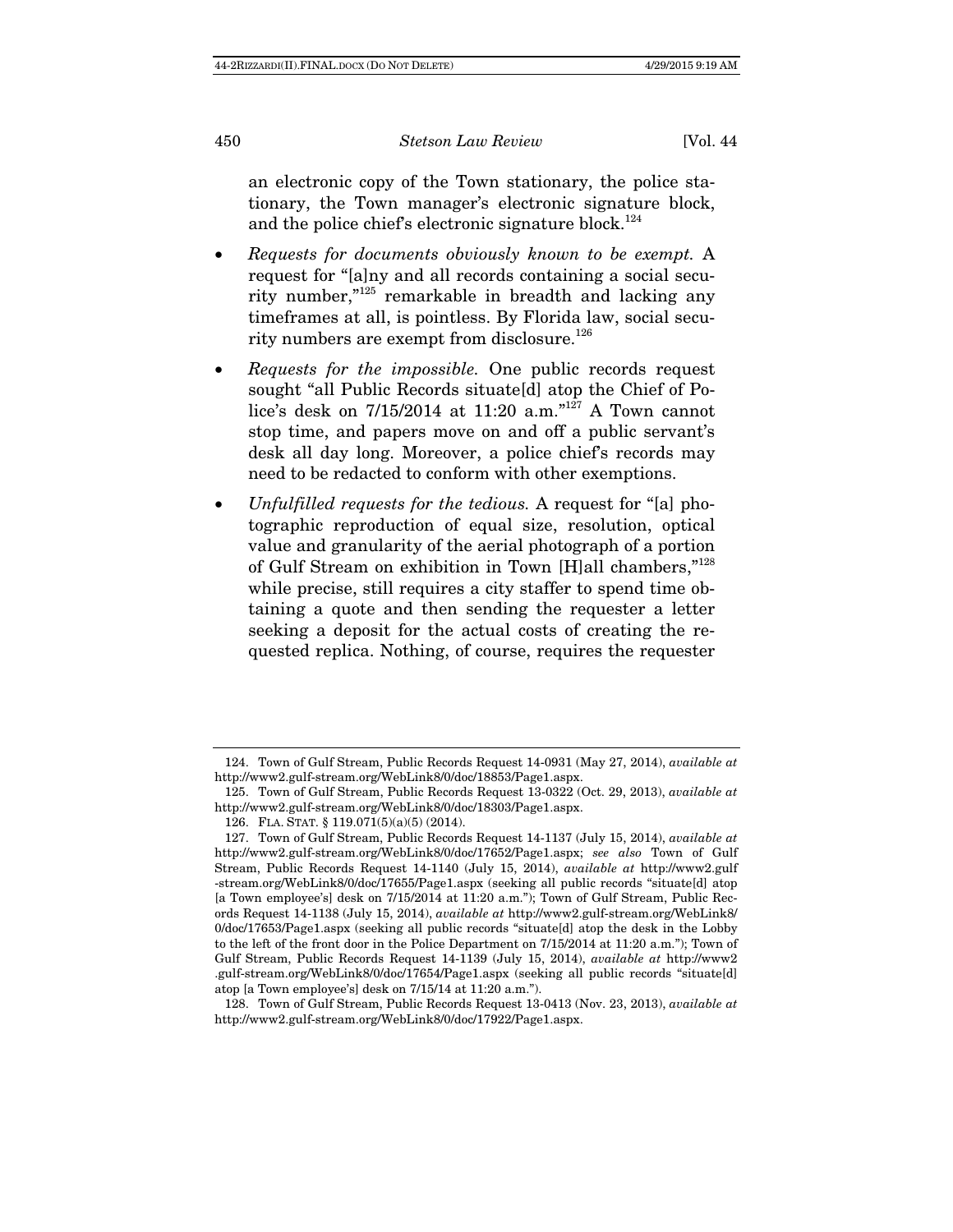to actually pay that deposit, so the government's time is easily wasted.<sup>129</sup>

 Requests for documents previously sent to the requester. In perhaps the perfect game of "gotcha," some public records requests involve requests for documents already possessed by the person or entity making the request—even including requests for documents related to past public records requests.130 In these instances, if the government fails to produce a document, or makes any error at all, a lawsuit and claim for attorney's fees is likely, because the requester already has a copy of the documents.

These types of public records do not serve the public interest. And they do little, if anything, to achieve the central goal of a public records law: an enlightened society. Instead, these requests require a public servant to drop all other responsibilities and to become a plaything for one individual public records requester—all to the detriment of the public interest.

Among public records lawyers, one example of how the public records laws can burden the government with little public benefit is particularly well-known. A public records request sought to obtain the health insurance information for Polk County school employees, spouses, and children.<sup>131</sup> To many, the request appeared to be a shocking invasion of privacy, but under the Florida Constitution, the right to privacy is subordinate to the right of access to public records.<sup>132</sup> Indeed, the broad request, and the resulting litigation, eventually expanded to include eleven Florida school boards, and the government was compelled to respond.<sup>133</sup>

 <sup>129.</sup> The Town of Gulf Stream's response to Public Records request 14-0968 (June 25, 2014), available at http://www2.gulf-stream.org/WebLink8/0/doc/20544/Page1.aspx, shows that no further action was taken by the requester after the deposit request was sent.

 <sup>130.</sup> See, e.g., Public Records Request Log II, supra note 122, at Log No. 912 (requesting copies of public records requests submitted to the Town); id. at Log No. 936, Log No. 1639 (requesting copies of public records containing the requester's own name).

 <sup>131.</sup> Michael Van Sickler, A Curious Champion for Senate President Don Gaetz's Public Records Bill, TAMPA BAY TIMES (Apr. 16, 2014, 6:28 PM), http://www.tampabay.com/news/ politics/legislature/a-curious-champion-for-senate-president-don-gaetzs-public-records-bill/ 2175428.

 <sup>132.</sup> FLA. CONST. art. I, § 23 ("Every natural person has the right to be let alone and free from governmental intrusion into the person's private life except as otherwise provided herein. This section shall not be construed to limit the public's right of access to public records and meetings as provided by law.").

 <sup>133.</sup> Sickler, supra note 131.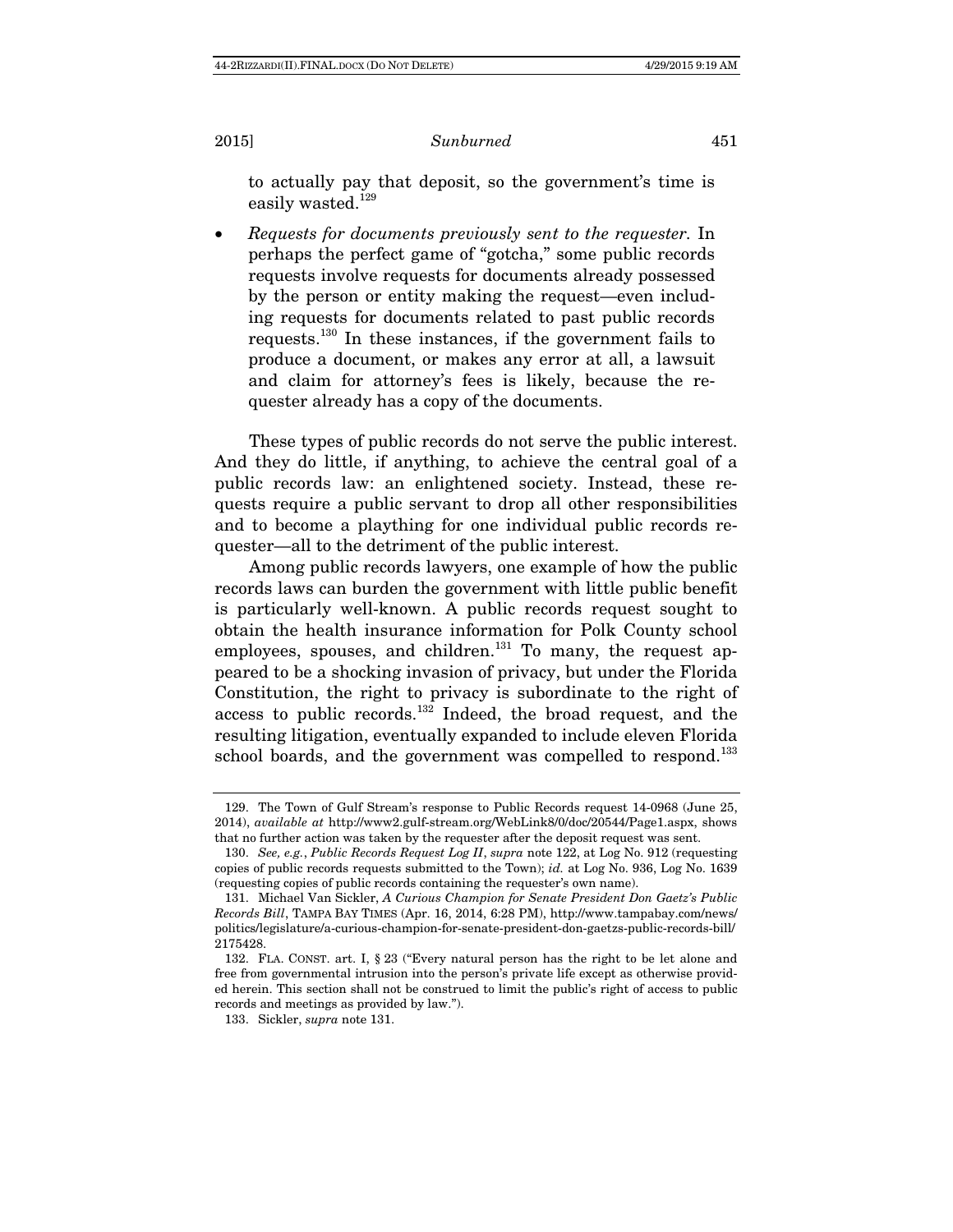But the responsive documents now sit in boxes at the bottom of the litigant's closet, and the legislature eventually created a new public records exemption to make sure this particular request could not reoccur.<sup>134</sup> To some, this example embodies the pointlessness of some public records requests; to others, it represents a civics lesson—albeit an expensive and time-consuming one.

But the substance, breadth, or purpose of a public records request is only one way that the Florida public records law is subject to misuse. The sheer volume of requests is another. While it might seem reasonable, at first, to say that there should be no limit on the number of public records requests that a person can file, the notion of unlimited public access also generates problematic results. Again, the Town of Gulf Stream provides insights into the problem:

 Volumes of requests over time. In less than one year, the Town endured more than  $1,100$  public records requests<sup>135</sup> (By comparison, the Department of Justice's Bureau of Alcohol, Tobacco, Firearms and Explosives processed 1,054 FOIA requests for the entirety of  $2013$ .).<sup>136</sup> Moreover, the requests do not need a purpose; the mere act of requesting a public record triggers the duty of the public servant to respond.<sup>137</sup> Among Gulf Stream's many requests were dozens of requests for the "[number of] most recent emails created by the Town Manager and containing the word  $[$   $\Box$  ].<sup>"138</sup> One particular example, showing the pettiness of the request, sent to the Town Mayor, and using an obviously fake name for an email address with an unpleasant misspelling of a Town Commissioner's name, requested "the ten most recent emails from each

 <sup>134.</sup> Id.

 <sup>135.</sup> See Public Records Request Log II, supra note 122 (listing all public records requests for the year 2014) The records request log lists the requests for the year 2014 numerically, starting at No. 466 and ending at No. 1639, at least through November 14, 2014. Subtracting these two numbers shows that there have been 1,173 records requests from January 2014 through November 14, 2014. Id.

 <sup>136.</sup> U.S. Dep't of Justice, Data, FOIA.GOV, http://www.foia.gov/data.html?foia/Services/ RequestDisposition.jsp?agencyName=DOJ&requestYear=2013 (last visited Apr. 14, 2015).

<sup>137.</sup> See supra note 120 (providing caselaw that supports the notion that the purpose of the request is immaterial).

<sup>138.</sup> E.g., Public Records Request Log I, supra note 122, Log Nos. 33-56 (all received on Sept. 20, 2013); id. at Log Nos. 74–88, 90, 92–97, 99–105, 107–14 (all received on Sept. 23, 2013).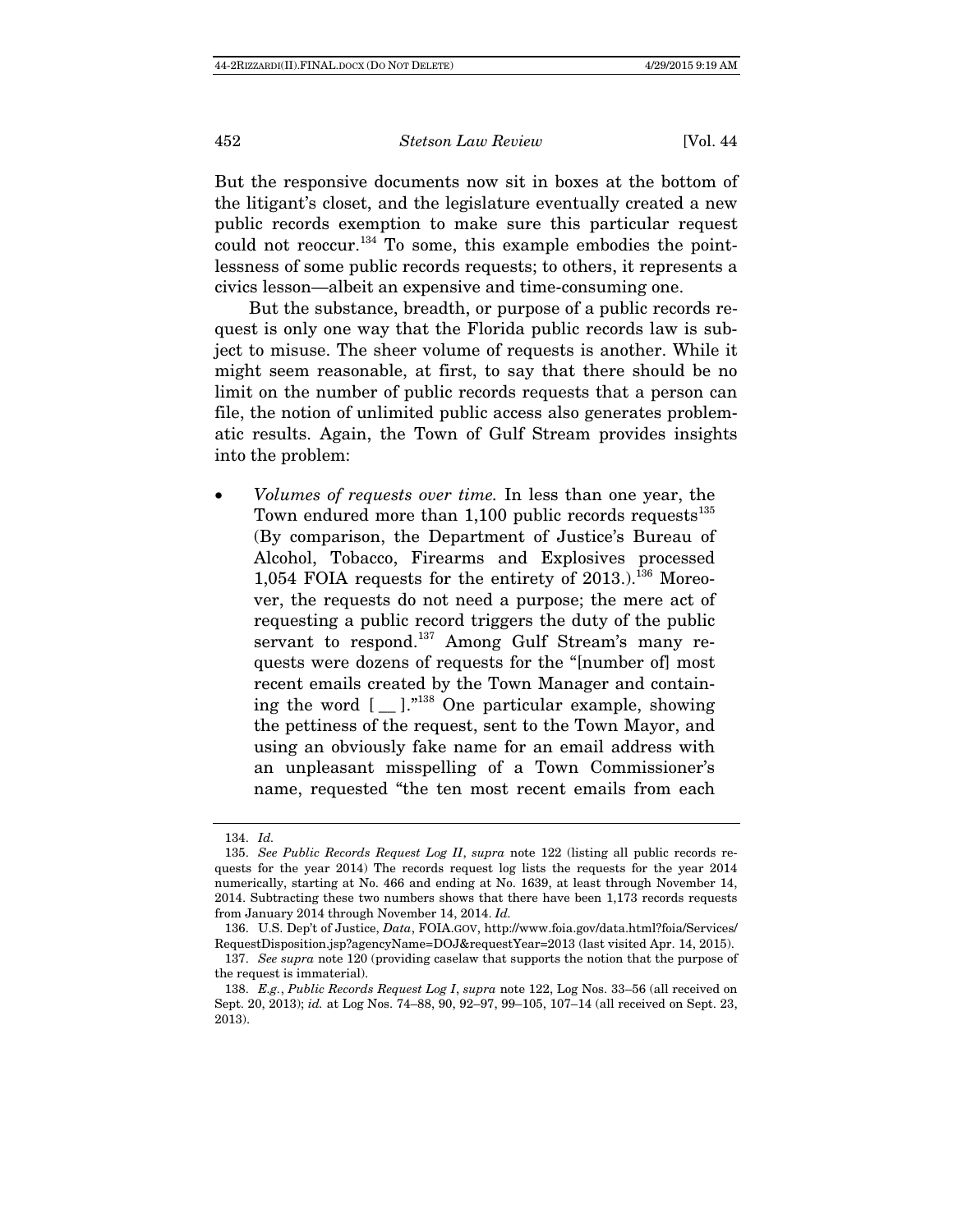and every email account controlled by [the Town Mayor] that contain[ed] public records."<sup>139</sup>

- Coordinated volumes of public records requests. The Town of Gulf Stream's "Public Records Request Log" further shows how a select few people can create a substantial problem. In 2013 and 2014, without accounting for emails sent by alias addresses, one person sent more than 400 public records requests, and one company (based on the email suffix) generated more than five hundred public records requests.140 In many instances, the Town worked on the requests, only to receive no further inquiry.<sup>141</sup> Other times, a deposit was requested but unpaid. $142$
- Repeated requests. Repeat requests for documents require the public servants to ensure that they carefully keep track of all public records requests, both to ensure that responses are consistent and to avoid needless duplication of effort.<sup>143</sup>

In other words, citizens can—and do—intentionally send multiple public records requests to a governmental entity and then promptly sue the governmental entity when their own volume of public records requests causes a delay. These stories are not limited to the Town of Gulf Stream. Similar stories revealing the logical limits of the public records laws have occurred elsewhere in Florida. Over the past five years, one citizen, who views himself as a civil rights activist, has sued more than a hundred

 <sup>139.</sup> See Town of Gulf Stream, Public Records Request 14-1557 (Oct. 3, 2014), available at http://www2.gulf-stream.org/WebLink8/0/doc/23020/Page1.aspx.

 <sup>140.</sup> According to the Town of Gulf Stream's Public Records Log, chrisoharegulfstream@gmail.com sent 237 public records requests in 2013 and 219 public records requests in 2014, and emails with a suffix of @commerce-group.com accounted for 518 public records requests in 2014. Public Records Request Log I, supra note 122; Public Records Request Log II, supra note 122.

 <sup>141.</sup> The Town of Gulf Stream's Public Records Log tracks various dates to monitor when requests are received, when "intake" letters are sent to acknowledge receipt, when an estimate is provided, and when documents are produced. Comparison of the fields quickly shows that many deposit requests do not lead to record production. Public Records Request Log I, supra note 122; Public Records Request Log II, supra note 122.

 <sup>142.</sup> Public Records Request Log I, supra note 122; Public Records Request Log II, supra note 122.

 <sup>143.</sup> Public Records Request Log II, supra note 122, at Log Nos. 815–23.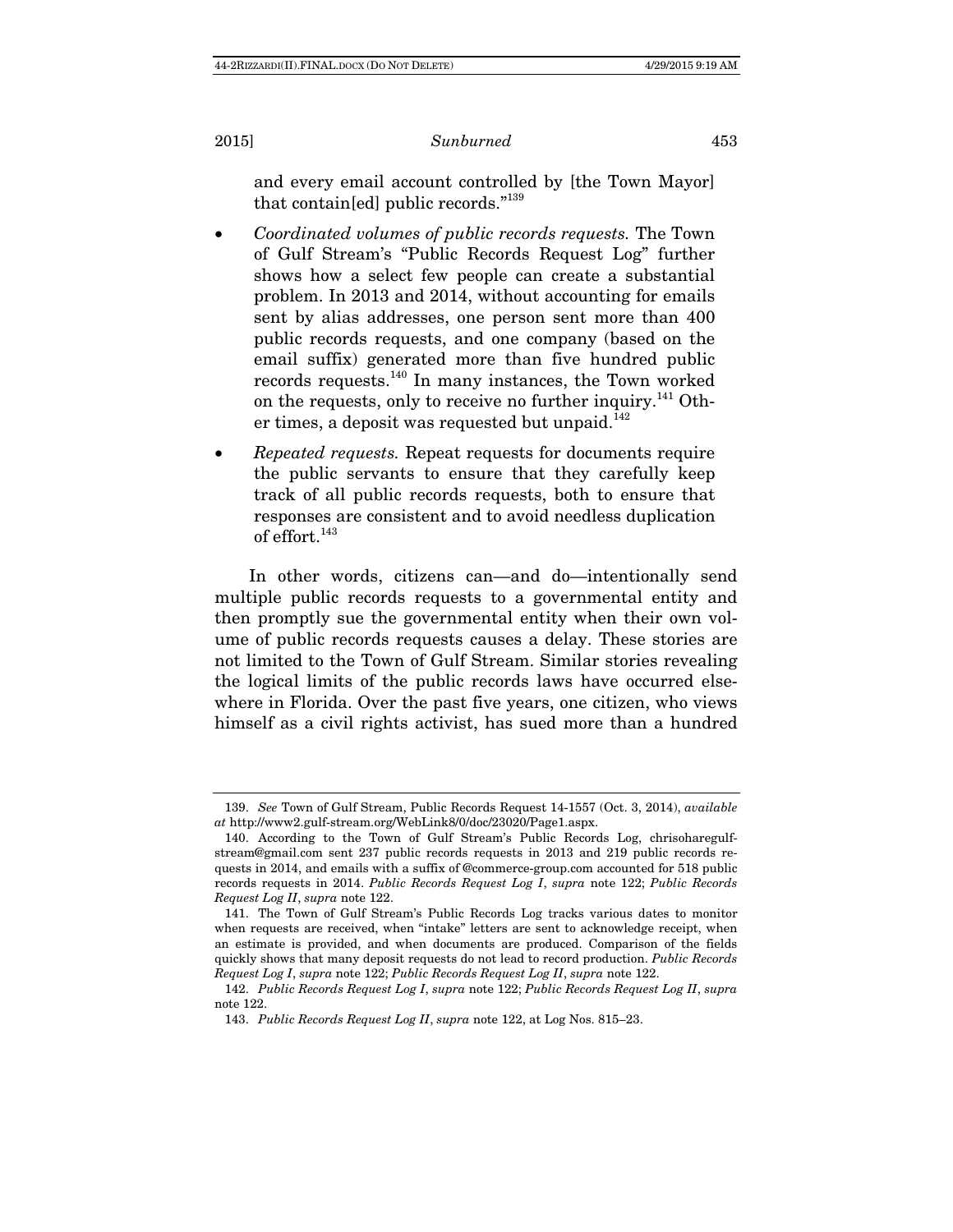different government agencies and state contractors.<sup>144</sup> These lawsuits have been estimated to cost government agencies and contractors over one million dollars, $145$  yet the same individual has been honored by organizations representing the media.<sup>146</sup>

Of course, even though a sweeping right to request public records can be abused, the notion of restricting the content or number of public records requests is also problematic. The specific merits of any individual public records request might be debatable. Nevertheless, the overall evidence proves that a problem exists. This Article is an attempt to provide a solution to the outlier problems, while leaving intact the public right of access that democracy holds dear.

# III. RECOMMENDATIONS AND SOLUTIONS: SEEKING SHADES OF GREY

At least some of the problems faced by Florida's public servants can be rectified without undermining the objectives of Florida public records law. The executive branch must faithfully implement the law, particularly by ensuring that it makes important public records quickly and readily available, in accordance with the public records laws. $147$  But the judiciary also should be judicious in its interpretations of public records laws; the legislature should recognize that its strictures may be too strict; and the legal profession must adhere to its own codes of professionalism and ethics.

 <sup>144.</sup> Jessica Vander Velde, Public Records Watchdog Sues Several Tampa Bay Agencies, TAMPA BAY TIMES (Jan. 21, 2013, 3:30 AM), http://www.tampabay.com/news/courts/civil/ public-records-watchdog-sues-several-tampa-bay-agencies/1271682.

 <sup>145.</sup> Id.

 <sup>146.</sup> Nat'l Freedom of Info. Coal., Lakeland (Fl.) Public Records Watchdog Joel Chandler Honored, NFOIC.ORG (Mar. 14, 2012, 1:39 PM), http://www.nfoic.org/lakeland-fl-public -records-watchdog-joel-chandler-honored.

 <sup>147.</sup> While Part III(A) of this Article focuses on the executive branch because, in the era of the administrative state, it is the largest source of government records, these principles apply equally to the judicial and legislative branches of government. See FLA. CONST. art. I, § 24 ("This section specifically includes the legislative, executive, and judicial branches of government and each agency or department created thereunder; counties, municipalities, and districts; and each constitutional officer, board, and commission, or entity created pursuant to law or this Constitution.").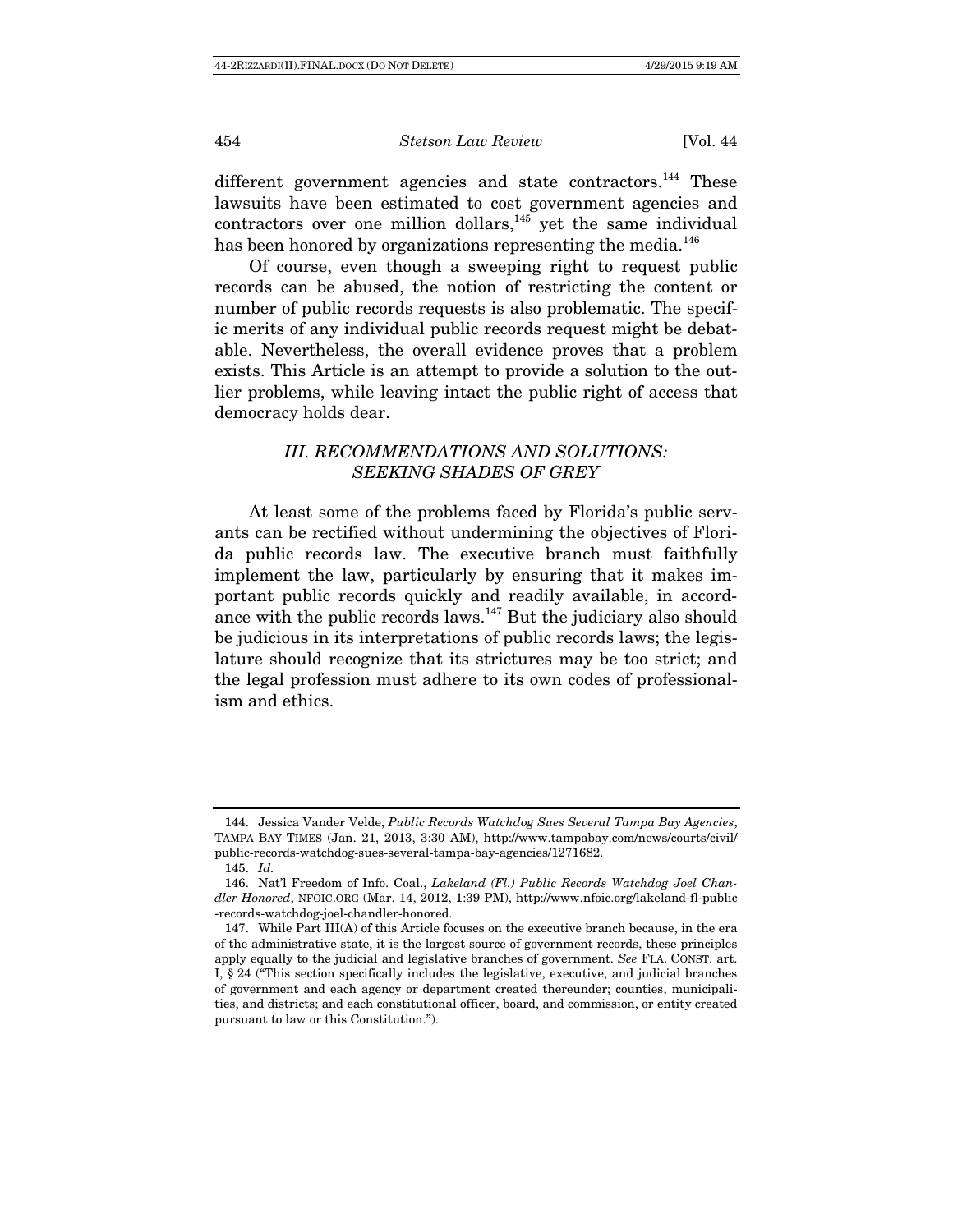# A. Executive Action: Implementing Principles

Critics of this Article and opponents of any effort to reform Florida's public records laws will inevitably claim that the government itself is the problem. A person accused by some of being a radical abuser of the public records laws might even be defended by others as a hero and a government watchdog.<sup>148</sup> To overcome the skeptics, Florida's governmental entities must continue to show and document their commitment to the faithful execution of the public records laws.

### 1. Enhancing Compliance

Compliance with the public records law, however, is no easy task, especially for small local governments with limited staffing. Governmental officials also have a legal duty to implement the sometimes ambiguous, legislatively created exemptions, which are often narrowly interpreted.<sup>149</sup> Individual privacy rights still exist, protecting some forms of personal information.<sup>150</sup> Police

 <sup>148.</sup> Sickler, supra note 131.

 <sup>149.</sup> One article, comparing the common exemptions of state public records laws, summarized them as: (1) a balancing test; (2) Federal Law/FERPA; (3) Personal Information; (4) Academic Exams; and (5) Academic Research. Fairchild, supra note 40, at 2173. Florida offers none of these exemptions. But when exemptions are offered in Florida, they are narrowly interpreted. For example, in Southern Bell Telephone & Telegraph Co. v. Beard, the court agreed with the Public Service Commission's determination that a statutory exemption for proprietary, confidential business information be narrowly construed "consistent with the liberal construction afforded the Public Records Act [and] in favor of open government." 597 So. 2d 873, 876 (Fla. 1st Dist. Ct. App. 1992). FLA. STAT. § 119.071(1)(d) (2014) creates a narrow exception to the Public Records Act for attorney work product, which is more narrowly interpreted than the work product privilege recognized by the courts for private litigants. Fla. Att'y Gen. Op. 91-75 (Oct. 1, 1991), available at http://www .myfloridalegal.com/ago.nsf/Opinions/FF9BCE32D9225C62852562B50066AAE5; Fla. Att'y Gen. Op. 85-89 (Oct. 30, 1985), available at http://www.myfloridalegal.com/ago.nsf/ Opinions/99BC3B5E9D4A2810852565760056FB2F. Similarly, although the Auditor General's work papers and notes are not a public record pursuant to FLA. STAT. § 11.45(4)(c), the Florida Attorney General concluded that "the term 'audit work papers and notes' should be construed narrowly and limited to such 'raw data' as is commonly considered to constitute the work papers of an accountant." Fla. Att'y Gen. Op. 79-75 (Aug. 23, 1979), available at http://www.myfloridalegal.com/ago.nsf/Opinions/ 9511192E3DF39D8F8525658E0063BEF5.

 <sup>150.</sup> Grayson Barber, Personal Information in Government Records: Protecting the Public Interest in Privacy, 25 ST. LOUIS U. PUB. L. REV. 63 (2006), available at http:// graysonbarber.com/pdf/SLU\_PubLRev\_2006.pdf; see, e.g., FLA. STAT. § 119.071(2)(j)(1) (exempting from disclosure the "identity, home or employment telephone number, home or employment address, or personal assets of the victim of a crime").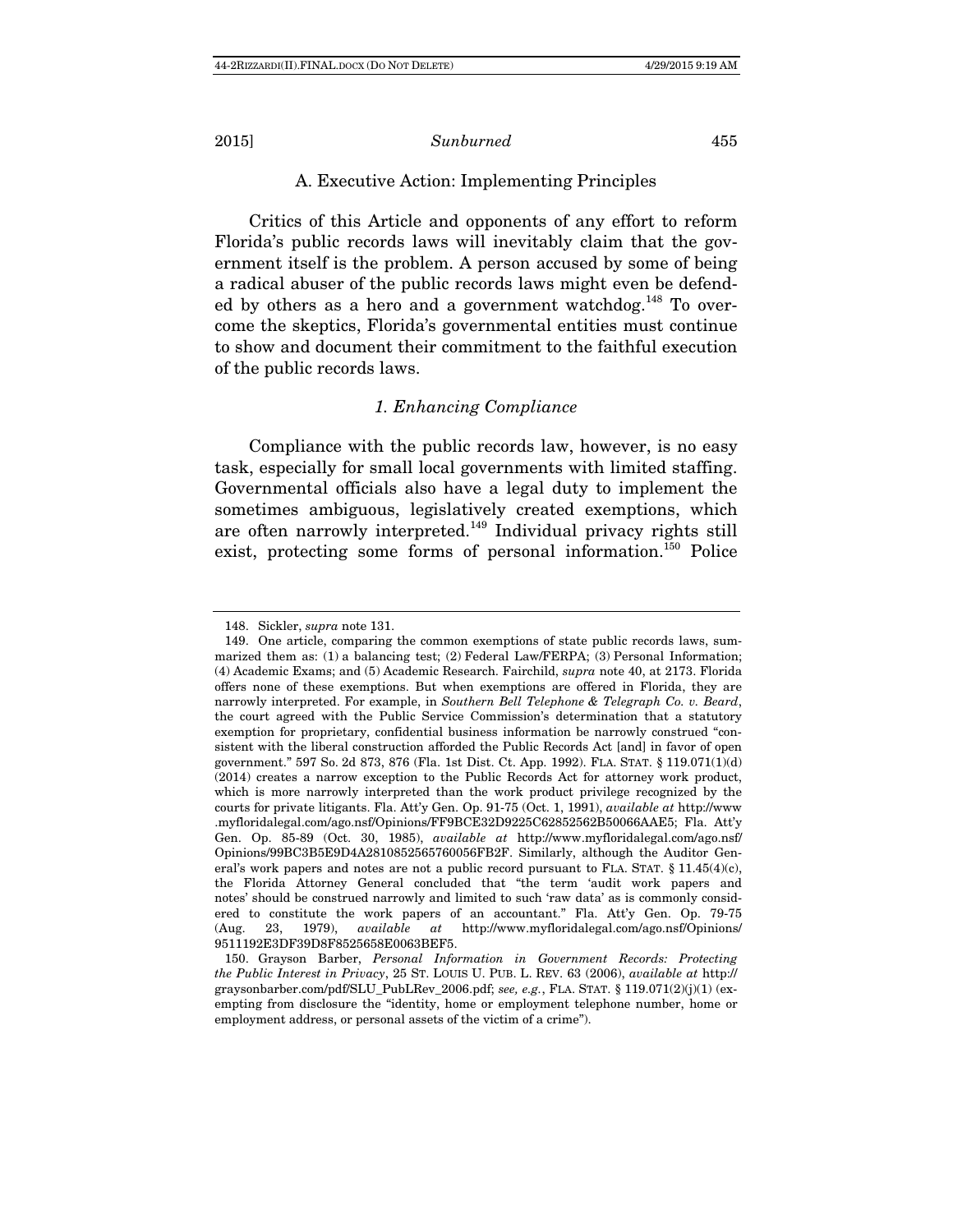records must be carefully redacted.151 Corporate trade secrets are exempt from public records disclosure too.<sup>152</sup> And of course, government also has the practical and sometimes burdensome duty to dedicate personnel and other resources to fulfill the requests and adhere to the exemptions—or else.

But legal compliance is compulsory, nonetheless—a point brought home by an industry of compliance professionals who have special skills helping companies to develop policies and procedures to reduce risks of legal violations.153 The principles of a successful compliance program have been set forth by the United States Sentencing Commission.<sup>154</sup> Originally developed to identify the measures expected of corporations and organizations seeking to minimize risks of criminal misconduct, the seven principles provided by the Sentencing Commission help organizations to reduce and ultimately eliminate misconduct, empowering the organizations to self-police their own conduct.155 According to the Federal Sentencing Guidelines Manual, the principles of an effective ethics and compliance program are: (1) to "establish standards and procedures to prevent and detect criminal conduct";

155. Id. at 503–04, § 8B2.1(b).

<sup>151.</sup> See, e.g., FLA. STAT. § 119.071 (2)(c)(1) (exempting "[a]ctive criminal intelligence information and active criminal investigative information" from public inspection); but see id. § 119.011(3)(c) (stating that six categories of information commonly found in police records are not "criminal investigative" or "criminal intelligence information": (1) the "time, date, location, and nature of a reported crime"; (2) the "name, sex, age, and address of a person arrested or of the victim," unless the victim suffered a sexual offense or of child abuse; (3) the "time, date, and location of the incident and of the arrest"; (4) the crime charged; (5) certain documents given or required to be given to the person arrested; and (6) other informations and indictments).

 <sup>152.</sup> See FLA. STAT. § 815.045 ("The Legislature finds that it is a public necessity that trade secret information . . . be expressly made confidential and exempt from the public records law because it is a felony to disclose such records."); Andy Bertron, Conflicts Between the Sunshine Law and Trade Secret Protection in Public Procurement, 76 FLA. B.J., Feb. 2002, at 36, available at https://www.floridabar.org/divcom/jn/jnjournal01.nsf/ Author/4D0BDB6DE7BF91FD85256B52007BF485 (proposing that the legislator should create an "exemption for procurement meetings when trade secret documents are involved").

 <sup>153.</sup> For example, the Society of Corporate Compliance and Ethics (SCCE) is a regulatory compliance association that provides discussion forums and educational programs for its members to promote the introduction, development, and maintenance of high-quality corporate compliance programs in a complex regulatory environment. Soc'y of Corp. Compliance & Ethics, About the Society of Corporate Compliance and Ethics, CORPORATECOMPLIANCE.ORG, http://www.corporatecompliance.org/AboutSCCE/ AboutSCCE.aspx (last visited Apr. 14, 2015).

 <sup>154.</sup> U.S. SENTENCING COMM'N, U.S. SENTENCING GUIDELINES MANUAL 503, § 8B2.1 (2014), available at http://www.ussc.gov/sites/default/files/pdf/guidelines-manual/2013/ manual-pdf/Chapter\_8.pdf.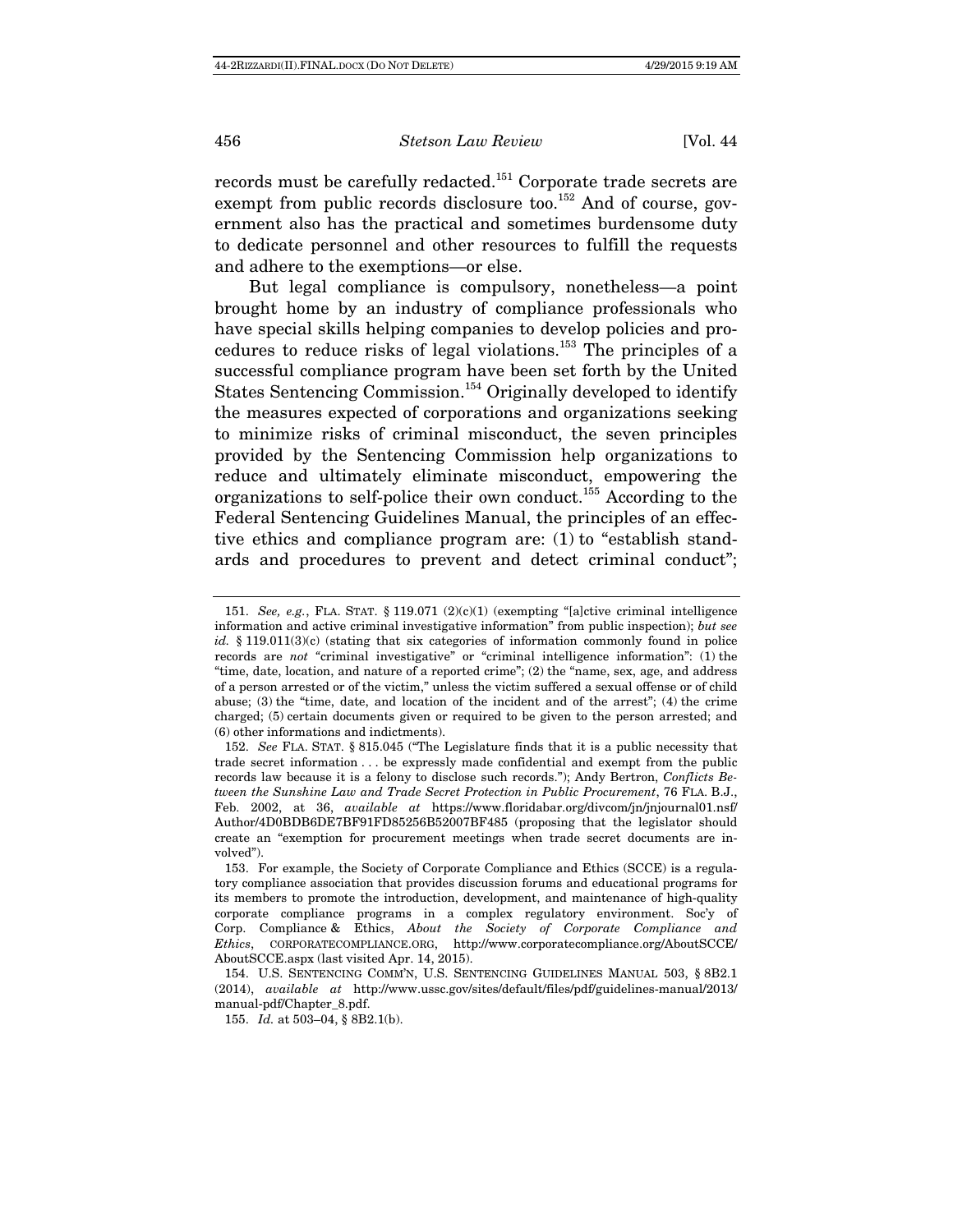(2) to ensure that organizational leadership, including senior officers and boards, is knowledgeable of and oversees the compliance program; (3) to take reasonable efforts to exclude bad actors from managerial ranks; (4) to implement routine education communications and training programs; (5) to monitor, audit, and evaluate the effectiveness of the program, in part by maintaining a confidential system for employee reporting of non-compliance; (6) to promote and enforce the program through appropriate incentives and disciplinary measures; and (7) to take reasonable steps to respond to and prevent misconduct when it occurs.<sup>156</sup> These principles, though originally focused on the criminal context, apply equally well to civil compliance and can certainly be applied to governmental entities seeking to ensure civil and criminal compliance with the public records laws.

In fact, demonstrating their commitment to Florida's system of open government, and in full accord with the first principle of an effective ethics and compliance program, dozens of Florida governmental entities—cities, $157$  counties, $158$  school boards, $159$  ex-

 <sup>156.</sup> Id.; see also Kwamina Williford & Daniel Small, Establishing an Effective Compliance Program: An Overview to Protecting Your Organization, ASS'N OF CORP. COUNS. (Jan. 25, 2013), http://www.acc.com/legalresources/quickcounsel/eaecp.cfm.

 <sup>157.</sup> E.g., CITY OF LONGWOOD, CITY OF LONGWOOD PUBLIC RECORDS POLICY & PROCEDURE (2004), available at http://www.longwoodfl.org/filestorage/210/212/314/319/ Public\_Records\_Policy.pdf; CITY OF MAITLAND, CITY OF MAITLAND, FLORIDA, PUBLIC RECORDS REQUEST POLICY (2005), available at https://www.itsmymaitland.com/ RecordsRequestProcedures.pdf; CITY OF ROCKLEDGE, CITY OF ROCKLEDGE: PUBLIC RECORDS POLICY AND PROCEDURES (2015), available at http://www.cityofrockledge.org/ DocumentCenter/Home/View/1700; CITY OF SATELLITE BEACH, CITY OF SATELLITE BEACH, FLORIDA: PUBLIC RECORDS POLICY—INSPECTING AND DUPLICATING, available at http://www.satellitebeachfl.org/Documents/Public%20Records%20Policy%202-15-07.pdf; City of Deltona, Public Records Request Policy, CI.DELTONA.FL.US, http://www.ci.deltona.fl .us/Pages/DeltonaFL\_Depts/DeltonaFL\_Clerk/FOIA (last visited Apr. 14, 2015); City of Plantation, City Clerk: Guidelines for Public Records Request, PLANTATION.ORG, http://www2.plantation.org/City-Clerk/public-records-request.html# (last visited Apr. 14, 2015); Town of Windermere, Town of Windermere, Florida Public Records Request Policy (Amended), TOWN.WINDERMER.FL.US, http://www.town.windermere.fl.us/pView.aspx?id =23887&catid=484 (last visited Apr. 14, 2015).

 <sup>158.</sup> E.g., COLUMBIA CNTY., COLUMBIA COUNTY, FLORIDA: PUBLIC RECORDS REQUEST POLICY, available at http://www.columbiacountyfla.com/downloads/columbia\_county \_records\_request\_policy.pdf; GULF CNTY., GULF COUNTY, FLORIDA: PUBLIC REC-ORDS REQUEST "PRR" POLICY (2011), *available at* http://www.gulfcounty-fl.gov/pdf/ 13696512020400.pdf; OKALOOSA CNTY., PUBLIC RECORDS REQUEST POLICY (2010), available at http://www.co.okaloosa.fl.us/Dept\_docs/doc/prr\_policy.pdf; ST. JOHNS CNTY., GROWTH MANAGEMENT SERVICES RECORDS MANAGEMENT PROGRAM: PUBLIC RECORDS POLICIES AND PROCEDURES (2008), available at http://www.co.st-johns.fl.us/GrowthManagement/ media/PublicRecordsPoliciesandProcedures2008.pdf.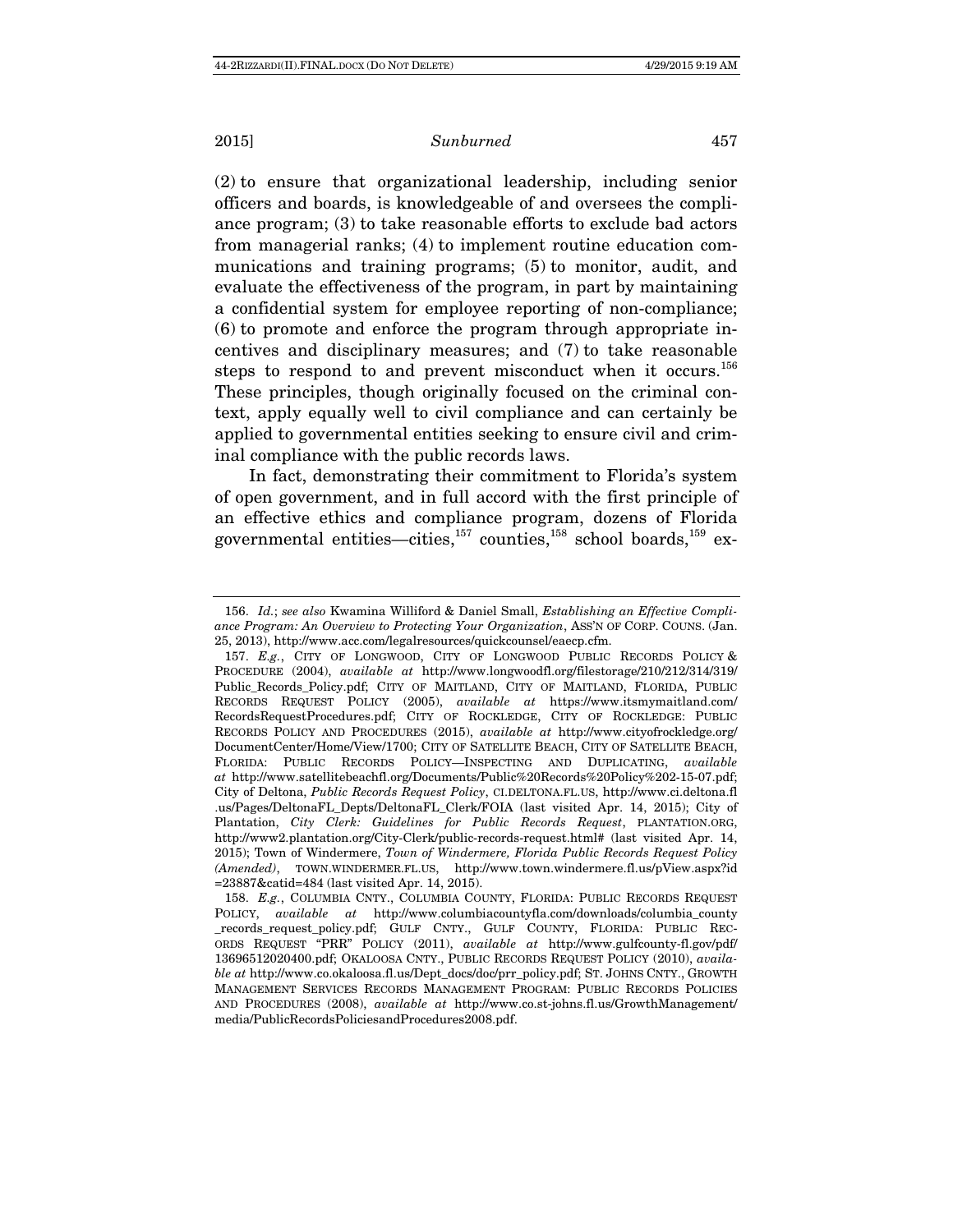ecutive branch departments,<sup>160</sup> and other Florida governmental  $entities<sup>161</sup>—published their public records standards and procedures$ online. Generally, these policies help educate the agency staff and the public on topics such as the definition of a public record, exemptions to disclosure, procedures for requesting different records, timeframes for fulfillment of requests, and possible fees to be assessed. At a minimum, every public servant should know that a request for public records can be oral<sup>162</sup> and should be trained to promptly resolve minor requests for documents in his or her immediate possession.163 For documents not in a person's possession, public employees should be trained to immediately direct a citizen to the record custodian or other proper point of

 <sup>159.</sup> E.g., BREVARD PUB. SCHS., RECORDS MANAGEMENT MANUAL: POLICIES AND PROCEDURES (2012), available at http://districtcommunications.brevardschools.org/ RecMgt/Publications\_Guides/Records\_Management\_Manual-Policies-Procedures.pdf; Sch. Bd. of Collier Cnty., The School Board of Collier County Administrative Procedures: 8310A—Public Records Requests, NEOLA.COM, http://www.neola.com/collier-fl/search/ ap/ap8310a.htm (last visited Apr. 14, 2015).

 <sup>160.</sup> E.g., Dep't of Elder Affairs, Public Record Request Procedure, EDLERAFFAIRS .STATE.FL.US, http://elderaffairs.state.fl.us/doea/record\_request.php (last visited Apr. 14, 2015); Fla. Dep't of Fin. Servs., Public Records Requests: Making a Public Records Request to DFS, MYFLORIDACFO.COM, http://www.myfloridacfo.com/sitepages/required/ publicrecords.aspx (last visited Apr. 14, 2015).

 <sup>161.</sup> FLA. DEP'T OF JUVENILE JUSTICE POLICY, REQUESTS FOR DEPARTMENT RECORDS (2009), available at http://www.djj.state.fl.us/docs/policies/request-departmental-records -policy-djj-1910.pdf?sfvrsn=4; FLA. DEP'T OF JUVENILE JUSTICE PROCEDURE, REQUESTS FOR DEPARTMENT RECORDS PROCEDURES (2009), available at http://www.djj.state.fl.us/ docs/policies/request\_departmental\_records\_procedures\_djj-1910\_signed6-24-09.pdf?sfvrsn =0; ORLANDO HOUSING AUTHORITY, PUBLIC RECORDS POLICY FOR THE HOUSING AUTHOR-ITY, available at http://www.orl-oha.org/documents/publicrecordspolicyphaform042013 .pdf; Miami-Dade Cnty., Public Records, MIAMIDADE.GOV, http://www.miamidade.gov/ transparency/public-records.asp (last visited Apr. 14, 2015).

 <sup>162.</sup> Fla. Att'y Gen. Op. 80-57 (June 17, 1980), available at http://www.myfloridalegal .com/ago.nsf/ Opinions/29B1FE397E99E1238525658D005C903B ("There is no express or implied requirement in the statute that the requesting party make the demand in person, as opposed to requesting copies by telephone or in writing, and I decline to read such a requirement into the statute. Therefore, in the absence of such a requirement, and in view of the public policy enunciated in the cited cases, it is my opinion that a request for copies of records which is sufficient to identify the records desired must be honored by the custodian, whether the request is in writing, over the telephone, or made in person, so long as the required fees are paid.").

 <sup>163.</sup> The "duty of disclosure" imposed by FLA. STAT. § 119.07(1) (2014) applies to "'[e]very person who has custody of a public record.'" Puls v. City of Port St. Lucie, 678 So. 2d 514, 514 (Fla. 4th Dist. Ct. App. 1996) (quoting FLA. STAT. § 119.07(1)). The custodian of a record, for purposes of the public records laws, includes all agency personnel "who have it within their power to release or communicate public records." Mintus v. City of West Palm Beach, 711 So. 2d 1359, 1361 (Fla. 4th Dist. Ct. App. 1998) (citing Williams v. City of Minneola, 575 So. 2d 683, 687 (Fla. 5th Dist. Ct. App. 1991)).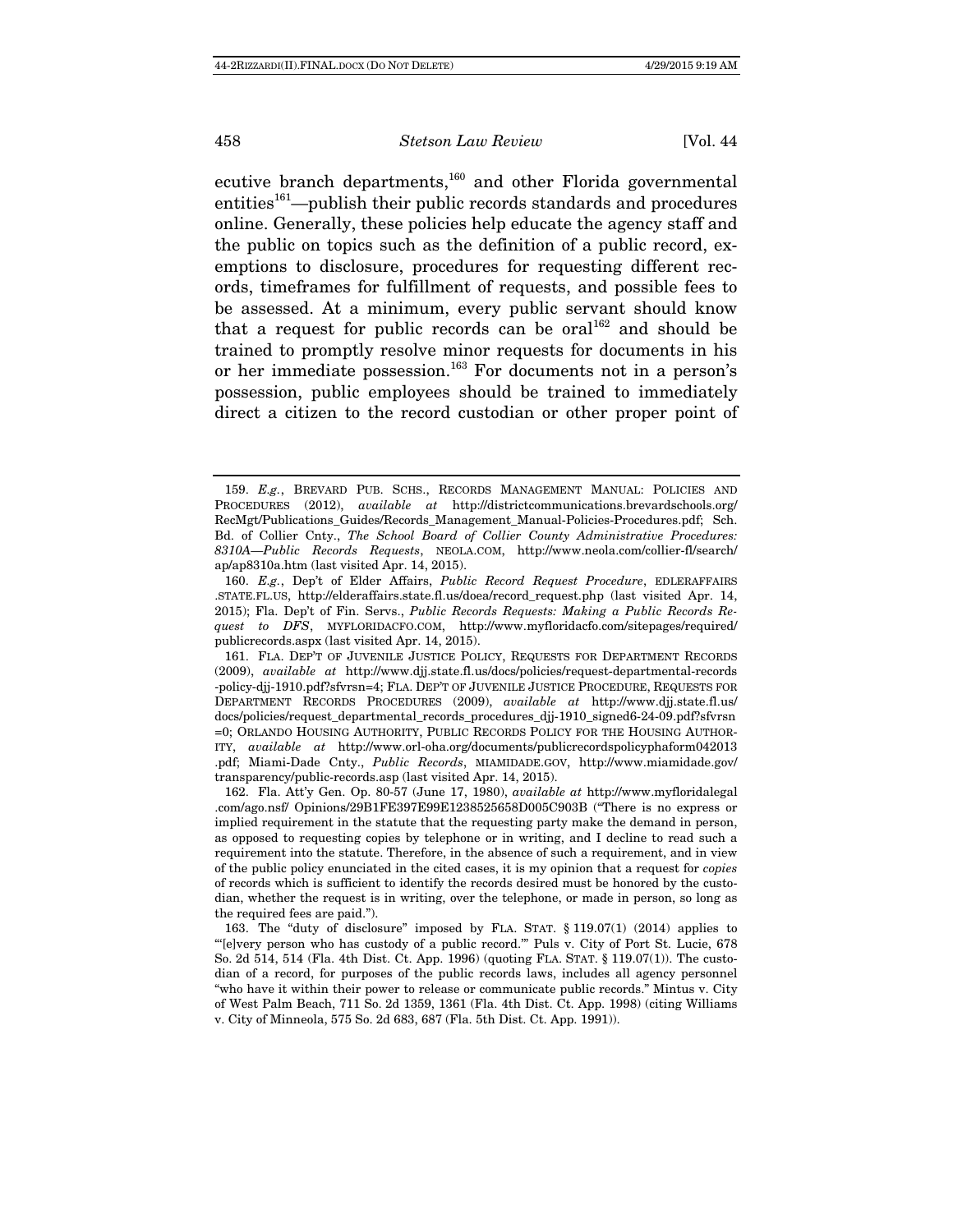contact.164 In addition, public servants should read and keep a copy of the Florida Attorney General's Government-in-the-Sunshine-Manual<sup>165</sup> at hand. The book offers a searchable and readable question and answer summary of decades of caselaw on open government and is an indispensable tool for public records compliance.166

But true compliance with the public records laws requires more than just a published manual. A governmental entity could have excellent policies and procedures, a well-trained staff, leadership fully dedicated to ethical compliance with the public records laws, and a robust reporting, monitoring, and enforcement process. Yet, it can still fall short, in substance, of the constitutional goal of giving every person a right to inspect or copy any public record.

To fully embrace the public records laws means that a governmental entity should embrace the right of public access. The underlying goal of an informed public can be achieved through the affirmative effort of publishing and disseminating government records—even without a request. Greater transparency can be readily accomplished because the Internet has made public access easier.<sup>167</sup> For example, governments can easily publish

 <sup>164.</sup> Courts have concluded that the public records law's reference to a "records custodian" does not alter the "duty of disclosure" imposed by Section 119.07(1) of the Florida Statutes; rather, the duty of disclosure is upon "[e]very person who has custody of a public record." Puls, 678 So. 2d at 514. Thus, any person who has custody of a record must disclose that record. But not every public servant can immediately answer every public records request, and may not be a custodian of the record. See, e.g., Mintus, 711 So. 2d at 1361 ("The mere fact that an employee of a public agency temporarily possesses a document does not necessarily mean that the person has custody as defined by [S]ection 119.07."). Moreover, requests can require additional time for redactions and reviews. See, e.g., Lang v. Reedy Creek Improvement Dist., No. CJ-5546, slip op. at 2, 7–8 (Fla. 9th Cir. Ct. Oct. 2, 1995) (rejecting a claim that the agency should have produced requested records within ten-, twenty-, and sixty-day periods because the nineteen different public records requests, which involved 135 categories of information and records, required time and a considerable amount of review and redaction of exempt information), aff'd per curiam, 675 So. 2d 947 (Fla. 5th Dist. Ct. App. 1996) (table).

 <sup>165.</sup> GOVERNMENT-IN-THE-SUNSHINE-MANUAL, supra note 94.

 <sup>166.</sup> Id.

 <sup>167.</sup> The Obama Administration, for example, expressed its commitment to transparency and the use of the Internet in its Memorandum from Peter R. Orszag, Director, Office of Management and Budget, to Heads of Executive Departments and Agencies, Open Government Directive 1, 8 (Dec. 8, 2009), available at http://www.whitehouse.gov/omb/ assets/memoranda\_2010/m10-06.pdf; see also WENDY R. GINSBERG, THE OBAMA ADMINISTRATION'S OPEN GOVERNMENT INITIATIVE: ISSUES FOR CONGRESS (2011), available at http://fas.org/sgp/crs/secrecy/R41361.pdf (discussing the Obama Administration's directive to make the government more transparent and providing examples of how Con-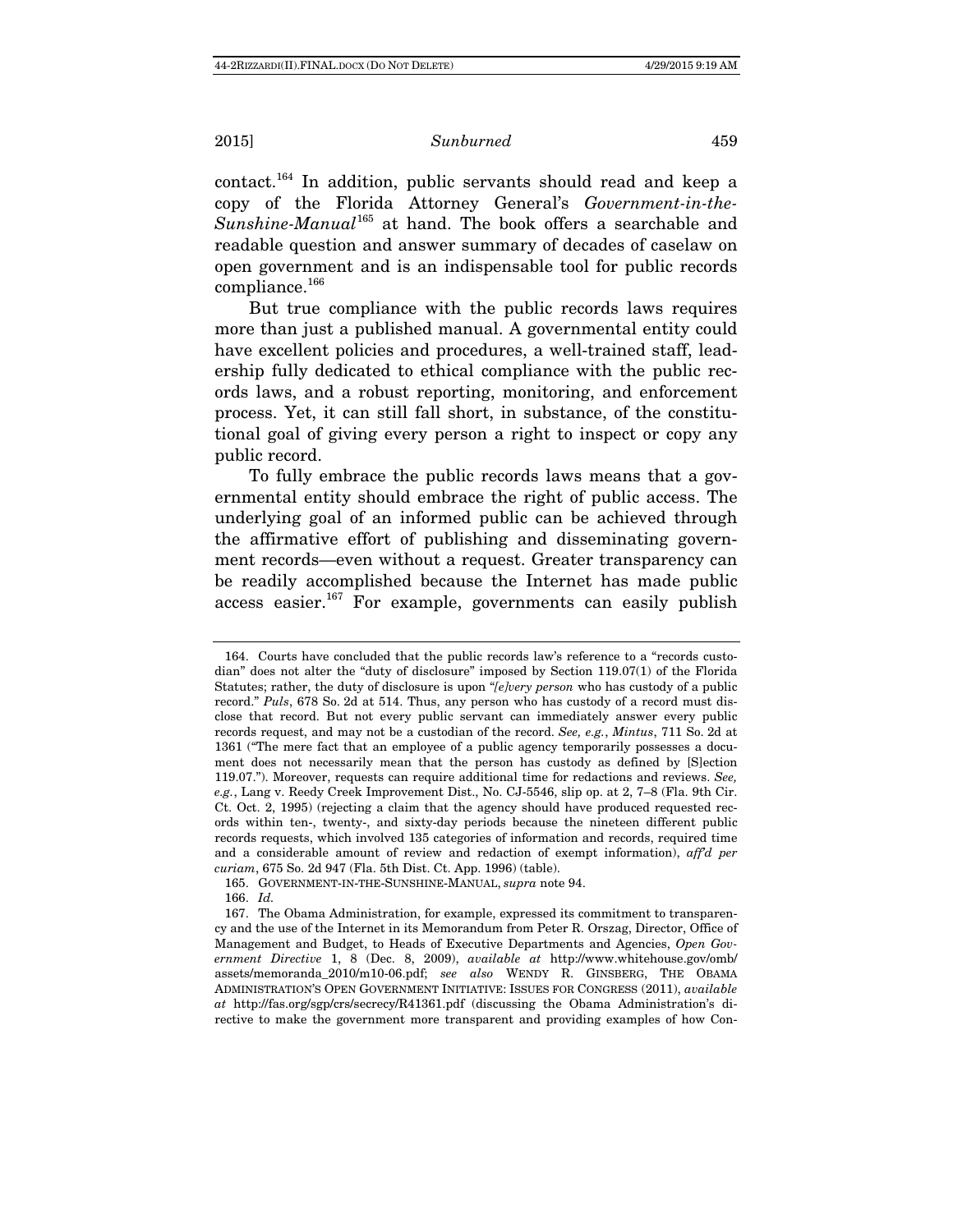their rules and orders online, which is something explicitly encouraged by Florida law.168 The agendas and backup material for collegial boards can be posted in advance of the public meetings, which is a practice consistent with other open governance statutes.169 Once again, many governmental entities do just that, and more.<sup>170</sup>

In addition to the routine publication of various types of public records, specific projects of great public importance might also warrant special consideration. When the South Florida Water Management District (SFWMD) was engaged in an effort to acquire all the assets of the United States Sugar Corporation in 2008, the enormous \$2 billion deal made international news. $^{171}$ The highly controversial proposal also became the subject of great public scrutiny, leading to an abundance of public records requests.172 But SFWMD took a highly proactive approach. On a webpage dedicated to the proposed "Reviving the River of Grass" transaction, SFWMD published nearly every non-exempt public

gress may respond to it). Despite good intentions, criticisms remain. See, e.g., Shkabatur, supra note 84, at 80–81 (questioning whether the Obama Administration's open government directive "succeed[s] in improving public accountability").

 <sup>168.</sup> FLA. STAT § 119.01(2)(e) (2014) ("Providing access to public records by remote electronic means is an additional method of access that agencies should strive to provide to the extent feasible.").

 <sup>169.</sup> The Florida Statutes require various governmental agency meetings to be open to the public and further requires that "minutes of a meeting of any such board or commission of any such state agency or authority shall be promptly recorded, and such records shall be open to public inspection." FLA. STAT.  $\S 286.011(1)–(2)$  (2014). In addition, the Florida Statutes require that "[e]xcept in the case of emergency meetings, each agency shall give notice of public meetings, hearings, and workshops by publication in the Florida Administrative Register and on the agency's website not less than [seven] days before the event. The notice shall include a statement of the general subject matter to be considered." FLA. STAT. § 120.525.

 <sup>170.</sup> For example, Martin County, Florida, provides ready access to virtually all of its public meeting documents through an Internet portal with searchable date ranges. Martin Cnty., Public Meeting Documents: Agendas and More!, MARTIN.FL.US, http://www.martin.fl .us/portal/page?\_pageid=356,1923330&\_dad=portal&\_schema=PORTAL (last visited Apr. 14, 2015).

 <sup>171.</sup> Jim Loney, Florida to Buy Chunk of Everglades from Sugar Firm, REUTERS (June 24, 2008, 4:42 PM EDT), http://www.reuters.com/article/2008/06/24/us-usa-everglades -idUSN2433223220080624.

 <sup>172.</sup> See S. Fla. Water Mgmt. Dist., Public Records Requests, SFWMD.GOV, http://www .sfwmd.gov/portal/page/portal/pg\_grp\_sfwmd\_koe/pg\_sfwmd\_koe\_riverofgrass\_publicrecords (last visited Apr. 14, 2015) [hereinafter Public Records Requests] (providing copies of the public records requests received in response to the acquisition of the sugar firm for years 2008 to 2010).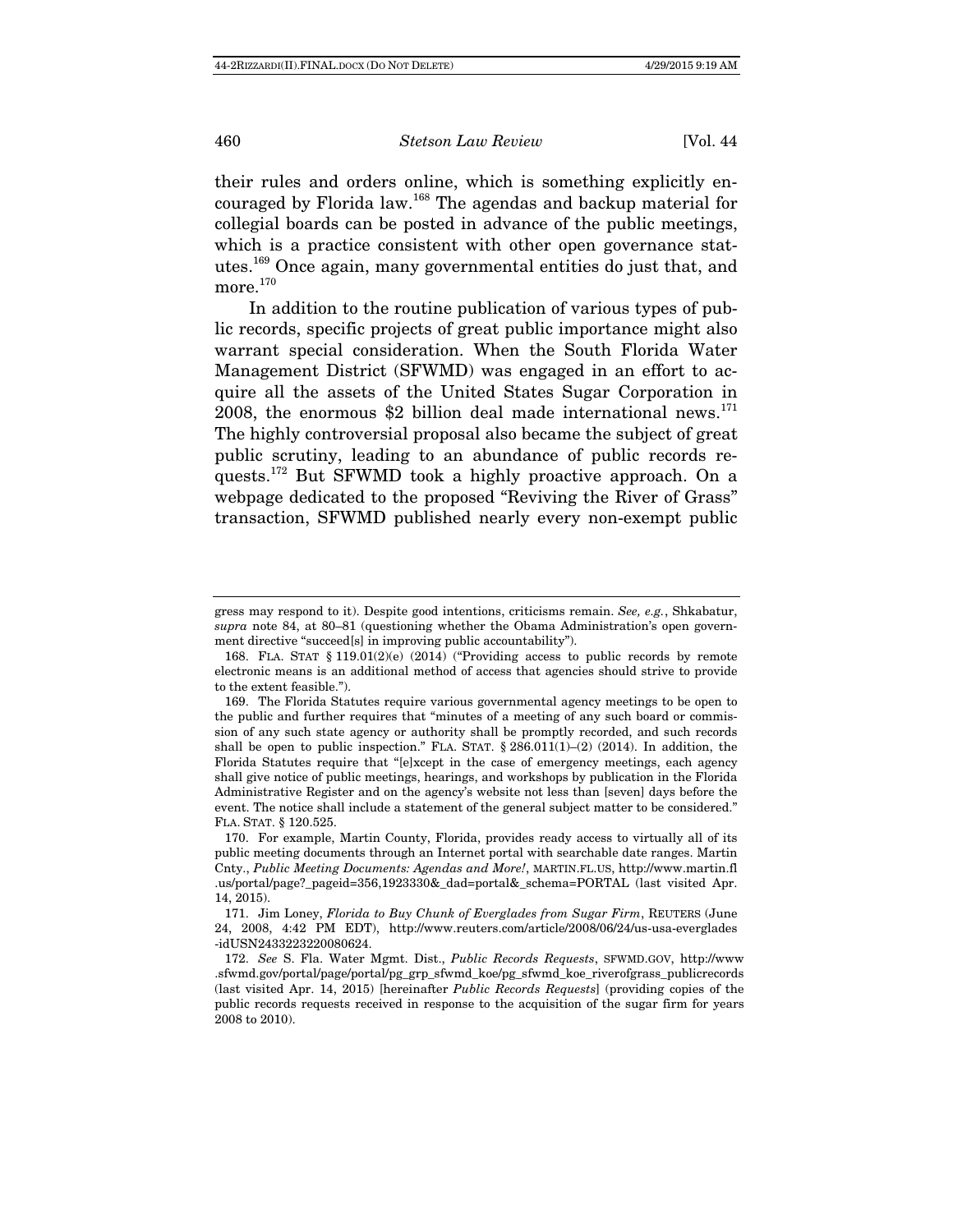record associated with the deal.<sup>173</sup> It published the video and audio files and PowerPoint presentations,174 the contracts and due diligence documents,175 the amendments to the proposal as they were negotiated,<sup>176</sup> and even the daily news clips.<sup>177</sup> When public records requests were made for material not otherwise posted online, it even published those requests and the responsive documents.<sup>178</sup>

Online publication of an agency's public records provides an effective demonstration of commitment to open governance. By embracing transparency, government agencies can enhance public access and improve their own accountability and credibility, especially by releasing substantive information on their own decision-making processes and on their substantive performances.<sup>179</sup> Moreover, transparency comes with an additional benefit—being able to quickly respond to some public records requests by informing the requester that the desired documents are already available online. In other words, online publication ensures that governmental entities fulfill the fundamental purpose of the public records laws and the Florida Constitution by providing public access to government information.

# 2. Managing Costs

In theory, a governmental entity's decision to post vast amounts of material online offers a rational and effective tool to enhance compliance with the public records laws. Although this

 <sup>173.</sup> S. Fla. Water Mgmt. Dist., River of Grass Land Acquisition Archive, SFWMD.GOV, http://www.sfwmd.gov/portal/page/portal/pg\_grp\_sfwmd\_koe/pg\_sfwmd\_koe\_riverofgrass (last visited Apr. 14, 2015) [hereinafter River of Grass Land Acquisition Archive].

 <sup>174.</sup> S. Fla. Water Mgmt. Dist., Presentations and Discussions, SFWMD.GOV, http://www .sfwmd.gov/portal/page/portal/pg\_grp\_sfwmd\_koe/pg\_sfwmd\_koe\_riverofgrass\_presentations (last visited Apr. 14, 2015).

 <sup>175.</sup> S. Fla. Water Mgmt. Dist., Acquisition Documents: Contracts and Due Diligence, SFWMD.GOV, http://www.sfwmd.gov/portal/page/portal/pg\_grp\_sfwmd\_koe/pg\_sfwmd\_koe \_riverofgrass\_acquisition (last visited Apr. 14, 2015).

 <sup>176.</sup> River of Grass Land Acquisition Archive, supra note 173.

 <sup>177.</sup> S. Fla. Water Mgmt. Dist., Guest Opinions, Editorials and News Articles, SFWMD.GOV, http://www.sfwmd.gov/portal/page/portal/pg\_grp\_sfwmd\_koe/pg\_sfwmd\_koe \_riverofgrass\_guest (last visited Apr. 14, 2015).

 <sup>178.</sup> Public Records Requests, supra note 172.

 <sup>179.</sup> Shkabatur, supra note 84, at 81 (discussing transparency policies and arguing that policies should focus on including "structured information on [agency] decisionmaking processes and on [agency] performance" because these two categories of information "are most pertinent for public accountability purposes").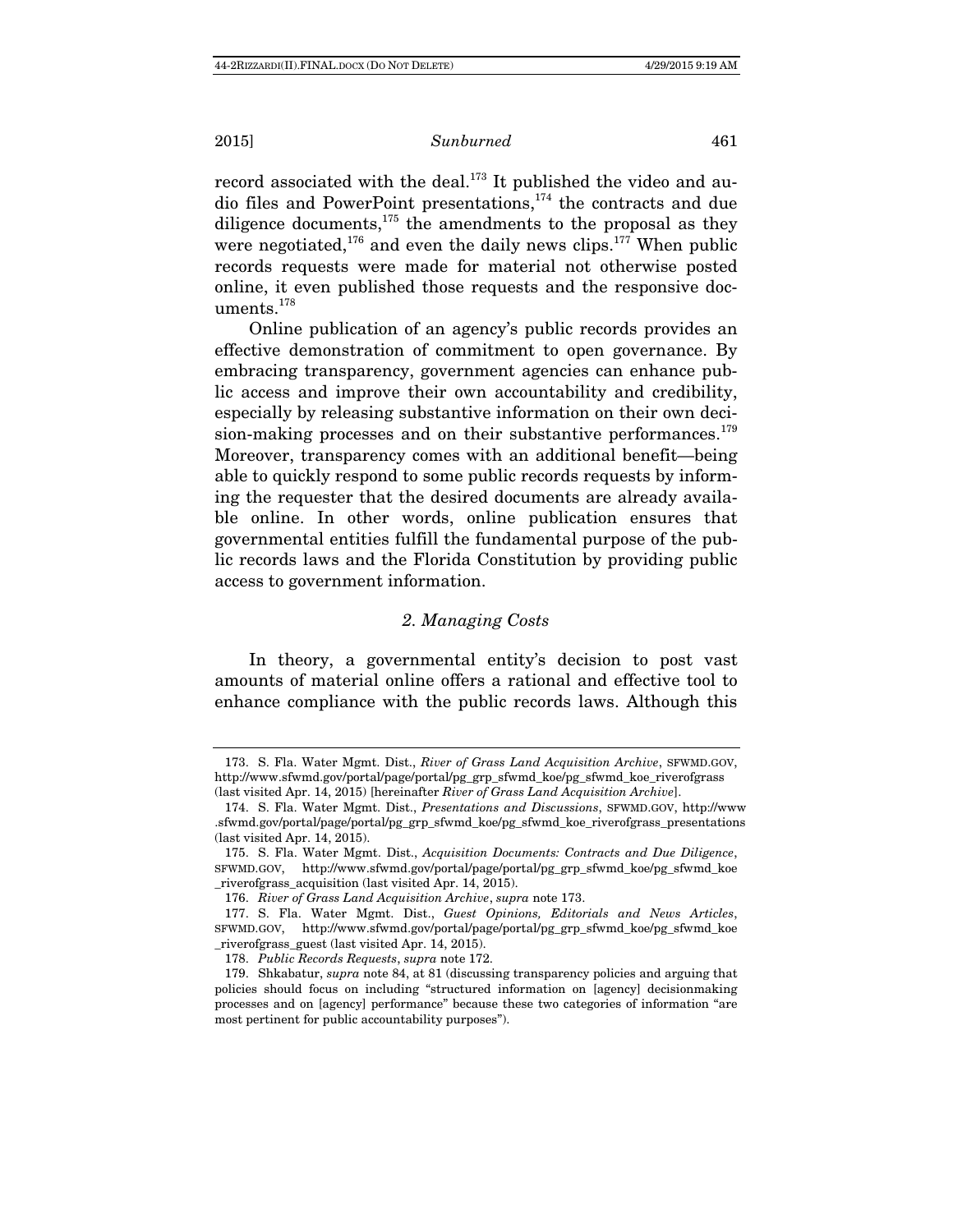can be a costly process, such is the price of good governance. Agencies must design systems to comply with the public records laws and provide necessary staff or information technology systems.180 In ideal and even normal circumstances, the investment to comply with Florida's public records laws will produce an informed public through information access.

But even with the most abundant of financial resources, and even with the most idealistic of motives, a government agency routinely finds that there are limits to what it can do. Creation of the necessary electronic platforms takes time, effort, funding, as well as substantial information technology expertise. Large volumes of emails and text messages, in particular, can make implementation of the public records law especially challenging.<sup>181</sup> And before being posted online, documents must be carefully scrubbed to ensure that exempt material is not accidentally made public.182 Ambiguities in the exemptions must also be carefully assessed.183 Sometimes, even if an agency is willing and able to widely publish its information, the type of record, such as large detailed maps or scientific databases, or the risks of that information being modified, can create special obstacles to embracing public access. As a result, as a practical matter, not every document can be made available online.

 <sup>180.</sup> FLA. STAT. § 119.01(2)(a) (2014) ("Automation of public records must not erode the right of access to those records. As each agency increases its use of and dependence on electronic recordkeeping, each agency must provide reasonable public access to records electronically maintained and must ensure that exempt or confidential records are not disclosed except as otherwise permitted by law.").

 <sup>181.</sup> Cheryl Cooper, Comment, Sending the Wrong Message: Technology, Sunshine Law, and the Public Record in Florida, 39 STETSON L. REV. 411, 422–23 (2010); Op-Ed., Governor's End Run Around Public Records Law, FLA. TIMES-UNION (April 22, 2014, 2:36 PM EDT), http://jacksonville.com/opinion/editorials/2014-04-22/story/governors-end-run -around-public-records-law (discussing applicability of public records laws to text messages by administration employees); Morgan Watkins, Text Messages as Public Records: A New Set of Issues, GAINESVILLE SUN (March 10, 2013, 10:14 PM EDT), http://www .gainesville.com/article/20130310/ARTICLES/130319994.

 <sup>182.</sup> Although an agency is not required to provide direct access to the agency's electronic records through a hard drive provided by a requester, it must otherwise allow inspection and copying of such records in a manner that will accommodate the request and protect from disclosure exempt or confidential materials. Fla. Att'y Gen. Op. 2013-07 (Apr. 1, 2013), available at http://www.myfloridalegal.com/ago.nsf/Opinions/ 63B1E6EF101AA01685257B41004A23AA.

 <sup>183.</sup> Ambiguities in the exemptions create special complications too. For example, consider whether mail containing Federal Express account numbers can be redacted. A Florida statute provides an exemption for "[b]ank account numbers and debit, charge, and credit card numbers." FLA. STAT. § 119.071(5)(b). But does a Federal Express account number, printed on a mailing label, constitute a "charge . . . number"? Id.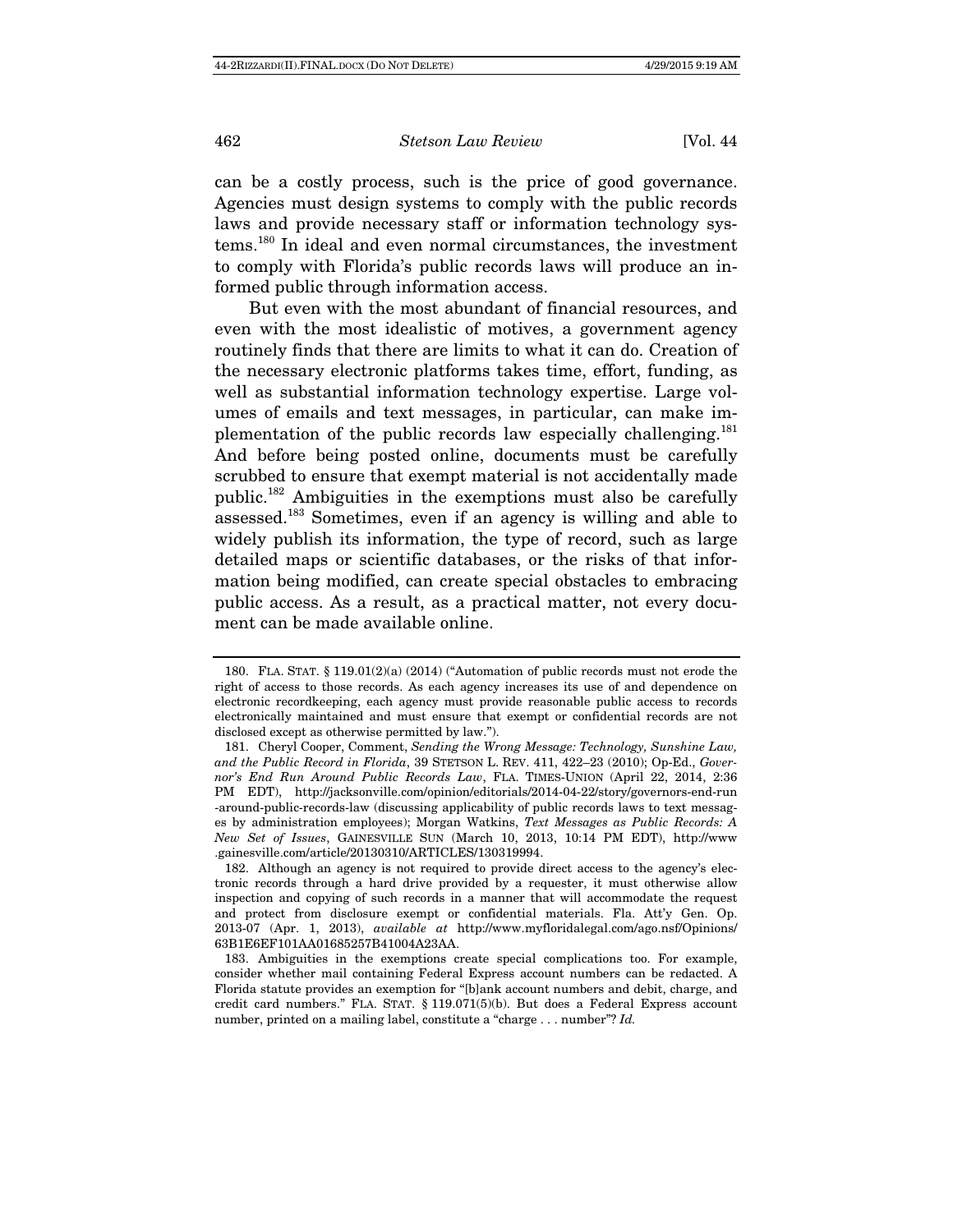Of course, the public will still have a right to access those documents—for a price. Public access does not necessarily mean at no cost to the person making the request. Sometimes, costs are strictly determined by law. Florida's public records laws authorize the government to collect a fee of up to fifteen cents per onesided copy for copies that are 14 inches by 8 1/2 inches or less, up to twenty cents for each two-sided copy, and up to \$1.00 for a certified public record.184 For other copies, a charge is allowed for the actual cost of duplication.<sup>185</sup> Alternatively, Florida law allows a "special service charge" when "the nature or volume of public records requested to be inspected . . . require[s] extensive use of information technology resources or extensive clerical or supervisory assistance . . . or both."<sup>186</sup>

When implementing these special service charges, the government must be fair not only to the requester, but also to the rest of the public. Agencies must be sure to develop appropriate documentation to support "reasonable" special service charges based on the actual costs of the information technology and labor resources.187 Some Florida courts have required agencies to communicate to the requester, before beginning work, an estimate of the total charge or the hourly rate to be applied so that the requester can determine whether it appears reasonable under the circumstances.188 Other courts have noted that the request for an advance deposit is prudent to ensure that taxpayers do not bear the full cost of complying with a public records request.<sup>189</sup>

But requiring a deposit is not a sufficient measure to prevent the potential for abuse of the public records laws. By filing dozens, hundreds, or even thousands of public records requests, a citizen can overwhelm a governmental entity. In these instances, governmental entities should be sure to track the requests and to document the facts as best they can. When the inevitable debate

<sup>184.</sup> *Id.* § 119.07(4)(a)(1)–(2), (4)(c).

 <sup>185.</sup> Id. § 119.07(4)(a)(3).

 <sup>186.</sup> Id. § 119.07(4)(d).

<sup>187.</sup> Id.

 <sup>188.</sup> Herskovitz v. Leon Cnty., No. 98-22, slip op. at ¶ 6 (Fla. 2d Cir. Ct. June 9, 1998), available at http://myfloridalegal.com/sun.nsf/cases/ 79A163A3D00E070D852578490076EC3C/\$file/Herskovitz+vs.+Leon+County+2.pdf.

 <sup>189.</sup> Bd. of Cnty. Comm'rs of Highlands Cnty. v. Colby, 976 So. 2d 31, 37 (Fla. 2d Dist. Ct. App. 2008) (stating that a "policy of requiring an advance deposit seems prudent given the legislature's determination that taxpayers should not shoulder the entire expense of responding to an extensive request for public records").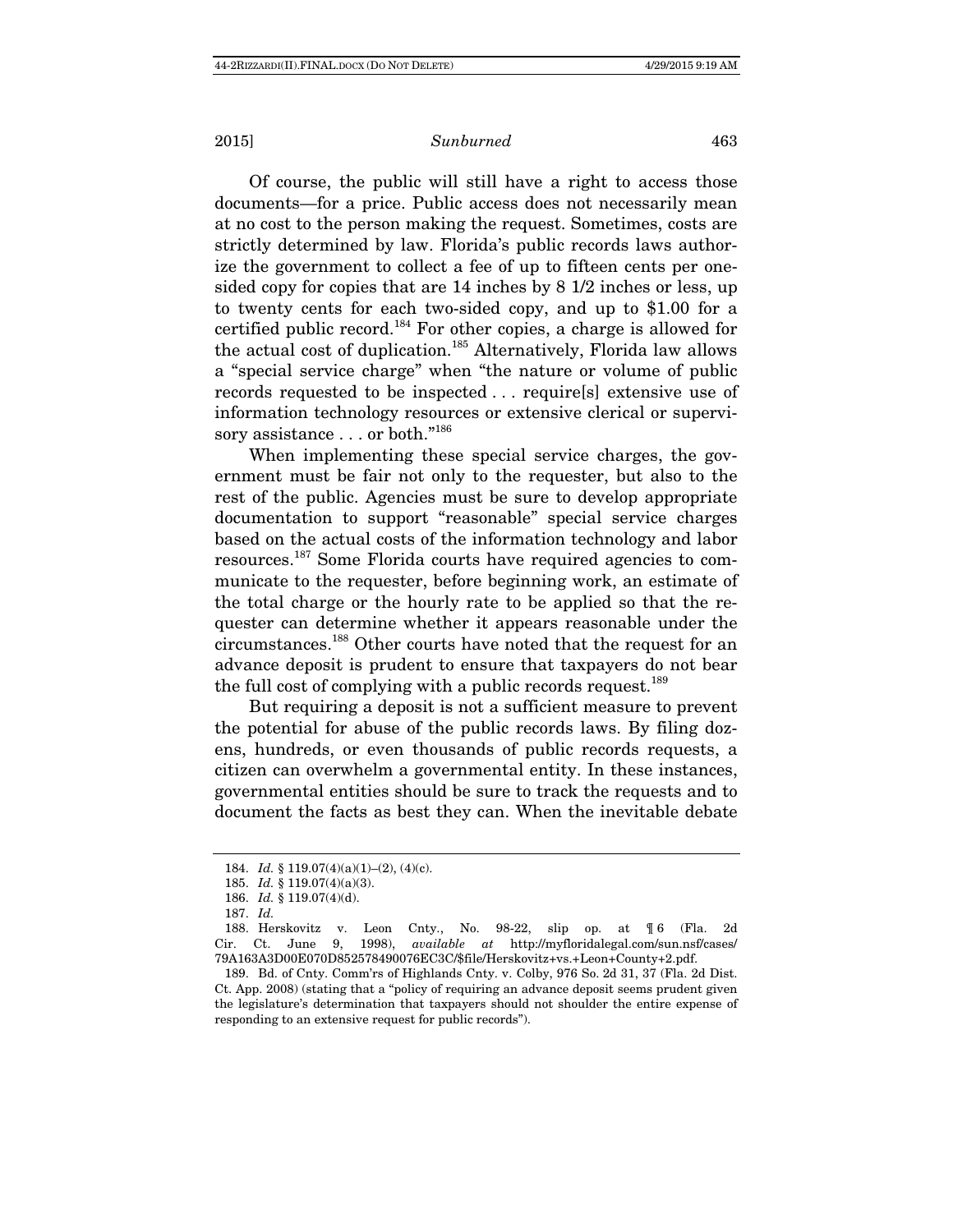over the reasonableness of a delayed response arises, the government will need to be able to provide evidence of the problem.

Notably, while some states, and even FOIA, provide timeframes for responding to a public records request, Florida's public records law does not provide such a specific time frame for a response to be provided. Nevertheless, the Florida Supreme Court has been openly intolerant of delay, stating that the only permitted delay in producing records "is the limited reasonable time allowed [for] the custodian to retrieve the record and delete those portions of the record the custodian asserts are exempt."<sup>190</sup> Thus, the reasonableness of the delay can become a question of fact—sadly, potentially necessitating a costly trial for the agencies, entities, or persons responsible for responding to the public records request even when a request had been fulfilled.

When large volumes of documents have been requested or substantial redactions of exempt information might be needed, courts have upheld substantial special service charges and longer periods of time for disclosure of the requested records.<sup>191</sup> One divided appellate court upheld an agency rule allowing the imposition of service charges based on the aggregation of multiple requests that collectively would take more than fifteen minutes of time.<sup>192</sup> Such a rule, however, will not stop the requests. To begin

 <sup>190.</sup> Tribune Co. v. Cannella, 458 So. 2d 1075, 1079 (Fla. 1984).

 <sup>191.</sup> See, e.g., Herskovitz, slip op. at ¶¶ 5–6 (In view of the "nature and volume of the materials requested[, which included over 9,000 pages], their location, and the need for close supervision by some knowledgeable person of the review of those records for possible exemptions," the county's need for several weeks to produce records was not unreasonable.); Lang v. Reedy Creek Improvement Dist., No. CJ-5546, slip op. at 7–8 (Fla. 9th Cir. Ct. Oct. 2, 1995) (finding that an agency's response to public records requests for 135 categories of information and records, which were filed by an opposing party in litigation, was reasonable in light of the cumulative impact of the requests and the need for a considerable amount of review and redaction), aff'd per curiam, 675 So. 2d 947 (Fla. 5th Dist. Ct. App. 1996) (table).

However, for the Clerk of Court, a "fee may not be charged for the redaction of a social security number or a bank account, debit, charge, or credit card number pursuant to such request." FLA. STAT. § 119.0714(2)(c). Instead, the clerk must keep social security numbers confidential and exempt pursuant to Section 119.071(5)(a) of the Florida Statutes, and bank account, debit, charge, and credit card numbers must be kept exempt as provided for in Section 119.071(5)(b) without any person having to request redaction.

 <sup>192.</sup> Fla. Inst. Legal Servs., Inc. v. Fla. Dep't of Corr., 579 So. 2d 267, 267–69 (Fla. 1st Dist. Ct. App. 1991). The dissenting judge argued that Florida law prevented the agency from aggregating multiple public records requests when calculating the appropriate fees:

The rule defines "extensive" as requiring a clerk to expend at least fifteen minutes of time. The hearing officer's order contains a finding that fifteen minutes is not in itself extensive, but justifies treating this short limitation as "extensive"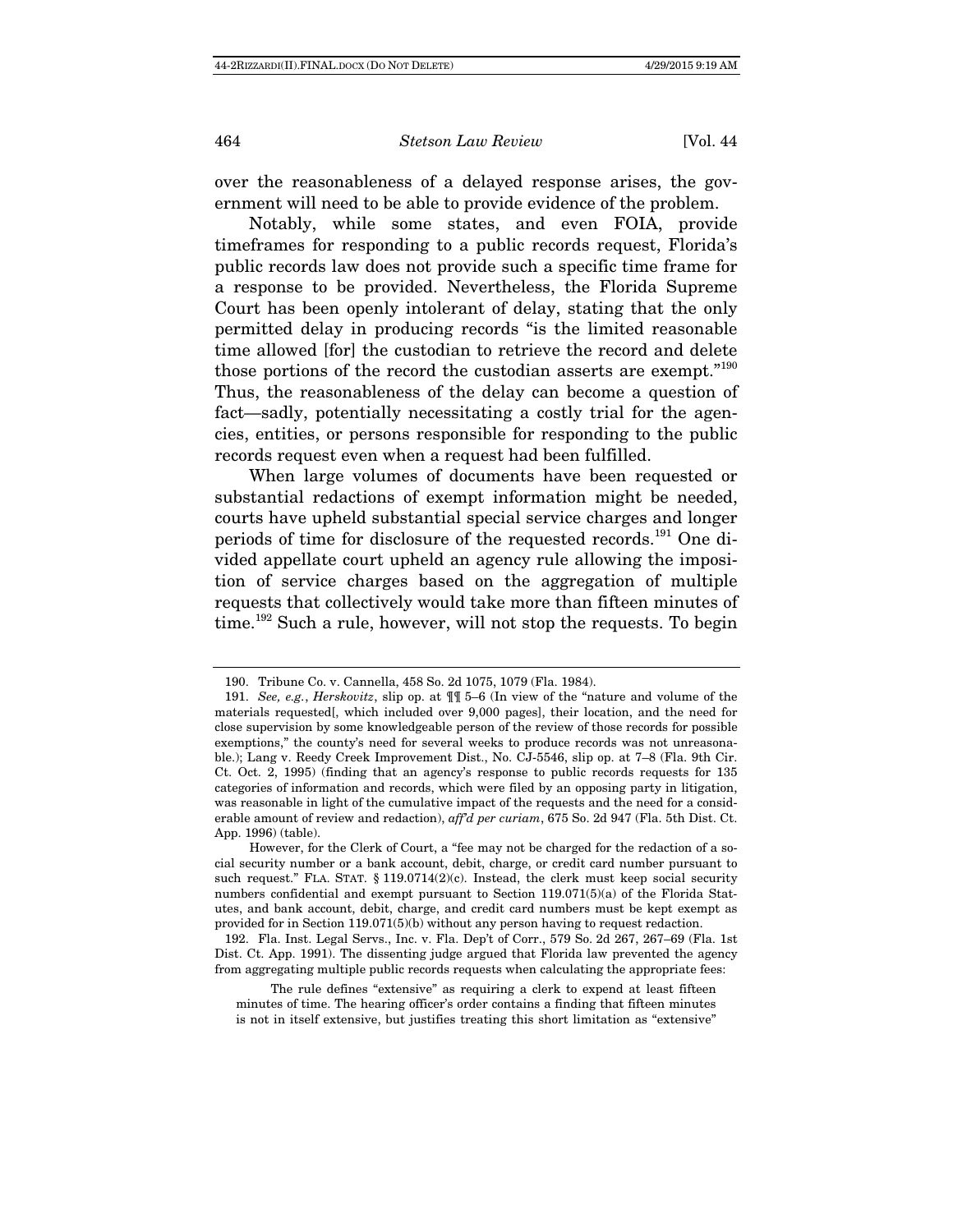with, its purpose can be evaded by multiple requesters who simply file daily requests for records, demanding only the number of records that can be produced in fifteen minutes or less—a practice currently being endured by the Town of Gulf Stream.<sup>193</sup> Furthermore, even the possibility of requiring a public records requester to pay for some of the costs of responding to a request will not stop the well-funded requester.

The prospect of a small governmental entity being overwhelmed by an overabundance of public records requests parallels the circumstances created by litigators who once toyed with the rules of civil procedure. Well-financed law firms with large clients could bury smaller opponents in the discovery process. Discussing the problem of excessive requests in the context of interrogatories and civil procedure, one scholar explained that:

[a] broad interrogatory practice can thus occasion gross inefficiencies and encourage abuse. This is particularly true for bigticket cases, where the stakes frequently motivate parties to litigate by hook or crook. But interrogatory abuse can reach smaller cases as well, where moneyed parties can protract discovery beyond the means of their less wealthy opponents.<sup>194</sup>

To end the tactical abuse of civil procedure, the rules were amended to be consistent with the goals of ensuring the "just,

within the meaning of the statute by reason of the "cumulative effect of numerous requests" for information from the agency. I find no language in section  $119.07(1)(b)$  that supports a notion that this section contemplates the cumulative effect of numerous requests in determining what is "extensive." On the contrary, this section is written in terms of a single request, and it is clear to me that unless a single request for location and review of public records requires "extensive" time, no charge may be made for the service pursuant to the statute. In view of the hearing officer's finding that fifteen minutes per se is not extensive, neither the record nor section 119.07(1)(b) supports the validity of this rule requirement.

Id. at 270. If this dissenting view ever became law, the public records laws would collapse—one citizen could send thousands of tiny public records requests, each designed to be small enough to stay under the fifteen minute (or other) threshold, but collectively requiring countless amounts of time. The government would have no hope at all of cost recovery; the government would be sued for alleged non-compliance and unreasonable delays; and the taxpayers would foot the bill.

 <sup>193.</sup> See, e.g., Public Records Request Log, supra note 122 (noting that one person was responsible for more than 400 public records requests).

<sup>194.</sup> David S. Yoo, Comment, Rule  $33(a)$ 's Interrogatory Limitation: By Party or by Side?, 75 U. CHI. L. REV. 911, 912–13 (2008).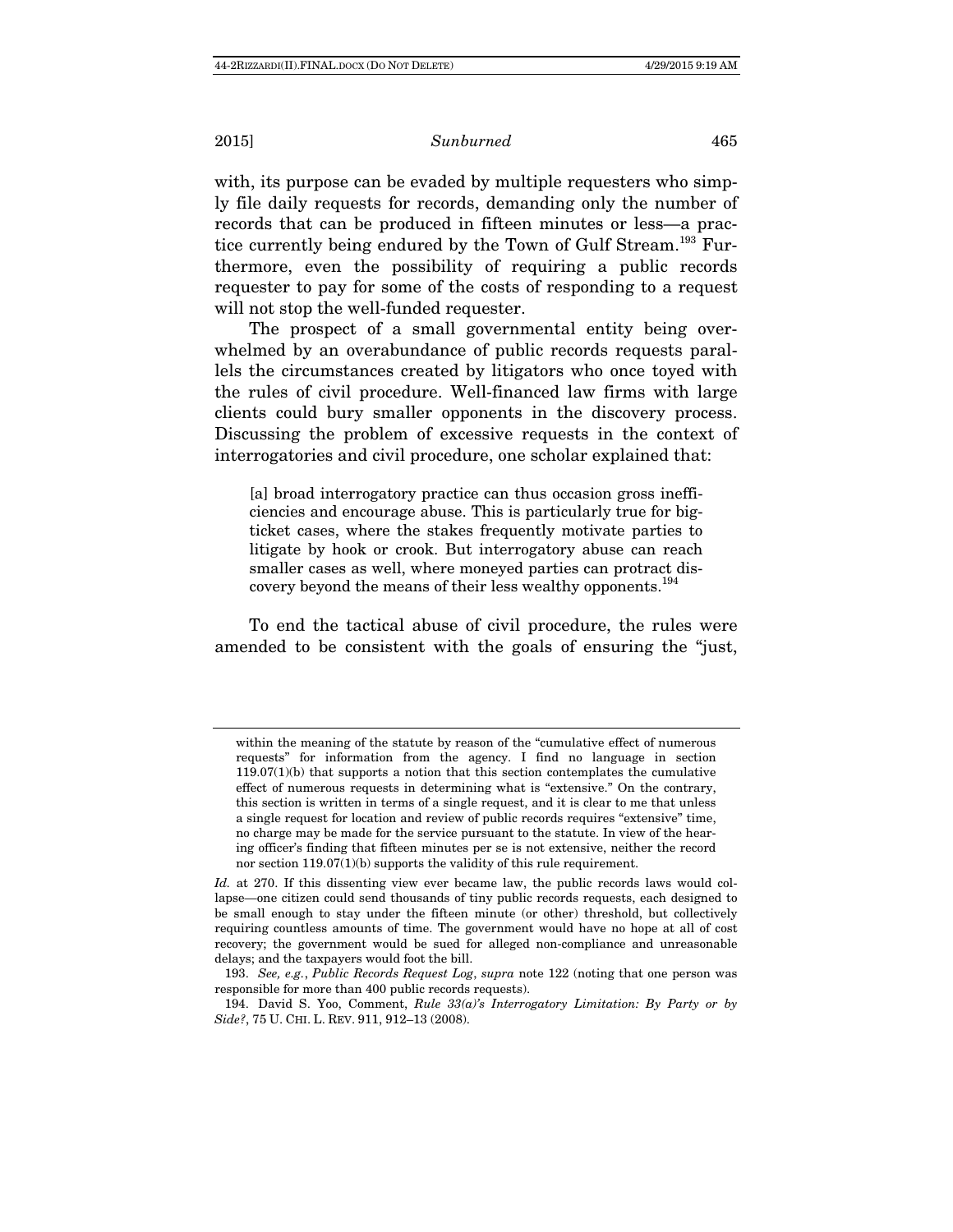speedy, and inexpensive determination of every action."195 Federal civil procedure now allows only twenty-five written interrogatories, including discrete subparts, $196$  and many states have imposed similar constraints.

Just like the interrogatory abusers of the past, people using Florida's public records laws can intentionally burden poorer and smaller governmental agencies with public records requests. Eventually, just as the courts rewrote civil procedure, the Florida legislature will need to consider limiting the number of public records requests that can be made. But until reform happens, the governmental entities trying to comply with the public records laws must rely upon the law's limited cost recovery tools as the sole mechanism to deal with large volumes of public records requests. On this subject, two legal opinions warrant careful review.

First, in Lozman v. City of Riviera Beach,<sup>197</sup> the Florida Fourth District Court of Appeal considered a situation where a citizen had requested public records related to meeting transcripts covering a two-year period and "emails and letters between numerous people over a [three-year] period."<sup>198</sup> The city compiled the copies of the records and requested payment for  $$233.50<sup>199</sup>$  Lozman, however, refused to pay and instead requested other documents.200 The city, in turn, refused to do any further work until the outstanding debt was paid.<sup>201</sup> Rejecting Lozman's subsequent complaint seeking a writ of mandamus, the court held, in a short opinion, that the public records law "does not require the [c]ity to do any more than what it did in this case."<sup>202</sup> Taking this case to its logical conclusion, a governmental entity could simply refuse to respond to any public records requests made by the same individual until the debts associated with prior requests are settled.

 <sup>195.</sup> FED. R. CIV. PRO. 1 ("[These rules] should be construed and administered to secure the just, speedy, and inexpensive determination of every action and proceeding.").

<sup>196.</sup> Id. at  $33(a)(1)$  ("Unless otherwise stipulated or ordered by the court, a party may serve on any other party no more than [twenty-five] written interrogatories, including all discrete subparts.").

 <sup>197. 995</sup> So. 2d 1027 (Fla. 4th Dist. Ct. App. 2008).

 <sup>198.</sup> Id. at 1028.

 <sup>199.</sup> Id.

 <sup>200.</sup> Id.

 <sup>201.</sup> Id.

 <sup>202.</sup> Id.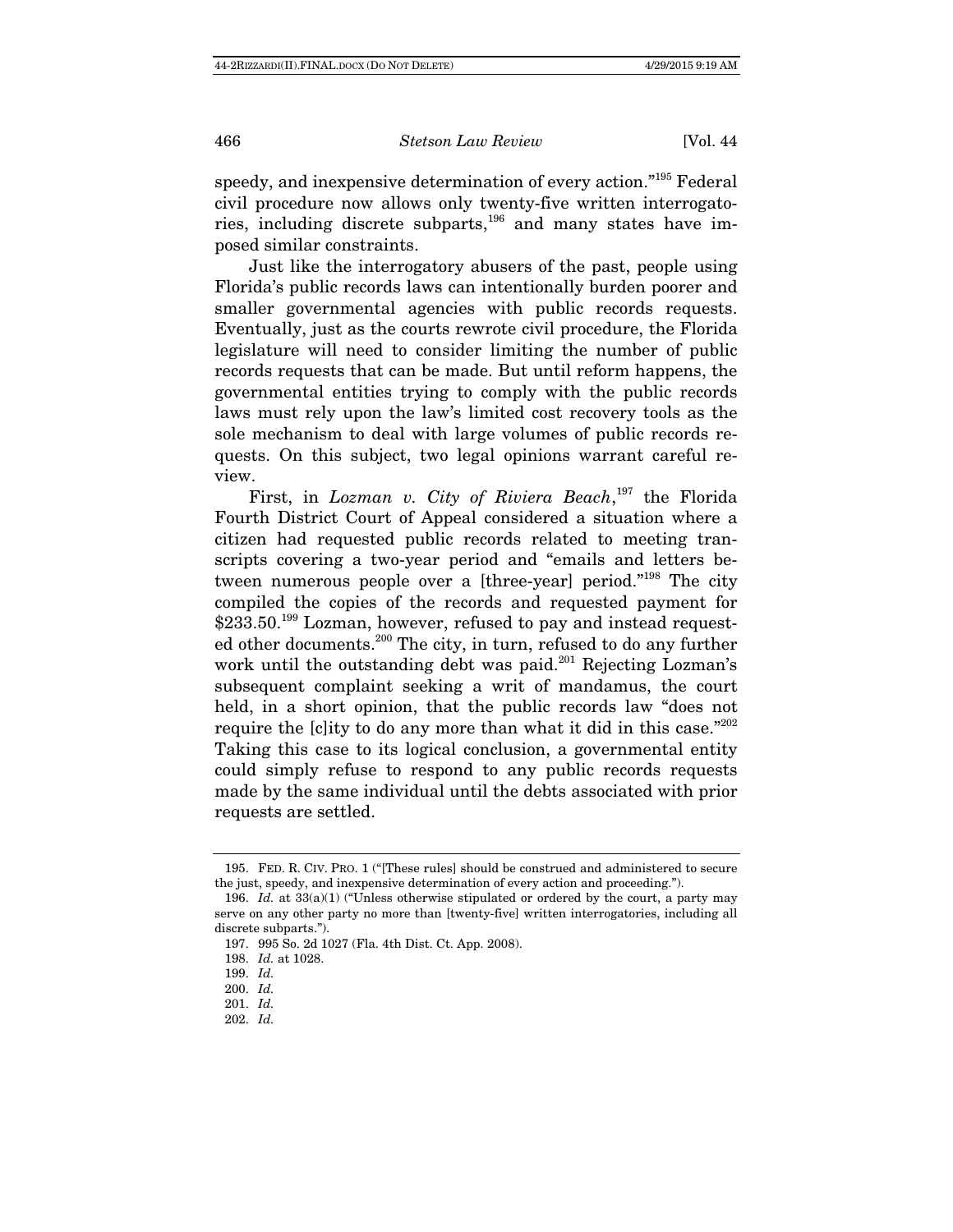Second, in a formal opinion issued to the City of Lake Worth, the Florida Attorney General concluded that not only could the city seek a monetary deposit for its actual costs incurred in making copies to comply with a public records request, but the city could also "bill the requester for any shortfall between the deposit and the actual cost  $[s]$ ."<sup>203</sup> In fact, even after the requesting party advised the city that the copies were no longer needed, the Florida Attorney General concluded that the city's "clerk [was] entitled to receive payment for the entire amount of the value of his or her services as authorized by the statute."<sup>204</sup>

These decisions provide helpful (but still incomplete) tools that can be used by a governmental entity to manage the requests made by a single person. Charges and bills for public records services, however, and even the possibility of the cessation of work for unpaid bills, will not stop the well-financed and zealous public records litigant. If the requester pays the deposits or withdraws some requests and files others, the government is still forced to respond. Meanwhile, time spent on public records is time not spent on the rest of the government's business, which is an especially vexing problem for a small governmental entity with a small number of employees capable of working on the public records responses. Anonymous requests, as discussed below, provide another problem. A careful and well-organized strategy for requesting deposits and recovering costs is, at a minimum, an important component of any governmental entity's efforts to contain the public records process. But by itself, it is wholly inadequate to solve the problems of extreme sunshine and misuse of the public records laws.

# 3. Enforcing Laws Without Citizen Lawsuits

When documents are not made public as required or when costs are improperly imposed, an enforcement mechanism becomes necessary. The government must, of course, be held accountable to comply with the law. But an important question should also be considered: enforcement by whom?

 <sup>203.</sup> Fla. Att'y Gen. Op. 2005-28 (Apr. 28, 2005), available at http://www.myfloridalegal .com/ago.nsf/Opinions/C6EF678CEB69883B85256FF1005C71B1. 204. Id.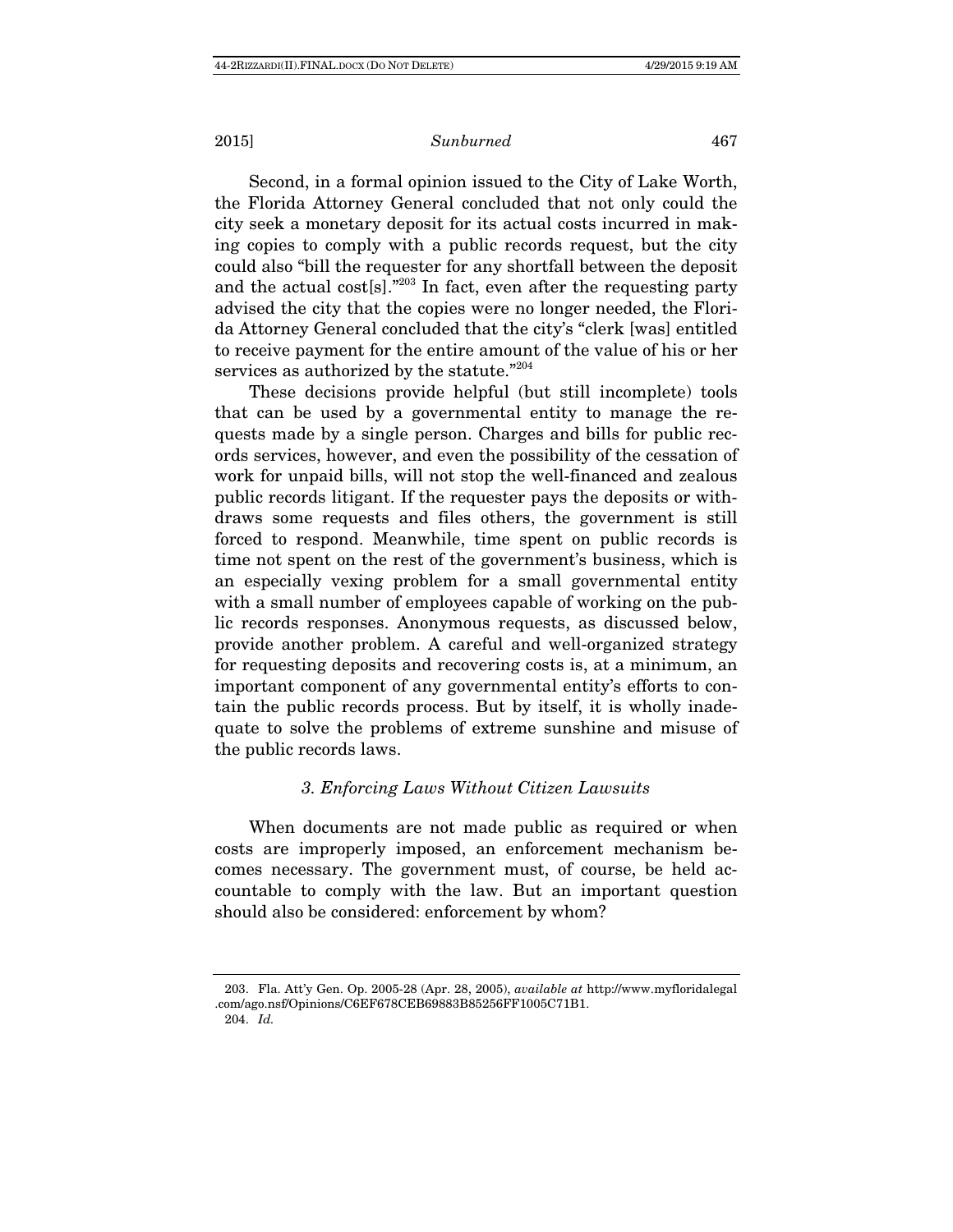As a matter of both law and fact, the Florida Attorney General, who is the constitutional "chief state legal officer,"<sup>205</sup> possesses expertise with the state public records law. The Attorney General's office publishes the annual Government-in-the-Sunshine-Manual<sup>206</sup> and has offered hundreds of advisory opinions on the public records laws.207 The Attorney General is also responsible for public records training.<sup>208</sup> In addition, the Attorney General has a statutory duty to implement a public records mediation program and to provide a formal, non-adversarial assistance to parties in identifying issues, "fostering joint problem solving, and exploring settlement alternatives."<sup>209</sup>

To a degree, the Attorney General has abdicated its role in enforcement of the public records laws to the citizen. To some, the yielding of authority makes sense. For example, when the media, the prisoner, or the regulated entity seeks information and is denied access, the affected person who has a right of access has both an equitable basis for a claim and a special understanding of the circumstances to justify a citizen suit.

But public records compliance need not be different from other areas of executive authority. If the legislature and citizenry are genuinely concerned that Florida's public records laws need enforcement, then they should consider enhancing the way public records laws are policed within the state. The State Attorney's office already has authority to prosecute criminal and noncriminal cases involving the public records and public meetings laws.<sup>210</sup>

 <sup>205.</sup> FLA. CONST. art. IV, § 4(b).

 <sup>206.</sup> GOVERNMENT-IN-THE-SUNSHINE-MANUAL, supra note 94.

 <sup>207.</sup> Fla. Office of the Attorney Gen., Search for Advisory Legal Opinions, MYFLORIDALEGAL.COM, http://www.myfloridalegal.com/ago.nsf/Web+Search+Simple ?OpenForm (last visited Apr. 14, 2015) (searching for the term "public records" reveals more than five hundred advisory opinions).

 <sup>208.</sup> FLA. STAT. § 16.60(3)(c) (2014) (requiring the Attorney General to "[a]ssist the Department of State in preparing training seminars regarding access to public records"). 209. Id. § 16.60(1).

 <sup>210. &</sup>quot;A state attorney may prosecute suits charging public officials with violation of Florida's Public Records Law," including those violations that may result in a finding of guilt for a noncriminal infraction. Fla. Att'y Gen. Op. 91-38 (May 30, 1991), available at http://www.myfloridalegal.com/ago.nsf/Opinions/85126F70134B81FA852562A80057D7F3; see also FLA. STAT. § 286.011(3)(a) (imposing noncriminal penalties and a fine of up to \$500 for violations of the Sunshine Law); State v. Foster, 12 Fla. L. Weekly Supp. 1194a (Fla. Broward Cnty. Ct. Sept. 26, 2005) (providing an example where county commissioners where charged with a noncriminal infraction of Florida's public records law); cf. State v. Foster, 13 Fla. L. Weekly Supp. 385a (Fla.17th Cir. Ct. Jan. 25, 2006) (finding that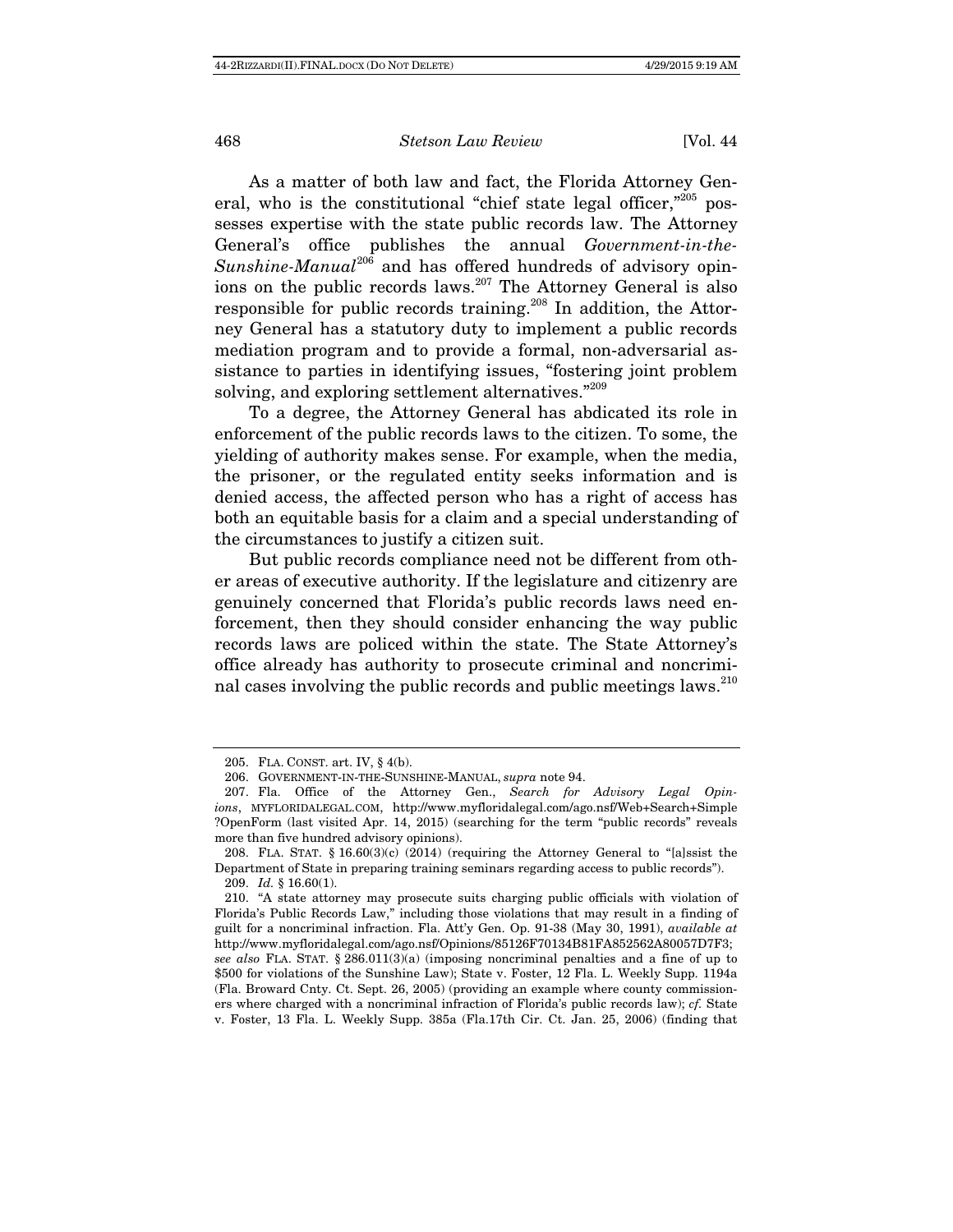Elsewhere in government, ethics commissions exist to ensure enforcement of and compliance with various local government ethics laws.211 Surely, the Attorney General's office can serve a similar role. It could audit governmental entities by sending public records requests to the government, evaluate the results, and engage in follow up training or enforcement measures.<sup>212</sup> To reduce the perceived need for enforcement by self-proclaimed citizen watchdogs, the Attorney General could also make its data public. But Florida's governmental entities, like their counterparts in Washington State seeking legislative reforms,<sup>213</sup> need to demand the change and must be prepared to police themselves effectively.<sup>214</sup>

# B. Judicial Interpretation: Exercising Caution

Until and even after reforms to the public records laws are made, citizens can and will bring public records cases to court. The reality for the governmental entity is that once a matter reaches the Florida judiciary, the case is likely to be resolved against it. A Florida appellate court held, "If there is any doubt about the application of the law in a particular case, the doubt is resolved in favor of disclosing the documents."215 Precedent

there is no right to a jury when an individual faces a noncriminal violation of the Sunshine Law).

 <sup>211.</sup> E.g., Miami-Dade Comm'n on Ethics & Pub. Trust, About the Miami-Dade Commission on Ethics and Public Trust, ETHICS.MIAMIDADE.GOV, http://ethics.miamidade .gov/about.asp (last visited Apr. 14, 2015); Palm Beach Cnty. Comm'n on Ethics, Home, PALMBEACHCOUNTYETHICS.COM, http://www.palmbeachcountyethics.com/ (last visited Apr. 14, 2015).

 <sup>212.</sup> As noted earlier in this Article, the Department of State already prepares training seminars related to the public records laws. FLA. STAT. § 16.60(3)(c).

 <sup>213.</sup> See supra notes 51–60 and accompanying text (discussing issues that have arisen in the State of Washington because of public records laws and how government entities are calling for reform).

 <sup>214.</sup> During the 2014 session, the Florida Legislature considered a number of bills that would make the public records laws even more onerous for government. One bill even sought to reduce the special service charges that the government agency could assess for the costs of producing records, requiring government (and taxpayers) to further subsidize the already high costs of voluminous requests. Incongruously, a Florida state senator who endured a reporter's repeated public records requests criticized them as a "fishing expedition." Matt Dixon, Public Records Request Brings Profanity-Laced Response from Florida Ethics Chairman, FLA. TIMES-UNION (Mar. 12, 2013, 2:27 AM), http://jacksonville .com/news/florida/2013-03-11/story/public-records-request-brings-profanity-laced-response -florida-ethics.

 <sup>215.</sup> Nat'l Collegiate Athletic Ass'n v. Associated Press, 18 So. 3d 1201, 1206 (Fla. 1st Dist. Ct. App. 2009).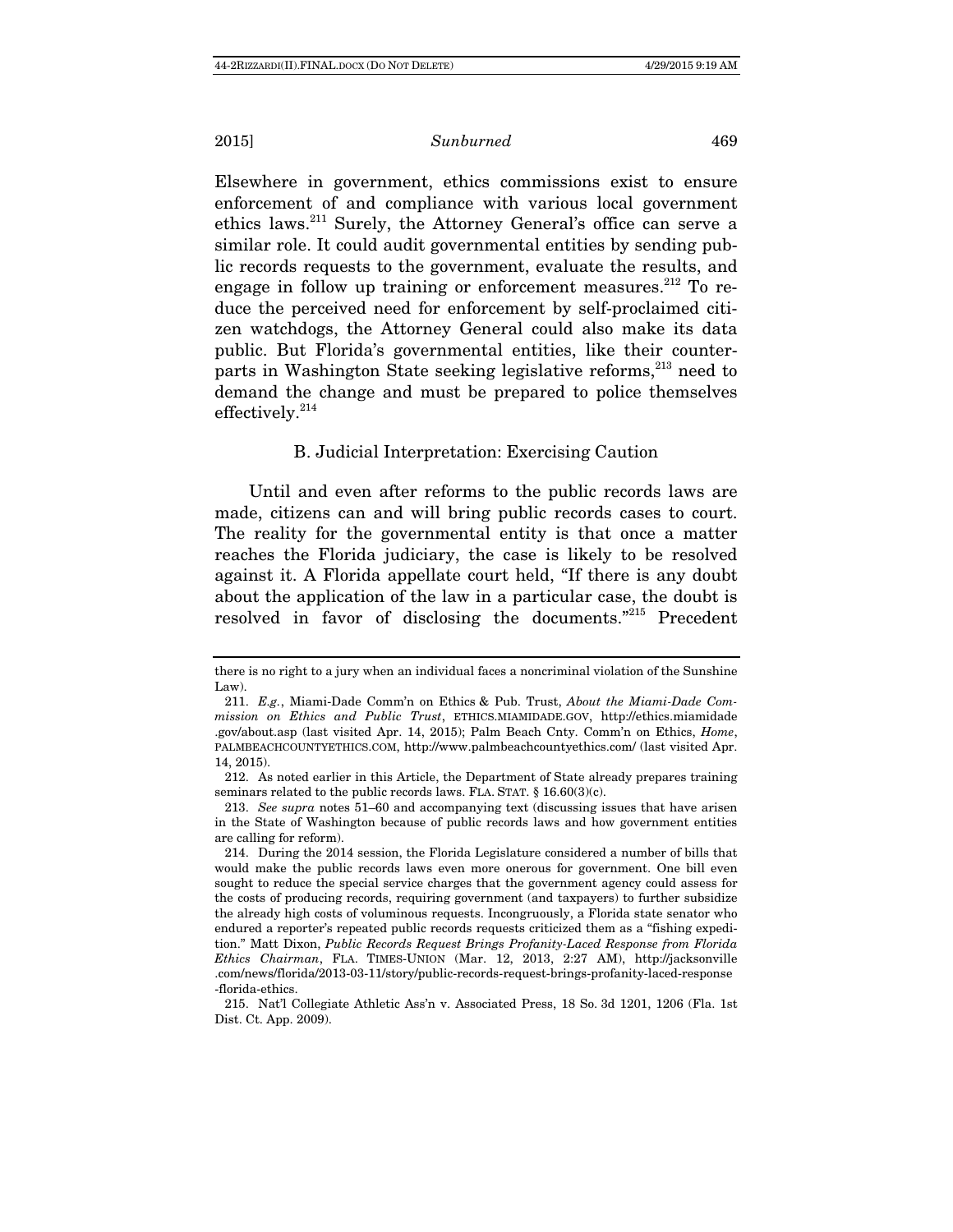speaks for itself. A review of more than forty Florida Supreme Court cases citing Section 119.07 of the Florida Statutes, which codifies the right to inspect and copy public records, demonstrates the strict construction and pro-requester manner in which the law has been interpreted and implemented. Exemptions for law enforcement information have been narrowly construed in favor of the requester.<sup>216</sup> Other categories of documents traditionally deemed to be confidential, including medical documents, hospital records, employment records, and even attorney records, have also been found to fall within the disclosure requirements of the public records laws.<sup>217</sup> Neither individual privacy considerations,

 <sup>216.</sup> See, e.g., Lightbourne v. McCollum, 969 So. 2d 326, 332–33 (Fla. 2007) (The public records act "is to be construed liberally in favor of openness," and two Department of Corrections memoranda discussing the lethal injection procedures and the methods for assessing an inmate's level of consciousness during an execution, despite being prepared by counsel, were public records because they were not prepared "exclusively for litigation" and "conveyed specific factual information rather than mental impressions or litigation strategies."); Provenzano v. Dugger, 561 So. 2d 541, 547 (Fla. 1990) (stating that the criminal investigative information exemption in public records laws "expire[ ] when the defendant's conviction and sentence bec[o]me final"); State v. Kokal, 562 So. 2d 324, 327 (Fla. 1990) (finding that a criminal was entitled to disclosure of the state attorney's files, but only documents defined as public records were to be disclosed).

 <sup>217.</sup> See, e.g., Alterra Healthcare Corp. v. Estate of Shelley, 827 So. 2d 936, 941 (Fla. 2002) (stating that "[a]bsent an applicable statutory exception, pursuant to Florida's Public Records Act . . . public employees (as a general rule) do not have privacy rights in [employment] records"); Mem'l Hosp.-W. Volusia, Inc. v. News-Journal Corp., 784 So. 2d 438, 441 (Fla. 2001) (finding that "the right of access to public records is a substantive right," and a statute exempting from disclosure records and meetings of corporations that lease public hospitals if certain conditions are met was "presumptively prospective," and in the absence of clear legislative intent, could not be applied retroactively); Mem'l Hosp.-W. Volusia, Inc. v. News-Journal Corp., 729 So. 2d 373, 384 (Fla. 1999) (concluding that private entity was subject to public records request based on Schwab factors); Barron v. Fla. Freedom Newspapers, Inc., 531 So. 2d 113, 119 (Fla. 1988) (finding that a sealed file did not contain protected information, and all portions of a trial are subject to public disclosure, including medical reports, which are generally protected by a person's right to privacy); Michel v. Douglas, 464 So. 2d 545, 546 (Fla. 1985) (finding that employee records, kept as part of tax-supported hospital's employee records, were public records within the scope of the Public Records Act); City of N. Miami v. Miami Herald Publ'g Co., 468 So. 2d 218, 220 (Fla. 1985) (stating that "[t]he lawyer-client privilege section of [C]hapter 90 does not exempt written communications between lawyers and governmental clients from disclosure as public records, but [S]ection 119.07(3)(o) does provide a limited exception within its terms"); Wait v. Fla. Power & Light Co., 372 So. 2d 420, 424 (Fla. 1979) (stating that the provision of the Public Records Act that all public records which are "deemed by law to be confidential" or which are "prohibited from being inspected by the public, whether provided by general or special acts . . . [or which] shall be exempt" operates to "exempt those public records made confidential by statutory law and not those documents which are confidential or privileged only as a result of the judicially created privileges of attorney-client and work product"); News-Press Publ'g Co. v. Wisher, 345 So. 2d 646, 648 (Fla. 1977) (finding that documents discussing possible termination and were placed in personnel file of county employee were public records).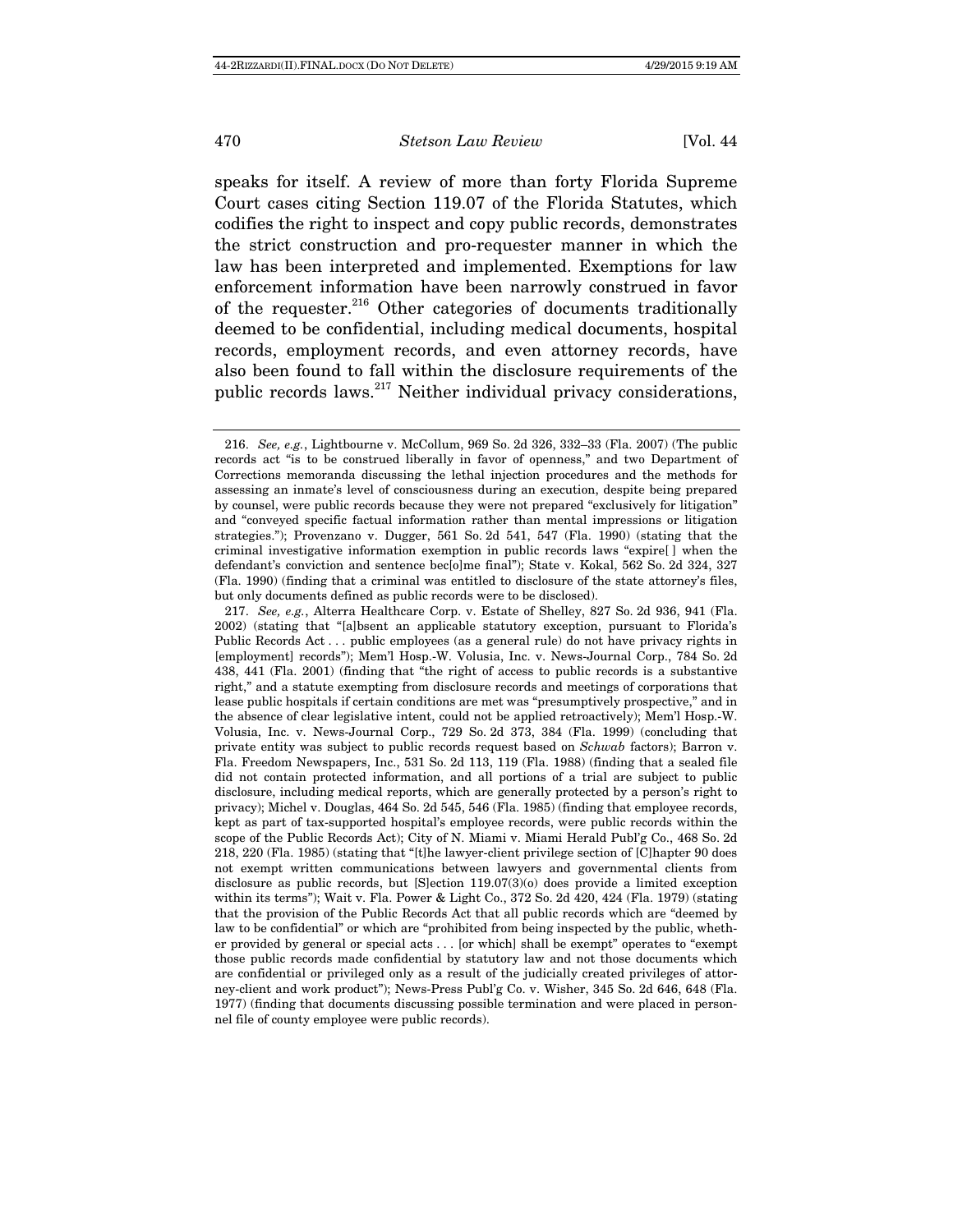nor the government's objectives of efficiency, have altered the prorequester interpretation of the public records laws.<sup>218</sup> In the cases where a public records requester ultimately lost, the cases involved a judicial finding that an existing exemption applied, $^{219}$  a

 219. See, e.g., Chavez v. State, 132 So. 3d 826, 828, 830 (Fla. 2014) (A prisoner awaiting sentence of death was not entitled to records because relevant rules of executive clemency stated that "all records and documents generated and gathered in the clemency process as set forth in the Rules of Executive Clemency are confidential." (internal citations omitted) (typeface altered)); Bryan v. State, 753 So. 2d 1244, 1251 (Fla. 2000) (upholding the constitutionality and public necessity for an exemption of the executioner's identity); Ragsdale v. State, 720 So. 2d 203, 206 (Fla. 1998) (finding that "the transfer of a document from one agency to another [does not] nullif[y] the exempt status of the record"); State v. Buenoano, 707 So. 2d 714, 717–18 (Fla. 1998) (finding that documents "made available to the State Attorney by the federal government on a 'confidential or similarly restricted basis' . . . were criminal intelligence or investigative information" and were inadvertently "given . . . in violation of the terms of the loan agreement and [public records laws]," so court should have issued a protective order); Lopez v. State, 696 So. 2d 725, 728 (Fla. 1997) (holding that an "attorney's handwritten notes dealing with trial strategy and cross-examination of witnesses were not public records"); Roberts v. Butterworth, 668 So. 2d 580, 582 (Fla. 1996) (finding that, "for purposes of capital collateral litigation," the work product exemption applies "whether a death-sentenced person is represented by private counsel or stateappointed counsel"); Times Publ'g Co. v. A.J., 626 So. 2d 1314, 1315 (Fla. 1993) (holding that "child protection statutes and the accompanying public-records law exceptions give standing to the noncustodian of a public record to assert a statutory exception provided

 <sup>218.</sup> See, e.g., Henderson v. State, 745 So. 2d 319, 326–27 (Fla. 1999) (amending the Florida Rules of Criminal Procedure, and finding that in a criminal defendant's use of the public records laws to expand the scope of discovery, the defendant could use Chapter 119 to obtain otherwise unavailable documents, but in so doing, triggered a reciprocal discovery obligation for the defendant); Tribune Co. v. Cannella, 458 So. 2d 1075, 1078 (Fla. 1984) (The custodian of records does not need to be present during the inspection or even be given notice that an inspection has been given or made, and a delay in the inspection of the records "is not within the legislative scheme."); Forsberg v. Hous. Auth. of City of Miami Beach, 455 So. 2d 373, 379 (Fla. 1984) (stating that the public examination of housing authority files is a "reasonable intrusion necessary to implement the state interest of having the public know how [the] agency [works]"); Shevin v. Byron, Harless, Schaffer, Reid & Assocs., 379 So. 2d 633, 640–41 (Fla. 1980) (Neither the state nor federal right of privacy prevent public disclosure of papers prepared by a management recruitment consultant; and "letters, memoranda, resumes, and travel vouchers made or received by the consultant" were public records; only the handwritten and preliminary notes still to be finalized were not public records.); Lewis v. Bank of Pasco Cnty., 346 So. 2d 53, 55 (Fla. 1976) (finding that a statute declaring banking information to be confidential except when released "with the consent of the department" delegated "unrestricted and unlimited power to exempt particular records" and was therefore unconstitutionally broad (internal citations omitted)); State ex rel. Cummer v. Pace, 159 So. 679, 681 (Fla. 1935) ("The fact that the city . . . owns and operates as a public utility its municipal docks and terminals in a proprietary, instead of a governmental, capacity" does not give it the right to deny a citizen examination of its "books and records . . . including those relating to and covering the details of its operation of its municipal docks and terminals."); State  $ex$  rel. Davidson v. Couch, 156 So. 297, 299 (Fla. 1934) ("The language of the statute . . . accords the privilege of personal inspection of municipal records" in a county to any citizen of Florida, even if the citizen is not a citizen of the county in question.); cf. Allen v. Butterworth, 756 So. 2d 52, 66 (Fla. 2000) (declaring the Death Penalty Reform Act unconstitutional to the extent it "regulate[d] the procedure for public records production in capital cases").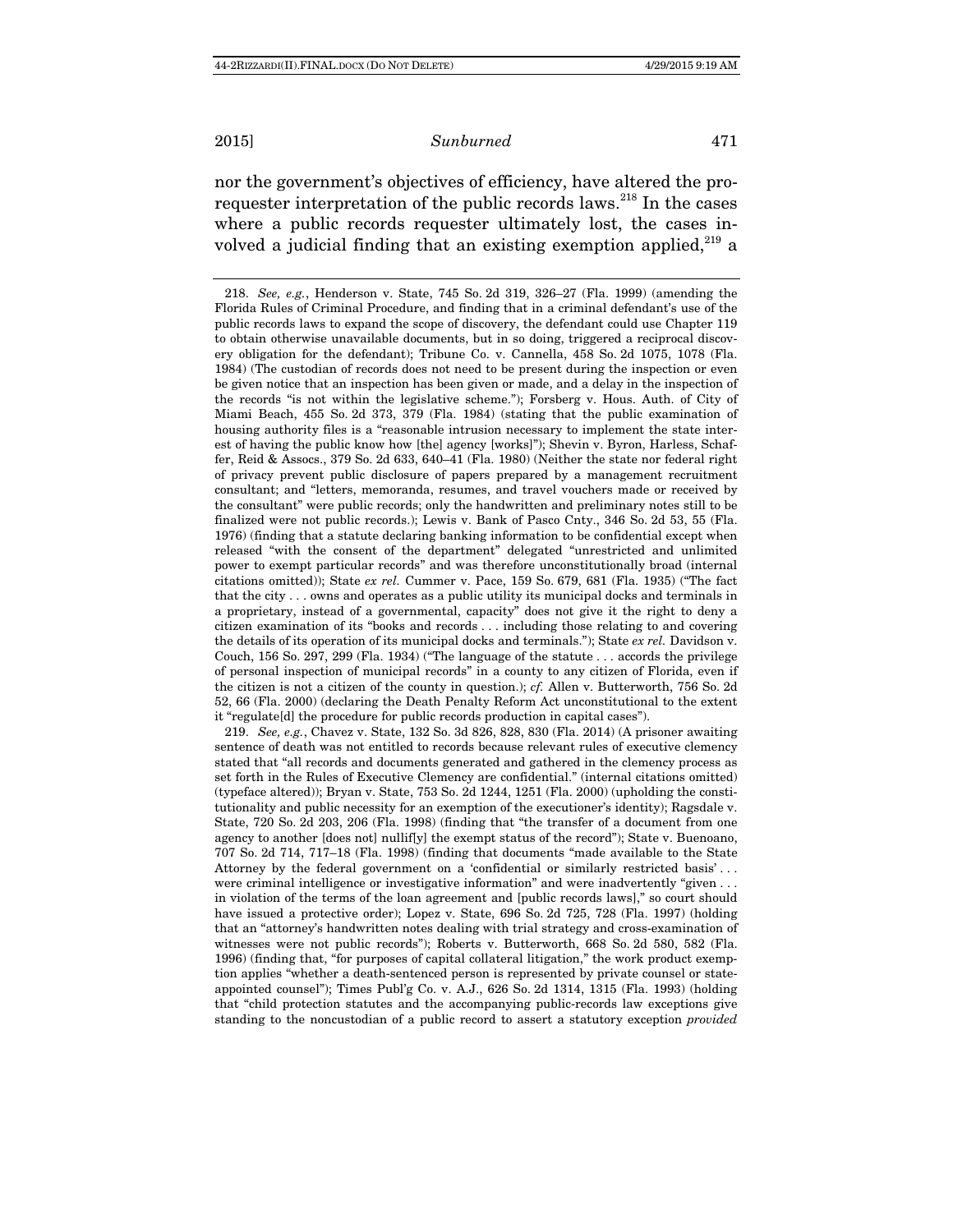matter where a requester failed to pay required costs,  $220$  or otherwise involved preliminary judicial records or attorney notes.<sup>221</sup> Even the cases involving remands or the need for other activity tend to demonstrate a strict and pro-requester reading of the statute.<sup>222</sup> Only on rare occasion, where the lines between public and private conduct become blurred (such as cases involving personal emails and government contractors) has the Florida Supreme Court taken a more cautious approach to the public

 220. See, e.g., Roesch v. State, 633 So. 2d 1, 2 (Fla. 1993) (finding that a prisoner was not entitled to receive copies of documents under the Public Records Act without paying for them).

 222. See, e.g., Henderson, 745 So. 2d at 326–27 (amending the Florida Rules of Criminal Procedure, and finding that in a criminal defendant's use of the public records laws to expand the scope of discovery and to obtain otherwise unavailable documents, but in so doing, triggered a reciprocal discovery obligation for the defendant); Desjardins, 493 So. 2d at 1029 (remanding for further proceedings regarding the litigation file created by the City of Orlando, and ordering the court to prohibit the disclosure to "only of those records reflecting 'a mental impression, conclusion, litigation strategy, or legal theory of the attorney or the agency'" (internal citations omitted)); Sch. Bd. of Marion Cnty. v. Pub. Emp. Relations Comm'n, 334 So. 2d 582, 585 (Fla. 1976) (The school board did not specifically allege any of the grounds enumerated in other labor laws that would entitle the Board to examine union authorization cards signed by public employees; case was dismissed without prejudice.).

the noncustodian is a member of a class the exception was intended to protect"); Kight v. Dugger, 574 So. 2d 1066, 1069 (Fla. 1990) (holding that documents in "possession of [Capital Collateral Representative] in furtherance of its representation of an indigent [murder defendant were] not subject to public disclosure under [public records law]"); Fla. Freedom Newspapers, Inc. v. McCrary, 520 So. 2d 32, 34 (Fla. 1988) (stating that "the legislature recognized that there would be occasions where court files containing public records would nevertheless be closed to the public by order of the court"); City of Orlando v. Desjardins, 493 So. 2d 1027, 1028–29 (Fla. 1986) (allowing retroactive application of statutory attorney-client exemption from disclosure under Florida Public Records Act to litigation files); Rose v. D'Alessandro, 380 So. 2d 419, 419–20 (Fla. 1980) (noting that records related to state attorney's investigation would not have been confidential but for the subsequent passage, during the litigation of this case, of pertinent exemptions).

 <sup>221.</sup> See, e.g., Times Publ'g Co. v. Ake, 660 So. 2d 255, 256 (Fla. 1995) (newspaper was not entitled to attorney's fees because court clerks, when acting under the authority of their Article V powers concerning judicial records and other matters relating to administrative operation of the courts, are not subject to the Public Records Act.); Scott v. Butterworth, 734 So. 2d 391, 391, 393 (Fla. 1999) (affirming that handwritten notes and drafts of pleadings prepared by Attorney General's office were not public records); Johnson v. Butterworth, 713 So. 2d 985, 987 (Fla. 1998) (Notes by attorneys in Attorney General's office were not yet public records; they were "preliminary guides intended to aid the attorneys when they later formalized the knowledge." (internal citations and quotations omitted); Valle v. State, 705 So. 2d 1331, 1335 (Fla. 1997) (upholding trial court's conclusion, after in camera review, that prosecutors' personal notes were not public records under Chapter 119); Palm Beach Newspapers, Inc. v. Burk, 504 So. 2d 378, 384 (Fla. 1987) (agreeing that "once a transcribed deposition is filed with the court[,]  $\ldots$  it is open to public inspection," and finding that "nothing in chapter 119 . . . would point toward the blanket access to unfiled depositions").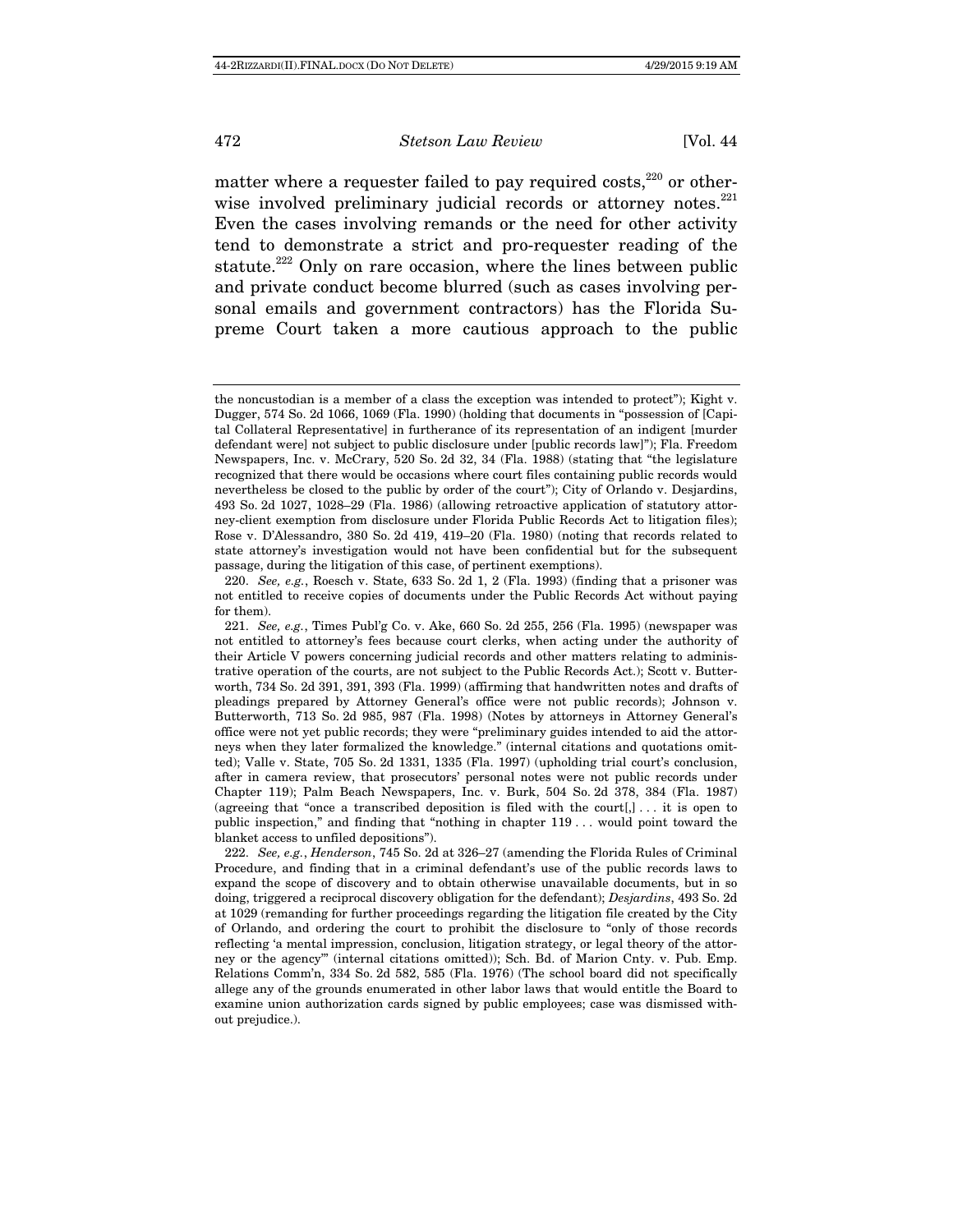records law.223 While public access to the public records is a clearly established and essential civil right, the judiciary should be aware of how its pro-requester precedent is being manipulated. Perhaps the courts should rethink the principles of standing in Florida, as discussed below. In addition, courts must be wary of the reflex to support the right of access to public records; instead, when exercising its role in constitutional and statutory interpretation, the judiciary should carefully consider the particular facts, and the specific language in the statutory scheme.

# 1. Rethinking Standing and Denying Citizen Suits Based on Self-Inflicted Injuries

In other areas of civil litigation where citizen suits are available, the concept of standing is an important component that prevents needless litigation. Pursuant to the Case or Controversy Clause of the United States Constitution, a federal lawsuit requires an actual, live dispute.224 The Supreme Court has held that a person bringing suit, to have Article III standing, must suffer an injury that is "concrete, particularized, and actual or imminent; fairly traceable to the challenged action; and redressable by a favorable ruling."225 Often, standing is a major obstacle to the availability of judicial review, especially in the context of environmental citizen suits.<sup>226</sup> Importantly, in the absence of a proper

 <sup>223.</sup> See, e.g., Times Publ'g Co. v. City of Clearwater, 830 So. 2d 844, 845 (Fla. 2d Dist. Ct. App. 2002) (finding that a newspaper's request for personal emails of city employees was properly denied because the emails did not qualify as public records subject to disclosure under the public records statute.), approved sub nom., State v. City of Clearwater, 863 So. 2d 149, 155 (Fla. 2003); News & Sun-Sentinel Co. v. Schwab, Twitty & Hanser Architectural Grp., 596 So. 2d 1029, 1033 (1992) (stating that "an architectural firm ... that contracts to provide professional services for the construction of a school is not acting on behalf of a public agency so as to be subject to the provisions of [C]hapter 119").

 <sup>224.</sup> U.S. CONST. art. III, § 2, cl. 1 ("The Judicial Power shall extend to all Cases, in Law and Equity, arising under this Constitution, the Laws of the United States, and Treaties made, or which shall be made, under their Authority . . . to Controversies to which the United States shall be a Party . . . .").

 <sup>225.</sup> Monsanto Co. v. Geertson Seed Farms, 561 U.S. 139, 149–50 (2010).

 <sup>226.</sup> Lujan v. Defenders of Wildlife, 504 U.S. 555, 564–66 (1992) (finding that environmental plaintiffs lacked standing because a threatened future injury was not imminent); see also David Krinsky, How to Sue Without Standing: The Constitutionality of Citizen Suits in Non-Article III Tribunals, 57 CASE W. RES. L. REV. 301, 304–05 (2007) (stating that the holding in "Lujan restricts the availability of judicial review in Article III federal courts to those situations where some party with the ability and inclination to sue has suffered a redressable injury-in-fact"). See generally Jonathan H. Adler, Stand or Deliver: Citizen Suits, Standing, and Environmental Protection, 12 DUKE ENVTL. L. & POL'Y F. 39,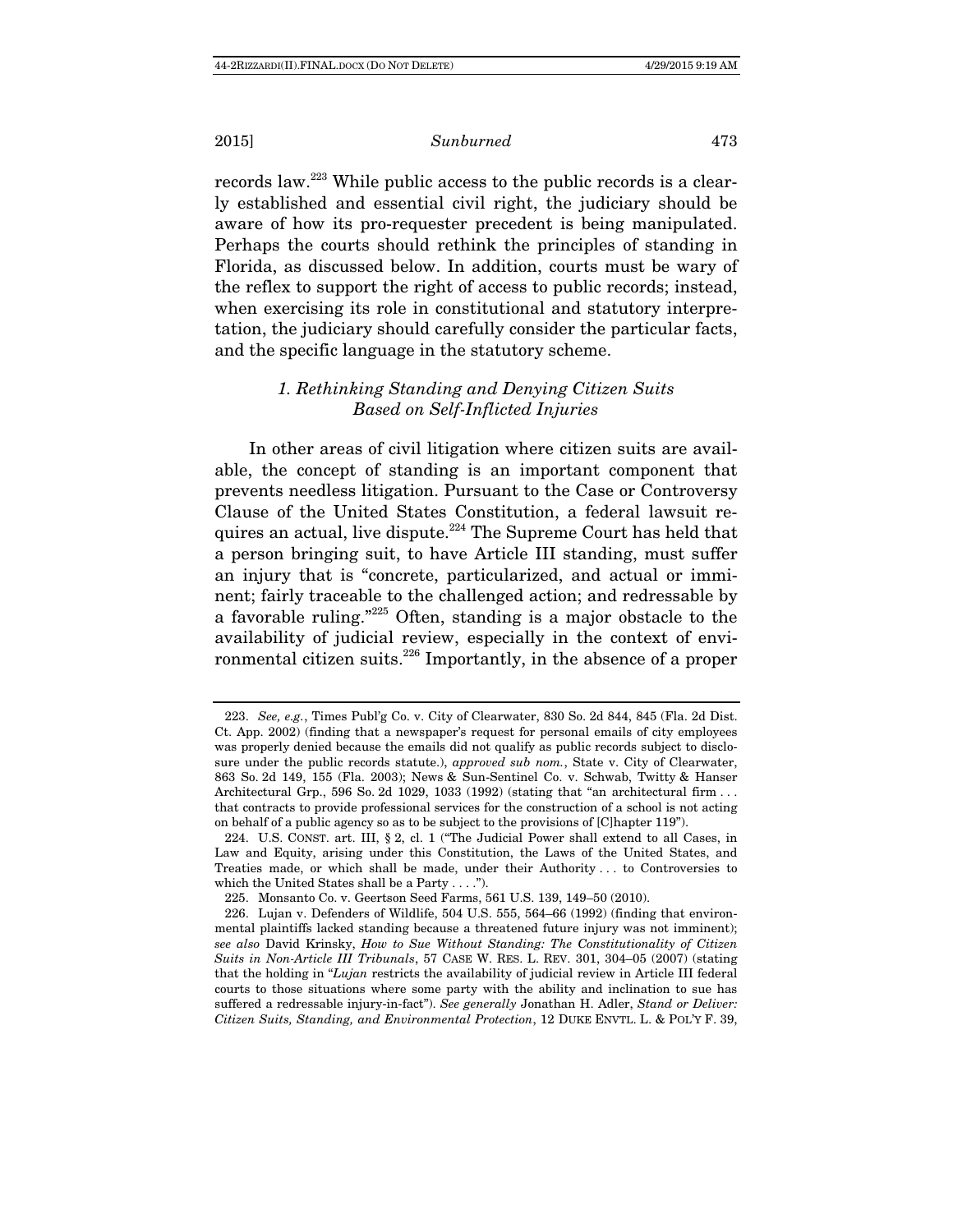case or controversy, the doctrine of standing places important limits on the ability of citizens to sue, leaving at least some portion of the law enforcement role to the Executive Branch.

The test of whether a party's standing is "fairly traceable" to a defendant's illegal conduct requires plaintiffs to establish that there exists a "substantial likelihood" that the defendant's conduct caused the plaintiff's harm.<sup>227</sup> But when plaintiff's injury is an injury of the plaintiff's own creation, it can become "unfairly traceable" to the defendant. So, as the courts have warned, an overly broad application of the fairly traceable concept can be problematic;<sup>228</sup> on the other hand, as other legal writers have noted, a broad view of standing may be acceptable when it comes to the exercise of fundamentally beneficial constitutional rights, but only if they outweigh the judicial burdens.<sup>229</sup>

Public records cases create a special circumstance, testing the limits of the principles of standing. Citizens have clear constitutional rights to ask for records. Yet public records laws that empower citizens to file lawsuits are easily abused because citizens can create the circumstances necessary to give themselves standing. A citizen who is determined to harass a governmental entity can send an endless stream of public records requests that are designed to ensure that the overburdened government does not adequately respond to the public records requests. Citing the government's breach of its legal duties, the citizen then sues to remedy the alleged injury. In the federal courts, this type of "manufactured standing" might not survive constitutional scrutiny. For example, in *Clapper v. Amnesty International USA*,<sup>230</sup> a divided United States Supreme Court found that lawyers, journalists, and human rights advocates did not have standing to challenge a provision of the Foreign Intelligence Surveillance Act  $(FISA)$ <sup>231</sup>. The various plaintiffs argued that government surveil-

<sup>39 (2002) (</sup>examining "competing approaches to standing" in citizen suits that involve environmental issues).

 <sup>227.</sup> See, e.g., Pub. Interest Research Grp. v. Powell Duffryn Terminals Inc., 913 F.2d 64, 72 (3d Cir. 1990) (stating that the "fairly traceable" test for standing does not require the plaintiff to show "to a scientific certainty" that the defendant was the cause of injury).

 <sup>228.</sup> Sierra Club, Lone Star Chapter v. Cedar Point Oil Co., 73 F.3d 546, 557 (5th Cir. 1996).

 <sup>229.</sup> Katherine Mims Crocker, Note, Securing Sovereign State Standing, 97 VA. L. REV. 2051, 2099–100 (2011).

 <sup>230. 133</sup> S. Ct. 1138, 1143 (2013); id. at 1151.

 <sup>231.</sup> Id. at 1155.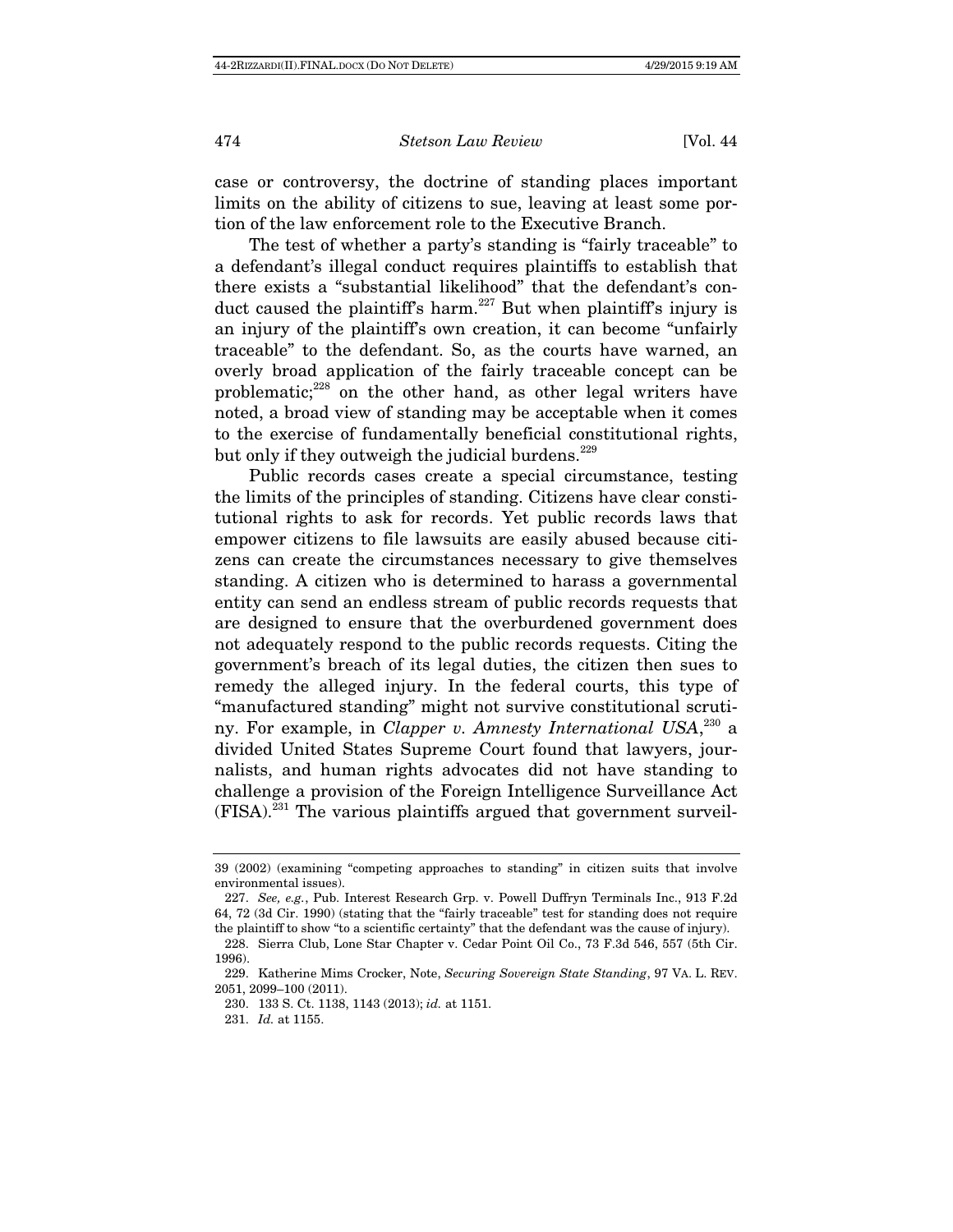lance would intercept their communications with "foreign contacts," requiring costly and burdensome measures to protect the confidentiality of their communications.232 Applying concepts of standing, the Supreme Court found that the injury was not fairly traceable to the government because the affected parties "cannot manufacture standing merely by inflicting harm on themselves based on their fears of hypothetical future harm that is not certainly impending."<sup>233</sup>

State legislatures have also been rebuffed when they tried to manufacture standing by passing legislation specifically designed to cause a federal case or controversy. For example, the Virginia Health Care Freedom  $Act^{234}$  was a direct response to the individual mandate component of the Patient Protection and Affordable Care Act,235 and Virginia's Attorney General then sued the federal government on constitutional grounds.<sup>236</sup> Even the writers who supported this type of "manufactured standing" recognized that "[i]t would be naive to ignore the potential for abuse inherent in [this] type of standing."<sup>237</sup> But the Fourth Circuit Court of Appeals later characterized Virginia's law as a "smokescreen" to vindicate a desired policy objective, holding that the state lacked constitutional standing because the law had not injured Virginia's sovereign interests.238 The Fourth Circuit noted, "[I]f we were to adopt Virginia's standing theory, each state could become a roving constitutional watchdog of sorts; no issue, no matter how generalized or quintessentially political, would fall beyond a state's power to litigate in federal court."<sup>239</sup>

Manufactured standing may prove to be a useful doctrine in federal court to rebut cases where FOIA is abused, and it might

 <sup>232.</sup> Id. at 1141, 1146.

<sup>233.</sup> Id. at 1151; see also id. at 1143 (The respondents "cannot manufacture standing by choosing to make expenditures based on hypothetical future harm that is not certainly impending.").

 <sup>234.</sup> VA. CODE ANN. § 38.2-3430.1:1 (2014).

 <sup>235. 42</sup> U.S.C. § 18091 (2012); 26 U.S.C. § 5000A (2012).

 <sup>236.</sup> Virginia ex rel. Cuccinelli v. Sebelius, 728 F. Supp. 2d 768, 770 (E.D. Va. 2010), rev'd, 656 F.3d 253 (4th Cir. 2011).

 <sup>237.</sup> Crocker, supra note 229, at 2099.

 <sup>238.</sup> Virginia ex rel. Cuccinelli v. Sebelius, 656 F.3d 253, 269 (4th Cir. 2011).

<sup>239.</sup> Id. at 272. The Supreme Court denied certiorari for Virginia's appeal. Virginia  $ex$ rel. Cuccinelli v. Sebelius, 133 S. Ct. 59 (2012). Instead, it heard the constitutional challenge to the federal health care laws in National Federation of Independent Business v. Sebelius, which was a case that included private entities and did not address the matter of state standing in its plurality decision upholding the constitution. 132 S. Ct. 2566 (2012).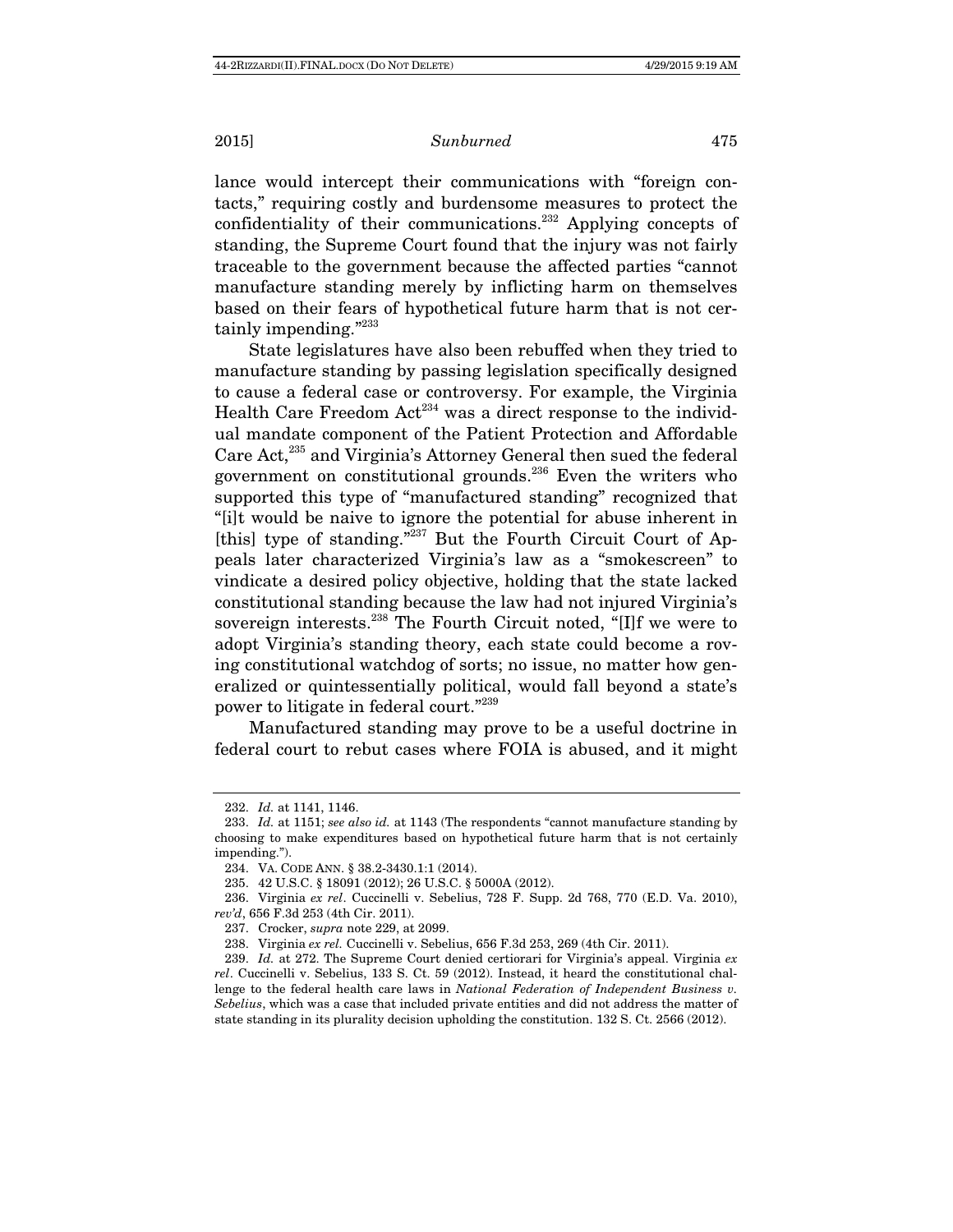have parallels in state courts too. $240$  But in Florida, the doctrine might be unavailable as a barrier to public records litigation. On the one hand, Florida's courts have stated that litigation requires a "real controversy" because courts cannot merely issue advisory opinions on abstract propositions. $^{241}$  Thus, a manufactured controversy need not be adjudicated. In fact, at the appellate level, courts have also held that a party cannot benefit from an "invited error" by appealing a ruling that they invited the lower tribunal to make. $242$  On the other hand, for purposes of evaluating a party's standing in the lower court, the Florida Rules of Civil Procedure state that a person with a legally protectable right or interest at stake in an otherwise justiciable controversy is a proper party to obtain judicial resolution of that controversy.  $243$  The legislature, through statute, elaborated on the constitutional rights of access to public records, defined the scope of their protection, and granted every individual the capacity to sue. $^{244}$  Nev-

 <sup>240.</sup> For examples of the "fairly traceable" test of Article III constitutional standing being applied in the FOIA context, see McBurney v. Cuccinelli, 616 F.3d 393, 410 (4th Cir. 2010); Nat'l Sec. Counselors v. CIA, 898 F. Supp. 2d 233, 253 (D.D.C. 2012); Gilmore v. U.S. Dep't of Energy, 33 F. Supp. 2d 1184, 1188 (N.D. Cal. 1998).

 <sup>241.</sup> Merkle v. Guardianship of Jacoby, 912 So. 2d 595, 600 (Fla. 2d Dist. Ct. App. 2005); Orchid Island Props., Inc. v. W.G. Mills, Inc. of Bradenton, 889 So. 2d 142, 143 (Fla. 4th Dist. Ct. App. 2004); Reinish v. Clark, 765 So. 2d 197, 202 (Fla. 1st Dist. Ct. App. 2000); Breakers of Fort Walton Beach Condos., Inc. v. Atl. Beach Mgmt., 552 So. 2d 274, 276 (Fla. 1st Dist. Ct. App. 1989).

 <sup>242.</sup> Goodwin v. State, 751 So. 2d 537, 544 (Fla. 1999) (holding that under the invited error doctrine, a party may not make or invite error at trial and then take advantage of the error on appeal); Zanoletti v. Norle Props., Corp., 688 So. 2d 952, 954 (Fla. 3rd Dist. Ct. App. 1997) (providing that invited error occurs when an appellant "induce[s] the specific ruling by [his or her] affirmative action or inactivity"); Fuller v. Palm Auto Plaza, Inc., 683 So. 2d 654, 655 (Fla. 4th Dist. Ct. App. 1996) ("It is well settled that under the invited error rule 'a party cannot successfully complain about an error for which he or she is responsible or of rulings that he or she has invited the trial court to make.'"); cf. City of Coral Gables v. Levison, 220 So. 2d 430, 431 (Fla. 3rd Dist. Ct. App. 1969) (finding where a party is given an opportunity to correct an alleged error and the party fails to take advantage of that opportunity, the party cannot successfully challenge the alleged error on appeal).

 <sup>243.</sup> See FLA. R. CIV. P. 1.210(a) ("All persons having an interest in the subject of the action and in obtaining the relief demanded may join as plaintiffs . . . ."); Kumar Corp. v. Nopal Lines, Ltd., 462 So. 2d 1178, 1183 (Fla. 3d Dist. Ct. App. 1985) (stating that a claim must be brought by a "'real party in interest,' that is, 'the person in whom rests, by substantive law, the claim sought to be enforced'" (internal citations omitted)).

 <sup>244.</sup> FLA. STAT. § 119.11(1) (2014) ("Whenever an action is filed to enforce the provisions of this chapter, the court shall set an immediate hearing, giving the case priority over other pending cases."); see also Rogers & Ford Constr. Corp. v. Carlandia Corp., 626 So. 2d 1350, 1352 (Fla. 1993) (discussing the interplay between the Florida court's role in determining whether an individual litigant has standing and the legislature's role in granting capacity to sue).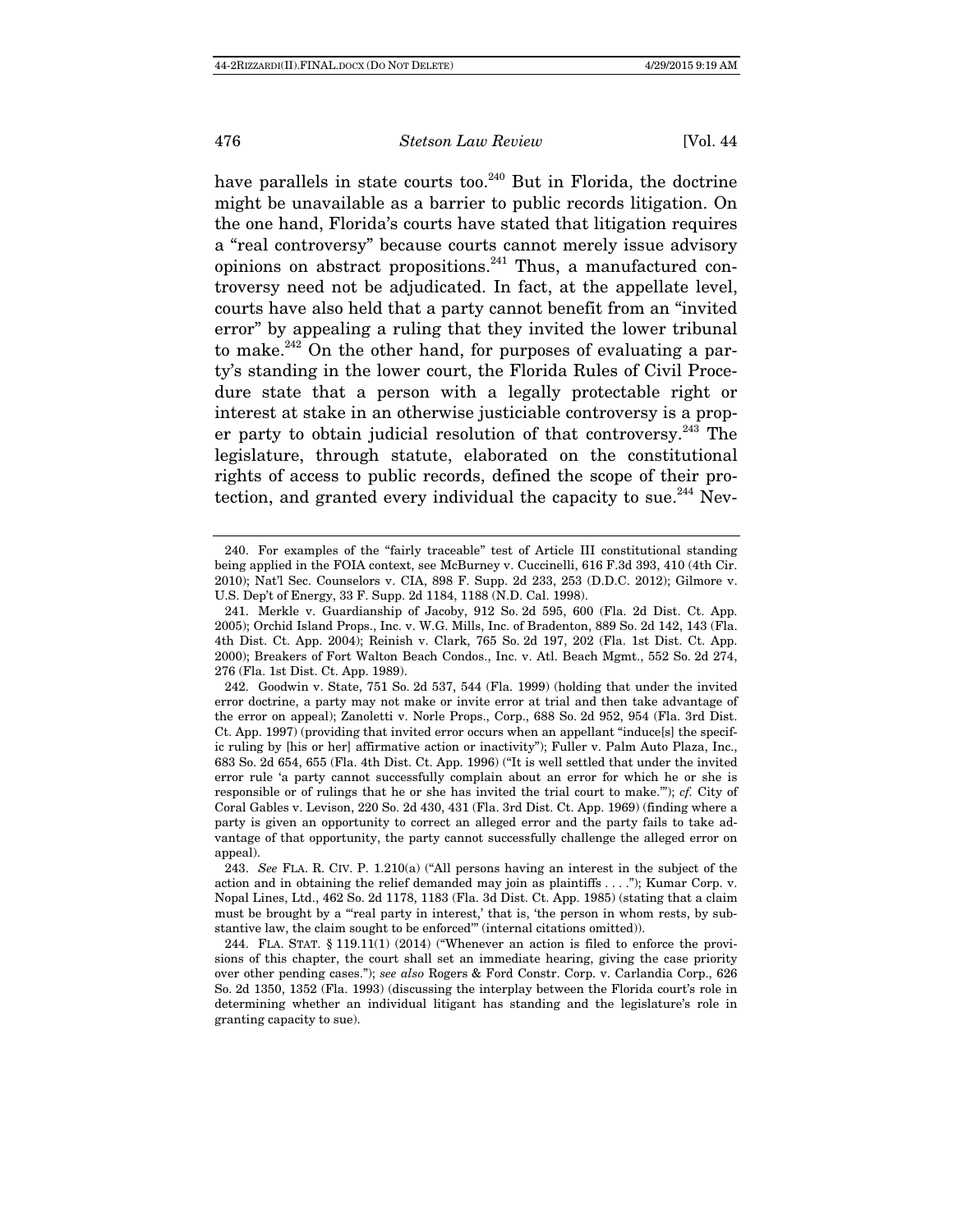ertheless, Florida Courts must begin to engage in more rigorous scrutiny of public records cases, carefully evaluating whether a party's self-generated injuries form the necessary "legally protectable right" and "real controversy" necessary to and justify public records litigation.

While it may seem romantic and democratic to make every Florida citizen a constitutional watchdog, the watchdogs who file public records requests and bring lawsuits lack the checks and balances that are imposed upon the rest of our government. Unlike trained law enforcement officers and prosecutors, citizens may not know when to exercise discretion. Litigants have their own ulterior motives, including the pursuit of profit through the recovery of attorney's fees and costs. $245$  The government simply cannot stop the self-appointed watchdog—arguably, the public records vigilante—who is neither elected nor supported by the people but who can take the people's money by filing hundreds of public records requests, and bringing dozens of lawsuits that push the boundaries of public records laws and cripple the capacity of government to do anything else.<sup>246</sup> By failing to rigorously enforce the need for a real controversy in the context of the public records laws, the courts have allowed citizens to exercise great power without any responsibility.

<sup>245.</sup> See, e.g., Sickler, supra note 131 (noting that the Florida Senate President was seeking to expand the mechanisms for attorney fee recovery, and also noting that his son is an attorney who specializes in public records suits); David M. Young, Plaintiffs' Attorneys' Fees in Class Action Litigation: An Ethical Solution?, 2 J. INST. STUD. LEGAL ETHICS 255, 255 (1999) (recognizing incentives for litigation where attorney's fees are disproportionate to the legal work performed and the benefit to plaintiffs or society in general, and calling for safeguards, ethics, and reasonableness).

 <sup>246.</sup> Another example of a citizen pushing the boundaries of his or her authority by relying on a statutory scheme in unintended ways occurred when George Zimmerman shot and killed an unarmed minor, Trayvon Martin. The citizen viewed himself as a neighborhood watchdog empowered by the Stand Your Ground Law but ignored the warnings of police and clearly lacked the discretion of a law enforcement officer. See Tamara F. Lawson, A Fresh Cut in an Old Wound—A Critical Analysis of the Trayvon Martin Killing: The Public Outcry, the Prosecutors' Discretion, and the Stand Your Ground Law, 23 U. FLA. J.L. & PUB. POL'Y 271 (2012) (providing background of the Trayvon Martin case and calling to reform Florida's Stand Your Ground Law). But interestingly, some lawmakers have proposed a public records exemption to impede public access to information related to the Stand Your Ground Law. Janie Campbell, Florida Moves to Restrict Media Access to Stand Your Ground Case Records, HUFFINGTON POST (March 24, 2014, 1:36 PM EDT), http://www.huffingtonpost.com/2014/03/24/stand-your-ground-records\_n\_5007847.html.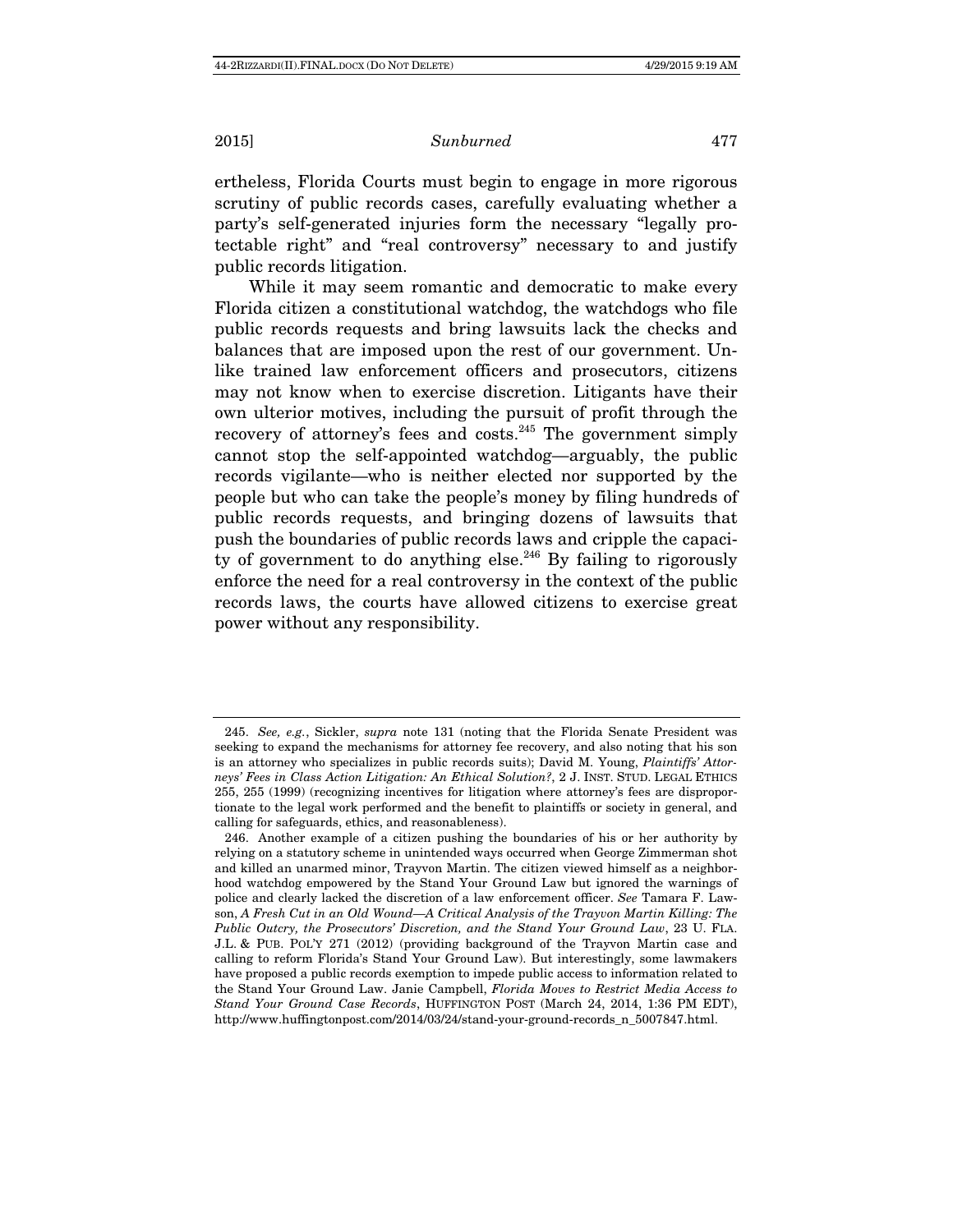# 2. Recognizing the Burden of Cumulative and Anonymous Requests

A frequent talking point, raised in opposition in any discussion of public records reform, is an assertion that the government can recover its costs. That statement is simply false. In fact, a Florida governmental entity can only recover a portion of actual costs and can only charge a special service charge for "extensive" labor or information technology resources.<sup>247</sup> The law does not define extensive use; although as noted earlier, an agency rule defining "extensive" as more than fifteen minutes was upheld.<sup>248</sup> Yet this principle is easily evaded. For example, if multiple requests for public records are made by multiple people, each request is entitled to fifteen minutes of labor. The cumulative sum of the minimal labor becomes extensive, yet the government's costs are never recovered.

Inevitably, the citizens asking for access to public records object to the fees being charged by governmental entities,  $249$  but as one Florida court noted, "taxpayers should not shoulder the entire expense of responding to an extensive request for public records."250 Consistent with that principle, the judiciary, when interpreting whether the charge is for "extensive" labor, should recognize the agency's need to plan for the cumulative sum of many public records requests. For an agency with a tiny staff, grappling with thousands of public records requests, five minutes per request might even be extensive.

To some degree, this entire discussion has been rendered academic by a series of flawed judicial and attorney general opin-

<sup>247.</sup> FLA. STAT.  $\S 119.07(4)(d)$  (authorizing a record custodian to charge, in addition to the cost of duplication, a reasonable service charge for the cost of extensive use of information technology resources or of personnel).

 <sup>248.</sup> Fla. Inst. Legal Servs., Inc. v. Fla. Dep't of Corr., 579 So. 2d 267, 268–69 (Fla. 1st Dist. Ct. App. 1991). See also Bd. of Cnty. Comm'rs of Highlands Cnty. v. Colby, 976 So. 2d 31, 32 (Fla. 2d Dist. Ct. App. 2008) (approving the county's "formula" for assessing special service charges involving "extensive public records requests").

 <sup>249.</sup> In a particularly colorful example of the problem, a dispute emerged in Missouri when taxpayers were required to pay more than \$18,000 for 16,500 copied pages of public records requested. Elizabethe Holland, Group Upset over \$18,005 Fee for Rockwood Public Records, STLTODAY.COM (May 4, 2012, 12:05 AM), http://www.stltoday.com/news/local/ education/group-upset-over-fee-for-rockwood-public-records/article\_98599609-59a0-5f2a -ae5f-a1bdf510e433.html.

 <sup>250.</sup> Lozman v. City of Riviera Beach, 995 So. 2d 1027, 1028 (Fla. 4th Dist. Ct. App. 2008) (citing Bd. of Cnty. Comm'rs of Highlands Cnty., 976 So. 2d at 37).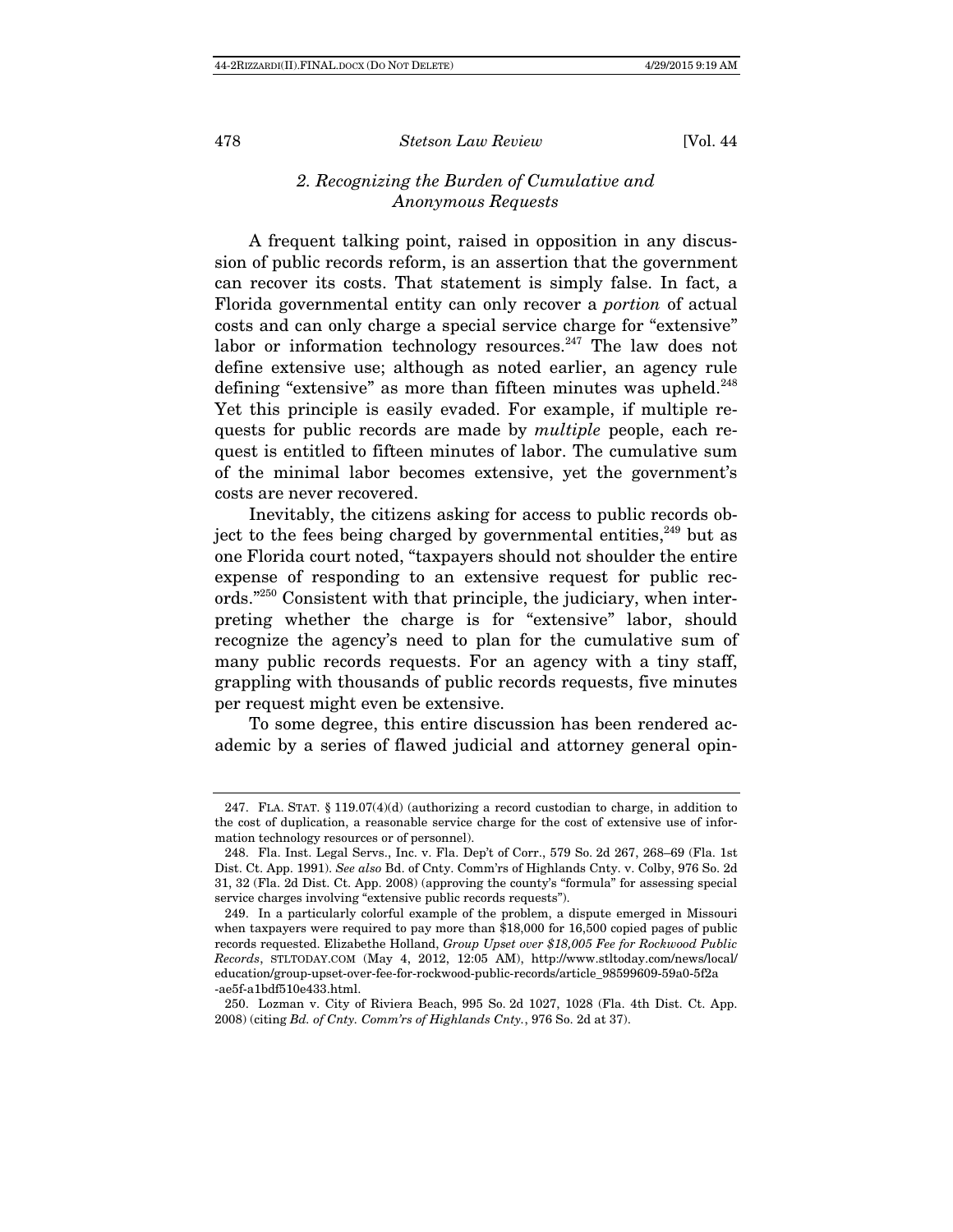ions. Florida courts and the attorney general have interpreted Florida's laws to allow public records requests to be made anonymously, without revealing any personal information.<sup>251</sup> But both the Florida constitution and the public records statute grant the right of access to public records to a "person."252 An anonymous email—which can even be generated by an automated system—is certainly not the same thing as a "person" making a public records request. Moreover, there is no statutory exception supporting anonymity. If anonymous public records requests are to be allowed, then that should be based on a policy decision made by the legislature or the affected executive agency; it should not be mandated by the attorney general or the courts.

The decision to allow anonymous public records requests actually harms the government and runs contrary to the basic principles of the public records laws. Elsewhere in public records laws, anonymity is not allowed unless expressly provided for by law. For example, Florida law creates exemptions to allow anonymity to protect donors,  $253$  investors,  $254$  government hotline call-

 <sup>251.</sup> See, e.g., Chandler v. City of Greenacres, 140 So. 3d 1080, 1085 (Fla. 4th Dist. Ct. App. 2014) (concluding that the anonymous requester could not be required to fill out the city's form and give an "address or other identifiable source for payment of the associated costs"); Bevan v. Wanicka, 505 So. 2d 1116, 1118 (Fla. 2d Dist. Ct. App. 1987) (concluding that the production of public records may not be conditioned upon a requirement that the person seeking inspection disclose background information about himself or herself ); Fla. Att'y Gen. Op. 92-38, 1992 WL 527447, at \*3 (May 6, 1992) ("A person requesting access to or copies of public records . . . may not be required to disclose his [or her] name, address, telephone number or the like to the custodian, unless the custodian is required by law to obtain this information prior to releasing the records."); Fla. Att'y Gen. Op. 91-76, 1991 WL 528207, at<sup>\*</sup>1 (Oct. 4, 1991) (concluding that "a person requesting access or copies of a court file is not required to disclose his [or her] name, address, telephone number or the like to the clerk on duty"); Fla. Att'y Gen. Inf. Op. to Sandra M. Cook (May 27, 2011) (concluding that an agency may not require an anonymous requester "to disclose his or her name, address, telephone number, or similar identifying information to the custodian prior to inspecting or receiving copies of public records").

 <sup>252.</sup> FLA. CONST. art. I, § 24 ("Every person has the right to inspect or copy any public record made or received in connection with the official business of any public body . . . ."); FLA. STAT. § 119.01 ("It is the policy of this state that all state, county, and municipal records are open for personal inspection and copying by any person.").

 <sup>253.</sup> Multiple statutes protect the identities of donors, allowing them to remain anonymous or confidential. See, e.g., FLA. STAT. § 11.45(3)(i) (protecting anonymity for donors to Enterprise Florida, Inc.); id.  $\S$  11.45(3)(j) (protecting anonymity for donors to the capital development board); FLA. STAT. § 265.7015(2) (protecting anonymity for donors to benefit a publicly owned performing arts center); id. § 267.076 (protecting anonymity for donors to a museum designated by the United States Department of the Interior as a National Historic Landmark); id. (protecting anonymity for donors to the Division of Historical Resources of the Department of State); id.  $\S 267.1732(8)$  (protecting anonymity for donors to the University of West Florida); id. § 267.1736(9) (protecting anonymity for donors to the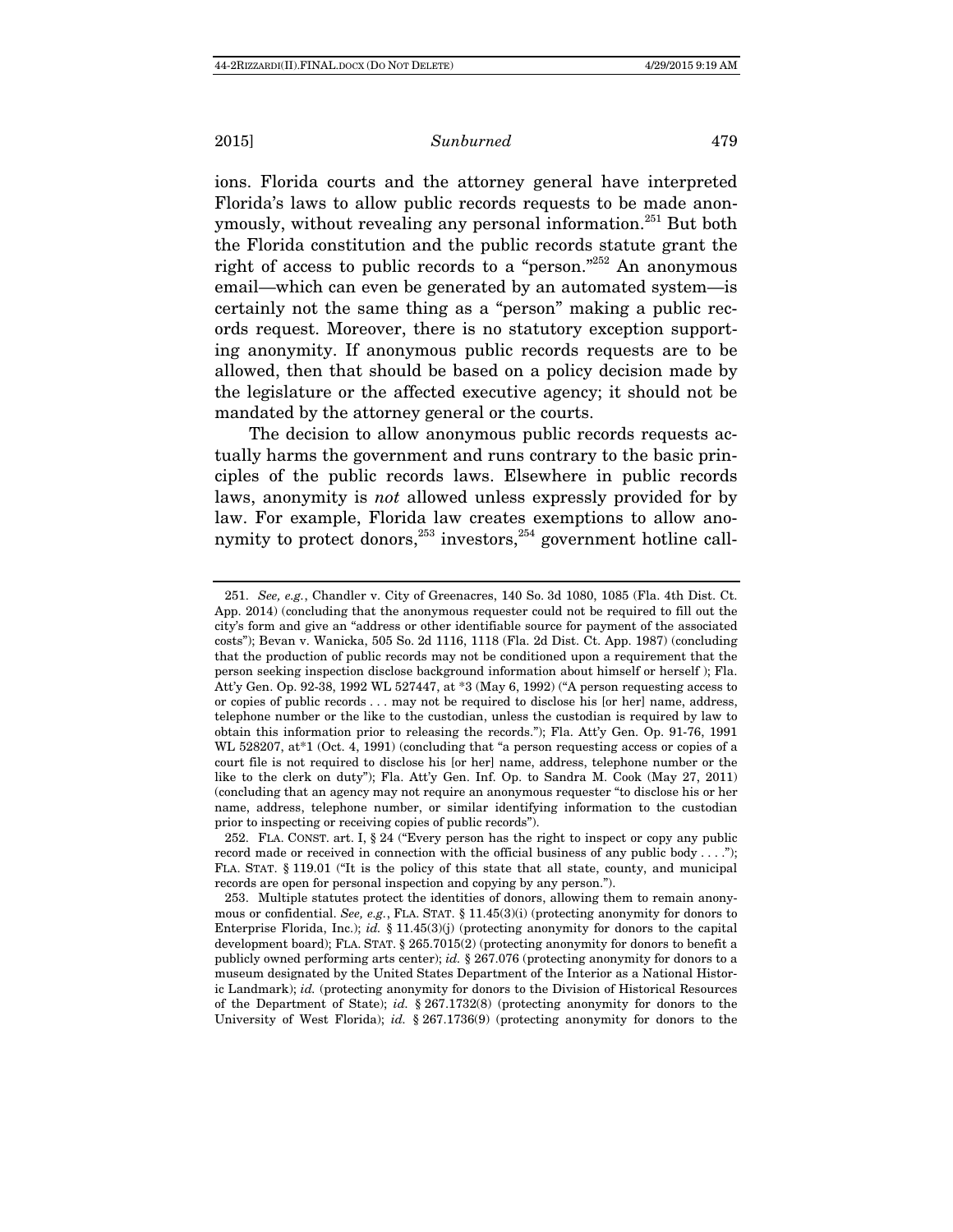ers,<sup>255</sup> and respondents to publicly conducted marketing surveys.256 Each of these exemptions serves an important public purpose by allowing the State of Florida's governmental entities to obtain funds or information and to ensure that the public gains a benefit that might have been lost in the absence of anonymity. In contrast, an interpretation of the public records laws to protect the anonymity of a public records requester has precisely the opposite effect: it denies the public of a benefit, withholding the information and the funding that it would otherwise have gained. The government cannot recover fees from an anonymous email address, and the public is denied its right to know who is asking for public records.

Clever citizens using anonymous requests can make cost recovery impossible. For example, a public records requester can file many anonymous public records requests by email jim1a@yahoo.com, joe2b@gmail.com, jon3c@outlook.com, etc. Each email forces the government to engage in some degree of responsive efforts, sending acknowledgement letters, records,

University of Florida's assistance in the historic preservation of the City of St. Augustine); id. § 272.136(7)(a) (protecting anonymity for donors to the Florida Historic Capitol and the Legislative Research Center); FLA. STAT. § 288.1226(6) (protecting anonymity of donors to the Florida Tourism Industry Marketing Corporation); id. § 288.809(4) (protecting anonymity of donors to the Florida Intergovernmental Relations Foundation); FLA. STAT. § 292.055(9) (protecting the anonymity of donors to the Department of Veterans' Affairs); FLA. STAT. § 379.223(3) (protecting the anonymity of donors to the Fish and Wildlife Conservation Commission); FLA. STAT. § 413.615(7)(a)–(b) (protecting anonymity of donors to the Florida Endowment Foundation for Vocational Rehabilitation); FLA. STAT. § 570.686 (protecting anonymity for donors to the Florida Agriculture Center and Horse Park Authority); id. § 570.691(6) (protecting the anonymity of donors to the agricultural support programs through the Department of Agriculture and Consumer Services); FLA. STAT. § 744.7082(6) (protecting anonymity for donors to the Statewide Public Guardianship Office); FLA. STAT. § 1004.28(5) (protecting anonymity for donors to university directsupport organizations); id.  $\S$  1004.45(2)(h) (protecting anonymity for museum donors); id. § 1004.55(6) (protecting anonymity of donors to regional autism centers); id. §§ 1004.70(6), 1004.71(6) (protecting anonymity for donors to Florida College System institution directsupport organizations); id. § 1009.983(4) (2014) (protecting anonymity of donors in reports related to the Florida Prepaid College Program).

 <sup>254.</sup> FLA. STAT. § 288.9626(2) (protecting the anonymity of investors in the Florida Opportunity Fund); FLA. STAT. § 288.9627(2) (protecting the anonymity of investors in the Institute for the Commercialization of Public Research).

 <sup>255.</sup> FLA. STAT. § 17.325(3) (preserving anonymity of a caller on the governmental efficiency hotline established by the chief financial officer by providing that the caller "may remain anonymous, and, if the caller provides his or her name, the name shall be confidential"); FLA. STAT.  $\S$  760.11(12) (preserving anonymity for complaints filed with the Commission on Human Relations).

 <sup>256.</sup> FLA. STAT. § 288.1226(8) (protecting anonymity of respondents to surveys by the Florida Tourism Industry Marketing Corporation).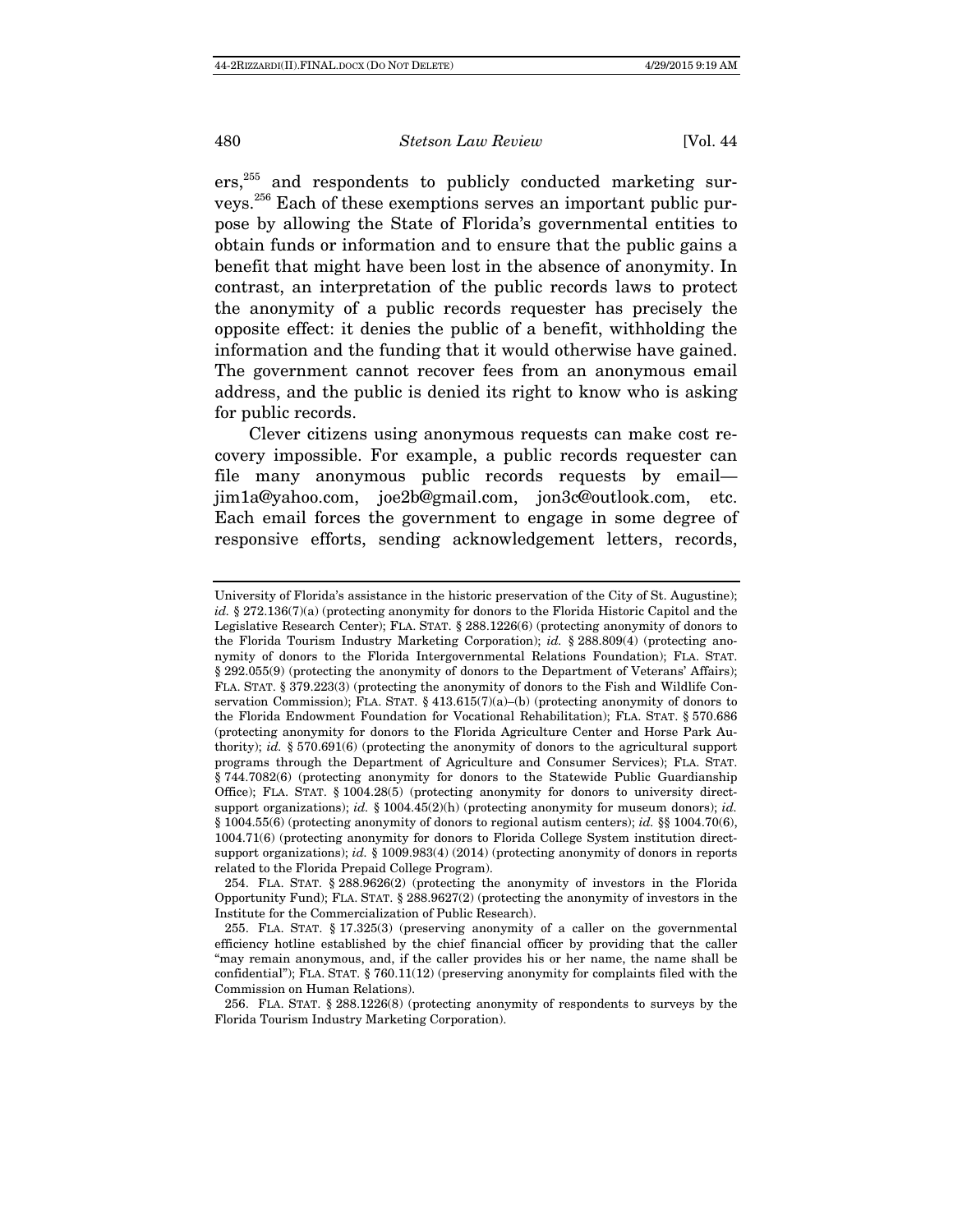estimates or deposit requests, or other responses without the requester ever paying a penny. Lacking specific knowledge of who made each request, the government cannot force a person to pay for the costs of exercising his or her right of access to public records. The statutory cost recovery provision and even the attorney general opinion espousing a right to enforce cost recovery are rendered largely meaningless because the person making the request remains anonymous.

Meanwhile, the anonymous requester has a unique advantage. The requester can make up fake email addresses, face no risks of paying fees or costs, and stay immune from public scrutiny; but the anonymous requester cannot be ignored. Instead, the government must spend time on an acknowledgement letter and a response, or a good faith estimate of the costs of a response.257 If the anonymous person making public records request is unsatisfied with the government's response, then by revealing him or herself, a lawsuit can be brought alleging constitutional violations and breaches of the public records laws. This outcome is not compelled by the Florida Constitution, and the judiciary and attorney general should revisit past conclusions that a public records request can be anonymous. The Florida Constitution and the statutory scheme grant a person the right to make a public records request<sup> $258$ </sup>—which also includes a duty to pay for it. Allowing anonymity disregards the rights of the taxpayers and the public servants who pay for and endure the consequences of anonymous abuses of the public records laws.

# 3. Punishing Refusal, Not Mere Error

Once a person makes a request, the custodian of public records must acknowledge requests to inspect or copy records promptly and respond to such requests in good faith.<sup>259</sup> This law, of course, must be meaningfully enforced, and the statute and its enforcement mechanisms are designed to encourage compliance.260 An award of attorney's fees to a successful plaintiff serves

 <sup>257.</sup> FLA. STAT. § 119.07(1).

 <sup>258.</sup> FLA. CONST. art. I, § 24; FLA. STAT. § 119.07(1)(a).

 <sup>259.</sup> FLA. STAT. § 119.07(1)(c).

 <sup>260.</sup> Office of the State Attorney for the Thirteenth Judicial Circuit of Fla. v. Gonzalez, 953 So. 2d 759, 762 (Fla. 2d Dist. Ct. App. 2007) (Section 119.12 of the Florida Statutes is designed "to encourage voluntary compliance with Florida's public records law.").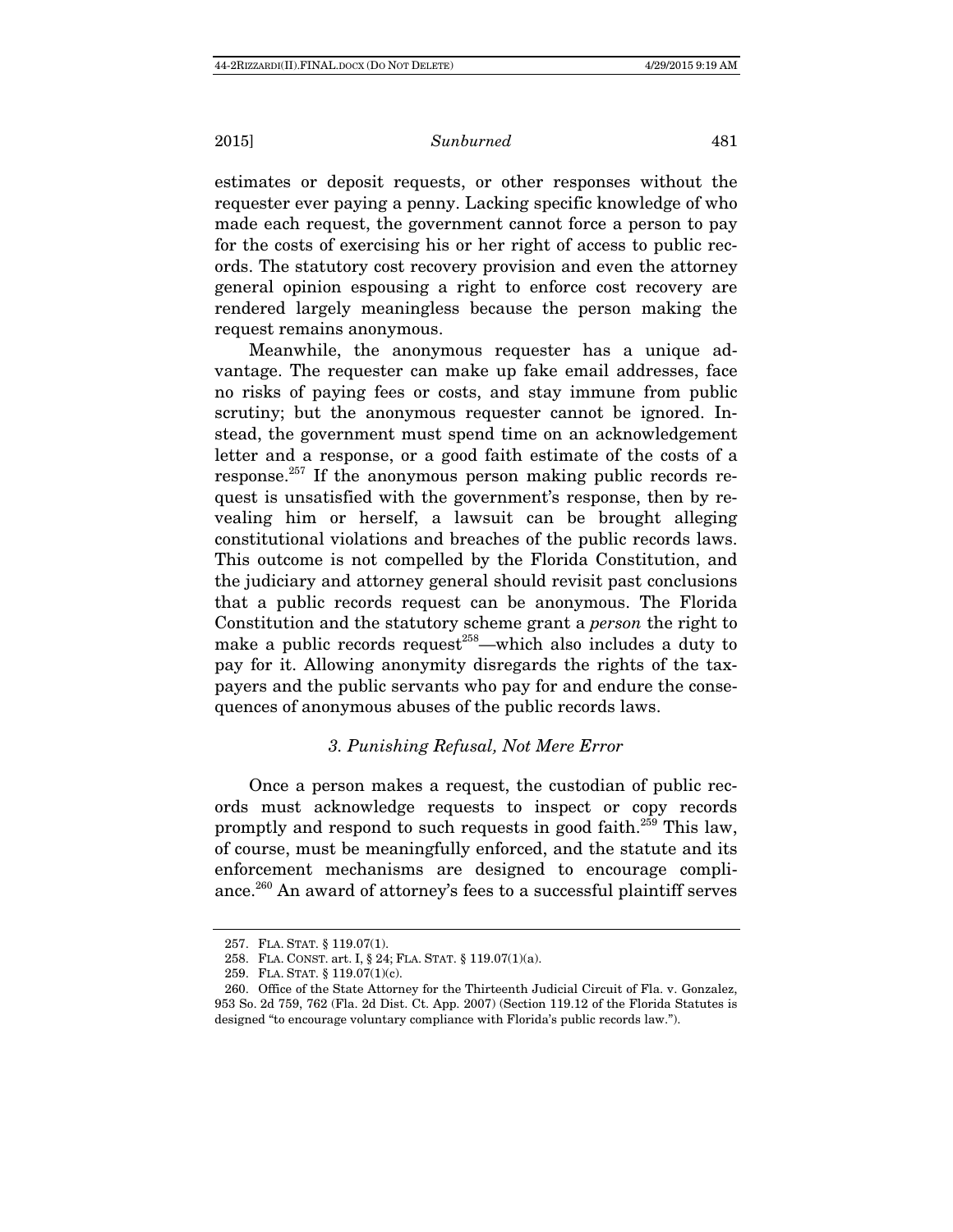as a form of punishment and can have a deterrence effect, making agencies less likely to deny proper requests for documents.<sup>261</sup> Nevertheless, it is important to note the actual language of statutory scheme. Section 119.12 of the Florida Statutes, with regard to the availability of attorney's fees, states:

If a civil action is filed against an agency to enforce the provisions of this chapter and if the court determines that such agency unlawfully refused to permit a public record to be inspected or copied, the court shall assess and award, against the agency responsible, the reasonable costs of enforcement including reasonable attorneys' fees.<sup>262</sup>

The standard to be applied, based on this provision, is to award fees when an agency has "unlawfully refused" to permit public access.263 And elsewhere in the statutes, government is instructed to respond to a public records request "in good faith."<sup>264</sup> Mere "unlawful" activity, therefore, is not enough; the concept of unlawfulness supplements the verb "refused."

In the word's ordinary meaning, "to refuse" something requires an affirmative action with intent. Merriam-Webster defines "refuse" as "to say that you will not accept (something, such as a gift or offer), to say or show that you are not willing to do something that someone wants you to do, [or] to not allow someone to have (something)."265 Logically, it follows that in the absence of an affirmative indication that a governmental entity will not comply with a public records request, the government has not "unlawfully refused."

Despite this statutory language, Florida's courts have held that an "unjustified delay in complying with a public record request amounts to an unlawful refusal."<sup>266</sup> Attorney's fees have

 <sup>261.</sup> N.Y. Times Co. v. PHH Mental Health Servs., Inc., 616 So. 2d 27, 29 (Fla. 1993) ("If public agencies are required to pay attorney's fees and costs to parties who are wrongfully denied access to the records of such agencies, then the agencies are less likely to deny proper requests for documents.").

 <sup>262.</sup> FLA. STAT. § 119.12 (emphasis added).

 <sup>263.</sup> Id.

 <sup>264.</sup> Id. § 119.07(1)(c).

 <sup>265.</sup> Merriam-Webster Dictionary, Refuse, M-W.COM, http://www.merriam-webster.com/ dictionary/refuse (last visited Apr. 14, 2015).

 <sup>266.</sup> Johnson v. Jarvis, 74 So. 3d 168, 171 (Fla. 1st Dist. Ct. App. 2011) (quoting Barfield v. Town of Eatonville, 675 So. 2d 223, 224 (Fla. 5th Dist. Ct. App 1996)). See also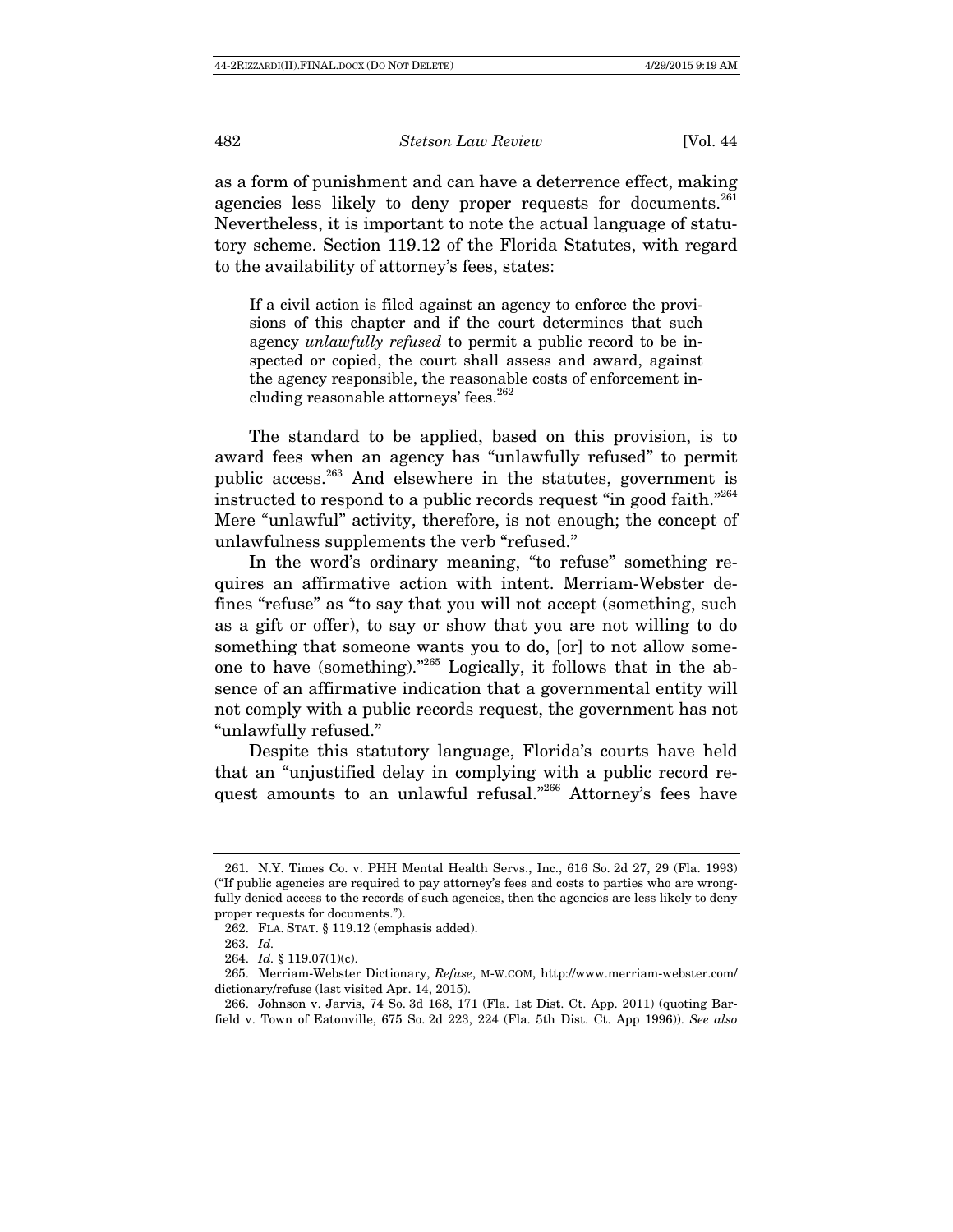also been assessed against the government when access is denied on a good faith but mistaken belief that the documents are exempt from disclosure.<sup>267</sup> Another appellate court found that attorney's fees were authorized, even if the failure to turn over the records was due to a mistake or ineptitude, and its opinion rendered the term "refused" and the concept of "good faith" largely irrelevant:

[A]ttorney's fees are awardable for unlawful refusal to provide public records under two circumstances: first, when a court determines that the reason proffered as a basis to deny a public records request is improper, and second, when the agency unjustifiably fails to respond to a public records request by delaying until after the enforcement action has been commenced.<sup>268</sup>

In other words, despite the explicit statutory language to the contrary, a government can be exposed to claims for attorney's fees based on something less than a refusal. In fact, another court held that attorney's fees were appropriate even if an agency's error was "neither knowing, willful, nor done with malicious intent."269 Based on the logic above, even if the government is working on a response in good faith, any governmental error, and even the mere fact that a requester files a lawsuit before receiving the documents, can be sufficient to justify an award of attorney's fees against the government. This runaway judicial logic should be revisited.<sup>270</sup>

Hewlings v. Orange Cnty., Fla., 87 So. 3d 839, 841 (Fla. 5th Dist. Ct. App. 2012) (awarding attorney's fees even though the county had responded to the records request).

 <sup>267.</sup> WFTV, Inc. v. Robbins, 625 So. 2d 941, 942 (Fla. 4th Dist. Ct. App. 1993); Times Publ'g Co. v. City of St. Petersburg, 558 So. 2d 487, 495 (Fla. 2d Dist. Ct. App. 1990); News & Sun-Sentinel Co. v. Palm Beach Cnty., 517 So. 2d 743, 744 (Fla. 4th Dist. Ct. App. 1987).

 <sup>268.</sup> Office of the State Attorney for the Thirteenth Judicial Circuit of Fla. v. Gonzalez, 953 So. 2d 759, 764 (Fla. 2d Dist. Ct. App. 2007).

 <sup>269.</sup> Lee v. Bd. of Trs., Jacksonville Police & Fire Pension Fund, 113 So. 3d 1010, 1010 (Fla. 1st Dist. Ct. App. 2013) (finding that the agency's failure to produce public records was "neither knowing, willful, nor done with malicious intent" and reversing a lower court's refusal to award attorney's fees to petitioner), perm. app. granted, 147 So. 3d 521 (table), 2014 WL 2885421 (Fla. 2014).

 <sup>270.</sup> Of course, this is another area where the legislature could choose to amend the statute, using the same concept already applied elsewhere in Florida law. Not every case against the government deserves a fee award, as the Florida Administrative Procedure Act has already clearly recognized:

If the appellate court or administrative law judge declares a proposed rule or portion of a proposed rule invalid pursuant to s. 120.56(2), a judgment or order shall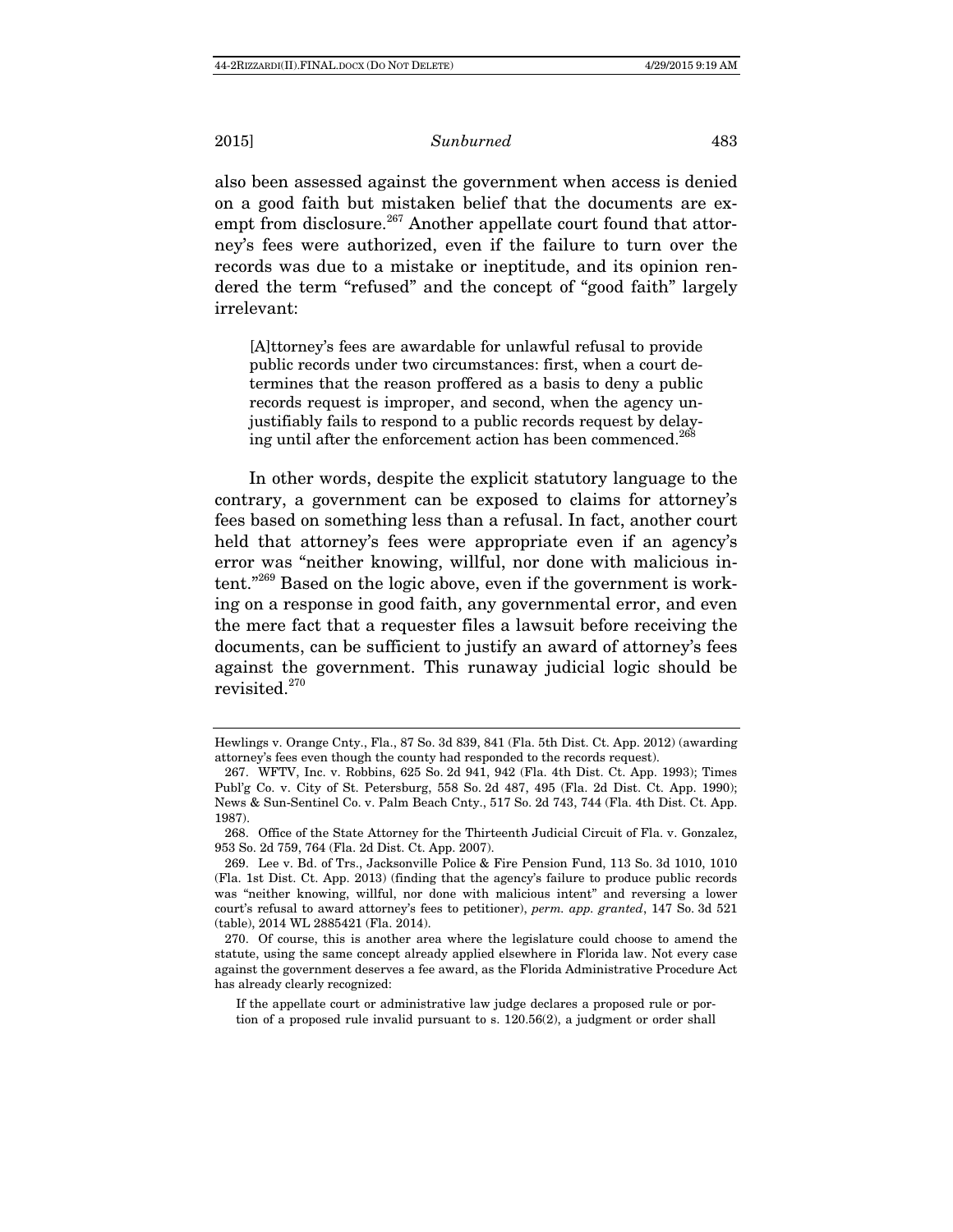Although an award of attorney's fees can have the benefit of deterring misconduct by the government, these overreaching, prorequester interpretations of the public records laws have generated another consequence altogether: incentivizing mischievous litigation.<sup>271</sup> Self-proclaimed citizen watchdogs and other citizens can push the public records laws to their logical extreme. A requester can ask for a public record, and if the government does not respond to the satisfaction of the requester, the rush to the courthouse follows with the filing of a lawsuit and a claim for attorney's fees.272 The public records laws should not be so abused.

## C. Legislative Modification: Removing the Misguided Incentives

While the executive and judicial branches have important roles to play in reducing some of the problems with Florida's public records laws, it is the legislature that can make the biggest difference. As with any other effort to reform the public records laws, the legislature will need to take into account competing tensions. Lawmakers must ensure public access while avoiding abuse. They must allow citizens to enforce the law and to be fairly compensated, without incentivizing litigation or exposing government to needless payouts. Legislative caution is essential.

As noted earlier in this Article, there is room for change and debate associated with the question of how many public records requests should be allowed and by whom.273 A strict rule on the number of requests could be adopted, and the notion of anonymity

FLA. STAT. § 120.595(2) (2014).

be rendered against the agency for reasonable costs and reasonable attorney's fees, unless the agency demonstrates that its actions were substantially justified or special circumstances exist which would make the award unjust. An agency's actions are "substantially justified" if there was a reasonable basis in law and fact at the time the actions were taken by the agency.

 <sup>271.</sup> See generally Young, supra note 245, at 255 (recognizing incentives for litigation where attorney's fees are disproportionate to the legal work performed and the benefit to plaintiffs or society in general, and calling for safeguards, ethics and reasonableness).

 <sup>272.</sup> In fact, pursuant to Senate Bill 1648, lawyers would be compensated for counts on which they prevailed, even if they lost the case, which creates an even more powerful incentive to drag cases on; the bill also proposed to compensate lawyers for the time spent negotiating for their legal fees. S. 1648, Reg. Sess. (Fla. 2014).

 <sup>273.</sup> See supra text accompanying notes 121–147, 247–260 (discussing the Town of Gulfstream and using it as an illustrative example of how the public records laws in Florida have been abused as well as discussing the burden and costs associated with cumulative requests).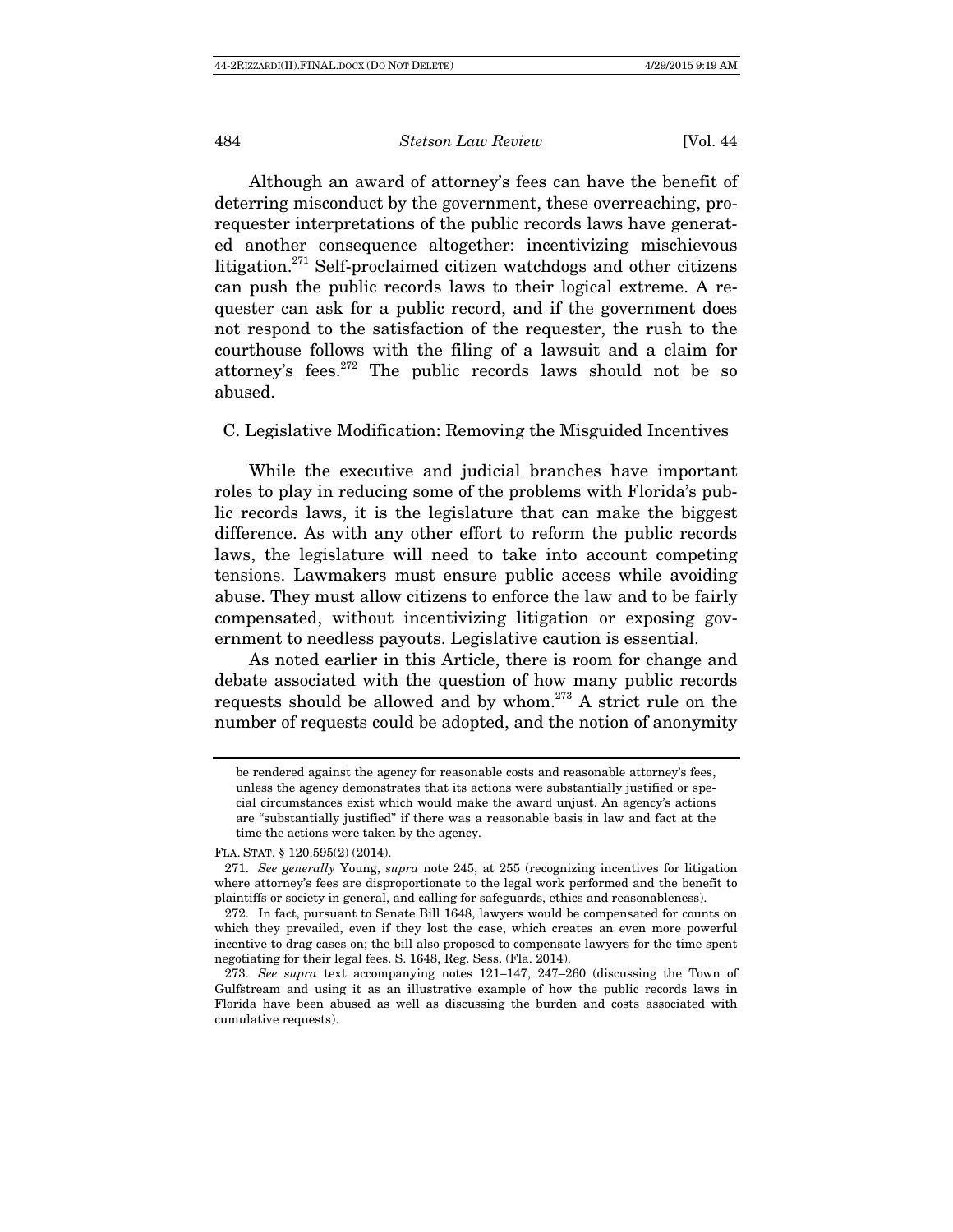could be eliminated to uphold the language in the constitution that empowers a person—not an anonymous email address—to access public records. Putting these two concepts together, an amendment to Section 119.07(1)(a) of the Florida Statutes, which codifies the public right of access to public records,  $274$  could clarify that the right is limited to one request per person per day, without anonymity. Under this simple rule, large requests could still be made, provided that they are paid for; whereas the overabundance of tiny, harassing, anonymous requests that trigger uncompensated work and unnecessary waste of government resources would be reduced.<sup>275</sup>

But two topics deserve further attention. First, the legislature should enact a requirement that a notice of intent to sue must be filed before a lawsuit can begin, giving the government (and the courts) an opportunity to avoid needless litigation. And second, to dissuade baseless lawsuits, the risk of exposure to attorney's fees should be shared by all litigants.

# 1. Requiring Notice of Intent to Sue

The mere fact that the person is unsatisfied with response to a public records request is not necessarily sufficient to empower the person to rush to court. The concept of empowering the citizen to sue is a well-established tool for ensuring that the government complies with a law. But Florida's lawmakers should learn from history too.

In the field of environmental law, the altruistic notion of an environmental citizen as plaintiff has been overshadowed by practical realities. Critics note that the enforcement of environmental law is routinely the domain of environmental advocacy groups, and the citizen suit and attorney's fees provisions in those laws have become measures for subsidizing the environmental movement.<sup>276</sup> Cognizant of this possibility, many federal laws the Clean Air Act,  $277$  the Clean Water Act,  $278$  the Safe Drinking

 <sup>274.</sup> FLA. STAT. § 119.07(1)(a).

 <sup>275.</sup> In addition, Florida law could be amended to allow the imposition of special service charges where evidence exists that multiple people are coordinating their requests to evade special service changes.

 <sup>276.</sup> Michael S. Greve, The Private Enforcement of Environmental Law, 65 TUL. L. REV. 339, 341–42 (1990).

 <sup>277. 42</sup> U.S.C. § 7604 (2012).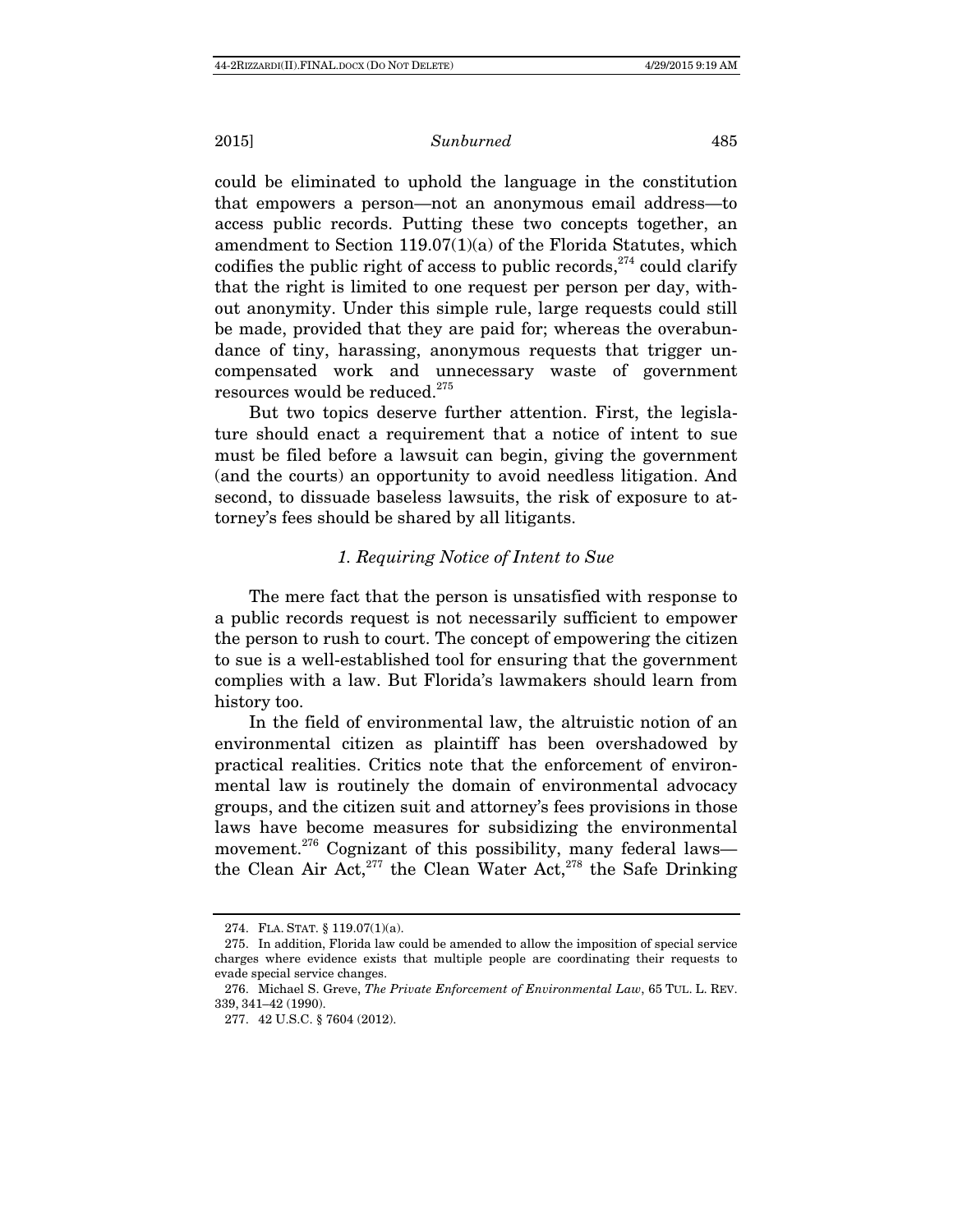Water Act, $279$  the Endangered Species Act, $280$  the Resource Conservation and Recovery Act,<sup>281</sup> the Comprehensive Environmental Response, Compensation and Liability Act,<sup>282</sup> and the Emergency Planning and Community Right-to-Know Act, $^{283}$  (EPCRA) include a jurisdictional requirement, establishing that no lawsuit can be filed unless the litigant has sent the agency a notice of intent to sue. By requiring a notice of intent to sue, the government and any other alleged violator are provided notice of the facts, such as the specific activity involved, as well as notice of the relevant legal standards, rules, conditions, or orders that have been violated.<sup>284</sup> In addition, the notice of intent to sue provides the government and any other alleged violator a chance to remedy the problem and to settle with the plaintiff—all without going to court.<sup>285</sup>

The same concept of a notice of intent to sue exists throughout Florida law too. Pursuant to the Florida Tort Claims Act,<sup>286</sup> a case cannot be brought against the government unless the litigant files a notice of intent to sue with the affected agency. $287$ Similarly, pre-suit notice must be provided before a medical malpractice suit can be filed.288 The Florida Construction Defect

 284. See generally Steven C. Russo & Elizabeth A. Read, Defense Perspectives on Environmental Citizen Suits, 10 WIDENER L. REV. 395 (2004) (discussing the requirement in a citizen suit regarding environmental laws that the plaintiff must provide the defendant an intent to sue before commencing an action and how this requirement is beneficial in resolving disputes).

285. Id. at 398–99.

287. Id. § 768.28(6)(a) (In general, "[a]n action may not be instituted on a claim against the state or one of its agencies or subdivisions unless the claimant presents the claim in writing to the appropriate agency ... [and to the] Department of Financial Services, within [three] years after such claim accrues.").

 288. Id. § 766.106(2)(a) ("After completion of presuit investigation pursuant to [Section] 766.203(2) and prior to filing a complaint for medical negligence, a claimant shall notify each prospective defendant by certified mail, return receipt requested, of intent to initiate litigation for medical negligence. Notice to each prospective defendant must include, if available, a list of all known health care providers seen by the claimant for the injuries complained of subsequent to the alleged act of negligence, all known health care providers during the [two]-year period prior to the alleged act of negligence who treated or evaluated the claimant, copies of all of the medical records relied upon by the expert in signing the affidavit, and the executed authorization form provided in [Section] 766.1065.").

 <sup>278. 33</sup> U.S.C. § 1365(b) (2012).

 <sup>279. 42</sup> U.S.C. § 300j-8.

 <sup>280. 16</sup> U.S.C. § 1540 (2012).

 <sup>281. 40</sup> C.F.R. § 254.2 (2014).

 <sup>282. 42</sup> U.S.C. § 9613(g)(1)(B).

 <sup>283. 42</sup> U.S.C. § 11046(d).

 <sup>286.</sup> FLA. STAT. § 768.28 (2014).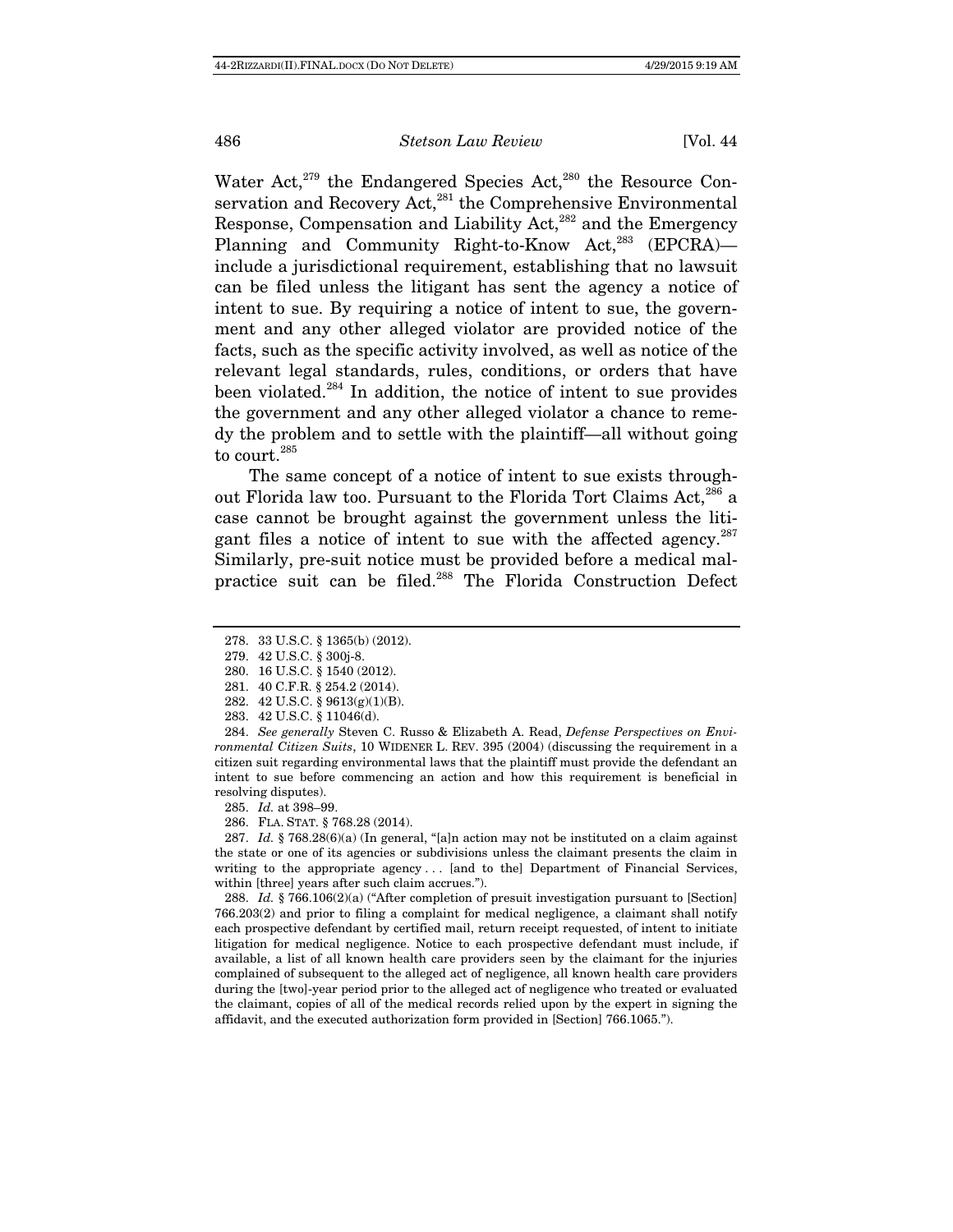Statute<sup>289</sup> requires owners to send a "notice of claim" to developers, contractors, subcontractors, suppliers, and other design professionals, specifically identifying any alleged construction or design defects in "reasonable detail" before any litigation may be initiated.290 The public records laws should be no different. If the government deserves advance notice of and an opportunity to cure problems associated with environmental and tortious injuries, and if private doctors and contractors must be given advance notice too, then clearly the omission of a handful of public records, or even the complete failure to respond, deserves similar treatment.

Once given notice of intent to sue, the government should be given a reasonable amount of time to respond before the suit can be filed. For example, in the Florida Civil Rights Act, $^{291}$  which also requires a pre-suit notice, the government is allowed 180 days to investigate the matter.<sup>292</sup> Of course, Florida's public records laws would never tolerate such a long delay. The current statutory scheme demands an "immediate" hearing on a case once filed<sup>293</sup> and allows a mere forty-eight hours for the government to respond to a public records request once ordered to do so.294 Yet the public records law also allows ten days for a person who *ille*gally possesses public records to turn them over.<sup>295</sup> That same ten-day standard could readily be used for a notice of intent to sue, allowing a governmental entity to become aware of the problem, to consult with its lawyer, and to either prepare a defense for an immediate hearing or to turn over the records.

 <sup>289.</sup> FLA. STAT. ch. 558.

 <sup>290.</sup> Id. § 558.004(1).

 <sup>291.</sup> FLA. STAT. ch. 760.

 <sup>292.</sup> See id. § 760.11(4), (8) (providing that if the Florida Commission on Human Relations fails to make a reasonable cause determination within 180 days of the filing of the complaint, the claimant may proceed with an action).

 <sup>293.</sup> FLA. STAT. § 119.11(1) ("Whenever an action is filed to enforce the provisions of this chapter, the court shall set an immediate hearing, giving the case priority over other pending cases.").

<sup>294.</sup> Id.  $§$  119.11(2) ("Whenever a court orders an agency to open its records for inspection in accordance with this chapter, the agency shall comply with such order within [forty-eight] hours, unless otherwise provided by the court issuing such order, or unless the appellate court issues a stay order within such [forty-eight]-hour period.").

 <sup>295.</sup> Id. § 119.06(4)(b) ("Whoever is entitled to the custody of public records shall demand them from any person having illegal possession of them, who shall forthwith deliver the same to him or her. Any person unlawfully possessing public records shall upon demand of any person and within [ten] days deliver such records to their lawful custodian unless just cause exists for failing to deliver such records.").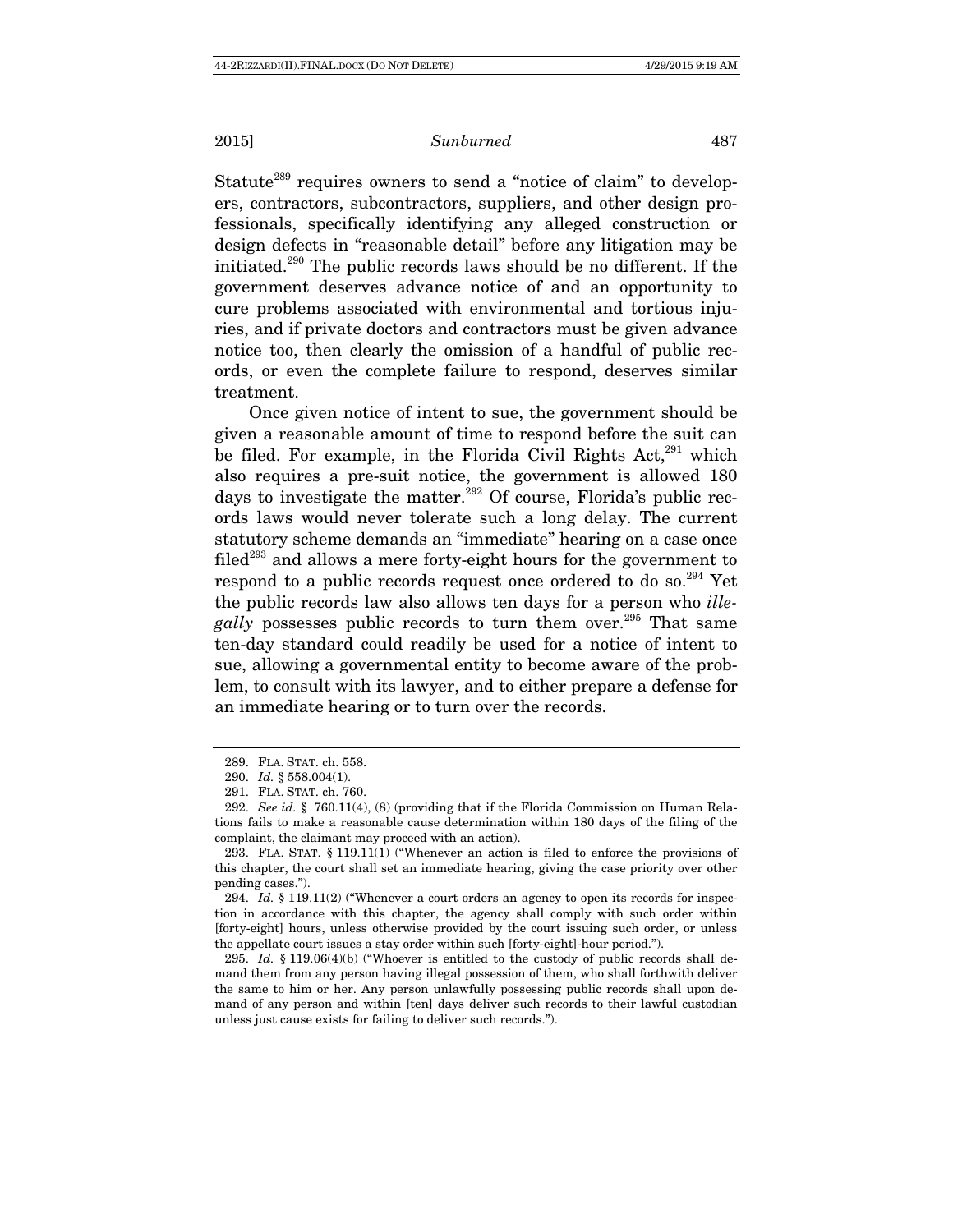For these reasons, the legislature should amend the Florida public records laws to include a notice of intent to sue provision, requiring the public records requester to identify the relevant facts and laws and also requiring them to wait a sufficient period of time to allow the government to respond before filing a lawsuit. For example, mirroring the Florida Tort Claims Act, the public records laws in Section 119.11 of the Florida Statutes<sup>296</sup> could be amended as follows:

(1) Whenever an action is filed to enforce the provisions of this chapter, the court shall set an immediate hearing, giving the case priority over other pending cases. An action may not be instituted on a claim against an agency or contractor unless the claimant presents the claim in writing at least 10 days before filing suit. $297$ 

## 2. Expanding the Risk of Attorney's Fees and Costs

While the requirement of a notice of intent to sue might enable the government to quickly comply with some public records requests and avoid the need for some litigation, it represents only a partial solution. Some citizens, determined to use the public records laws to its fullest extent, will still file suits against the government. But not every lawsuit deserves to be heard. The onedirectional attorney's fees provisions in Florida law should be reformed, and citizens who engage in abuses of the public records laws should be exposed to the potential consequence of paying the government's actual costs and attorney's fees.

Consider the experience of the Town of Southwest Ranches, as reflected in the court-filed pleadings and news coverage.<sup>298</sup> After making a public records request, a citizen asked to review

 <sup>296.</sup> Id. § 119.11.

 <sup>297.</sup> Rather than leaving debates over the adequacy of the notice of intent to sue to the judiciary, the legislature might also consider including a series of requirements to clarify exactly what information should be provided in the notice. But at a minimum, a meaningful notice of intent to sue should include: (a) the facts at issue, including the date and nature of the original public records request and the date and nature of the response; and (b) the legal arguments, such as the need for a mandamus action due to a lack of response, unreasonable delay, incomplete response, or improper withholding or redaction.

 <sup>298.</sup> Huffpost Miami, Resident Bill Di Scipio Sues Town of Southwest Ranches for \$1.25, HUFFINGTON POST (Dec. 6., 2011, 4:29 PM EST), http://www.huffingtonpost.com/ 2011/12/06/bill-di-scipio-sues-town-\_n\_1132061.html; Answer Brief of Appellees, the Town of Southwest Ranches and Jeff Nelson, DiScipio v. Town of Southwest Ranches, 113 So. 3d 13 (Fla. 4th Dist. Ct. App. 2012) (No. 4D12-1953) [hereinafter Answer Brief of Appellees].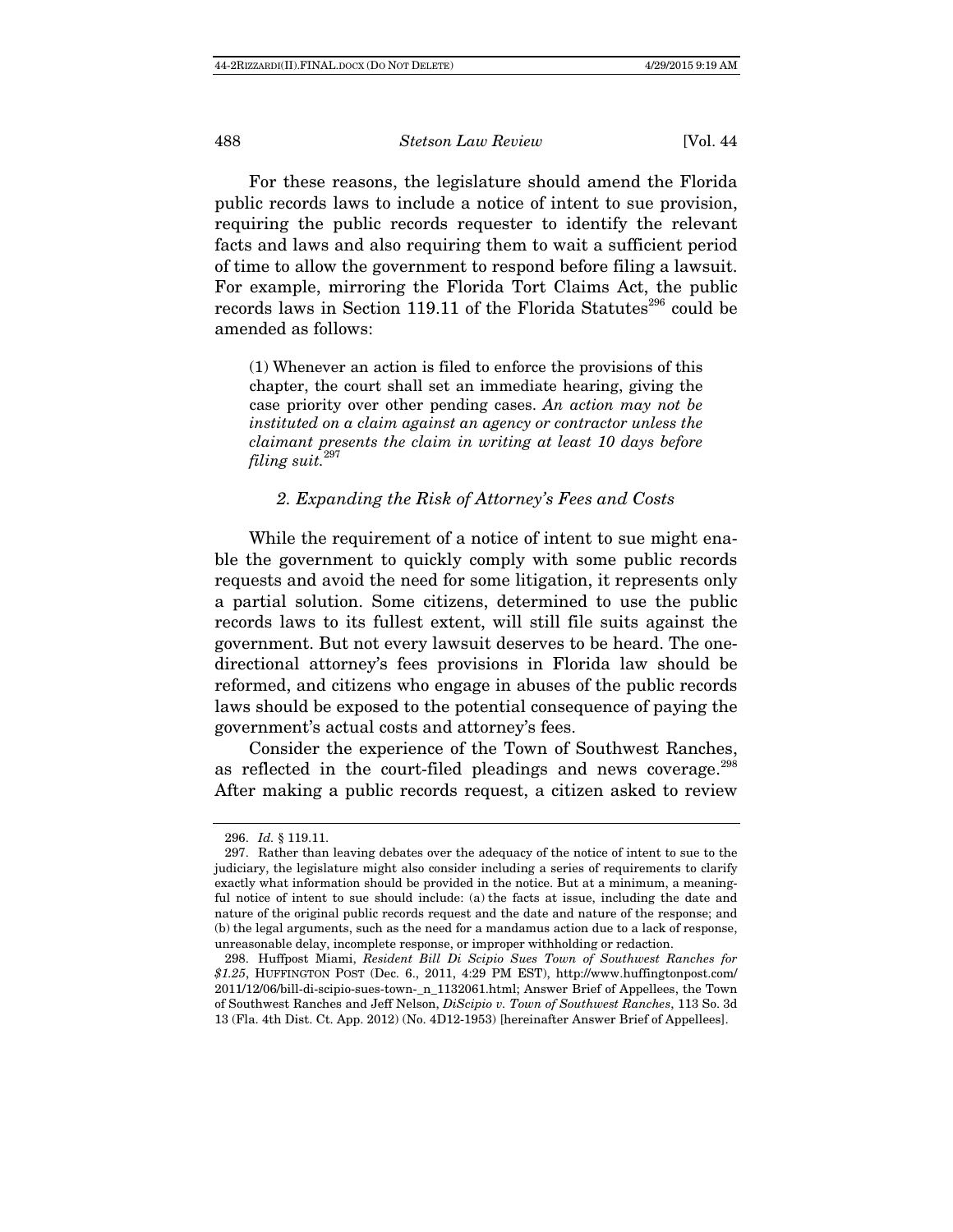and photograph the records, but was charged \$1.20 for copies instead.299 Days later, but before a lawsuit was filed, the Clerk of Court called, admitting that the citizen should have been allowed to take the pictures instead of paying copying charges. $300$  Most people would have ended the debate there. Instead, the pro se plaintiff filed suit.301 The trial court dismissed the case, and an appellate court affirmed, per curiam. $302$  Although the Town won the case and did not pay for the plaintiff's fees or costs, the \$1.20 mistake cost the Town more than \$20,000 in fees for its own attorney.303 A wholly separate but similar matter involved a charge for  $$1.89$ <sup>304</sup> While the media might treat these cases as heroic, the legal system should not.<sup>305</sup>

In federal litigation, an attorney's signature on a pleading represents a personal certification.306 Pursuant to Rule 11 of the Federal Rules of Civil Procedure, that signature means that a lawsuit is "not being presented for any improper purpose, such as to harass, cause unnecessary delay, or needlessly increase the cost of litigation," and that the legal contentions being made are

The DiScipio case may be unusual. Florida courts have not looked favorably on mootness arguments in public records cases. See, e.g., Grapski v. City of Alachua, 31 So. 3d 193, 195–96, 198 (Fla. 1st Dist. Ct. App. 2010) (The plaintiff alleged the city violated the public records laws because the city refused to provide a copy of unapproved board meeting minutes; once approved, but after suit was filed, the city provided the minutes to the plaintiff; the court held that unreasonable delay thwarted the "primary usefulness" of the documents after approval, the release did not cure the injury, and the city's policy was capable of repetition yet evading review.).

In contrast, FOIA cases have been held to be moot when the agency has complied. Vazquez-Gonzalez v. Shalala, No. 94-2100 (SEC), 1995 WL 67659, at \* 1 (D.P.R. Feb. 13, 1995) (After the FOIA suit was filed, the Department of Health and Human Services provided copies of the documents, and the court found that compliance with the FOIA request rendered the case moot.).

303. Mayo, supra note 9.

 <sup>299.</sup> Answer Brief of Appellees, supra note 298, at 1–2.

 <sup>300.</sup> Id. at 4.

 <sup>301.</sup> Id. at 4–5.

 <sup>302.</sup> While the case was dismissed, the orders lack specific explanations for the dismissal. Order Granting Motion to Dismiss, DiScipio v. Town of Sw. Ranches (17th Jud. Cir. Mar. 12, 2012) (No. 11-28577(21)), aff'd per curiam,113 So. 3d 13 (Fla. 4th Dist. Ct. App. 2013) (table). The Town had argued, among other points, that the matter was moot, and the court dismissed the case for failure to state a claim. Answer Brief of Appellees, supra note 298.

 <sup>304.</sup> Joel Engelhardt, Gulf Stream Millionaire Challenging State Attorney's Office over . . . . \$1.89, PALM BEACH POST (Aug. 22, 2013, 12:47 PM), http://www.palmbeachpost .com/news/news/gulf-stream-millionaire-challenging-state-attorney/nZY8C/.

 <sup>305.</sup> Mayo, supra note 9.

 <sup>306.</sup> FED. R. CIV. P. 11(b).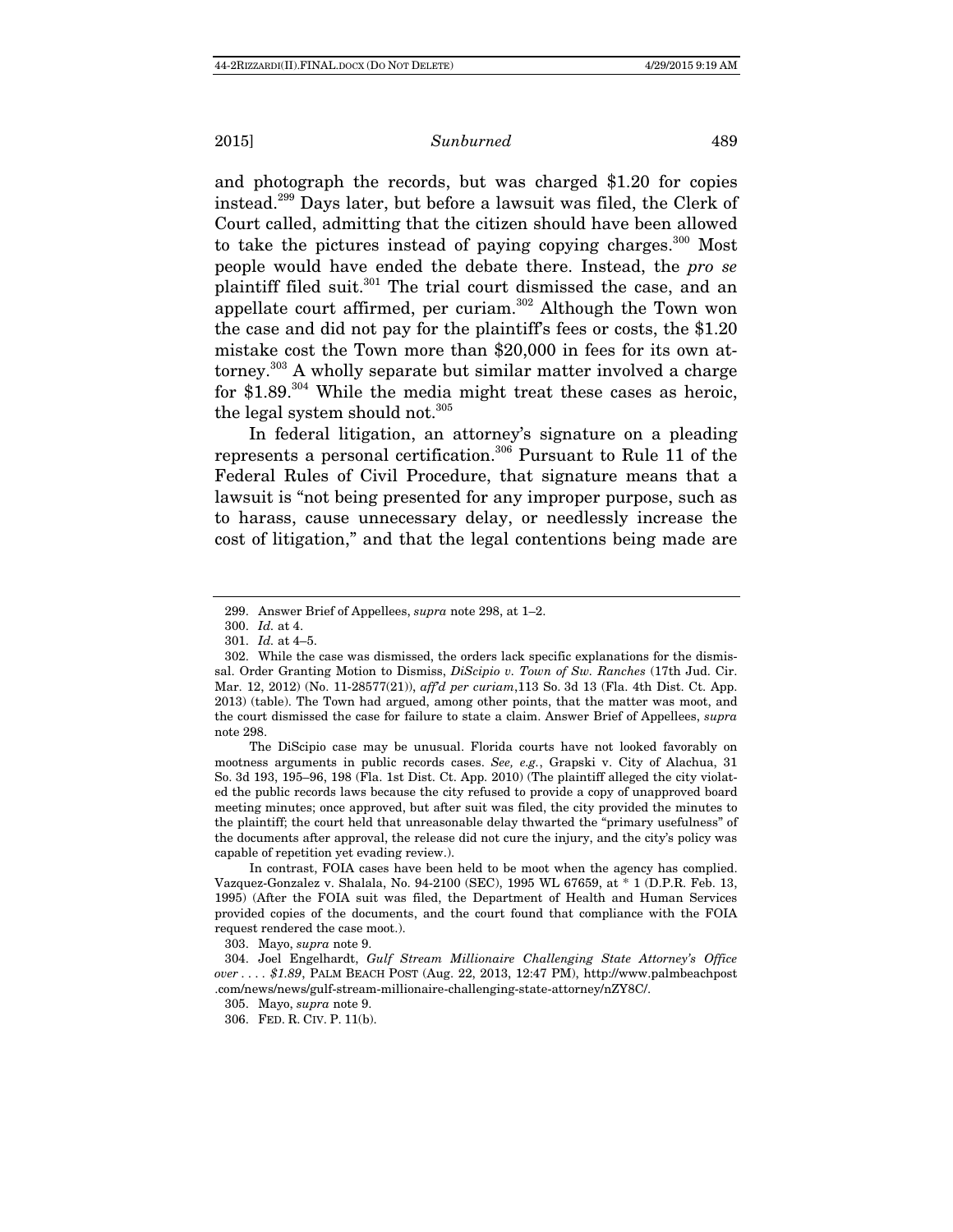warranted or otherwise not frivolous.<sup>307</sup> Courts have, in fact, threatened and used sanctions for breaches of this rule in FOIA cases.308

In Florida, pursuant to Section 57.105 of the Florida Statutes, a defendant can notify a plaintiff that a lawsuit or a claim is baseless and unsupported by material facts or existing law.<sup>309</sup> If the claim is not withdrawn and the defendant wins, then the plaintiff will pay the defendant's legal fees.<sup>310</sup> Florida's provision, however, offers an inadequate deterrent to stop the filing of needless public records cases because the risk of fees can be evaded with a voluntary dismissal.<sup>311</sup> Dropping a lawsuit does not relieve the government defendant from enduring the expenses and frustration of the initial process of responding to a baseless public records complaint. Even in cases where a lawsuit is dropped after the plaintiff receives the Section  $57.105$  letter,<sup>312</sup> the government entity and lawyer still incur time and costs on the research and drafting of the letter and the other litigation pleadings and motions. Something more is needed, and appropriate solutions already exist elsewhere in the law.

When it comes to fee shifting provisions in the public records laws, the fifty states and Washington, D.C. take a variety of approaches. Twenty-seven jurisdictions, including Florida, have laws with a one-directional fee shifting provision that awards attorney's fees and costs or reasonable expenses to a prevailing

<sup>307.</sup> *Id.* at  $11(b)(1)–(2)$ .

 <sup>308.</sup> See, e.g., Schwarz v. CIA, 182 F.3d 933 (table), 1999 WL 330237, at \*1 (10th Cir. 1999) (admonishing the plaintiff for "frivolousness" in light of a "recurring pattern of similarly unsuccessful FOIA actions" and warning that "future frivolous filings . . . will result in sanctions"); Goldgar v. Office of Admin., 26 F.3d 32, 35–36, 36 n.3 (5th Cir. 1994) (warning the plaintiff that subsequent filing or appeal of FOIA lawsuits without jurisdictional basis may result in assessment of "costs, attorney's fees, and proper sanctions" or that the plaintiff may be required to "obtain judicial preapproval of all future filings").

 <sup>309.</sup> FLA. STAT. § 57.105(1) (2014) ("Upon the court's initiative or motion of any party, the court shall award a reasonable attorney's fee, including prejudgment interest, to be paid to the prevailing party in equal amounts by the losing party and the losing party's attorney on any claim or defense at any time during a civil proceeding or action in which the court finds that the losing party or the losing party's attorney knew or should have known that a claim or defense when initially presented to the court or at any time before trial: (a) Was not supported by the material facts necessary to establish the claim or defense; or (b) Would not be supported by the application of then-existing law to those material facts.").

 <sup>310.</sup> Id. § 57.105(2)–(3).

 <sup>311.</sup> Id. § 57.105(3)(d).

 <sup>312.</sup> Id. § 57.105(4).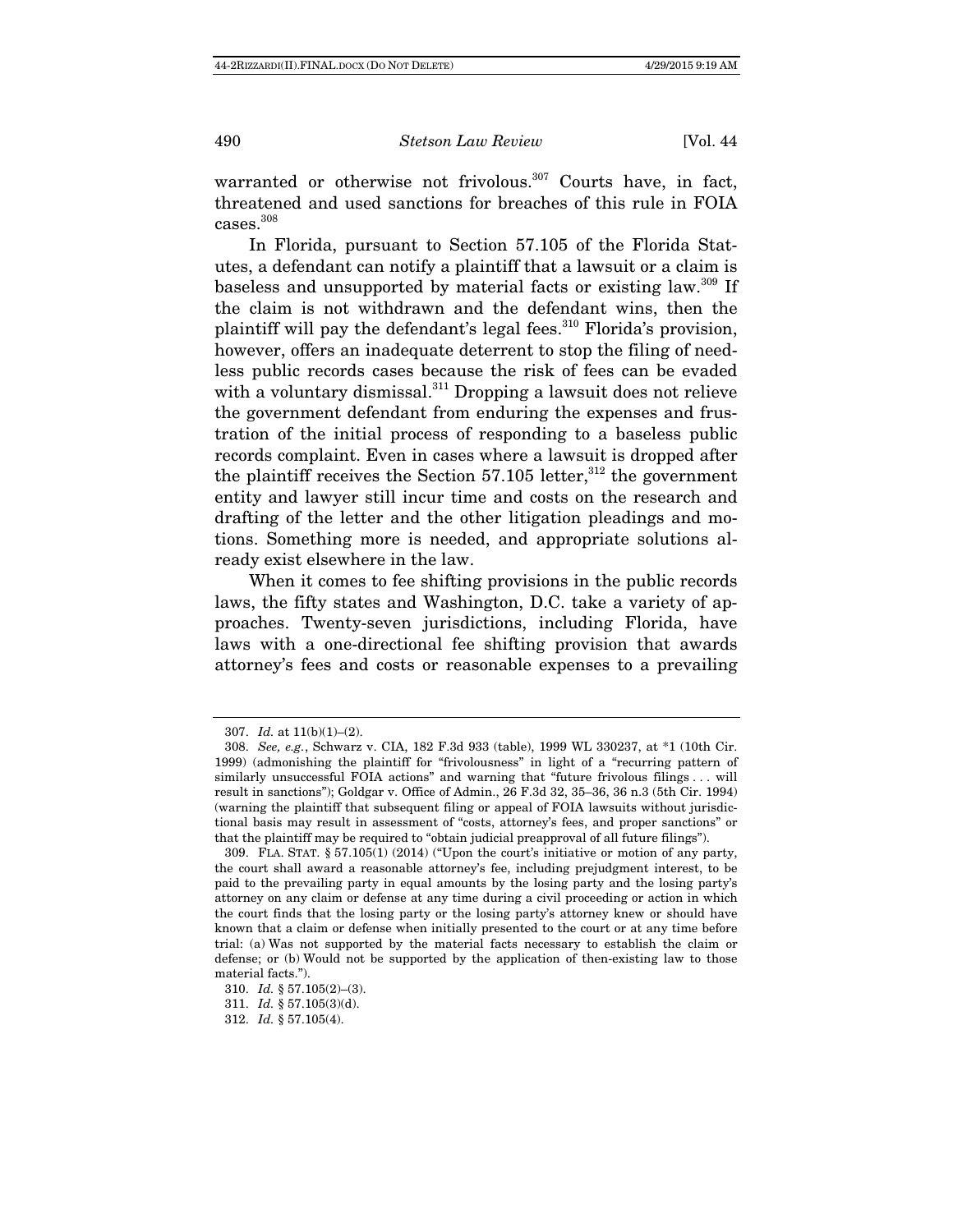public records requester.<sup>313</sup> Eighteen jurisdictions allow for attorney's fees and costs to be collected by the either prevailing party, although some of them require fees to be paid to the government only if the requester's case involved bad faith or a lack of substantial justification.314 Although other state laws related to attorney's fees might apply, two jurisdictions' public records laws are wholly silent on the subject of attorney's fees, $315$  three more jurisdictions provide only for fines or civil penalties against the government, 316 and one state has a unique fee shifting provision that inures to the benefit of the public agency, preventing misuse of the public records laws for commercial purposes, and including a triple damages clause.<sup>317</sup>

Based on this analysis, a modification to Florida's attorney's fee shifting provisions would not be unusual in comparison with other states. In fact, it would not even be unusual in Florida, where statutes already provide for fee shifting and awards to the prevailing party. The Florida False Claims Act empowers people to sue the government contractors for specified misuses of public funds.<sup>318</sup> However, citizen activists cannot simply file baseless

315. ALA. CODE § 36-12-40 (2014); ALASKA STAT. § 40.25.110 (2013).

 318. FLA. STAT. § 68.083(2) (2014) ("A person may bring a civil action for a violation of [section] 68.082 for the person and for the affected agency. Civil actions instituted under

 <sup>313.</sup> D.C. CODE § 2-537 (2014); FLA. STAT. § 119.12; HAW. REV. STAT. § 92F-15 (West 2014); 5 ILL. COMP. STAT. 140/11 (2014); IOWA CODE § 22.10 (2014); LA. REV. STAT. ANN. § 44:35 (2014); ME. REV. STAT. ANN. tit. 1, § 409 (2014); MD. CODE ANN., GEN. PROVIS § 4- 632 (West 2014); MICH. COMP. LAWS § 15.240 (2014); MISS. CODE ANN. § 25-61-15 (2014); MO. REV. STAT. § 610.027 (2014); MONT. CODE ANN. § 2-6-101 (2013); NEB. REV. STAT. § 84-712.07 (2013); NEV. REV. STAT. § 239.011 (2013); N.J. STAT. ANN. § 47:1A-6 (2014); N.M. STAT. ANN. § 14-2-12 (West 2014); N.Y. PUB. OFF. LAW § 89 (2014); N.D. CENT. CODE § 44-04-21.2 (2014); OHIO REV. CODE § 149.43 (2014); OR. REV. STAT. § 192.410 (2014); S.C. CODE ANN. § 30-4-100 (2013); TENN. CODE ANN. § 10-7-505 (2014); UTAH CODE. § 63G-2- 802 (2014); VA. CODE § 2.2-3704 (2014); WASH. REV. CODE § 42.56.550 (2014); W. VA. CODE § 29B-1-7 (2014); WIS. STAT. ANN. § 19.37 (2013).

 <sup>314.</sup> ARIZ. REV. STAT. ANN. § 39-121.02 (2014); ARK. CODE ANN. § 25-19-107 (2014); CAL. GOV'T CODE § 6259 (2014); COLO. REV. STAT. § 24-72-204 (2014); CONN. GEN. STAT. § 1-206 (2013); DEL. CODE. ANN. tit. 29, § 10005 (2014); GA. CODE ANN. § 50-18-73 (2014); IDAHO CODE ANN. § 9-344 (2014); IND. CODE § 5-14-3-9 (2014); KAN. STAT. ANN. § 45-222 (2014); MINN. STAT. § 13.085 (2014); N.C. GEN. STAT. § 132-9 (2013); N.H. REV. STAT. § 91-A:8 (2014); OKLA. STAT. tit. 51, § 24A.17 (2014); 65 PA. CONS. STAT. ANN. § 67.1304 (West 2014); R.I. GEN. LAWS § 38-2-9 (2014); TEX. GOV'T CODE § 552.323 (West 2013); VT. STAT. ANN. tit. 1, § 319 (2014).

 <sup>316.</sup> MASS. GEN. LAWS ch. 66, §§ 10 (2014); S.D. CODIFIED LAWS § 1-27-40.2 (2014); WYO. STAT. § 16-4-205 (2014).

 <sup>317.</sup> KY. REV. STAT. ANN. § 61.8745 (West 2014); cf. UTAH CODE. § 63G-2-802 (allowing prevailing requesters to recover fees from the government, but not "if the purpose of the litigation is primarily to benefit the requester's financial or commercial interest").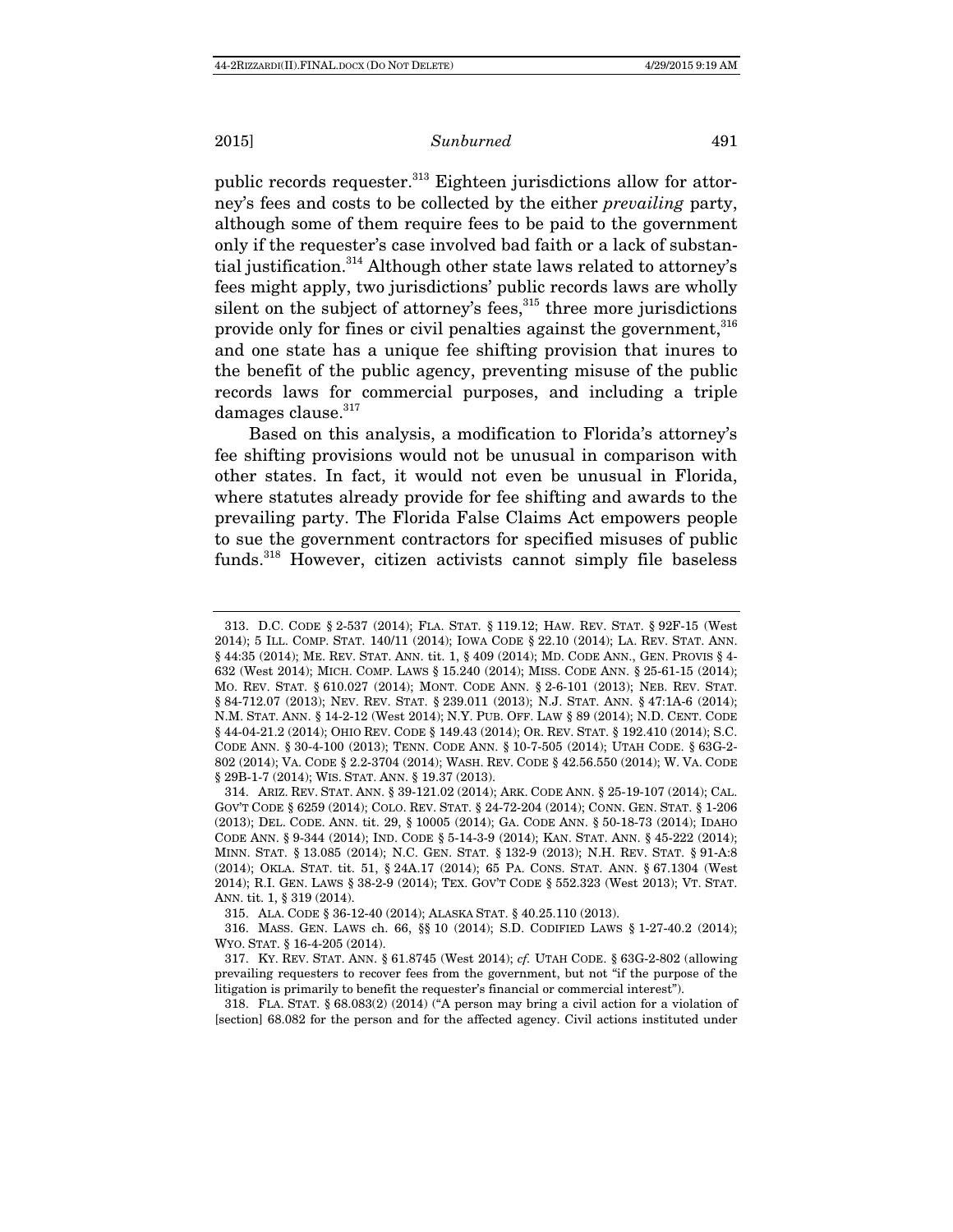suits against government contractors because Florida law will hold the citizens accountable. Attorney's fees and costs can be assessed against a plaintiff for the reasonable costs of defending a claim that was "clearly frivolous, clearly vexatious, or brought primarily for purposes of harassment."319 Similarly, pursuant to the Florida Administrative Procedure Act, if an administrative law judge "determines that a party participated in the proceeding for an improper purpose," the judge can "determine the award of costs and attorney's fees."320 An improper purpose was further defined as participation in a proceeding "primarily to harass or to cause unnecessary delay or for frivolous purpose or to needlessly increase the cost of litigation, licensing, or securing the approval of an activity."321 As noted above, an embrace of this approach, which uses a restricted form of prevailing party fee shifting, would make the Sunshine State's public records laws similar to the ones used in eighteen other United States jurisdictions.

The legislature can control the excesses of the public records laws if it chooses to. Amending the public records laws to mirror either the Florida False Claims Act<sup>322</sup> or the Florida Administrative Procedure Act<sup>323</sup> would mean that the government can recover fees only in cases where the citizen abuses the law. A limited fee-shifting provision of this type could reduce the misuse of the public records laws without creating an undesirable chilling effect on the honorable citizen who simply seeks access to public records as an exercise of an important civil right.

## D. Professional Restraint: The Vaguer Sanctions of Conscience

The executive, judicial, and legislative branches of government all have roles to play if the abuses of the public records law are to be stopped. But another form of change must occur in the marketplace: lawyers need to stop contributing to the problem.

319. Id. § 68.086.

this act shall be governed by the Florida Rules of Civil Procedure and shall be brought in the name of the State of Florida.").

 <sup>320.</sup> Id. § 120.595(1)(d).

 <sup>321.</sup> Id. § 120.595(1)(e)(1).

 <sup>322.</sup> Id. § 68.083(2).

 <sup>323.</sup> Id. § 120.595(1)(d).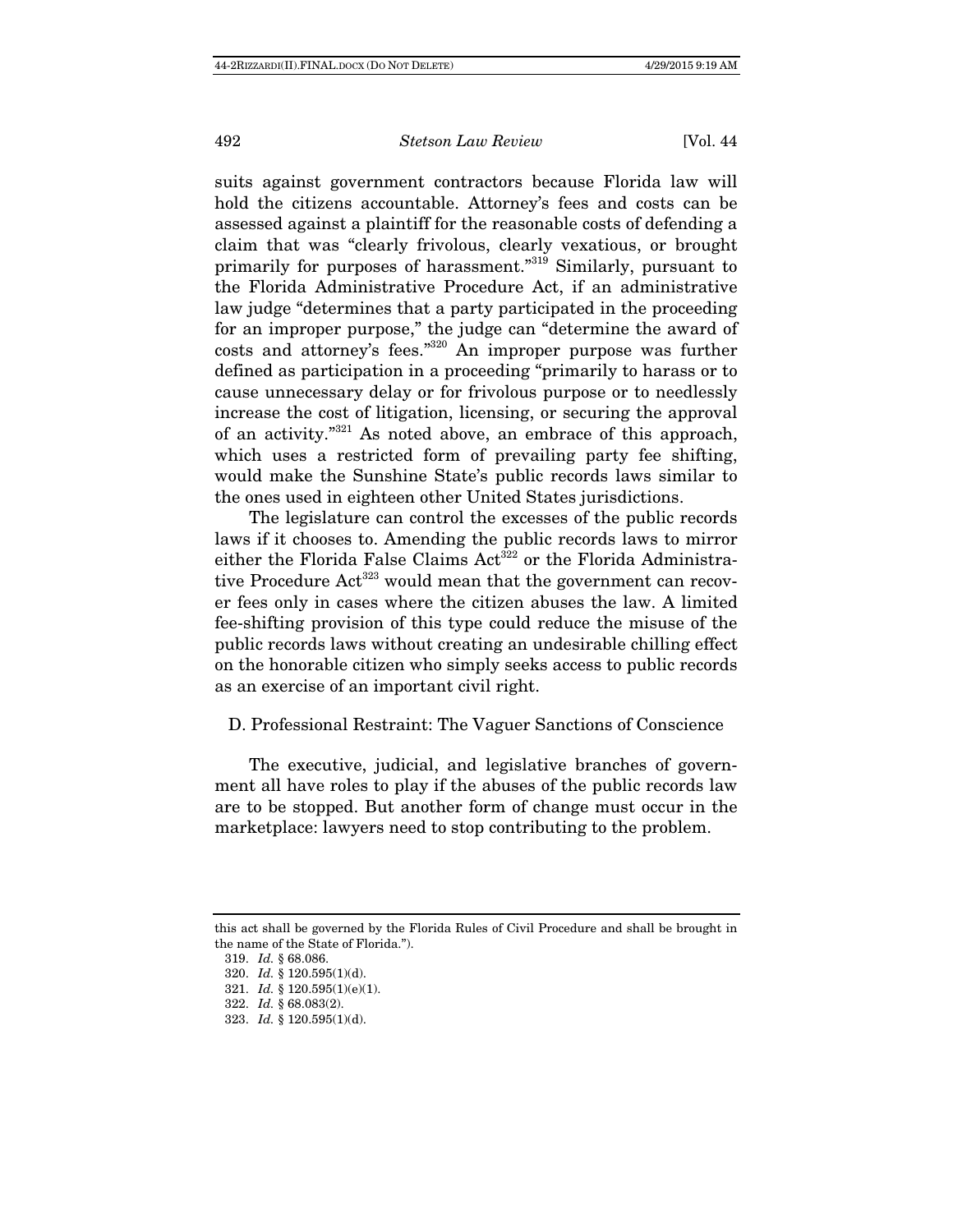# 1. Adhering to Professionalism

In theory, lawyers should not allow themselves to be a participant in the misuse of the public records laws. Florida's principles of professionalism—which are now mandates as part of a Supreme Court order<sup>324</sup>—call for professional self-restraint. Of greatest relevance, perhaps, is Rule 7.1 of Florida's Ideals and Goals of Professionalism, which states as follows:

A lawyer should counsel the client or prospective client, even with respect to a meritorious claim or defense, concerning the public and private burdens of pursuing the claim as compared with the benefits to be achieved.<sup>325</sup>

In other words, professionalism standards would normally dissuade a lawyer from bringing a lawsuit to challenge the government's request for \$1.25 for copies of public records,  $326$  or a lawsuit alleging that a city's response to a public records request, forty-eight hours after receipt, was an unreasonable delay.<sup>327</sup> These types of petty claims place needless burdens upon the agency, the public, and the entire system of justice that the lawyers serve. Those burdens far exceed any possible benefits to be achieved—except, perhaps, for the requester's lawyer, who may gain attorney's fees just by litigating. Similarly, the Guidelines for Professional Practice, which state that "a lawyer should not force an adversary to make a motion and then not oppose it," would normally prevent a lawyer from filing a series of lawsuits only to withdraw them, forcing his or her opponent to file an answer, affirmative defenses, counterclaims, or demands for attorney's fees.<sup>328</sup> Yet these behaviors happen anyway.

Professionalism violations might even deserve a referral to the local courts for enforcement actions pursuant to the Supreme

 <sup>324.</sup> In re Code for Resolving Professionalism Complaints, 116 So. 3d 280 (Fla. 2013).

 <sup>325.</sup> FLA. BAR R. IDEALS & GOALS OF PROFESSIONALISM 7.1 (2010), available at https://www .floridabar.org/TFB/TFBResources.nsf/Attachments/F25F0275EE5AC973852571C6006F039F/ \$FILE/3IdealsAndGoals.pdf?OpenElement.

 <sup>326.</sup> Mayo, supra note 9.

 <sup>327.</sup> Verified Complaint to Enforce Florida's Public Records Act and for Declaratory, Injunctive and Monetary Relief ¶¶ 31–32, O'Boyle v. Town of Gulf Stream (Fla. 15th Cir. Ct. Jan. 22, 2014) (No. 502014CA000834).

 <sup>328.</sup> FLA. GUIDELINES FOR PROFESSIONAL PRACTICE I(1)–(2) (2008), available at http://www.floridabar.org/tfb/TFBProfess.nsf/5d2a29f983dc81ef85256709006a486a/ 2f2668cdfd7b99e085256b2f006ccd15?OpenDocument.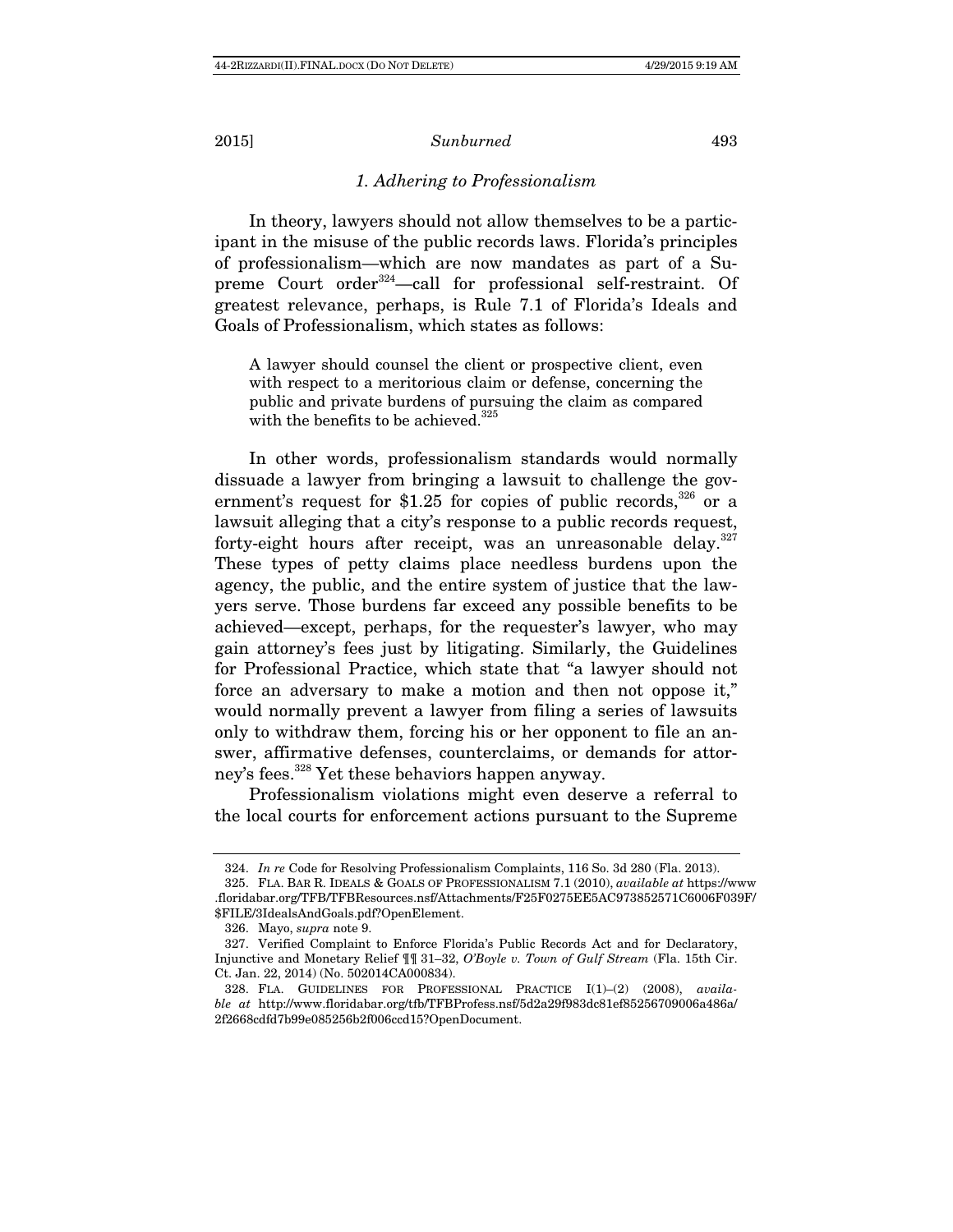Court's order mandating lawyer professionalism.<sup>329</sup> The effectiveness and legality of the professionalism mandates and enforcement mechanisms, however, remain untested.<sup>330</sup> And, of course, as this Article suggests, the anonymous clients and devious lawyers are unlikely to be swayed by the vaguer sanctions of conscience or lawyer professionalism. To paraphrase Justice Holmes, the "bad man" can find a bad attorney.<sup>331</sup>

# 2. Enforcing Ethics

In the most egregious matters, violations of professionalism standards in public records litigation should expose the lawyer to claims of ethical misconduct. For example, Rule 4-3.1 of the Rules Regulating the Florida Bar, which follows the American Bar Association's Model Rules of Professional Conduct, states as follows:

A lawyer shall not bring or defend a proceeding, or assert or controvert an issue therein, unless there is a basis in law and fact for doing so that is not frivolous, which includes a good faith argument for an extension, modification, or reversal of existing law.332

Explaining this concept, the commentary acknowledges the potential for abuse of the law and addresses the lawyer's duties:

The advocate has a duty to use legal procedure for the fullest benefit of the client's cause, but also a duty not to abuse legal

332. FLA. R. PROF'L CONDUCT 4-3.1.

 <sup>329.</sup> In re Code for Resolving Professionalism Complaints, 116 So. 3d at 283.

 <sup>330.</sup> See Keith W. Rizzardi, Redefining Professionalism? Florida's Code Mandating the Aspirational Raises Challenging Questions, 87 FLA. B.J., Nov. 2013, at 39–41 (discussing the newly enacted code governing Florida lawyer professionalism).

 <sup>331.</sup> Holmes, supra note 5, at 459. Ideally, when confronted with the client who is clearly engaged in misuse of the law, the ethical lawyer will act as a steward for the justice system. See, e.g., Keith R. Fisher, Repudiating the Holmesian "Bad Man" Through Contextual Ethical Reasoning: The Lawyer as Steward, 2008 J. PROF. LAW. 13, 14 ("In The Path of the Law, Justice Holmes defined law as simply a prediction about how particular cases might be decided and illustrated this instrumental approach through the metaphor of a 'bad man' who is interested only in avoiding legal penalties that might attach to his conduct or business affairs." (internal citations omitted)).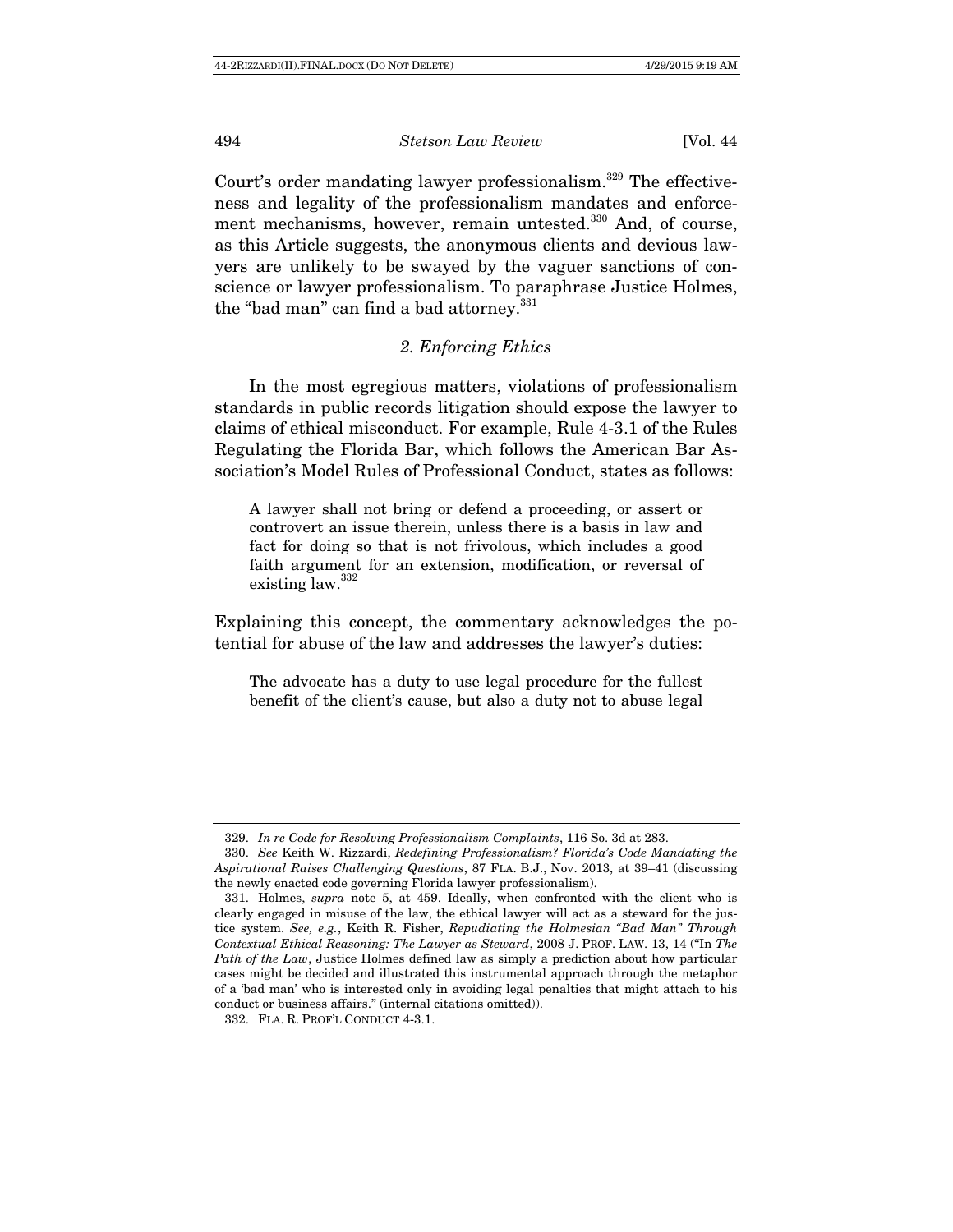procedure. The law, both procedural and substantive, estab-

lishes the limits within which an advocate may proceed.<sup>333</sup>

Based on this ethical directive, the Florida Bar could even discipline a lawyer who repeatedly brings public records lawsuits against a governmental entity, only to withdraw them in response to a letter or affirmative defense establishing the frivolousness of the claim.334 The Florida Supreme Court also has been intolerant of cases where attorneys file frivolous and meritless lawsuits that waste a defendant's time and resources and those of the court system.335 Abuses of the public records laws should be treated with the same type of severity. Governments, however, should be careful not to expose themselves to counterarguments that they are misusing the discipline process. $336$  Nevertheless, legal ethics have a proper place in the contentious area of public records litigation.

 <sup>333.</sup> Id. at 4-3.1 cmt. The commentary also notes that "the law is not always clear and never is static. Accordingly, in determining the proper scope of advocacy, account must be taken of the law's ambiguities and potential for change." Id.

 <sup>334.</sup> Multiple instances of withdrawing cases, for example, could provide a reasonable context for imposing attorney discipline. FLA. R. PROF'L CONDUCT 4 pmbl. ("Moreover, the rules presuppose that whether discipline should be imposed for a violation, and the severity of a sanction, depend on all the circumstances, such as the willfulness and seriousness of the violation, extenuating factors, and whether there have been previous violations."); see, e.g., Fla. Bar v. Kelly, 813 So. 2d 85, 88, 89 (Fla. 2002) (disapproving a referee's recommended discipline of a sixty-day suspension and imposing a ninety-one-day rehabilitative suspension for filing a frivolous lawsuit and other misconduct); Fla. Bar v. Richardson, 591 So. 2d 908, 910, 911 (Fla. 1991) (suspending an attorney for sixty days for filing a frivolous federal lawsuit in violation of Rule 4-3.1); see also Fla. Bar v. Nunes, 734 So. 2d 393, 398, 399 (Fla. 1999) (imposing a three-year suspension for filing a frivolous lawsuit, continuing to represent clients after being discharged, making disparaging remarks about judges and opposing counsel, and making false representations to a tribunal in violation of Rule 4-8.4(d), among others).

 <sup>335.</sup> Fla. Bar v. Committe, 136 So. 3d 1111, 1113, 1118 (Fla. 2014) (finding a violation of Rule 4-3.1 where Committe and "his client knew or should have known that the claims asserted in their complaint were not supported by the material facts; [and] would not be supported by the application of then-existing law to those facts," and increasing the lawyer's suspension from ninety days to three years).

 <sup>336.</sup> FLA. R. PROF'L CONDUCT 4-3.4(h) (providing that an attorney must not "present, participate in presenting, or threaten to present disciplinary charges under these rules solely to obtain an advantage in a civil matter"). Of course, the Florida Bar is likely to be cautious in enforcing disciplinary rules and might be concerned about appearances of partisan interference. See generally James E. Moliterno, Politically Motivated Bar Discipline, 83 WASH. U. L.Q. 725, 730 (2005) (discussing the "misuse of the bar machinery to punish government dissenters").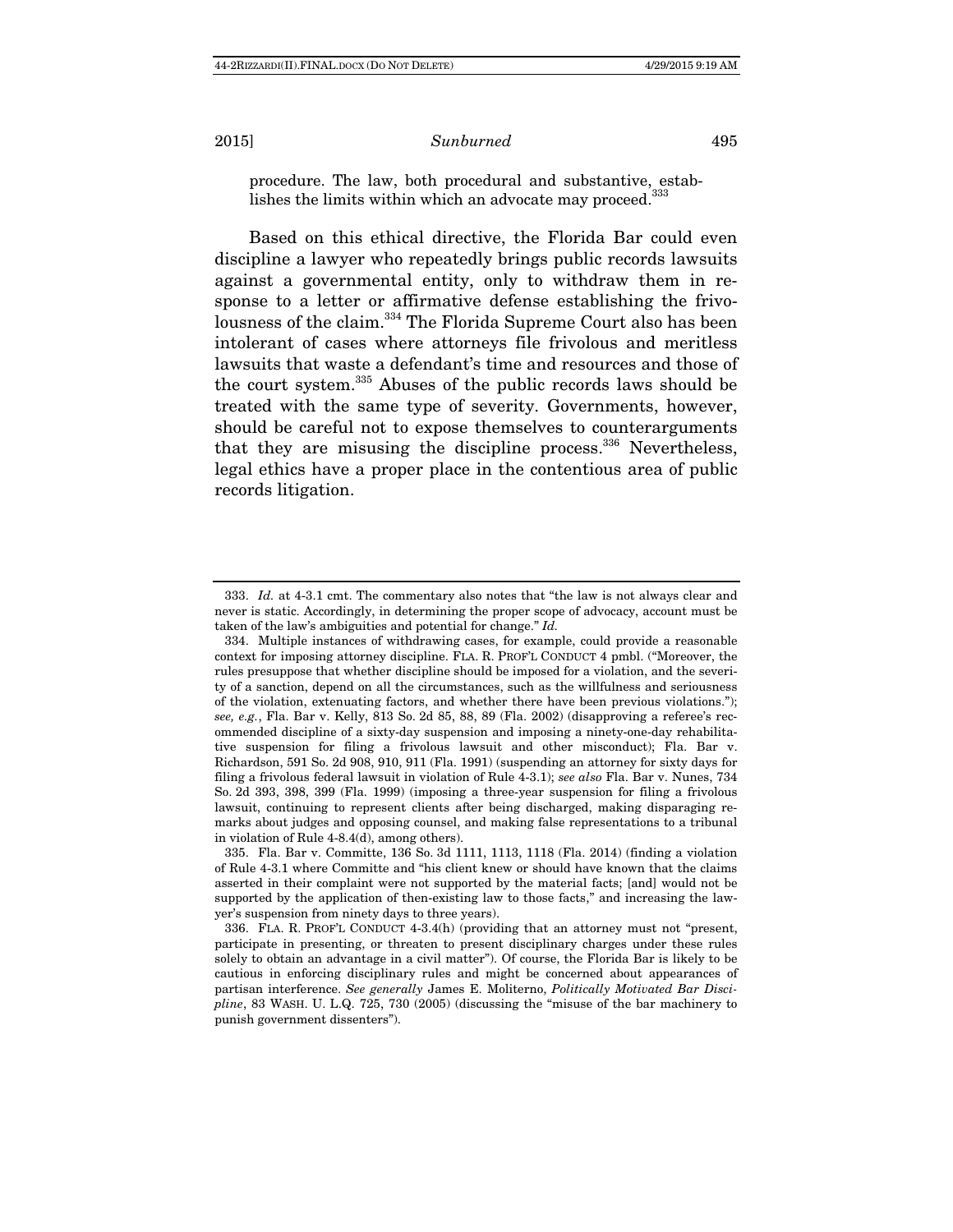# 3. Seeking Fairness in Pro Se Cases, Too

While attorney discipline might be an available option, it certainly cannot suffice, by itself, to end the excess of Florida's public records laws. The lawyers are not alone in shouldering the blame for the problems because pro se litigation is quite commonplace with public records. Indeed, a simple Lexis search  $337$  reveals more than thirty different appellate cases involving pro se litigants and the public records law Section 119.07. It is a certainty that many more unreported cases have been threatened, filed, settled, or otherwise decided.

In these pro se cases, the non-lawyer advocate is often unaware of the legal profession's principles of ethics and professionalism, which do not apply to him or her.<sup>338</sup> But the standards of ethics and professionalism still apply, to a degree, in matters where a lawyer remains involved as a ghostwriter. As noted in the Florida Rules of Professional Conduct, pro se filings can include assistance from counsel.<sup>339</sup> The lawyers who assist with pro

 <sup>337.</sup> The search used the term "pro se" and Section 119.07 of the Florida Statutes to identify relevant cases.

 <sup>338.</sup> A noteworthy exception recently occurred in Palm Beach County, however, where the non-lawyer executive director of a non-profit organization, who was purportedly dedicated to open government, resigned from his position, citing ethical concerns. In his publicly circulated parting statement, he acknowledged the excesses and abuses of public records litigation and the ethical violations that were taking place:

My decision to resign was the result of a series of irreconcilable philosophical and ethical differences. I have come to believe that my continued affiliation with the Foundation in spite of those differences would have eroded my credibility as a civil rights activist and negatively impacted the public's right to know.

As an activist, my objective is to strengthen the public's right to know. While litigation may at times be a means to that end, for me it has never been—and will never be—the end in itself. Over the past five months it has become increasing[ly] clear that my judgment on this and other issues is at odds with the Foundation's Board of Directors.

In spite of my reputation for being litigious, I don't love filing open government lawsuits although I am certainly willing to do so when the facts are right and the case will serve to improve the public's right to know. What I'm passionate about is helping regular folks gain access to the records and meetings they are entitled to.

Joel E. Chandler, Defending the Public's Right to Know, FOGWATCH.ORG (July 1, 2014), http://fogwatch.org/from-the-editor/defending-the-publics-right.html (typeface altered). Not everyone maintains these ethical standards.

 <sup>339.</sup> FLA. R. PROF'L CONDUCT 4-1.2 cmt. (noting that "[i]f the lawyer assists a pro se litigant by drafting any document to be submitted to a court, the lawyer is not obligated to sign the document. However, the lawyer must indicate 'Prepared with the assistance of counsel' on the document to avoid misleading the court which otherwise might be under the impression that the person, who appears to be proceeding pro se, has received no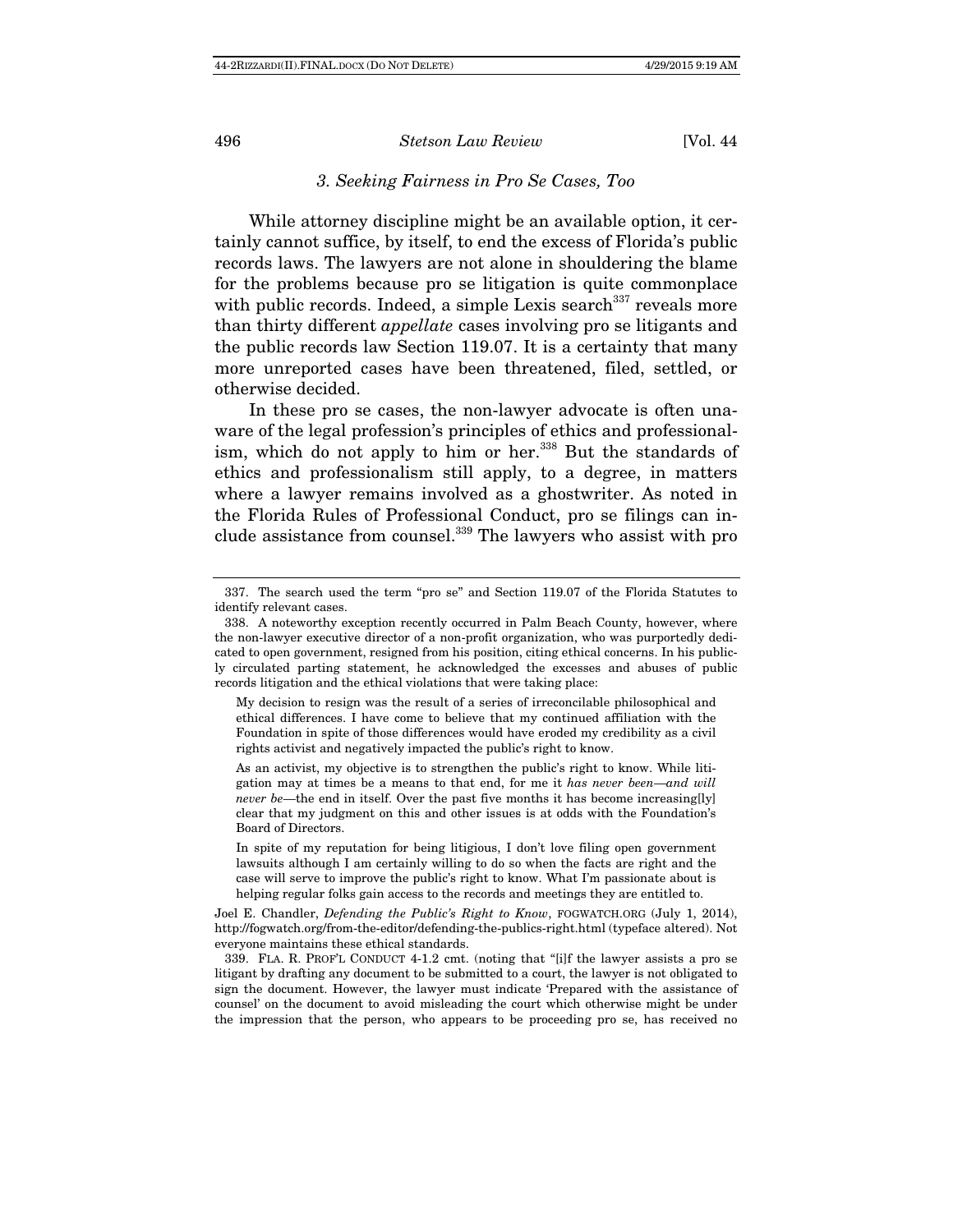2015] Sunburned 497

se filings can still be held accountable for their actions, including breaches of the duties of competence and candor.<sup>340</sup> It is also attorney misconduct for an attorney to knowingly use or induce another person to violate or attempt to violate the ethical rules.<sup>341</sup>

Furthermore, even though pro se litigants receive great leniency from the courts<sup>342</sup> and do not need to adhere to the rules of professional conduct, limits still exist. Pro se litigants are not wholly immune from complying with the rules of the court.<sup>343</sup> For example, federal appellate courts have allowed punitive awards against pro se litigants when the non-lawyer advocate engaged in a "pattern of delay and contumacious behavior" and "fail[ed] to comply with  $\left[ \ \right]$  discovery obligations.<sup>"344</sup> In the most egregious cases, the lawyers representing the beleaguered governmental entities should not hesitate to invoke these principles against the pro se public records litigants too.345

## IV. CONCLUSION: DARK SHADES OF RED

Florida's public records laws, like those of other states, have enormous benefits to an informed public. But good laws can still

assistance from a lawyer");  $id.$  at 4-5.5 cmt. (commenting that "a lawyer may counsel nonlawyers who wish to proceed pro se").

 <sup>340.</sup> See generally John C. Rothermich, Note, Ethical and Procedural Implications of "Ghostwriting" for Pro Se Litigants: Toward Increased Access to Civil Justice, 67 FORDHAM L. REV. 2687, 2689 (1999).

 <sup>341.</sup> FLA. R. PROF'L CONDUCT 4-8.4(a).

<sup>342.</sup> Rothermich, supra note 340, at 2698–99 (discussing caselaw and quoting Haines v. Kerner, 404 U.S. 519, 520 (1972) (stating that pro se complaints are held "to less stringent standards than formal pleadings drafted by lawyers")).

 <sup>343.</sup> See, e.g., Moon v. Newsome, 863 F.2d 835, 837 (11th Cir. 1989) (stating that a pro se litigant "is subject to the relevant law and rules of court, including the Federal Rules of Civil Procedure").

 <sup>344.</sup> Baldinger v. Ferri, 541 F. App'x 219, 222 (3d Cir. 2013) (upholding district court judgment); see also Lisa R. Hasday, No Mercy for Pro Se Litigant, ABA LITIG. NEWS (Jan. 13, 2014), http://apps.americanbar.org/litigation/litigationnews/top\_stories/011314-pro-se -litigant.html (discussing the court's holding in Baldinger).

 <sup>345.</sup> See, e.g., Paula J. Frederick, Learning to Live with Pro Se Opponents, GPSOLO MAG. (Oct./Nov. 2005), http://www.americanbar.org/newsletter/publications/gp\_solo \_magazine\_home/gp\_solo\_magazine\_index/proseopponents.html ("Judges and court personnel have grown increasingly accustomed to dealing with pro se litigants. . . . If you think the court has gone too far in forgiving the pro se litigant's errors, point it out. The court is required only to give a fair hearing to a litigant, not to take on the role of counsel to the unrepresented."); Rick Rousos, Public Records Advocate Finds Court Trouble, THE LEDGER (May 10, 2013, 11:28 PM), http://www.theledger.com/article/20130510/NEWS/ 130519923?Title=Public-Records-Advocate-Finds-Court-Trouble (discussing lawsuit where public records requester was accused of fraudulently claiming indigent status).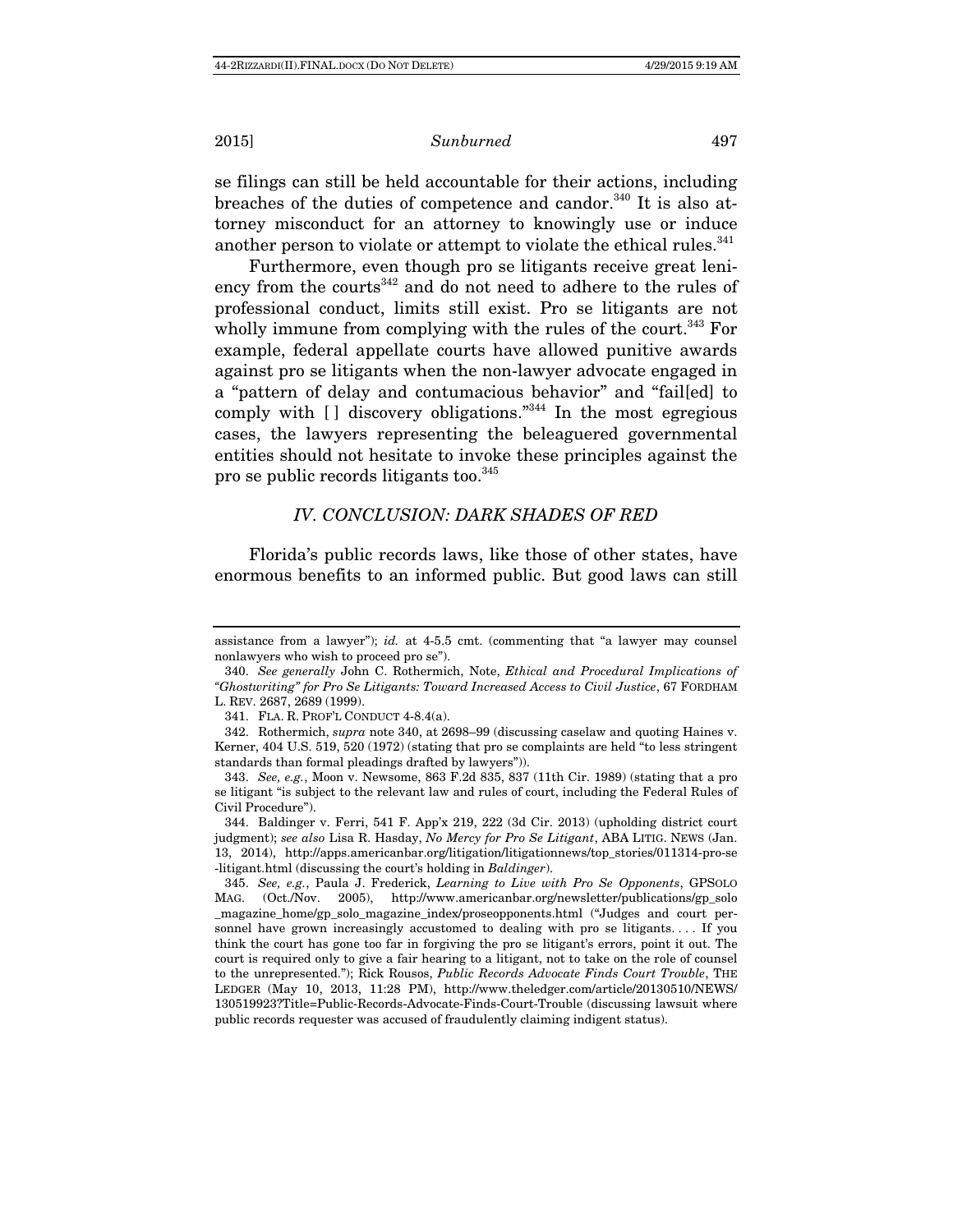498 Stetson Law Review [Vol. 44]

be manipulated and abused. A powerful right of public access to public records must be preserved without bestowing an unlimited right to harass the government. This Article shows how some problems can be fixed, and many of these concepts can quickly be applied to other state laws too.

As presently constructed, a small municipality simply cannot fully comply with the Florida public records laws when faced with a well-financed and determined adversary. Even the insurance industry recognizes the impossibility of compliance. While local governments routinely obtain insurance policies to cover the defensive legal expenses of unanticipated litigation, insurers will not cover the municipality's risks associated with public records suits.<sup>346</sup> The insurance adjusters have read the public records laws too.

Any individual can quickly fire off hundreds of emails requesting public records and make dozens of oral requests too. The small municipality, however, has a much greater task: it must respond—perfectly. Send a letter acknowledging the request. Calculate an estimate of the costs of responding. Receive and manage the deposits. Track time. Locate documents. Apply exemptions and redactions. Reproduce and deliver the documents. The government must accomplish every task, expeditiously and without error, or else defend itself against claims of unreasonable delay or an unlawful refusal to produce the documents. If the government loses, it pays the requester's attorney's fees, and even if it wins, the taxpayer still foots the bill for the defense. The government's budgetary risk is uncontainable, and the costs are all too real. Faced with the deluge of public records requests discussed above, the Town of Gulf Stream's budget and staff were crippled.347 This overabundance of public records requests can have other policy consequences too. The large volume of public records requests made by one resident became a contributing factor to Gulf Stream's decision-making in a zoning dispute; in

<sup>346.</sup> Email from Irma Cohen, Litigation Specialist, to Bill Thrasher, Re: Bthrasher@gulf -stream.org Has Sent You a File Via WeTransfer (Apr. 3, 2014, 2:30 PM) (copy on file with Stetson Law Review) (explaining that insurance coverage does not extend to public records cases where the relief requested does not include any claims of bodily, property, or personal injury).

 <sup>347.</sup> See supra notes 121–146 (using the Town of Gulf Stream as an example of the effect that public records requesters can have on a government agency when they abuse public records laws).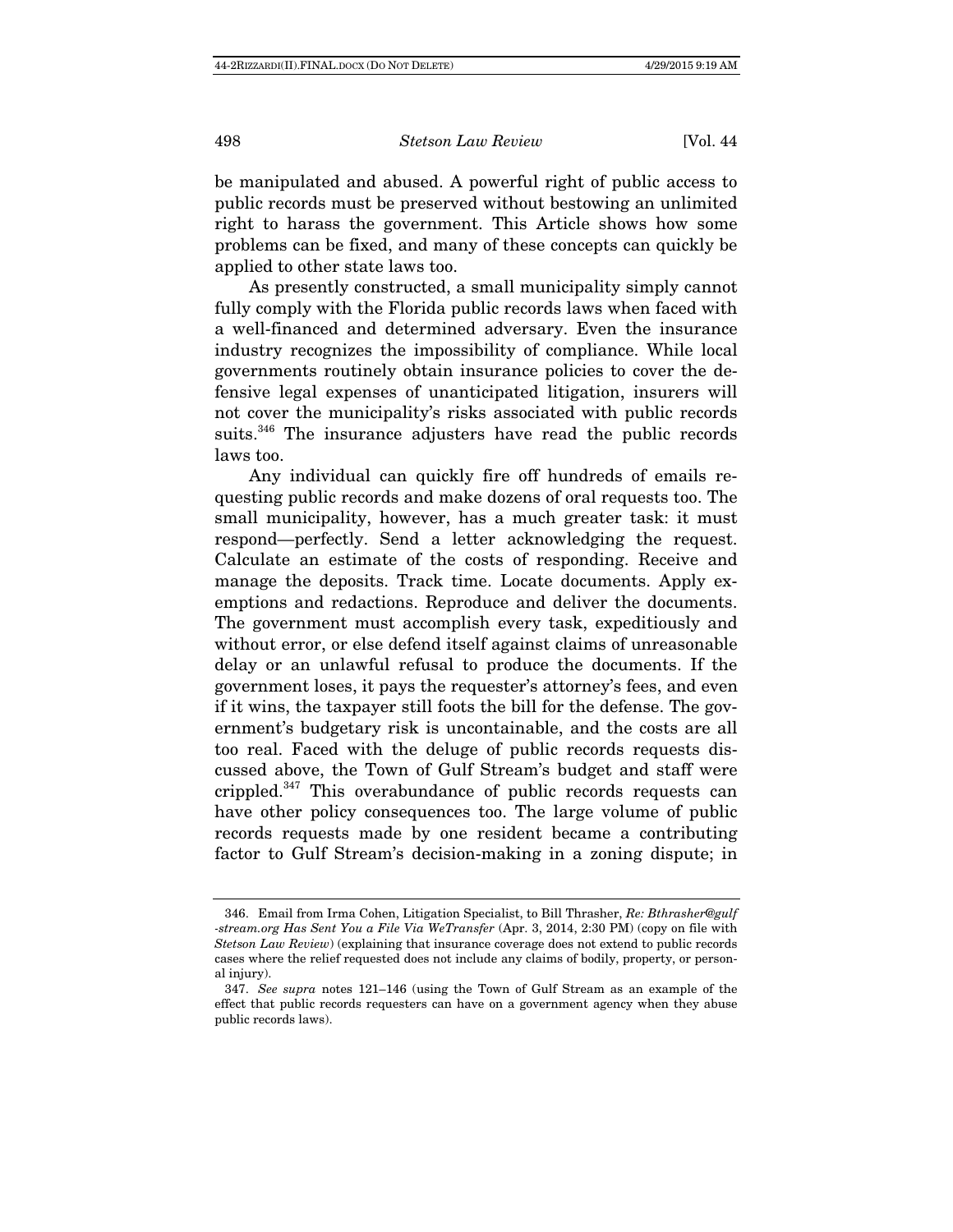## 2015] Sunburned 499

2012, the Town paid \$181,000 as part of a settlement of just one zoning dispute that also included dismissal of a series of public records cases.<sup>348</sup> The following year, in 2013, the Town depleted its budget of emergency reserves to deal with its public records problems,<sup>349</sup> and legal fees associated with public records compliance and litigation exceeded \$400,000, accounting for more than ten percent of the Town's approximately \$3 million total budget.350 Information technology costs, including a massive investment into the online publication of Town Commission and architectural review board meetings, minutes, and documents, exceeded \$130,000 in 2013; in fact, the Town estimates that cumulatively it spends ten to fifteen percent of its annual budget on public records matters without even accounting for staffing.<sup>351</sup>

These expenses of open governance have the potential to render government less effective. In the face of an onslaught of public records requests, funding and staffing is redirected, and other responsibilities are cast aside. The private information demands of citizens and organizations, whether meritorious or not, take precedence over the rest of the public interest. Further complicat-

 <sup>348.</sup> The Town and resident agreed to a settlement for \$180,000 that included a publicly recorded land use development agreement and a withdrawal of all pending public records requests. Development Agreement Between Town of Gulf Stream & Martin E. O'Boyle, Exhibit B, Settlement Agreement ¶ 10, CFN 20130420056, OR BK 26343 PG 1285 (Palm Beach Cnty., Fla. Sept. 24, 2013) ("Plaintiffs agree that upon execution of this Agreement, all pending public record requests made to the Town shall be deemed withdrawn."); see also Tim O'Meilia, Gulf Stream: Remodeling Approved in O'Boyle Lawsuit Settlement, THE COASTAL STAR (July 31, 2013, 2:49 PM), http://thecoastalstar.ning.com/ profiles/blogs/gulf-stream-remodeling-approved-in-o-boyle-lawsuit-settlement (describing the lawsuit between Martin Boyle and the Town of Gulf Stream and the \$181,000 settlement agreement). That same resident was also involved in similar public records disputes with the Palm Beach County State Attorney's office. Engelhardt, supra note 304.

 <sup>349.</sup> Tim O'Meilia, Gulf Stream: Town Sets Up Finances for Legal Wrangle, THE COASTAL STAR (May 29, 2013, 12:30 PM), http://thecoastalstar.ning.com/profiles/blogs/gulf -stream-town-sets-up-finances-for-legal-wrangle?xg\_source=activity. In 2014, the Town's budget increased, due to increased revenue from property value increases, but the new funds were consumed by the continuing public records costs.

 <sup>350.</sup> The Town of Gulfstream spent \$30,016 in legal fees in 2010–2011, \$51,554 in legal fees in 2011–2012, \$411,987 in 2012–2013, and more than \$400,000, and counting, in 2013–2014. Town of Gulf Stream, General Fund: 2012–2013 Budget, GULF-STREAM.ORG, http://www.gulf-stream.org/images/fy13budget.pdf (last visited Apr. 14, 2015); Town of Gulf Stream, General Fund: 2013–2014 Budget, GULF-STREAM.ORG, http://www.gulf -stream.org/images/Final%20Budget%2013-14.pdf (last visited Apr. 14, 2015); Town of Gulf Stream, Final Budget 2014–2015, GULF-STREAM.ORG (Sept. 23, 2014), http://www.gulf -stream.org/images/Final%20Budget%2013-14.pdf.

 <sup>351.</sup> Memorandum from William Thrasher, Town Manager, Town of Gulf Stream, to Erika Bowen, Florida League of Cities, Public Records Inquiries 1 (Oct. 22, 2014), available at http://www2.gulf-stream.org/WebLink8/DocView.aspx?id=34459&dbid=0.